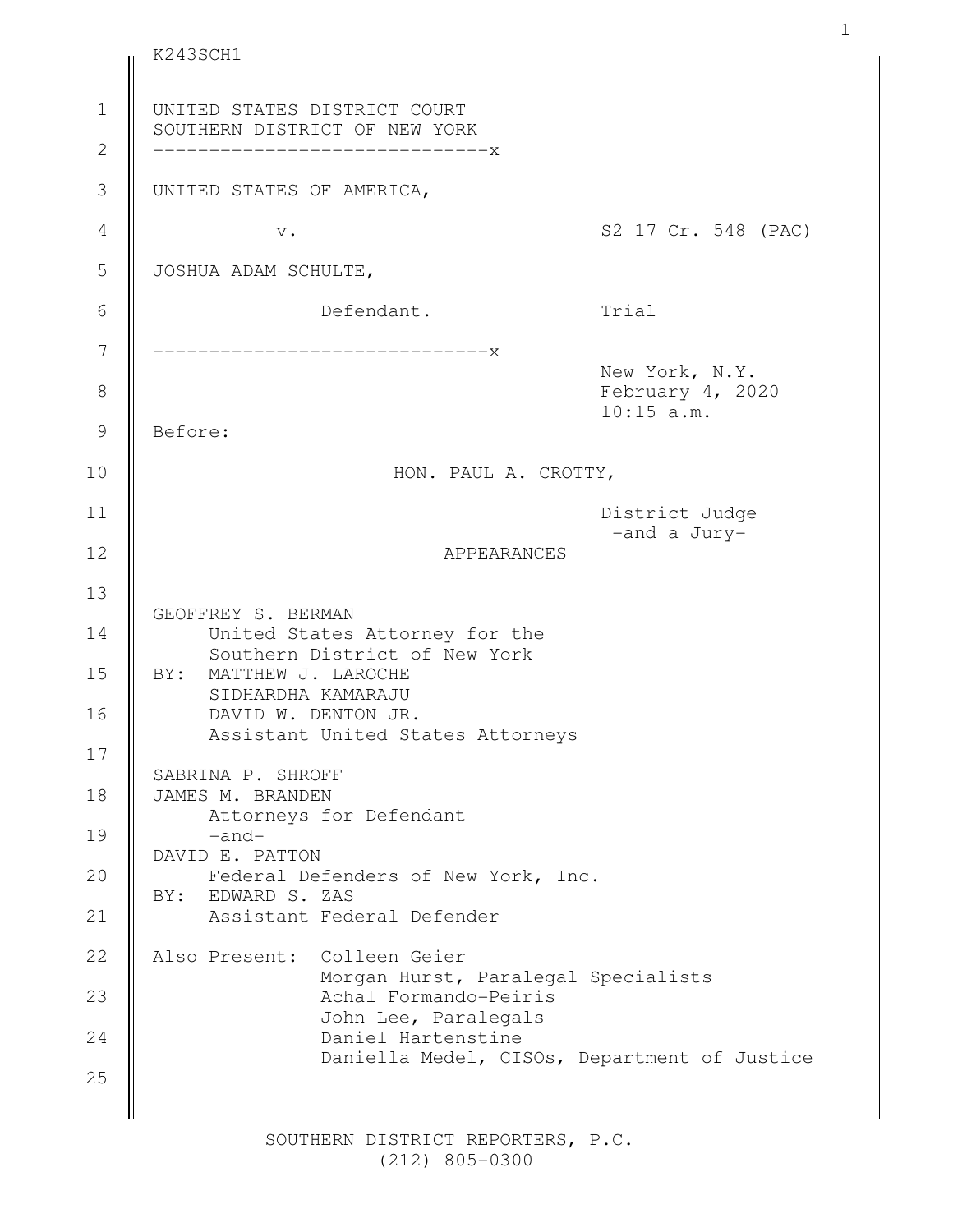1

2

3

4

5

6

7

8

9

10

11

12

13

14

15

16

17

18

19

20

21

22

23

24

25

THE COURT: Swear in the jury panel, please.

(A jury of 12 and two alternates were impaneled and sworn)

THE COURT: Here's how we are going to proceed. I am going to read some preliminary instructions which will guide you through the trial. We'll then take a short recess, and the parties will make their opening statements, and then we'll start calling witnesses.

So, after I give you the instructions, we'll take a short break, and you'll go to the jury room. You can hang up your coats and you give Mr. Gonzalez your contact information and we'll give you our contact information, so we can stay in touch with one another, if anything happens that you want to call to our attention.

But ladies and gentlemen, I want to take a few minutes now to give you some initial instructions about this case and about your duties as jurors. After all the evidence is in and the lawyers have summed up, I will give you final instructions and then you can begin your deliberations. I may also give you instructions during the trial, but unless I specifically tell you otherwise, all such instructions, both those I give you now and those I give you later, are equally binding on you and must be followed.

Your duty is to find from the evidence what the facts are. You and you alone are the judges of those facts, and then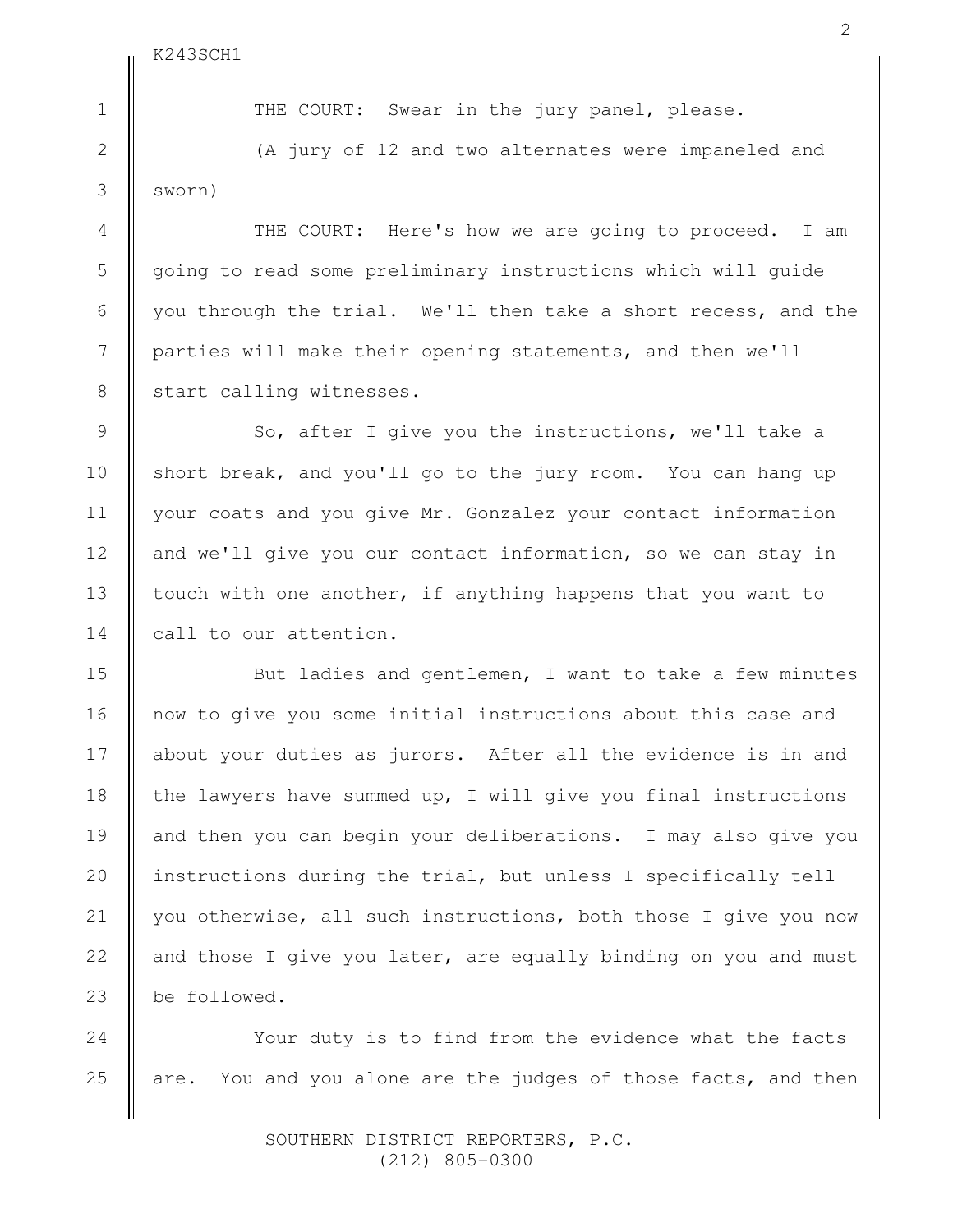1

2

3

4

5

6

7

8

9

10

11

12

13

14

15

16

17

18

19

20

21

22

23

24

25

you apply the law as I give it to you to the facts as you find them to reach your verdict. You have to follow the law, whether or not you agree with it.

Now, please remember that nothing I say or do during the course of the trial is intended to indicate or should be taken by you as indicating what your verdict should be. What your verdict should be will be strictly up to you.

I've already told you about the charges alleged in this case. The defendant, Joshua Schulte, is charged in 11 counts in an indictment that has been filed by a grand jury sitting in this district. The indictment charges that in or about 2016, the defendant allegedly took national defense information from the CIA computer system without authorization, and transmitted that information to WikiLeaks, which posted the information online in 2017. Those charges, the WikiLeaks charges, account for seven of the counts in the indictment. The indictment further charges Mr. Schulte with one count of unlawful disclosure and attempted disclosure of national defense information while he was in the Metropolitan Correction Center, or MCC, a federal detention center. Finally, the indictment charges Mr. Schulte with two counts relating to false statements he made allegedly made to the FBI during its investigation, and one count related to his alleged violation of a protective order entered by the Court in 2017. The government must prove these charges in the indictment beyond a

> SOUTHERN DISTRICT REPORTERS, P.C. (212) 805-0300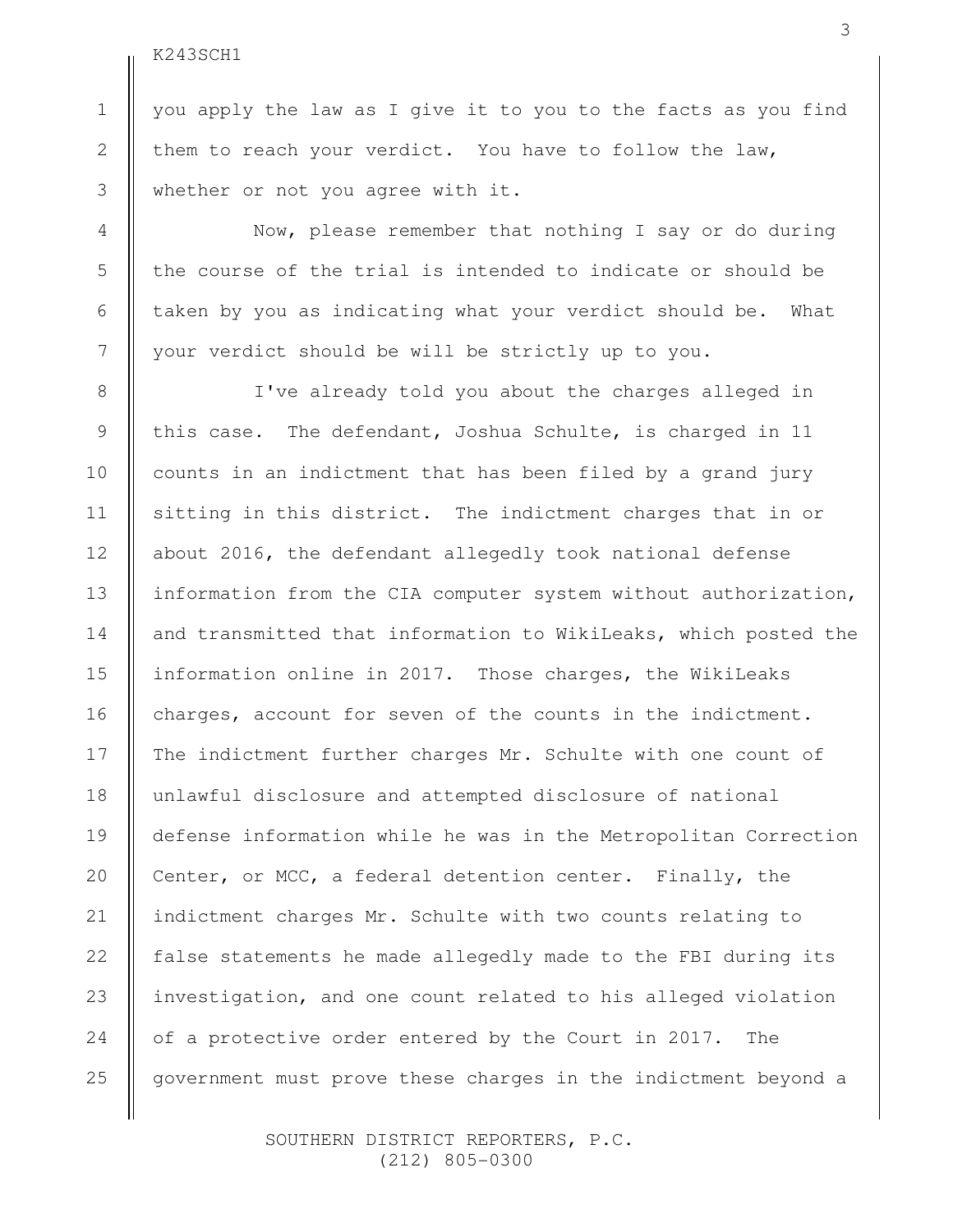2

3

4

5

6

7

8

9

10

11

12

13

14

15

16

17

18

19

20

21

22

23

24

1

reasonable doubt.

The evidence from which you are going to find the facts will consist of the testimony of witnesses from this witness seat right here, documents and other things that will be received in evidence, and occasionally facts that the parties may agree to, which we call "stipulations."

Now, certain things are not evidence, and you should not consider them. I am going to list them for you. First of all, attorneys' arguments are not evidence. The attorneys are not sworn as witnesses, they are not under oath and do not testify. Attorneys' statements and questions are not evidence either.

Let me emphasize this again: It is not the question that the lawyer asks. What is important is the witness's answer to the question.

Secondly, objections to questions are also not evidence. It is the duty of the attorney for each side of a case to object to the other side's offers of testimony or other evidence that the attorney believes is not properly admissible. You should not be influenced by the objection, or by my ruling on it. If the objection is sustained, you will hear me say "sustained," then you should ignore the question. If I overrule the objection, then you should treat the answer just like any other answer.

25

My job is to rule on what evidence comes in at the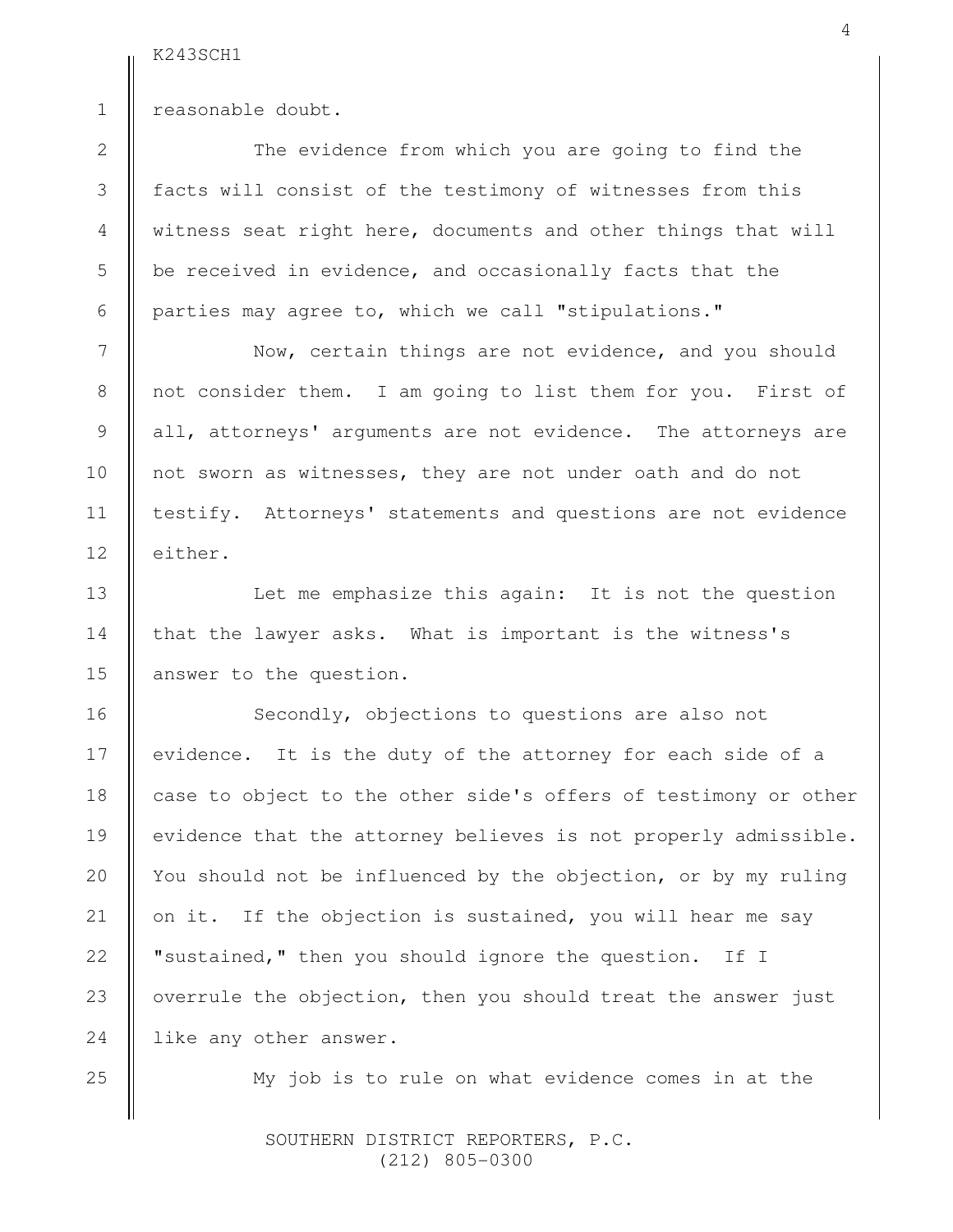trial, but I have no view on what your verdict should be, because that is strictly up to you, the jury, to decide. If I instruct you that some items of evidence are being received for a limited purpose only, you must follow that instruction, as you must follow all of my instructions. Now, you don't have to worry about this right now, there may not be any limiting instructions in this case. But if there is, I will explain it to you at the time and will give you instructions as clear as I possibly can on what the limitations are. I may well tell you that I'm excluding testimony or tell you to disregard testimony. When I do that, it means you have to follow my instructions and ignore the testimony as it's not in evidence. In addition, anything you may see or hear outside this courtroom is not evidence, and should be disregarded. You are to decide the case solely on the admissible evidence that is presented here in the courtroom. There are two kinds of evidence that I want to review with you, direct evidence and circumstantial evidence. Direct evidence is the direct proof of a fact. An example of that would be testimony of an eyewitness, somebody who actually saw the event as it occurred. Circumstantial evidence is proof of a fact or facts from which you may infer or conclude that other facts exist. Obviously I am going to give you further 1 2 3 4 5 6 7 8 9 10 11 12 13 14 15 16 17 18 19 20 21 22 23 24 25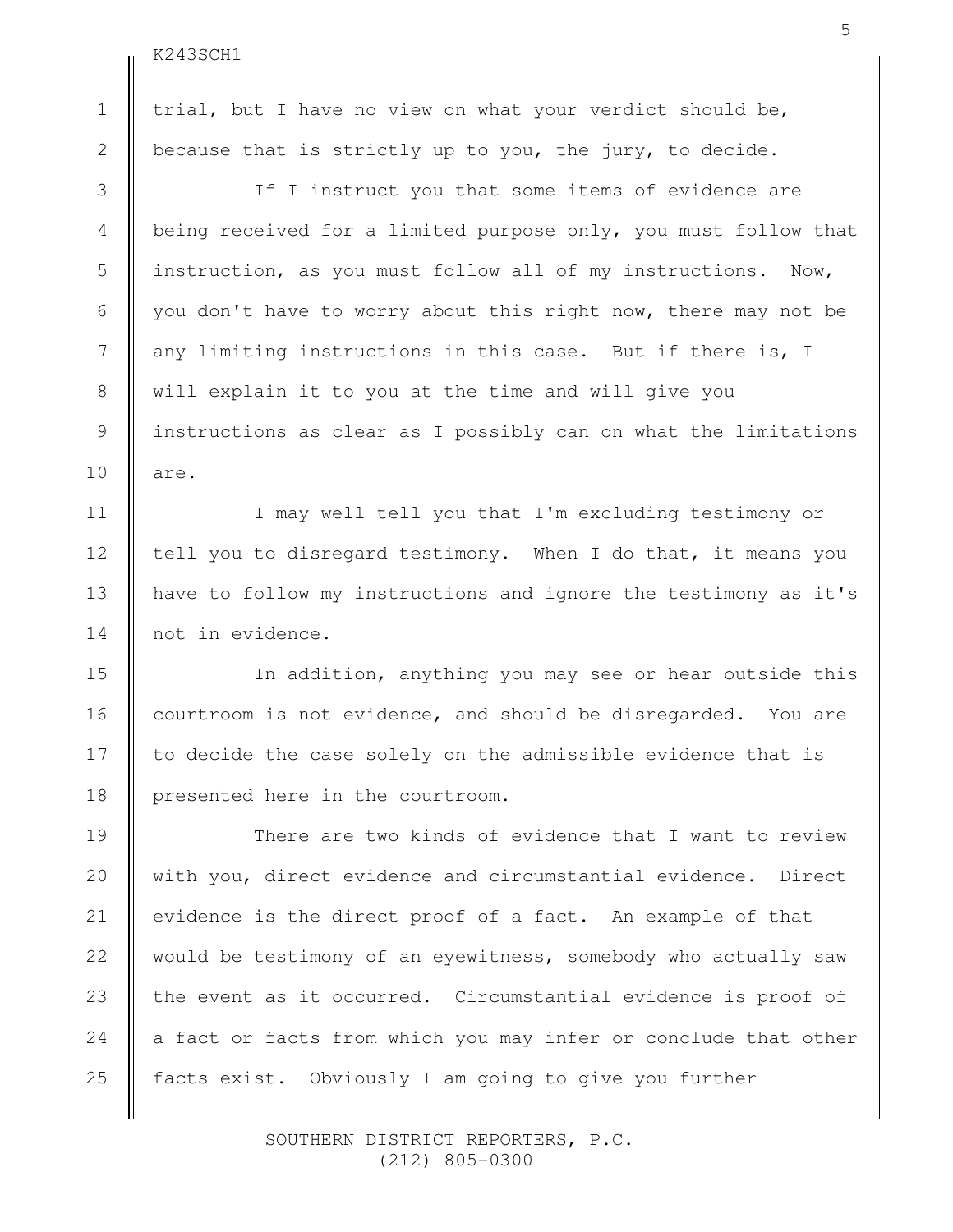1

2

3

instructions on this and in more details on these and other matters at the end of the case, but just keep in mind that you can consider both kinds of evidence, both direct and circumstantial.

An important task for you or for every jury is to determine the credibility of the witnesses. And it is going to be up to you to decide which testimony, which witnesses to believe, which witnesses not to believe, and how much of any witness's testimony to accept or reject. Again, in my instructions to you at the end of the trial I will give you some guidelines which I hope will be helpful to you in determining witness credibility.

Remember what we discussed earlier. First, law enforcement witnesses' testimony gets no greater or lesser weight because of their law enforcement status. Second, cooperating witnesses can be considered, but as I will instruct you, you should consider their testimony with great care.

This is a criminal case. You must keep in mind that there are three basic rules about criminal law that you always have to have in the forefront of your mind. First of all, the defendant is presumed innocent. Secondly, the government has the burden of proof. Thirdly, the government must prove its case beyond a reasonable doubt. Let me go through each of these three important factors.

First, as I mentioned to you, the defendant is

 SOUTHERN DISTRICT REPORTERS, P.C. (212) 805-0300

25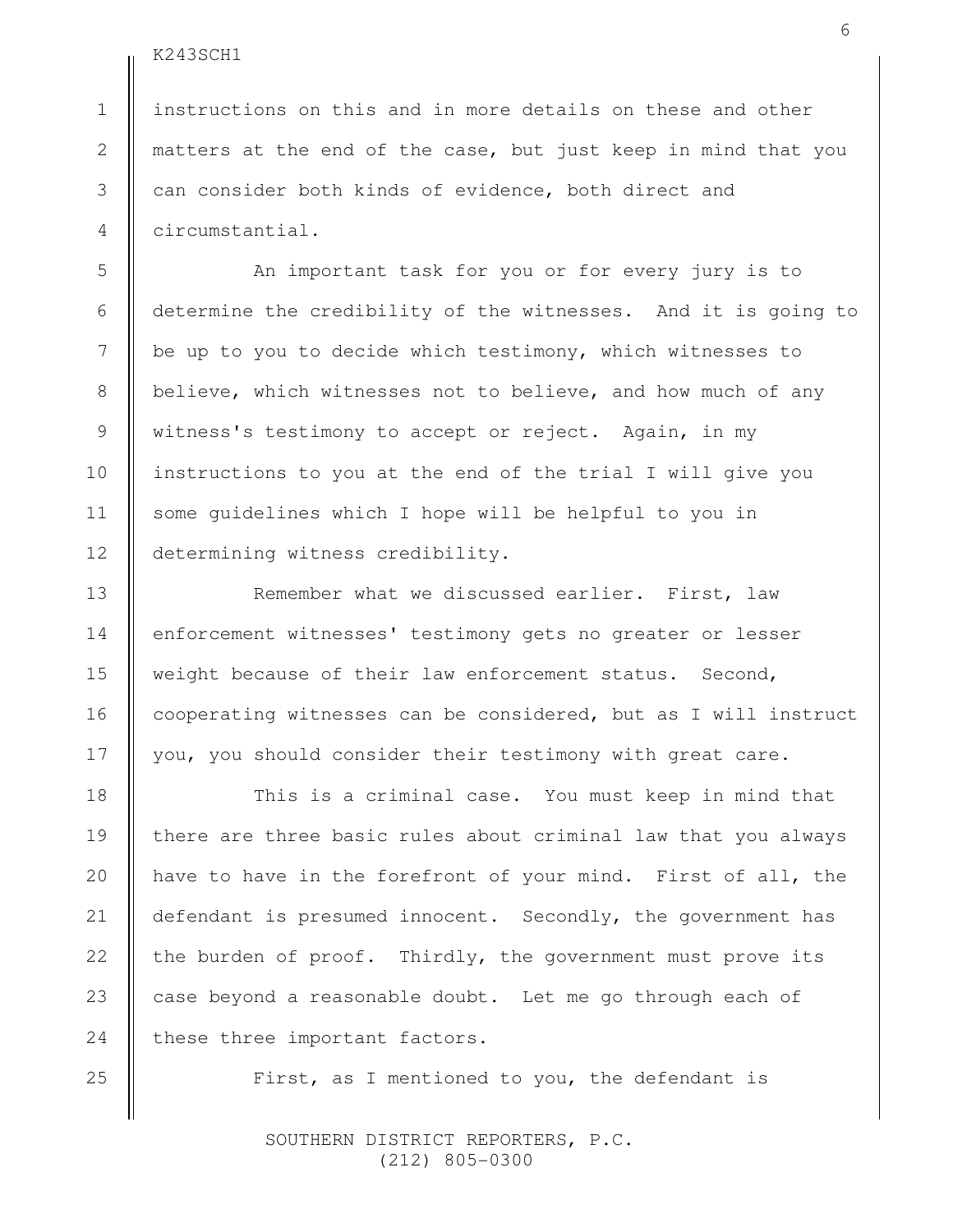presumed innocent until proven guilty. The indictment against the defendant brought by the government is only an accusation and nothing more. It is not proof of guilt or anything else. The defendant, therefore, starts out with an absolutely clean slate.

Second, the burden of proof is on the government. The defendant has no burden to prove his innocence or to present any evidence or to testify. Since he has right to remain silent, the law prohibits you from arriving at your verdict by considering that the defendant may not have testified.

Third, the government must prove the defendant's guilt beyond a reasonable doubt. Again, I will give you further detailed instructions on this point later in the case. But bear in mind that in this respect, a criminal case is different from a civil case. The criminal standard of proof is beyond a reasonable doubt. In a civil case we use preponderance of the evidence. But here, there is a higher burden, and it's called the burden of beyond a reasonable doubt.

From time to time during the trial it may become necessary for me to talk with the lawyers out of the hearing of the jury, either by having a conference at the bench when the jury is present in the courtroom -- that's called a sidebar, you have seen some of that already -- or calling a recess. Please understand that while you are waiting, we are working. The purpose of any conference outside your viewing is not to

> SOUTHERN DISTRICT REPORTERS, P.C. (212) 805-0300

25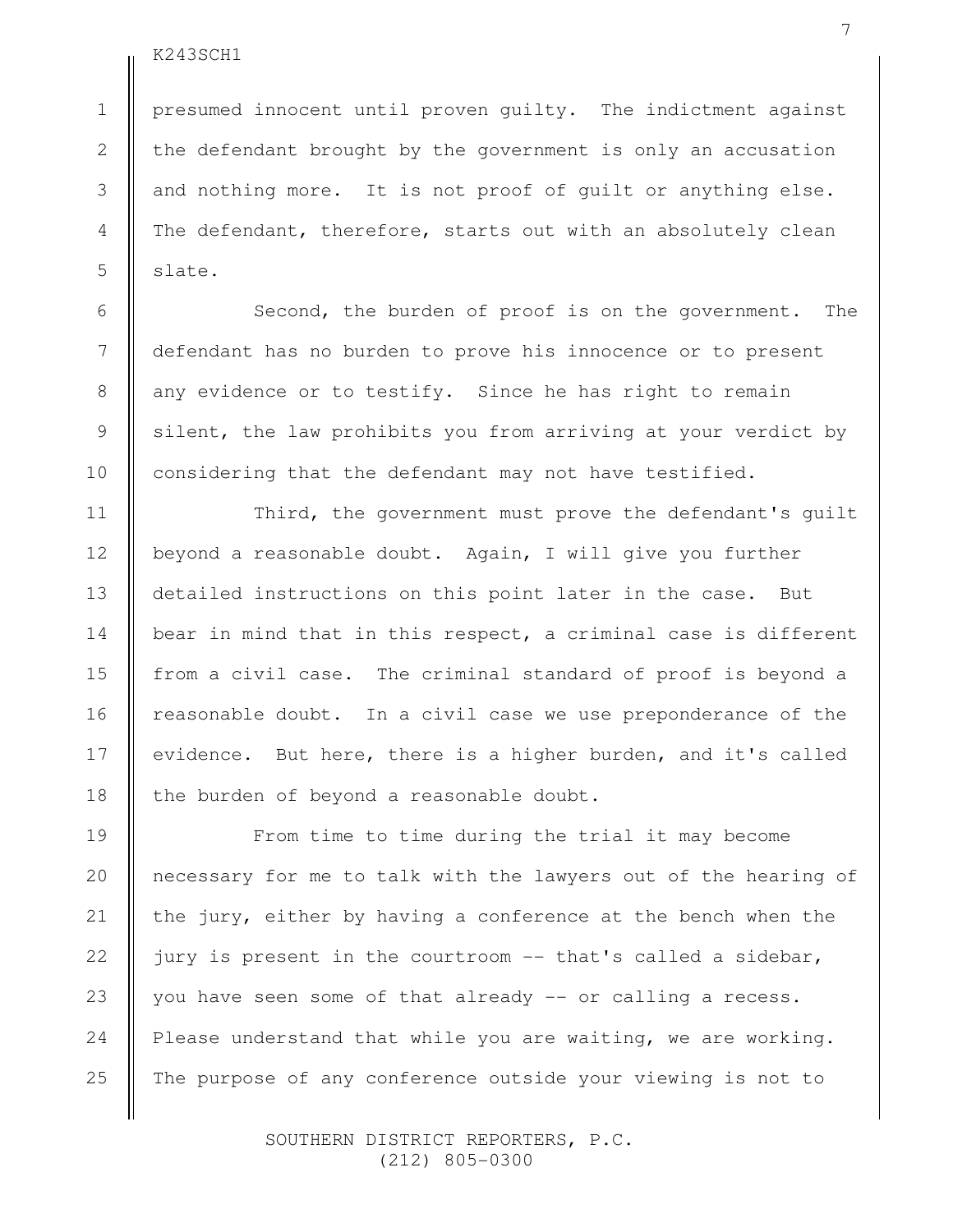1

2

3

4

5

6

7

8

9

10

11

12

13

14

15

16

17

18

19

20

21

22

23

24

25

keep relevant information from you, but to decide certain procedural issues and how certain evidence is to be treated under the federal rules of evidence and to avoid confusion.

Now just a few words about your own conduct as jurors. First of all, do not discuss the case with anyone or permit anyone to discuss it with you. Most of you probably use computers, but do not use your computers to do any investigation in this case. My instructions to not discuss the case includes discussing the case in person, in writing, by phone or electronic means, via text message, e-mail, Facebook, Twitter, blogging or any other form of social media. This even includes discussing the case with your fellow jurors in the jury room while the trial is going on. You cannot deliberate on what your verdict is until after you've been charged by me, and that takes place at the end of the trial. Until then, you simply cannot talk about the case. So you can talk to each other about almost anything, but don't talk about the case.

This probably seems a little bit strange to you. Here's the reason. Obviously, the evidence can be only be presented one witness at a time and one exhibit at a time. We don't want you to start talking to each other and reaching conclusions before you had the opportunity to see and hear all of the evidence in the case, listen to the lawyers' summations, and hear my instructions on the law. So that is why we direct you to begin your deliberations at the end, and until that time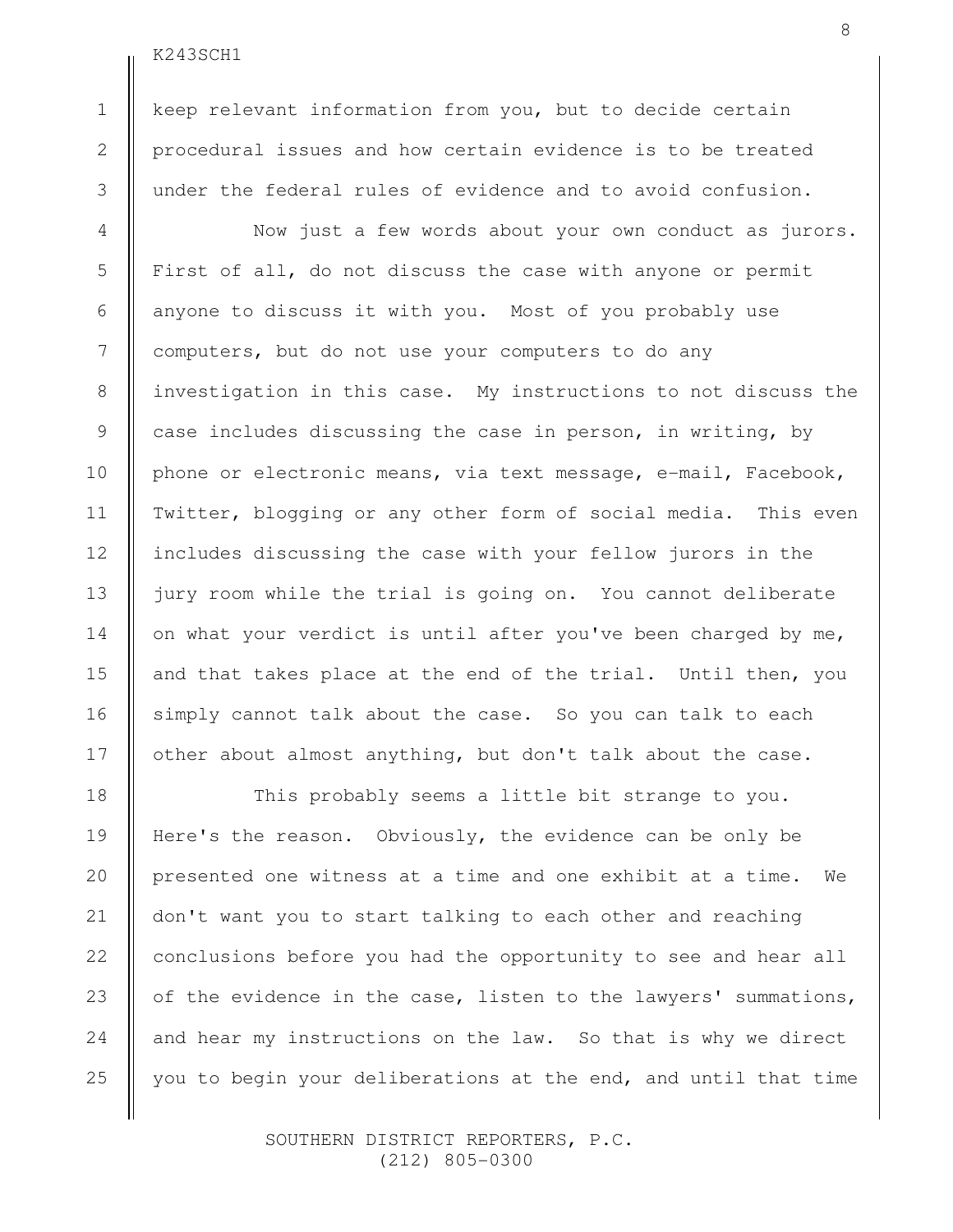2 3

4

5

6

7

8

9

10

11

12

13

14

15

16

17

18

19

20

21

22

23

24

25

1

not to have any discussions about this case.

Think of the case as something like a painting when you cannot tell from one stroke or one color what the painting will look like. You have to wait until it's finished to make a judgment, and that's what we ask you to do.

If at any time during the course of the trial any person attempts to talk to you or communicate with you about the case, either inside or outside the courthouse -- and I certainly hope that doesn't happen -- you should immediately report such an attempt to me. Don't bring the matter to the attention of any other jurors, just send me a note directly. In the same way, if anything should happen involving any of you that is of an unusual nature, when you think of something the Court should be told about, do not discuss it with any other juror. Simply give my deputy, Mr. David Gonzalez, a note to that effect that you want to speak to me about it, and I can hear what it is and what you have to say. Of course, I do not expect anything unusual or improper to happen. But if it does, bring it to my attention.

Also, lawyers and other participants at the counsel table have been instructed not to have any communication with you as jurors. That's the rule. You may not say hello or even wave. That goes for you, the lawyers and the witnesses. In this courthouse you may see people in the elevators, so if you run into one another, please don't acknowledge them or expect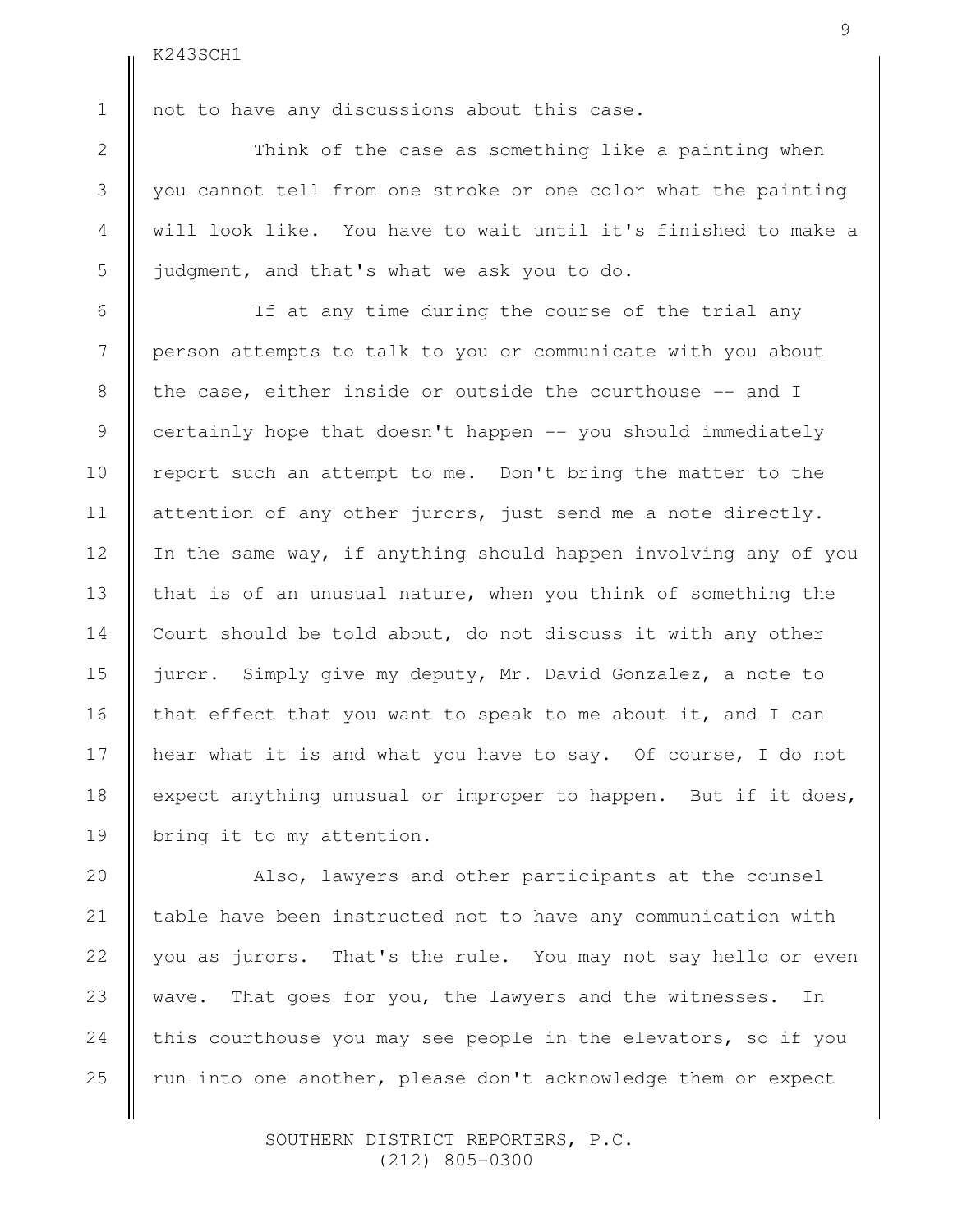1

2

3

4

5

6

7

8

9

10

11

12

13

14

15

16

17

18

19

20

21

22

23

24

25

them to acknowledge you. They are under instructions not to have any communication, and they are going to observe that rule.

If at any point in the trial you recognize someone in the courtroom, including a friend or family member, please let me know immediately. If this occurs while the trial is in session, please simply raise your hand.

Please don't read or listen to anything touching upon this case in any way. That means don't read any newspaper publicity, TV news. If you see it, ignore it. Don't try to do any research on your own or conduct your own investigation. This means, for example, that you should not consult a dictionary, search the internet, website or blogs or use any electronic tools to obtain information about this case. If you see something about the case in the newspaper, you must not read it. You must avoid watching television discussions about this case or issues involved in this case. Your sworn duty is to decide this case solely and wholly on the evidence presented in this courtroom.

If you wish, you may take notes while the evidence is being presented to you. This is permitted because some people find that taking notes helps them focus on the testimony being given. You should not try to summarize the testimony. We have excellent court reporters who take down everything said throughout the trial. Your job is to listen to the testimony,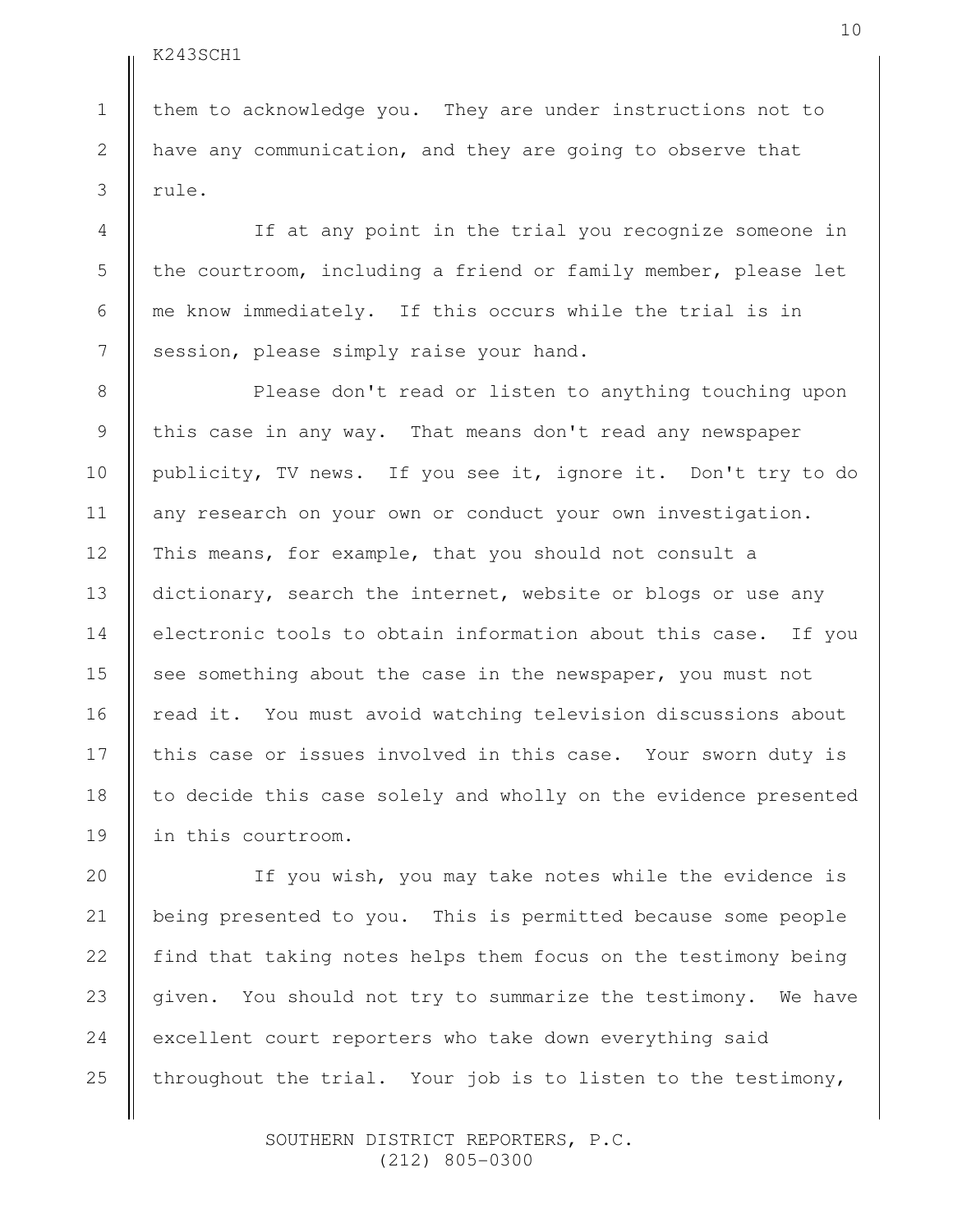1

2

3

4

5

6

7

8

9

10

11

12

13

14

15

16

17

18

19

20

21

and assess the credibility of the witnesses. If do you take notes, do not let it distract you from your task. Moreover, your notes are for your private use only as a way to help you recall the testimony when you begin your deliberations. Your notes are not entitled to any greater weight than the recollection of a juror who did not take notes. Finally, you may not take your notes away from the courtroom. Please leave them in the jury room at the end of each court day.

Let me tell you again how important your service is and how much we appreciate it. During a trial, all of us have to be here before any work can be done. That includes the attorneys, the witnesses, the court reporters, the judge, and you the jury. If one person is missing, everything stops. That's what makes it a little bit different than work. This is not a situation where you can simply call in sick. There are of course extraordinary circumstances that may excuse you from serving on this jury. But in all other circumstances, we need you to be here every day, and as best you can on time. I understand that this may impose a burden, but as I have said, this is an important public service and one that is greatly appreciated.

I start my trial day at 9 o'clock in the morning except for Fridays when we'll not sit for trial. About a half an hour before we start, we'll open up the jury room and provide you with a light breakfast. We also provide you an 22 23 24 25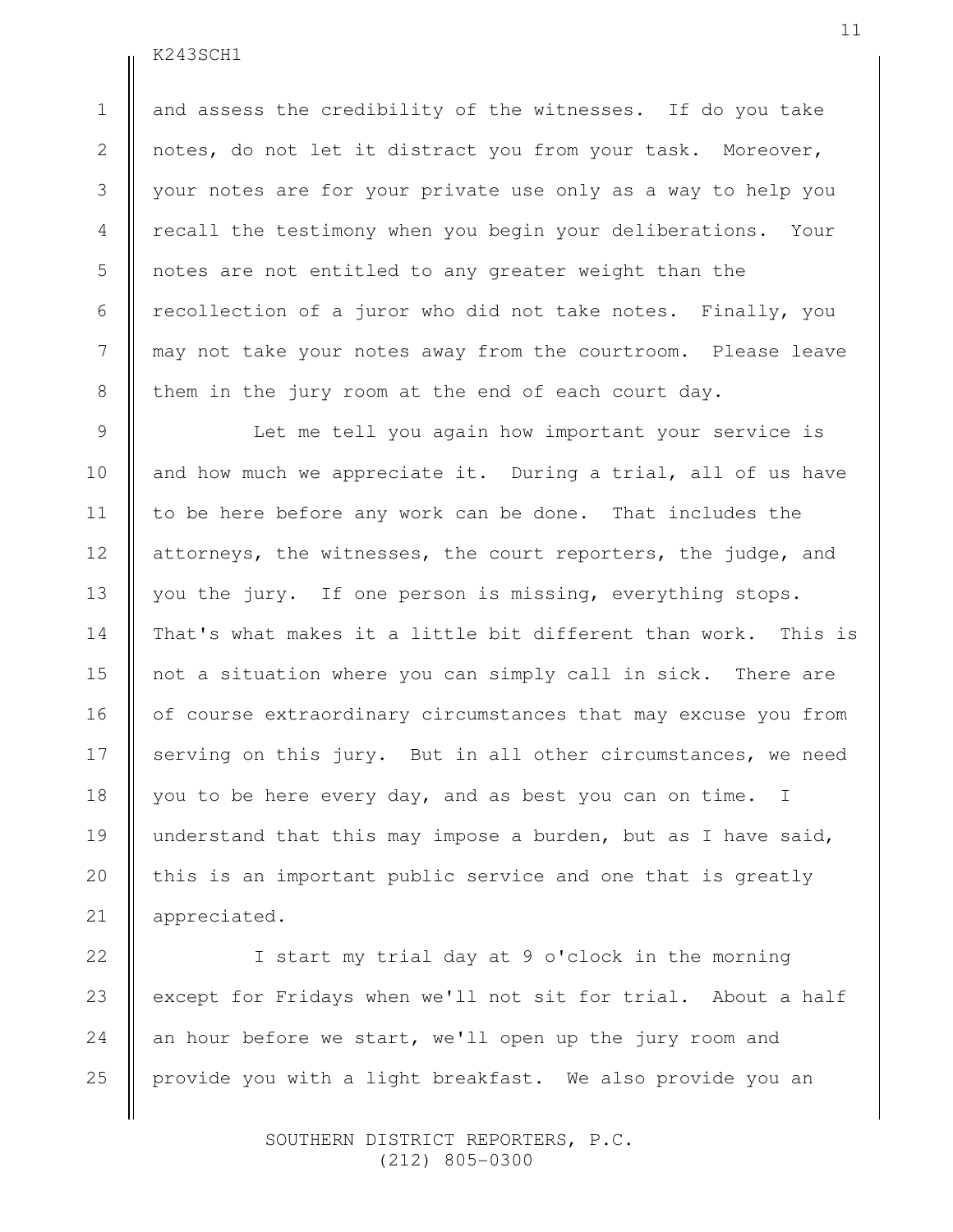1

2

3

4

5

6

7

8

9

10

11

12

13

14

15

16

17

18

19

20

21

22

23

24

afternoon snack when we take our afternoon break. We cannot provide you with lunch.

On Monday through Thursday, our first session will go from 9 in the morning until 11:15, at which point we'll take a 10 or 15 minute break. We'll take a longer break of about 30 minutes around 1 p.m., and finish the day at 3 o'clock. The court will not sit for trial on Fridays.

Now, here's how we're going to proceed. The government will make an opening statement, which is an outline of what it hopes to prove and to help you understand the evidence as it comes in. Next, the defendant may make an opening statement, but he does not have to. And please remember, as you listen to the opening statements by the lawyers, that these statements are not evidence. Then the government will start presenting witnesses and the defense may cross-examine those witnesses. Following the government's case, defendant may, if he wishes, present evidence, but he does not have to do so. After all the evidence is in, each side has the opportunity to get up again, present their closing arguments to you. In these arguments they're going to summarize and interpret the evidence for you, and then of course I will instruct you on the law. After all that is completed, you'll retire to begin your deliberations on this case.

25

Now for some housekeeping matters. You probably

 SOUTHERN DISTRICT REPORTERS, P.C. (212) 805-0300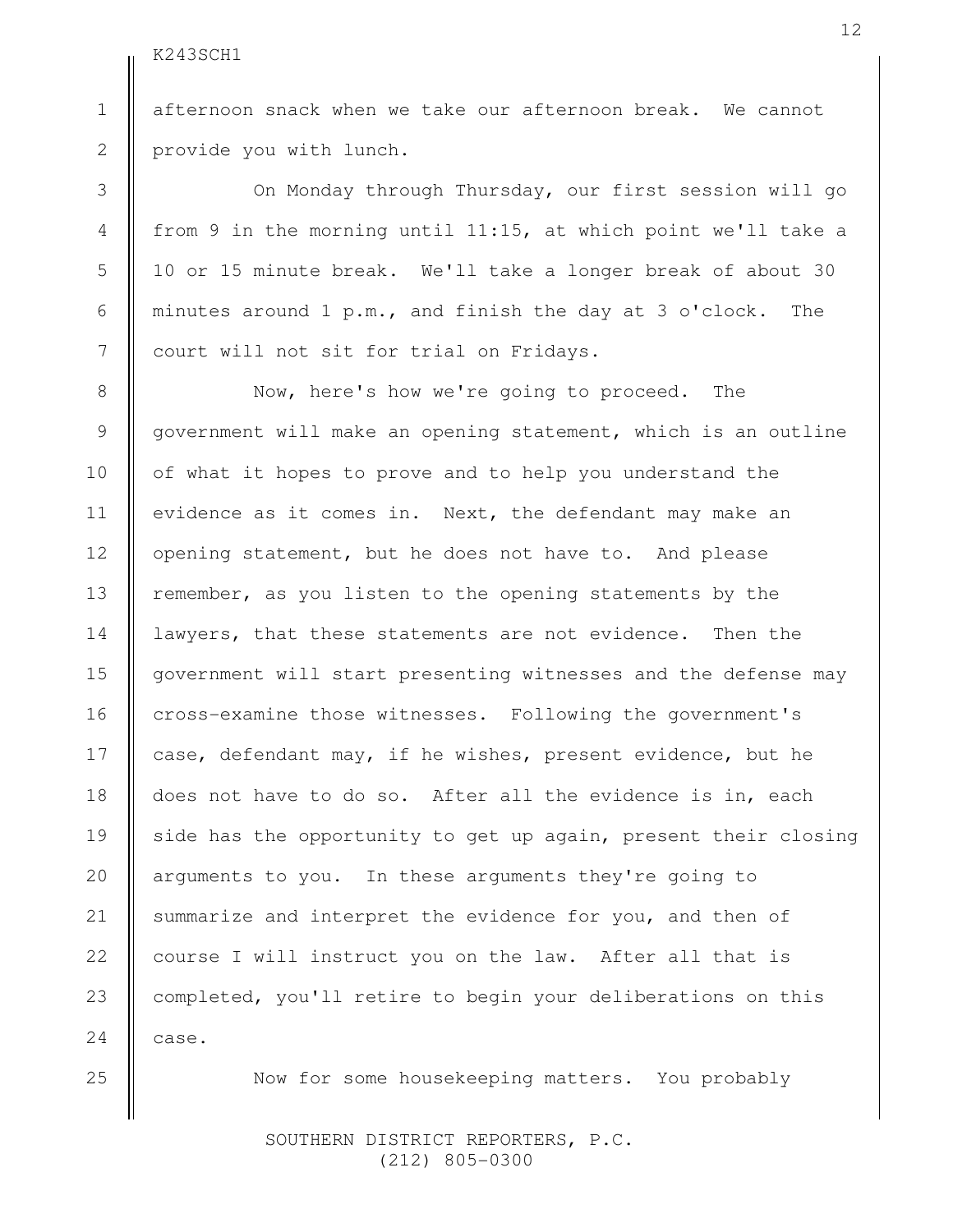1

2

3

4

5

6

7

8

9

10

11

12

13

already met David Gonzalez, my courtroom deputy. You're going to be working with Mr. Gonzalez who will greet you in the morning and make sure you're escorted in and out of the courtroom. He will give you the notepads if you want to take notes. If you have any troubles or problems, please see Mr. Gonzalez.

I am assisted by my two law clerks, Laura King and Matthew DeLuca, and my court reporters are Rebecca Forman and Carol Ganley.

That concludes my preliminary instructions. We'll take our morning recess now for about 15 minutes. You can hang up your coats and we'll give you notepads if you want notepads, then we'll resume about quarter to 11. Thank you very much.

(Jury excused) THE COURT: Who is opening for the government? MR. DENTON: I am, your Honor. THE COURT: How long are you going to be? MR. DENTON: 15, 20 minutes tops. THE COURT: Ms. Shroff, who is opening for Mr. Schulte? MS. SHROFF: I am, your Honor. THE COURT: How long will be you be? MS. SHROFF: I don't know. It depends on what Mr. Denton says, but between 7 and 10 minutes. THE COURT: See you in 15 minutes. 14 15 16 17 18 19 20 21 22 23 24 25

> SOUTHERN DISTRICT REPORTERS, P.C. (212) 805-0300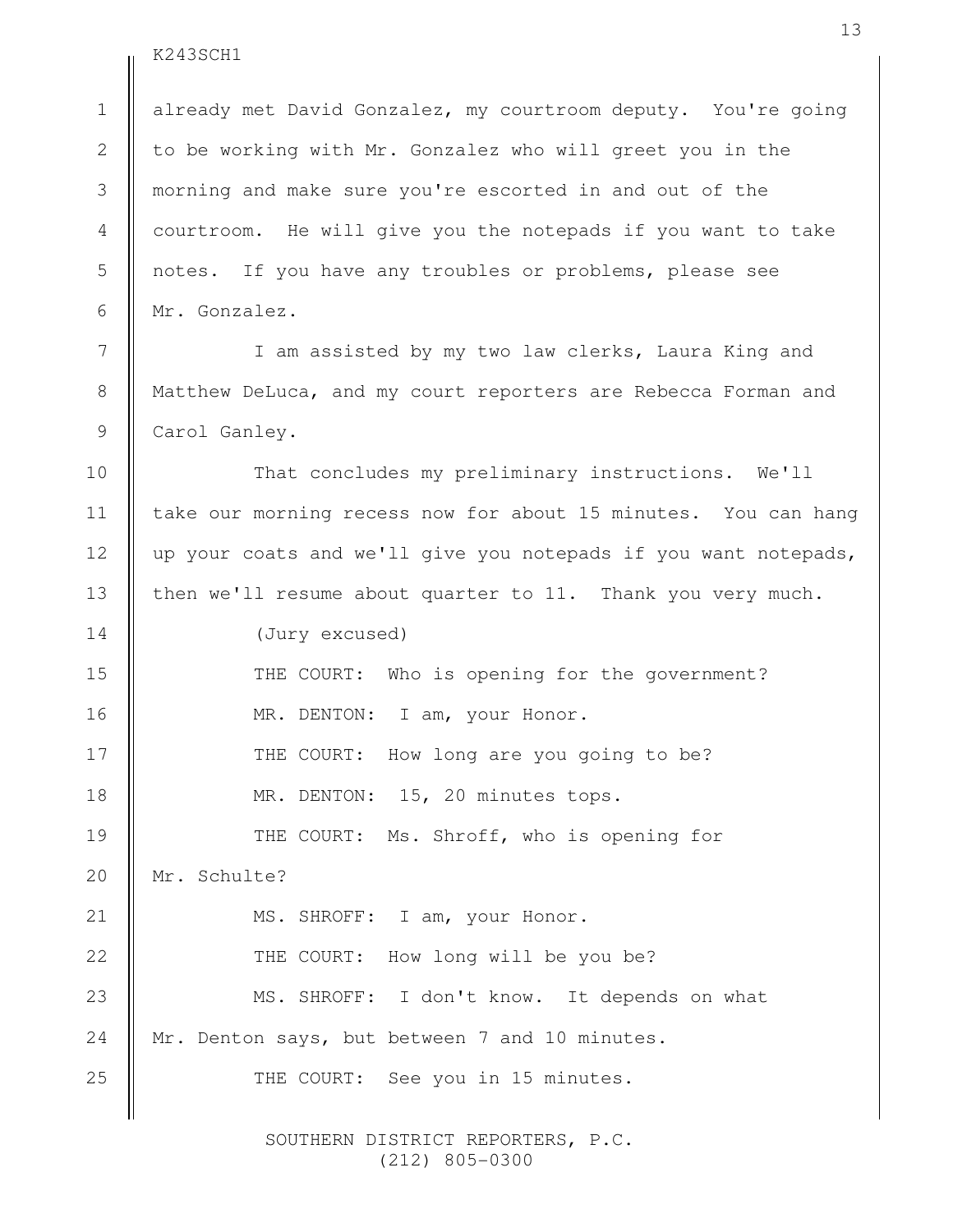5

6

7

8

9

10

11

12

13

14

15

16

18

20

21

22

jury present)

|                | (Recess)        |
|----------------|-----------------|
| $\overline{2}$ | (In open court; |
| 3              | THE COURT: Mr.  |

MR. DENTON: Thank you, your Honor.

Denton.

Ladies and gentlemen, this case is about the single biggest leak of classified national defense information in the history of the CIA, the Central Intelligence Agency. On March 7, 2017, the website WikiLeaks began a catastrophic public disclosure of sensitive national security secrets. Secrets that this man, Joshua Schulte, the defendant, stole from a top secret CIA network. Files revealing the custom built classified cyber tools that the CIA uses in our national defense, tracking terrorists, collecting intelligence overseas to protect the United States.

The leak was instantly devastating. Critical intelligence gathering operations all over the world came to a crashing halt. CIA officers overseas were exposed. Allies wondered if America could be trusted to safeguard intelligence they shared with us. Years of work and millions of dollars developing those tools went up in smoke, because secret tools to gather intelligence only work if the targets don't see them coming. And now those tools were all over the internet. Digital weapons we had built, now out there for anyone to turn against us. 17 19 23 24

25

For the CIA, it was the ultimate act of betrayal by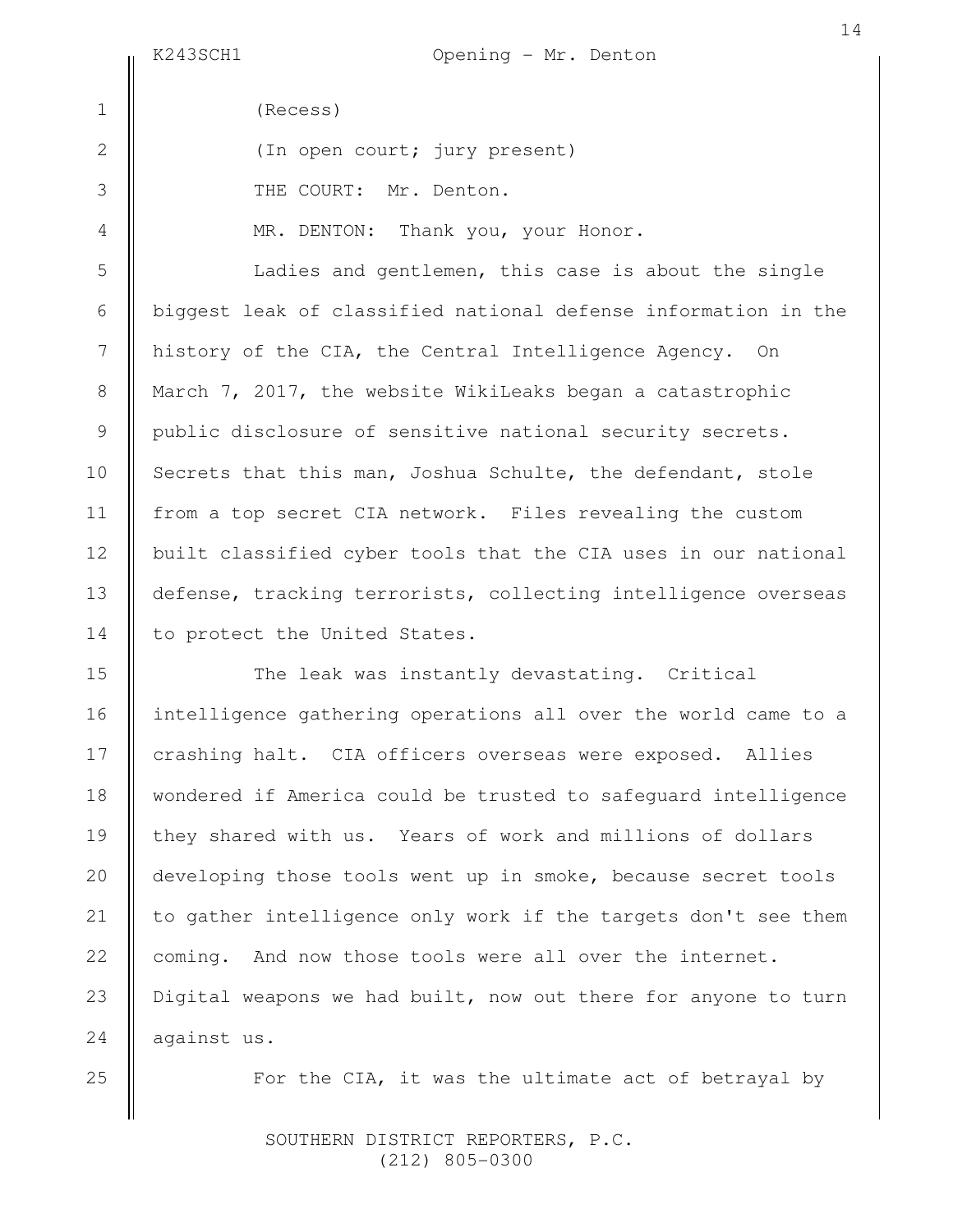2

3

4

5

6

7

8

9

10

11

12

13

14

15

16

17

18

19

# K243SCH1 Opening - Mr. Denton

one of their own. Joshua Schulte was a CIA officer. He worked for the very same part of the agency that created the national security information he stole. Joshua Schulte violated his oath to protect our country and safeguard those secrets. He violated the law.

The defendant didn't do this out of any false idealism. He's not some kind of whistleblower. He did it out of spite. He did it because he was angry and disgruntled at work. He did it to start what he in his own words called "an information war," a war against the CIA he felt had wronged him.

His information war didn't stop there. He continued to wage it even after the FBI arrested him for stealing those top secret files. From jail, he got an encrypted cell phone, leaked more classified information, and plotted a campaign to send even more CIA secrets to WikiLeaks.

What Joshua Schulte did wasn't just revenge, ladies and gentlemen, it was a crime. And that's why we're here today.

The evidence in this trial will prove the defendant create committed serious federal crimes, crimes of espionage, stealing secrets from the CIA. The evidence will prove that he tried to commit more espionage by leaking even more secrets from his jail cell. It will prove crimes of computer hacking when he broke into parts of the CIA's network. It will prove 20 21 22 23 24 25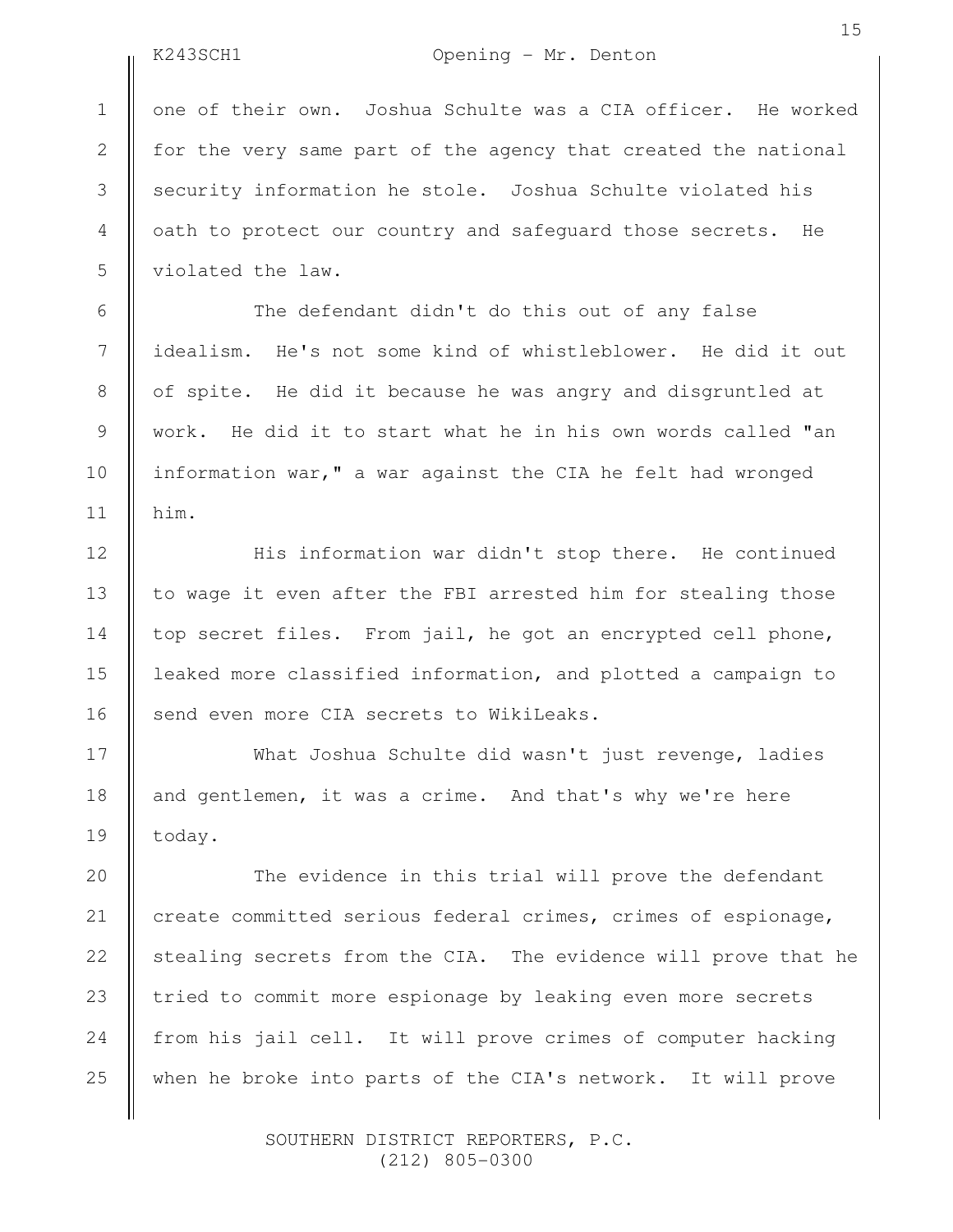2

3

4

5

6

7

8

9

10

11

12

13

14

15

16

17

18

19

that the defendant obstructed justice, lied to the FBI, and violated orders of this Court.

As Judge Crotty said, over the next few minutes I'll give you a preview of what the evidence in this trial will show. Evidence that you will see in this man's own words, hear from his co-workers, reading in logs of his computer hacking. Evidence that will fit together to reveal the whole truth about this man's crimes.

You'll learn that Joshua Schulte used to work as a software developer, in an elite group at the CIA where programmers built sophisticated cyber tools to support national defense and intelligence operations overseas. Schulte and his fellow CIA officers in that group worked in a secret building, protected by armed guards, accessed using special badges and codes, inside offices that are literally vaults, combination locks on the doors. Everyone who worked there had a top secret security clearance vetted by CIA investigators to be sure that they could be trusted with the precious secrets of our national defense.

Behind those armed guards, those combination locks, those vault doors, Schulte's group used a secret CIA computer network to develop their cyber tools. It wasn't just a secret network; it was a special one. For Schulte and the other developers to be able to perform their work, the network gave them freedom to design cyber tools, to share information, to 20 21 22 23 24 25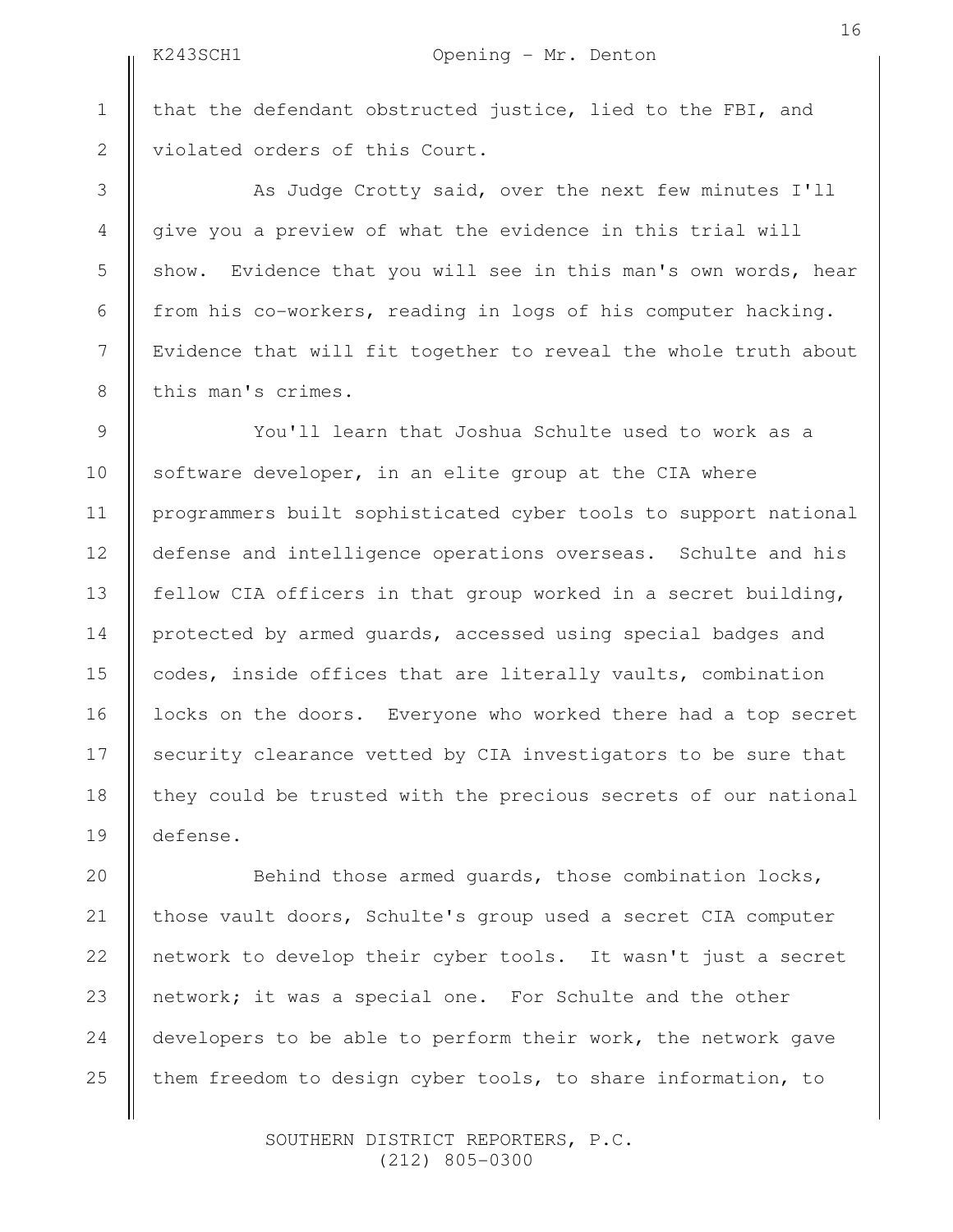2

3

4

5

6

7

8

9

10

11

12

13

14

15

16

17

## K243SCH1 Opening - Mr. Denton

work together. Their work was to exploit vulnerabilities in the computers of America's adversaries, so their network had to be set up to let them do. In order for the system to work, the CIA had to be able to trust that group of elite programmers.

In 2015, Joshua Schulte was given a special level of trust within the CIA. He was made a system administrator for software on the CIA's developer's network. As you'll hear him say on tape, he had super access. The kind of access normal developers didn't have. The kind of access that let him control all of the sensitive intelligence projects on that network, and even let him control who else had access to those project. As an administrator, Schulte helped make backups of the systems that he and the other programmers worked on. Backups that were saved every day in case of some catastrophe that meant the system had to be restored. But the real catastrophe was Joshua Schulte, because he breached the special trust the CIA placed in him.

Why did he do it? Why did Joshua Schulte start an information war? Because he was angry. You'll learn that in 2015 and 2016, Schulte started having problems at work. He got into arguments, personal disputes with other people in his branch. And you will learn that when of those arguments got out of hand, Schulte decided to retaliate against another developer, by falsely accusing his co-worker of threatening to kill Schulte. Now, the CIA investigated that allegation 18 19 20 21 22 23 24 25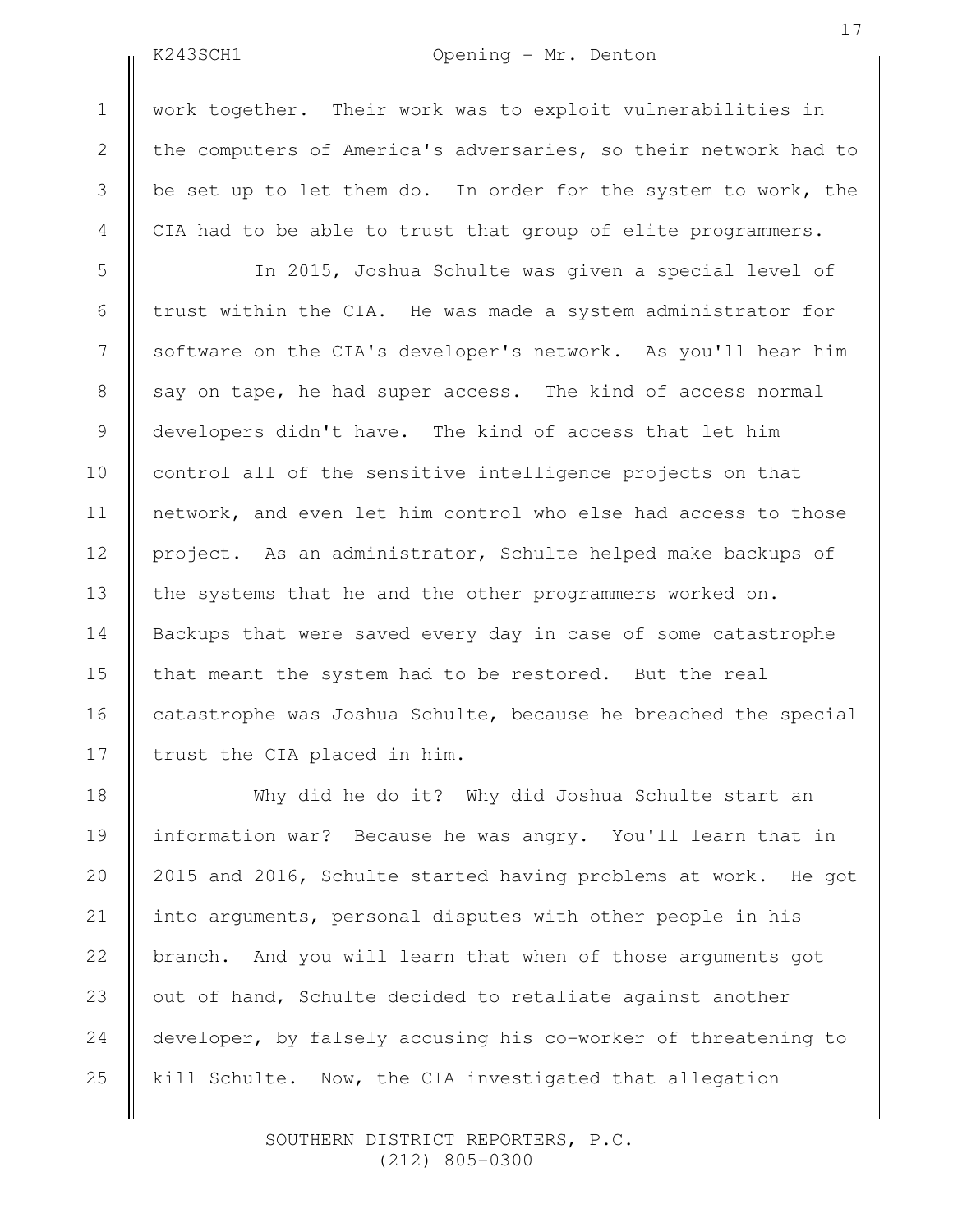2

3

4

5

6

7

8

9

10

11

12

13

14

15

16

17

18

19

20

21

22

23

24

25

# K243SCH1 Opening - Mr. Denton

thoroughly and determined it was baseless. But that just made Schulte mad. Even when the CIA decided to separate Schulte and his co-worker by reassigning them to different branches, he just became angry. Angry at his bosses, angry at the whole agency, angry that the CIA didn't take his side. So he started breaking the rules. Critical rules that limit access to sensitive national security secrets. Rules that Joshua Schulte didn't think should apply to him. So he abused the trust that he had been given as an administrator, secretly used his super access to give himself control over sensitive projects he had expressly been told he wasn't allowed to have.

Now, you won't be surprised to learn that his network tampering set off alarm bells at the CIA. The agency found out what Schulte had done, and it was such a serious violation, that the CIA decided they had to lock down the top secret network that he had accessed. So they changed passwords, they tried to take away his super access, but they left a back door unlocked. A back door Schulte knew about. Schulte got a warning about what he had done from his supervisors at the CIA. They told him they knew he had abused his access, and he admitted it. He signed a memo agreeing never to do it again. They ordered Schulte to verify that he no longer had that super access, and what did he do? He lied. You'll see that at the very moment that he sent an e-mail saying that he had checked, he had no more super access, he knew that back door was still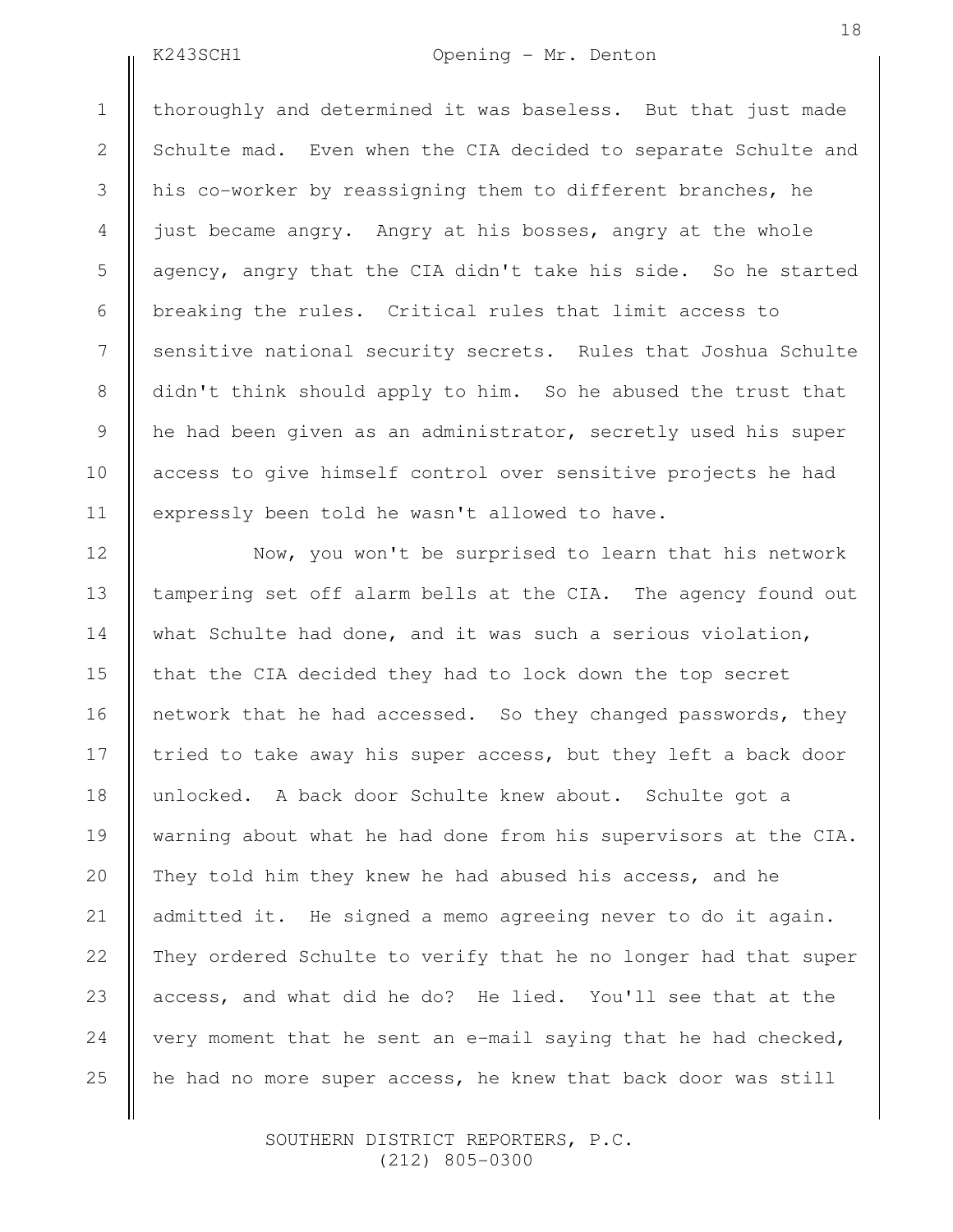K243SCH1 Opening - Mr. Denton

open.

1

2

3

4

5

6

8

9

10

11

12

13

14

15

16

18

20

21

22

23

24

25

Two days later, Schulte was told that parts of the top secret system he worked on were going to be moved on to a new server. That was important news for Schulte. Because when those programs moved on to a new server, that back door to his secret access was going to be shut. And so the evidence will show that that day, on the evening of April 20, 2016, Joshua Schulte stole the preciously guarded national security secrets that WikiLeaks later posted on the Internet. On the evening of April 20, Schulte used that back door, access he knew he wasn't supposed to have, to do something called a reversion. Kind of like restoring a phone. He used a backup copy to take the system back in time to before the CIA tried to lock down the system. Back to a time when Schulte had total administrative control. For over an hour, from the computer sitting at his desk at CIA, Schulte was in that system secretly restoring his super access, giving himself back all the control he had before it was taken away. Restoring his access to the backups that stored copies of the entire system. 7 17 19

Remember that every day the CIA backed up all the critical work that Schulte and the other developers were doing, so that if something happened, it won't be lost forever. Same way you back up a hard drive in case your computer crashes.

And the evidence will show that shortly after Schulte had broken back into the system, he stole an entire backup, a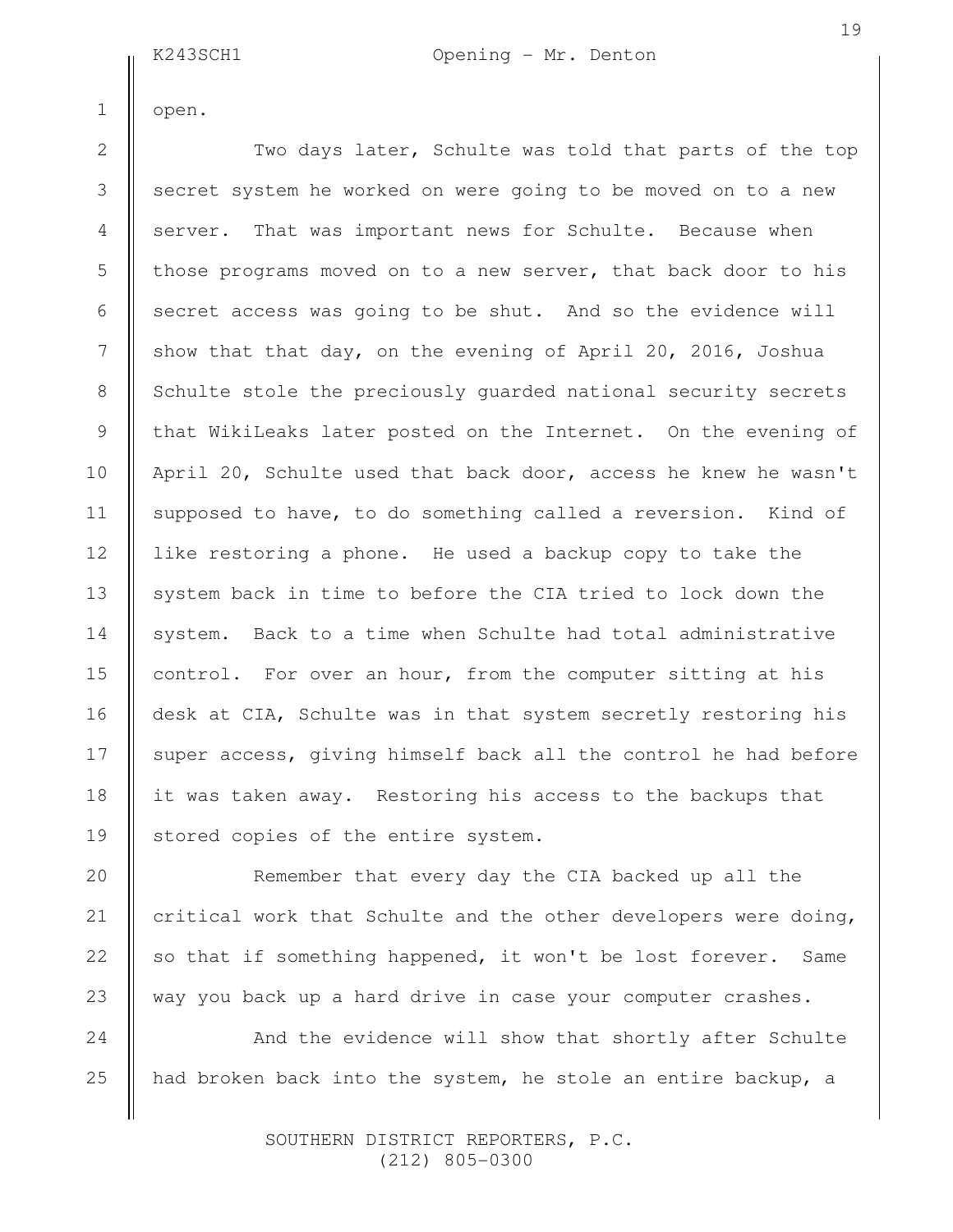2

3

4

5

6

7

8

9

10

11

12

13

14

15

16

17

18

19

20

# K243SCH1 Opening - Mr. Denton

20

copy of all those secrets. And not just any backup, actually one that meant something to him. He stole the backup from March 3, 2016, the very day that Schulte felt the CIA had wronged him, by dismissing his false accusations against his co-worker. The exact backup, the exact secrets, put out by WikiLeaks.

After stealing the backup, Schulte tried to cover his tracks. During that hour on April 20, when he took the system back in time, Schulte started carefully deleting every log file that kept track of what he had done while he was in the system. After destroying that evidence, he unwound the reversion. Schulte restored the system to how it had been just before he hacked in, erasing that hour of time as if it hadn't existed. Trying to cover his tracks, that proved how he stole our nation's secrets.

The evidence will prove that Schulte sent that stolen classified backup, a copy of all the sensitive projects of the CIA's programming group, to WikiLeaks. Because the very same backup that he stole that day, was exactly what WikiLeaks posted on the internet.

And in the days that followed April 20, Schulte started doing everything he needed to do to send that stolen backup to WikiLeaks. He downloaded programs on his home computer that let him hide his identity on the internet. He bought computer equipment to copy hard drives and transfer data 21 22 23 24 25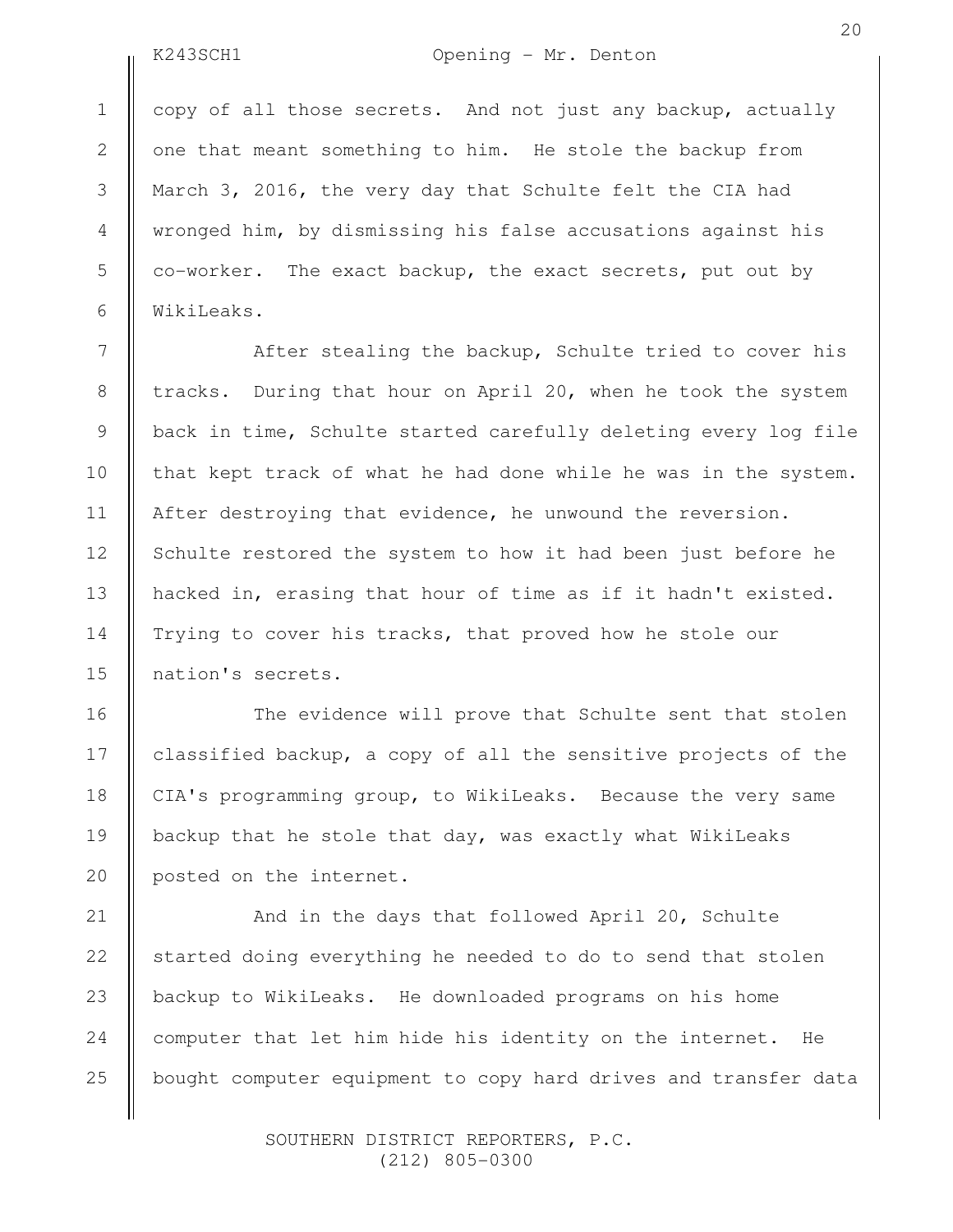2

# K243SCH1 Opening - Mr. Denton

without leaving a record on a computer. He researched how to verify if huge files had transferred successfully over the internet, and how to destroy evidence at home, the same way he did at the CIA, like when he downloaded a program to nuke his hard drive.

And you will see that when all was said and done, two weeks after his digital break in at the CIA, after he had sent that precious trove of national defense information to WikiLeaks, Schulte tried to completely reformat his entire home computer. He did it in another attempt to wipe the computer clean of any remaining evidence.

And you'll learn that those things Schulte did on his home computer are exactly what WikiLeaks tells people to do when transmitting stolen secrets.

A few unhappy months later, Schulte finally resigned from the CIA. He took a job here in New York. And he was here on March 7, 2017, when WikiLeaks started to post the sensitive national security information that he stole.

After the leak went public, the FBI immediately started to investigate. Agents interviewed hundreds of people, including Schulte.

(Continued on next page)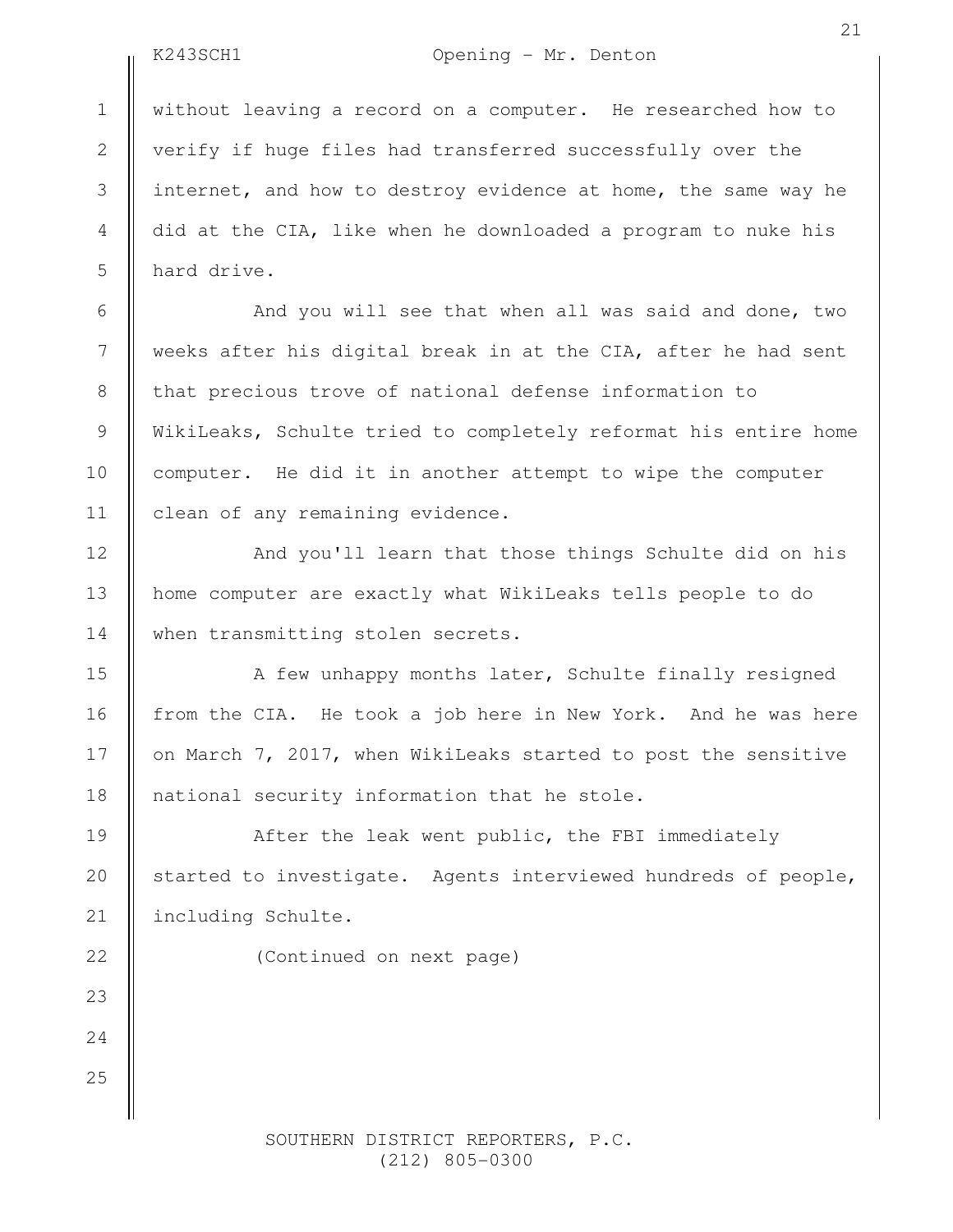# K24Wsch2 Opening - Mr. Denton

21

22

MR. DENTON: And Joshua Schulte thought he could do the same thing that he tried to do at the CIA, talk his way out of it. And so he lied again. Lied to the FBI. Tried to obstruct the investigation by sending them down false paths. But the evidence will show that when that didn't work and Schulte was arrested and put in jail to stand trial, he decided to escalate his information war. He got an encrypted cell phone in jail, started writing a report, promising to give them classified information. He created accounts on social media to post articles he had written that had more secrets in them.

The evidence will show that Joshua Schulte was so desperate to wage his information war that he even violated a court order to conduct it. Twice. And after this judge specifically told him not to, he sent more sensitive material from the government to a reporter. In notebooks he kept in jail, he wrote a detailed battle plan for the next campaign in his information war. But before Schulte could launch that new campaign, the FBI caught him in the act. They searched the prison. They found his secret phone. They found his written plan to destroy evidence and leak secrets, and they put a stop to it, preventing Schulte from spilling even more of our most preciously guarded intelligence.

Now, ladies and gentlemen, that is just an overview of what the evidence in this trial is going to prove. Let me say a little bit about how we're going to prove it, because the 23 24 25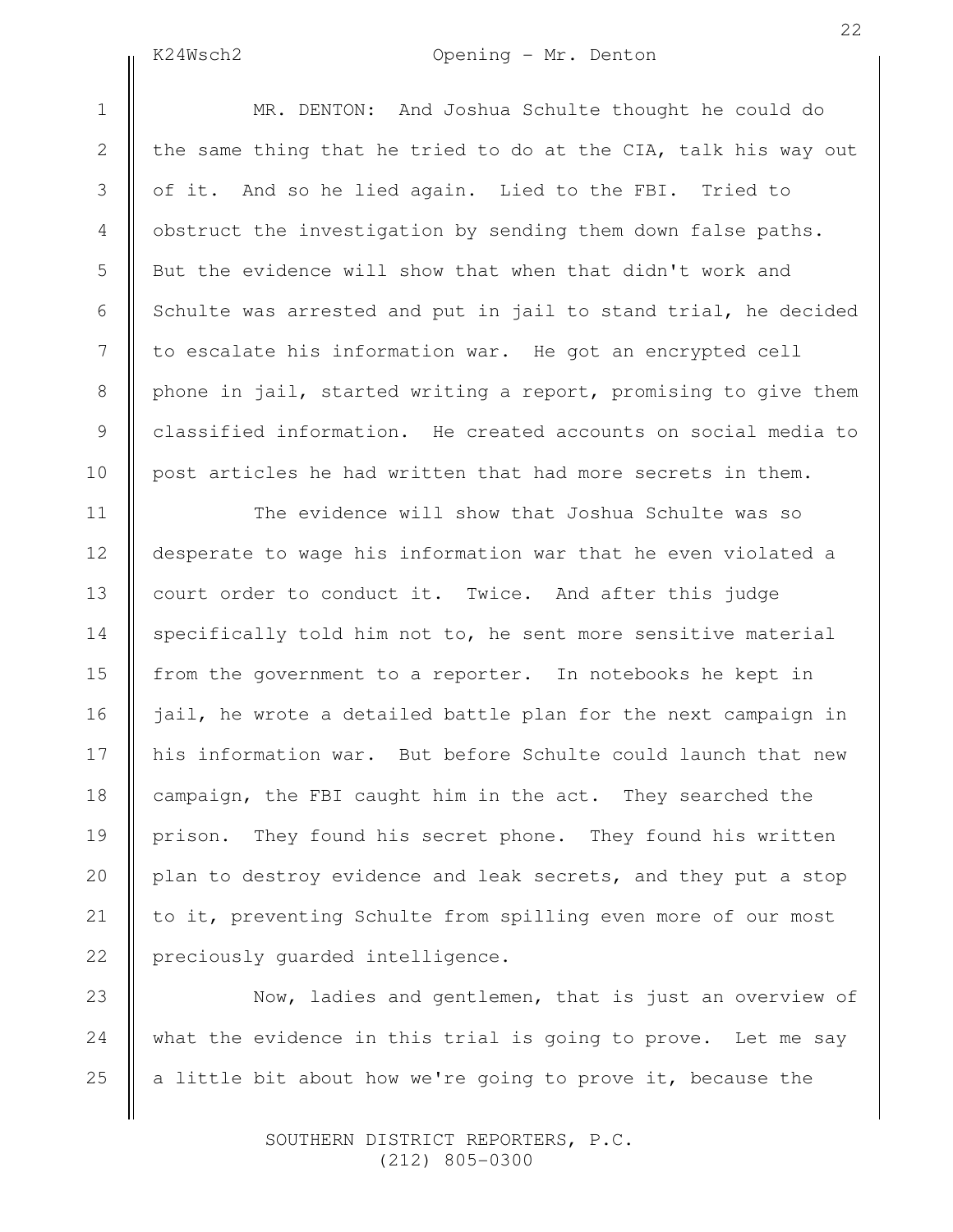2

3

4

5

6

7

8

9

10

11

12

16

18

21

### K24Wsch2 Opening - Mr. Denton

evidence is going to come in many forms. You'll hear testimony from several different kinds of witnesses, like Schulte's coworkers at the CIA, covert officers responsible for developing those cyber tools. They'll tell you about their group and its important work for our national defense and about that secret network they used to do that work. They'll talk about Schulte's arguments in the workplace, his spiral out of control, his quest for revenge. They'll talk about how they found Schulte's abuses of his administrative control on their secret network, his violations of the trust necessary to do their vital work, and how they tried to keep him from doing it again.

You're also going to hear from agents, experts, from the FBI who investigated Schulte's crimes, specialists in cyber crimes, digital forensics, counterintelligence. They'll tell you about the investigation. You'll learn from these witnesses that the FBI analyzed the classified information that was posted on WikiLeaks and they compared it to what was on that CIA network, and you'll see how they determined that the stolen information posted by WikiLeaks came from one spot, that same specific March 3 backup of the system, the very backup that Schulte stole, a backup that very few people knew where it was or even that it existed. But you'll learn that Joshua Schulte knew exactly about it because he helped create it and so he knew exactly how to steal it. 13 14 15 17 19 20 22 23 24 25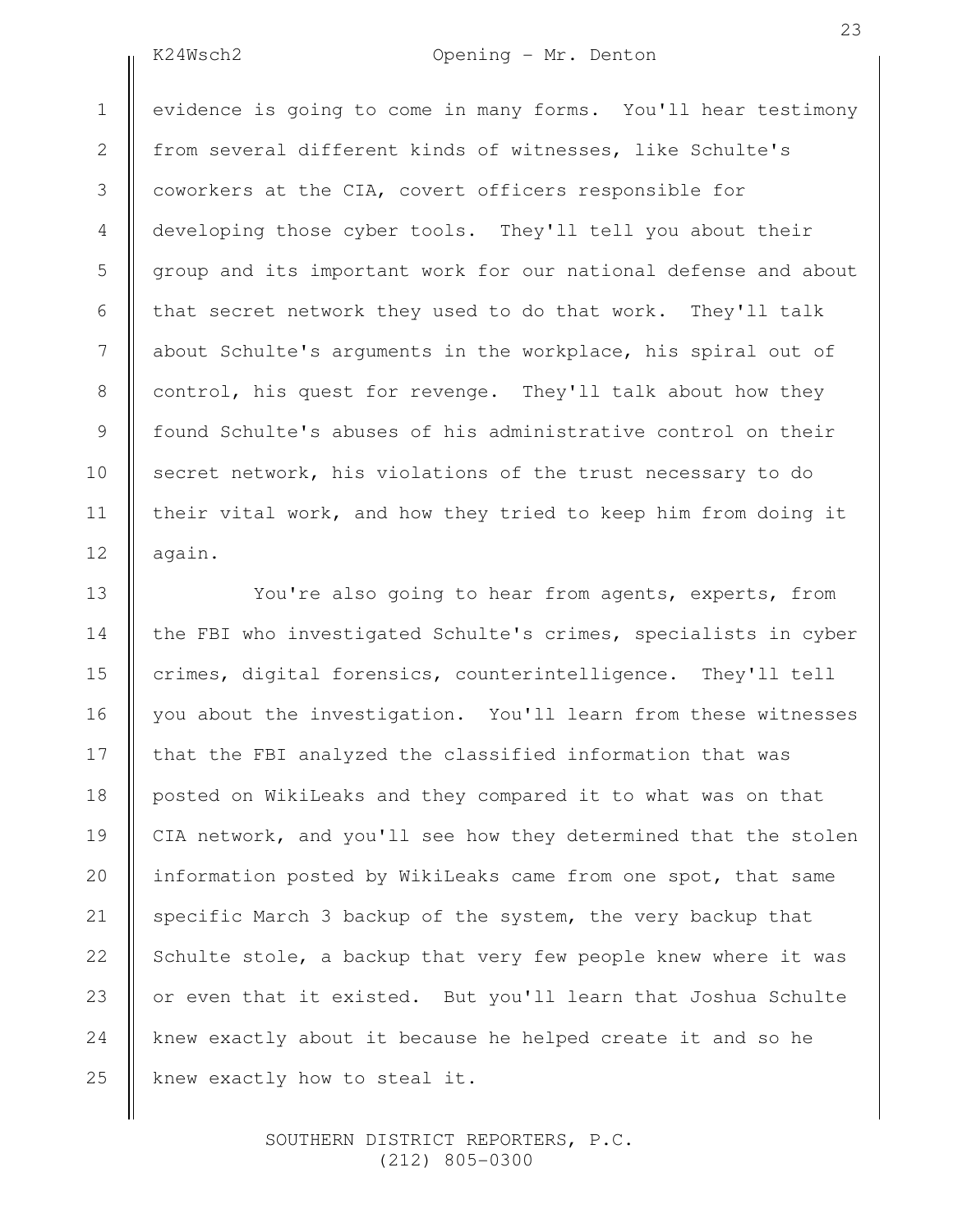# K24Wsch2 Opening - Mr. Denton

Those forensic experts will also walk you through what Schulte did on April 20, 2016, the day he stole those secrets. Even though Schulte tried to delete any trace of his theft of sensitive, classified information, his footprints were left behind. The FBI's experts found them in the recesses of the computer memory of Schulte's own desktop at the CIA, in spaces where bits of data stayed behind even when Schulte tried to erase them.

You're also going to see a lot of exhibits, things like documents and physical evidence. For example, you'll see emails and all the records of Schulte's personnel disputes at the CIA and the things the CIA did to try and address them. You'll see the log files from Schulte's own computer showing him sending the commands to take their classified system back in time to get his access back, to delete evidence of what he had done, to undo his reversion to make it seem like it never happened. You'll see data about that March 3 backup for the exact source of the national-security secrets posted on the internet, showing that the last time anyone accessed that file on the CIA's network was the evening of April 20, 2016, right in the middle of Schulte's digital break-in.

You'll see video of Schulte when he was in jail using that secret, smuggled cell phone. You'll read encrypted emails he wrote to a reporter attaching classified information and documents that Schulte had been ordered by the Court not to 25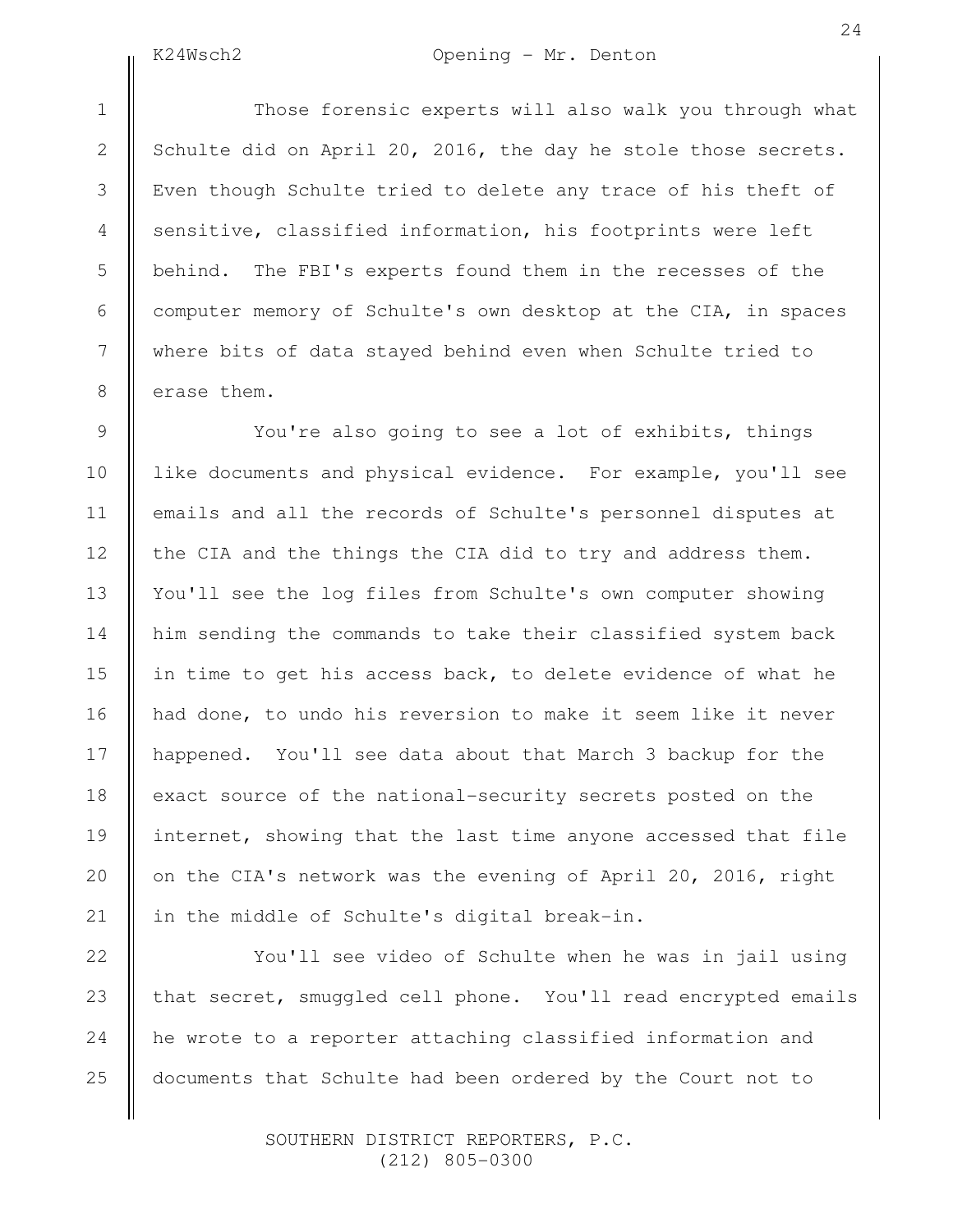K24Wsch2 Opening - Mr. Denton

disclose.

1

2

3

4

5

6

7

8

9

10

11

12

13

14

15

16

17

18

19

20

21

22

23

24

25

And finally, you're going to see and hear Joshua Schulte's own words. You'll watch the defendant admit on video to having abused his administrative access, and you'll see him declare to a CIA investigator that he wanted his supervisors to be punished for the ways that he thought they had wronged him. You'll read notebooks that the defendant wrote in jail, his plans for disclosing even more sensitive national-defense information and long drafts he wrote of what he was planning to disclose, drafts he wrote revealing secret CIA bases and operations conducted by the CIA overseas, precious technical details about the way the CIA collects intelligence on America's adversaries, all written by Schulte as part of his plan for leaking to the world.

And you'll read in his own words his plan for information war, things he wrote, like "I will look to break up diplomatic relationships, close embassies"; things he wrote, like, "Top secret? Fuck your top secret"; and things like, "Send all your government secrets here, WikiLeaks."

Now, as I said, and Judge Crotty told you as well, this is just a preview to give you some context for what you're going to see and hear over the next few weeks. At the end of this trial, after all the testimony is in and the exhibits have been received, we'll get another opportunity to talk to you about how the evidence specifically proves the defendant's

> SOUTHERN DISTRICT REPORTERS, P.C. (212) 805-0300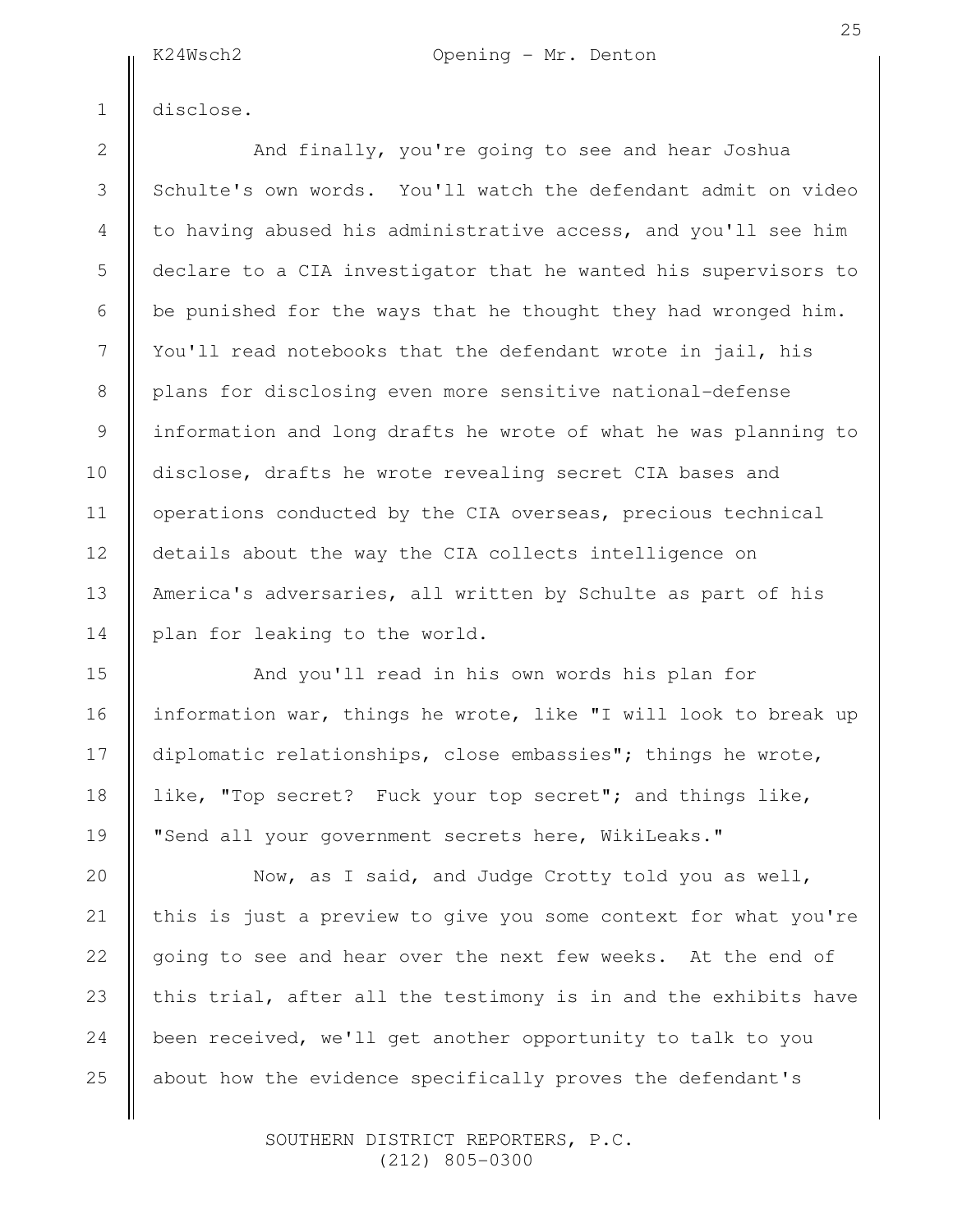2

3

4

5

6

7

8

9

10

11

12

13

14

15

16

17

# K24Wsch2 Opening - Ms. Shroff

guilt. And after that Judge Crotty's going to instruct you on the law. For now, I'm just going to ask you to do three things.

First, pay close attention to all the evidence.

Second, carefully follow any instructions Judge Crotty gives you on the law.

And finally, just use your common sense, the same common sense you use every day to size people up, make decisions. Apply that common sense when you assess the evidence that you're going to see and hear here. If you do those three things, you will give Joshua Schulte a fair and a just trial. And if you do those three things, you will reach the only conclusion that is supported by all that evidence, that the defendant is guilty.

Thank you.

THE COURT: Thank you, Mr. Denton.

Ms. Shroff.

MS. SHROFF: The evidence does not fit. There is no battle plan. There is no information war. The prosecution here simply has it wrong. Mr. Schulte has not committed these crimes, and at the end of the day, you will see that he is not guilty. 18 19 20 21 22

Good morning, ladies and gentlemen. Along with Mr. Zas and Mr. Branden, we represent Mr. Schulte, and I'm here to tell you what really happened on March 7 of 2017, and the 23 24 25

> SOUTHERN DISTRICT REPORTERS, P.C. (212) 805-0300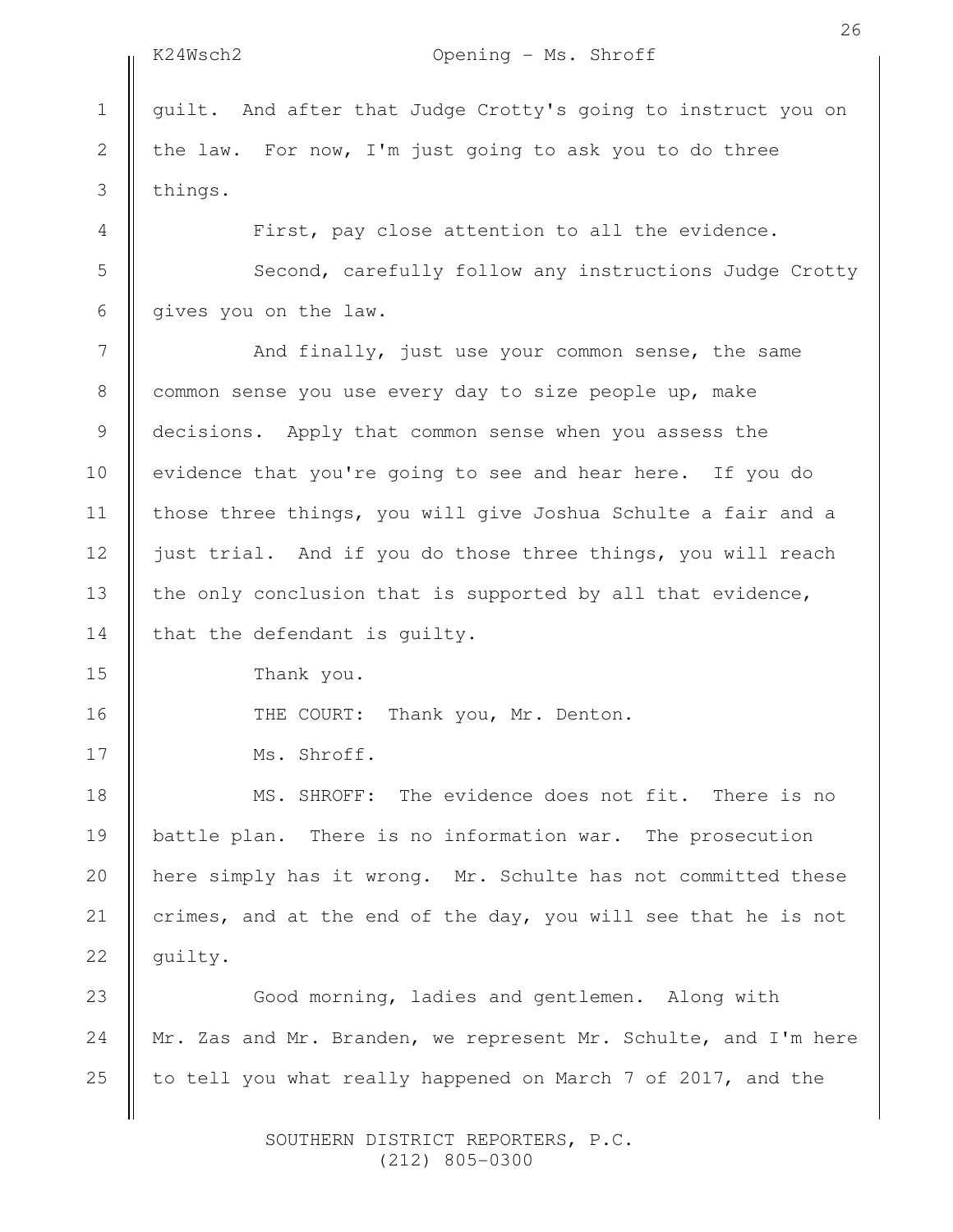time frame before that.

On March 7, 2017, a trove -- literally thousands and thousands -- of documents, CIA documents, CIA information, showed up on WikiLeaks. As you just heard the prosecutor say, these documents were important to the CIA. These documents were about the CIA's secret electronic surveillance programs, documents that the CIA never wanted the world to know about and certainly not documents that they would want published on WikiLeaks.

This was front-page news. It was front-page news all over the world, and it was news to the CIA. The CIA had no idea -- no idea at all -- how these documents were leaked. They did not know how, they did not know when, they did not know why, and they certainly did not know who had done it. Just bear in mind the first time they find out is on March  $7$ , 2017. And the reality is, today, the CIA still doesn't know these things, and nor does the government.

At the time of the leak and ever since, there was tremendous pressure, nothing but heat and pressure, to hold someone responsible, someone responsible for this leak, someone to blame, someone to whom the government can point the finger, to take the heat off the CIA for not knowing how these documents ended up on WikiLeaks. So the CIA blamed Josh Schulte. He's an easy lay-up for them, you will see. The evidence will show he's an easy target and an easy lay-up for 25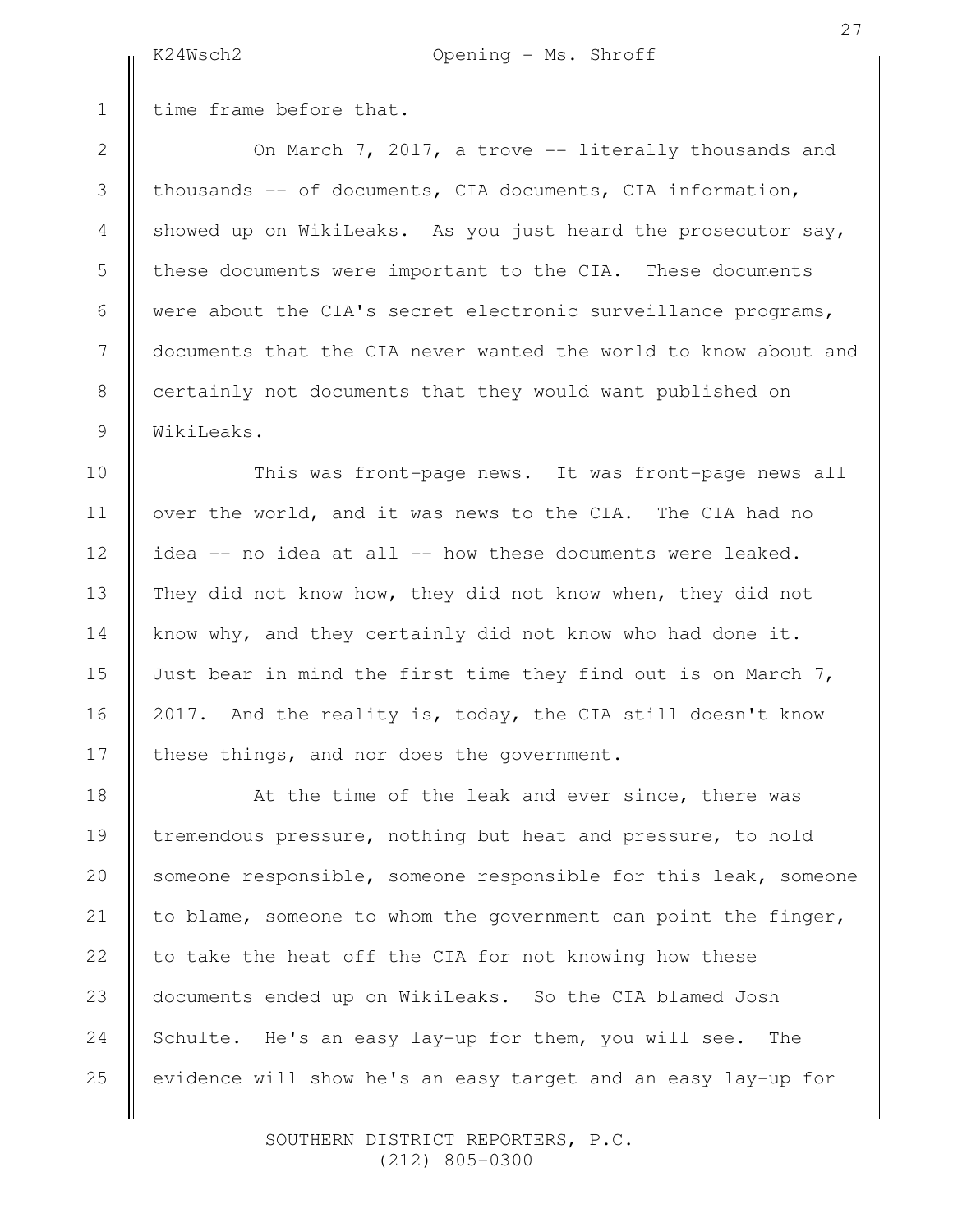2

3

4

5

6

7

8

9

10

11

12

13

14

15

16

17

18

19

20

# K24Wsch2 Opening - Ms. Shroff

the CIA. But they're wrong. Mr. Schulte is innocent, and throughout this trial, you will come to that same conclusion.

I remind you now, as Judge Crotty will remind you again, Mr. Schulte does not bear any burden of proof. He does not have to prove to you that he's innocent. It is the government's burden to prove to you, beyond all reasonable doubt, that he is guilty of each one of the 11 counts he is charged with, and they will never be able to do it because Mr. Schulte is simply not guilty. After almost three years, this massive CIA leak still remains a mystery, a mystery of who did it, how it was done, when it was done.

You see, the CIA had to work backwards to go back and try to explain, try to figure out exactly how these documents were copied, how they were taken, how they were taken out of the CIA's system without anyone knowing how they got to WikiLeaks and when and why it happened. You will hear the government try to piece together a string of facts, and you will see that they will not be able to give you credible evidence that Mr. Schulte is the one who did this.

So let's start with how. The first question is how.

You're going to learn that the CIA and the FBI still don't know how. You've heard now Mr. Denton say that these documents were kept under lock and key; they were so secure that the CIA's computer system and the CIA's building were guarded, and its system, which is called the DEVLAN system, was 21 22 23 24 25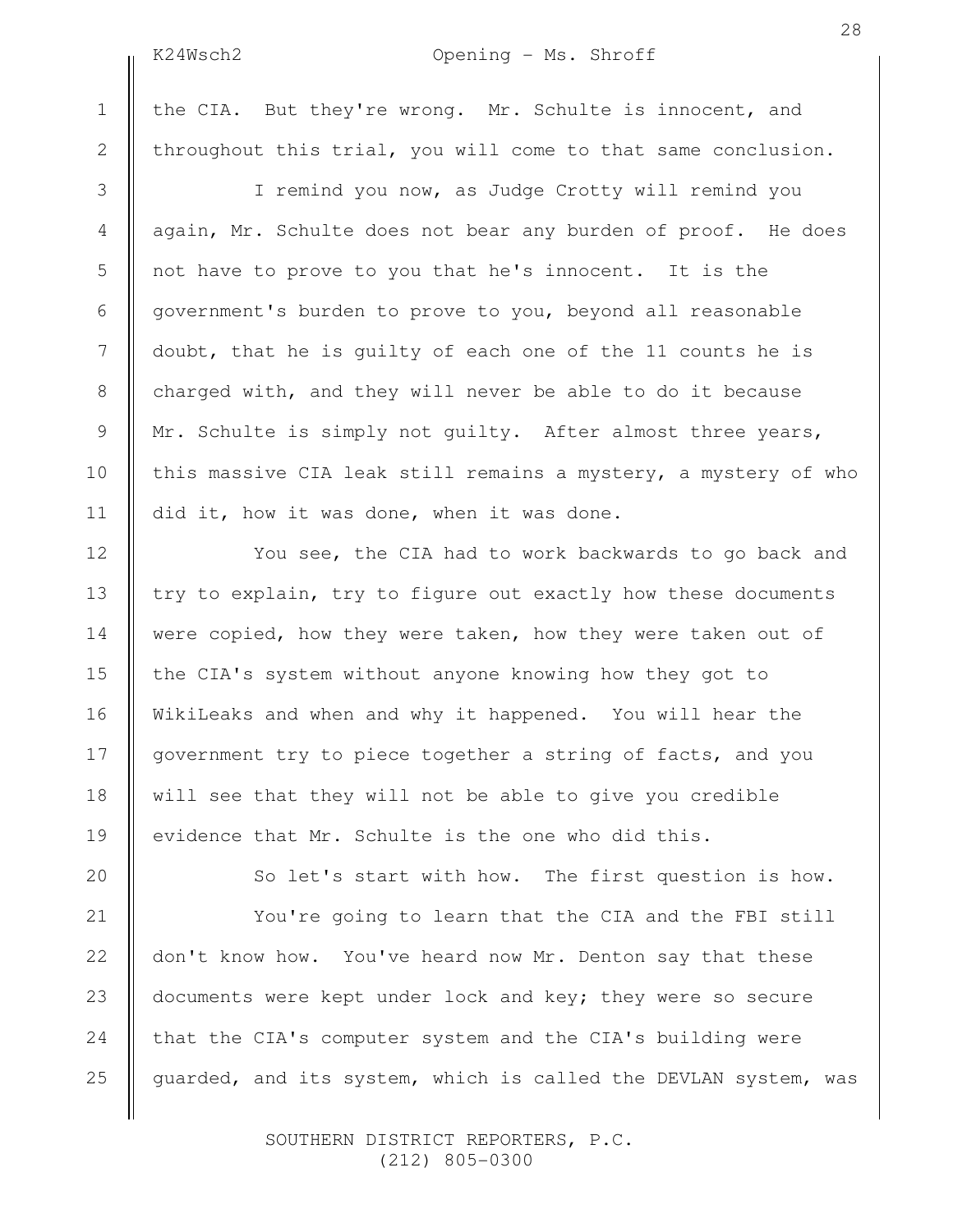super secret.

1

2

3

4

5

6

7

8

9

10

11

12

13

14

It wasn't. It simply wasn't. The CIA's DEVLAN system was not adequately protected. In fact, it's quite the opposite. It was wide open, wide as the Sargasso Sea, and when you hear from the CIA witnesses, you will hear it was called the wide, wide west. People who worked at the CIA knew it wasn't a protected system. It was a system that allowed hundreds of CIA employees to have access, not just CIA employees but third parties and individuals who contracted with the CIA, who contracted with the CIA to do work for the CIA. And this is not even to mention the many foreign countries and the many foreign agents who all vie with each other -- and we all know this, they all vie with each other to try and get each others' information.

And it isn't just that the system was unprotected, that it wasn't super secure or even adequately secure; it's that everybody knew that it wasn't secure. People at the CIA knew that the computer system was wide open; it lacked controls, and any one of these people -- literally hundreds of people, any one of these people could have and did have the opportunity to take that information. And remember again that information had been gone for almost a year before the CIA even realized that it had been gone, that it had been taken. For God's sakes, a whole year. They went a whole year without knowing that their super-secure system had been hacked. 15 16 17 18 19 20 21 22 23 24 25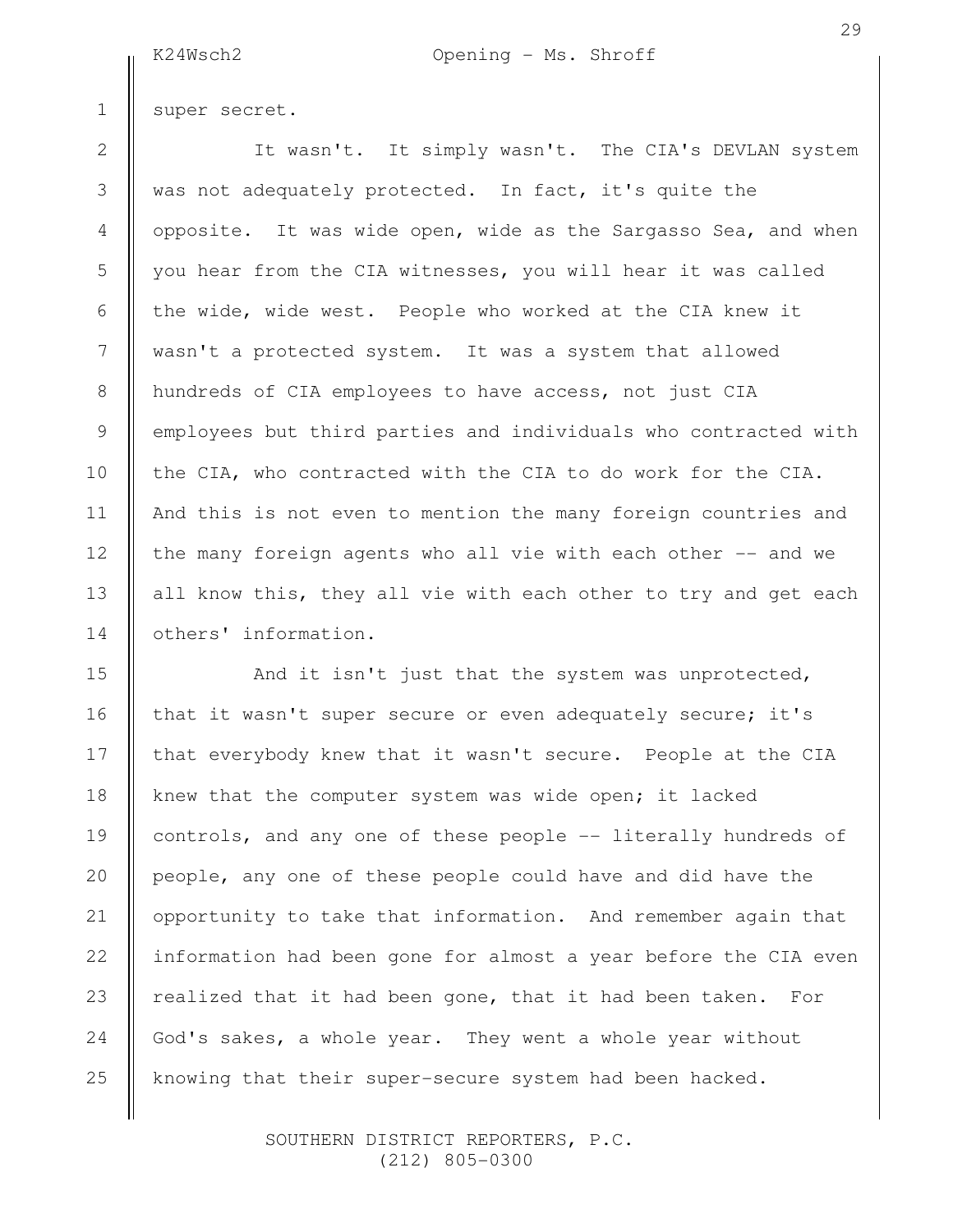22

In the prosecution's opening, they gave you a theory. They told you this is how they think Josh Schulte took it. This is how they think Josh Schulte stole the information, and that is what it is. It's their theory. It does not come with proof beyond a reasonable doubt. And more than that, you will see as the evidence unfolds that this is pure speculation on their part.

Let's talk about when this happened.

Does the government even know when this happened? They claim to, but let's just examine that. All they know is WikiLeaks published the information on March 7, 2017. The government's theory is that the information was stolen almost a year before that, leaked to WikiLeaks, and for a whole year, WikiLeaks just sat on the information. The government wants you to believe that this information -- this is national defense information that everybody wanted, that the CIA worked so very hard to keep secret -- was released to WikiLeaks and WikiLeaks sat on that information -- sensational, mind-blowing, news-creating information -- for a year. Does that make any sense to you? An organization that wants to spread information, give out the news, sits on information for a whole year.

When you have an explosive story, think about The New York Times or The Wall Street Journal, they have a mind-blowing story, do they sit on it for a year? It makes no sense. You 23 24 25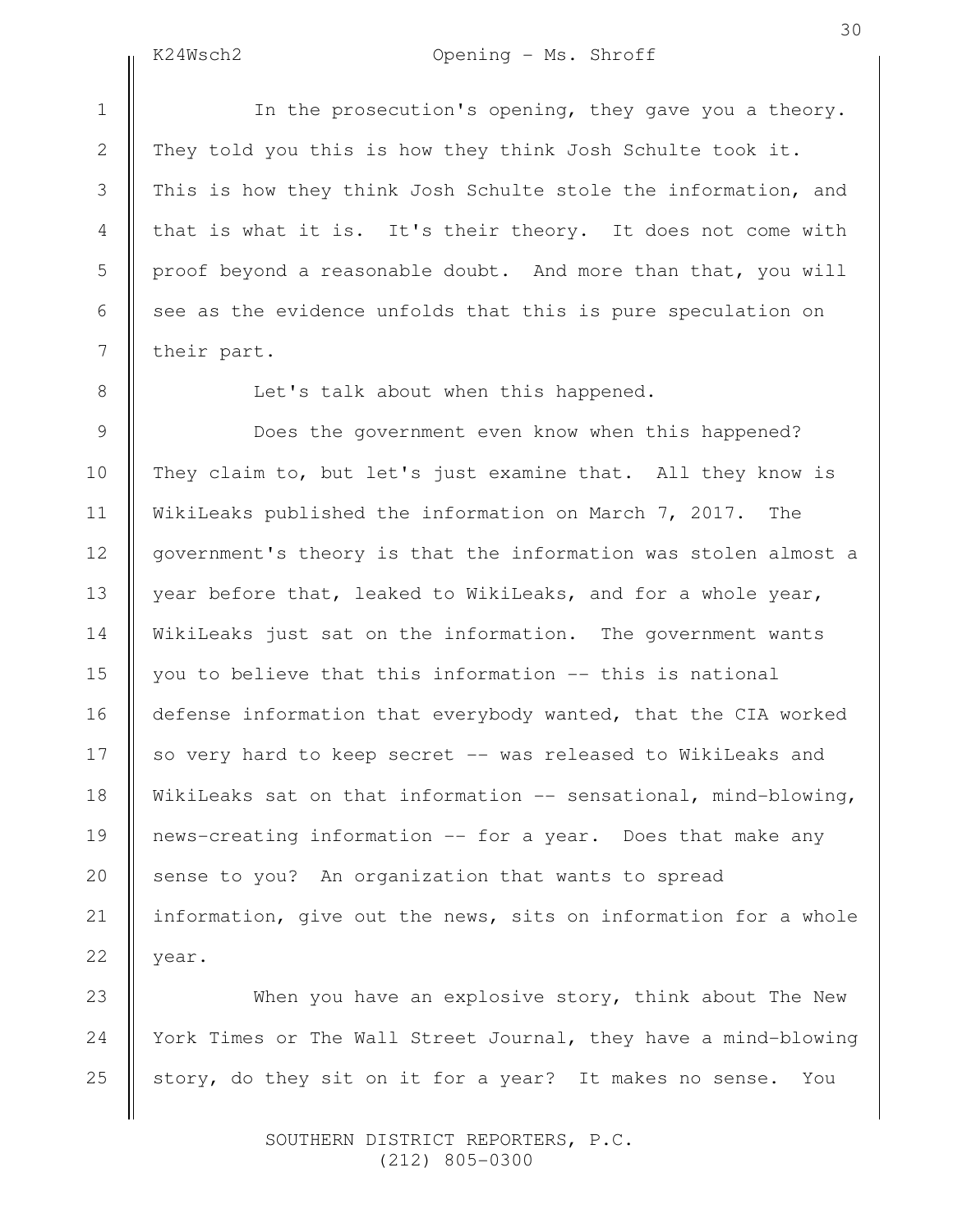do not sit on information to go stale for a year. You release the information you have.

Not only is the government's story implausible, it keeps changing. And you will hear about this. You will hear that the government and the FBI agents first said that the data was taken from the CIA in March of 2016. They identify for you a very specific time period of when they think this data was stolen, March 7th or 8th of 2016. But now they will tell you, and now they have told you, in fact, that their first theory was wrong.

You just heard the prosecutor say that the information, according to him, was stolen in April. In fact, he gives you a very specific date: April 20 of 2016. So which one is right? Was it March? Was it April? They don't know. They do not know, and you will learn that the CIA actually has no idea when this information, when this data was taken from the CIA. And I remind you yet again that but for WikiLeaks's publication of this data, it is likely that the CIA even today would not know that their data was taken.

So that brings us to the last questions, the questions at the heart of this case: who and why? Lots of people -- lots of people -- at the CIA, very sophisticated, clever, smart computer nerds just like Mr. Schulte have all the skill set to do exactly what the government tells you to believe Mr. Schulte did. I want to remind you again and again that the CIA itself

> SOUTHERN DISTRICT REPORTERS, P.C. (212) 805-0300

25

1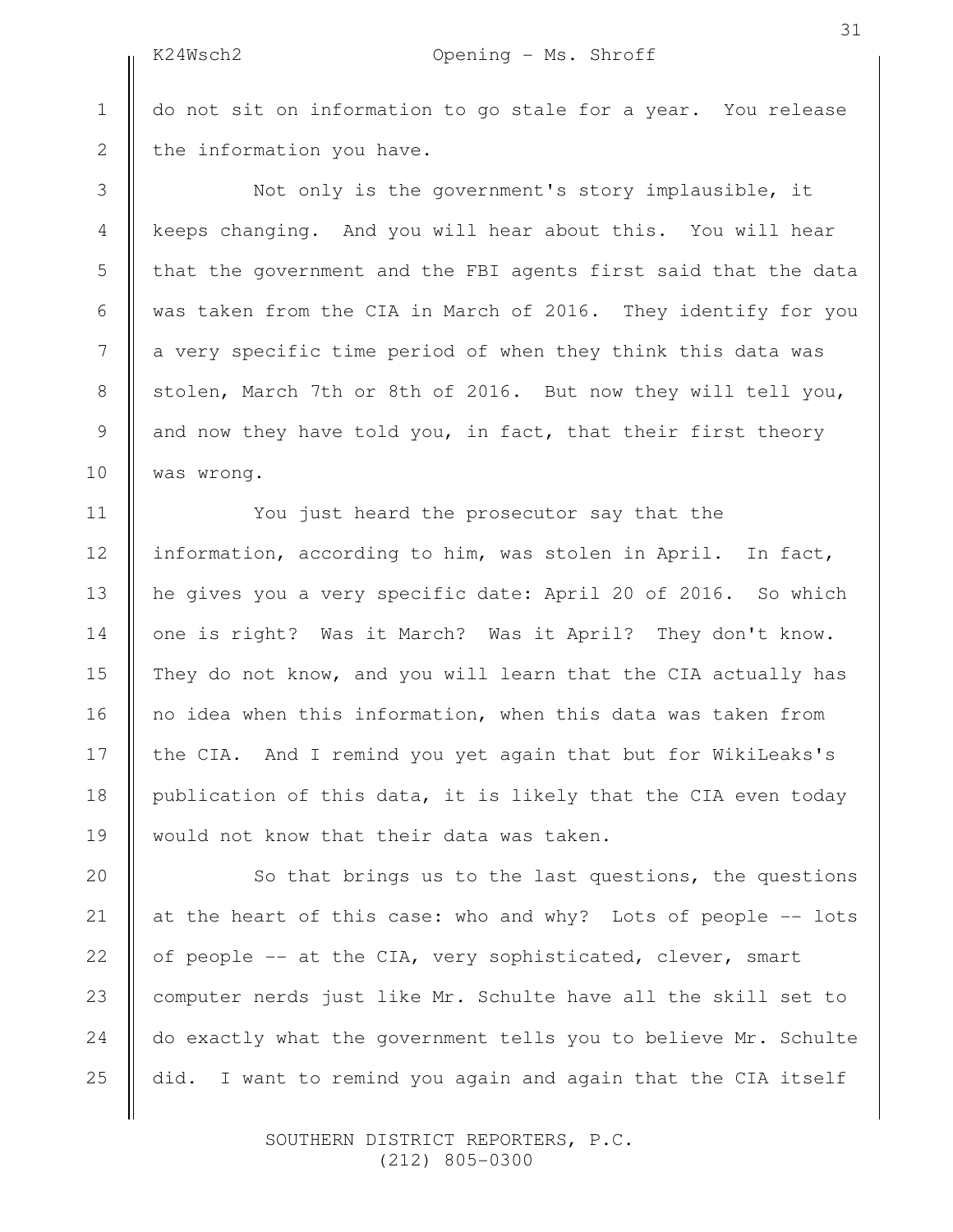2

3

4

5

6

7

8

9

10

11

12

13

14

15

16

17

18

19

20

21

22

# K24Wsch2 Opening - Ms. Shroff

has no sense of what exactly was taken. So do they tell you who and why? No. They work backwards and they find someone to blame, and they need to blame someone quickly because they've sat on this, looked foolish for not having realized for over a year that their crown jewels were stolen.

You think the CIA can just say a year later: "Oops. Sorry. We messed up. We don't know how this got out there. Forgive us, and let's all move on"? No. Obviously they cannot. So what do they say? They say it was Josh Schulte, because as I've already mentioned to you, he is an easy target.

Why? He's an easy target because when he worked for the CIA, he antagonized almost every single person there. He antagonized his colleagues. He antagonized management. He was a difficult employee. He really was a difficult employee, but being a difficult employee does not make you a criminal. A difficult employee does not translate to being a traitor. A difficult employee does not translate to somebody who would sell out their country. Josh Schulte's not a traitor.

So, for a minute, let me just talk to you about who Josh Schulte is. Mr. Schulte was born in September of 1988. He was born in Lubbock, Texas. He's 30 years old. He's one of four boys born to Roger and Deanna Schulte.

From a young age, Mr. Schulte showed a strong interest in math and computers. He was a smart kid, and he really wanted to serve his country. He went to University of Texas, 23 24 25

> SOUTHERN DISTRICT REPORTERS, P.C. (212) 805-0300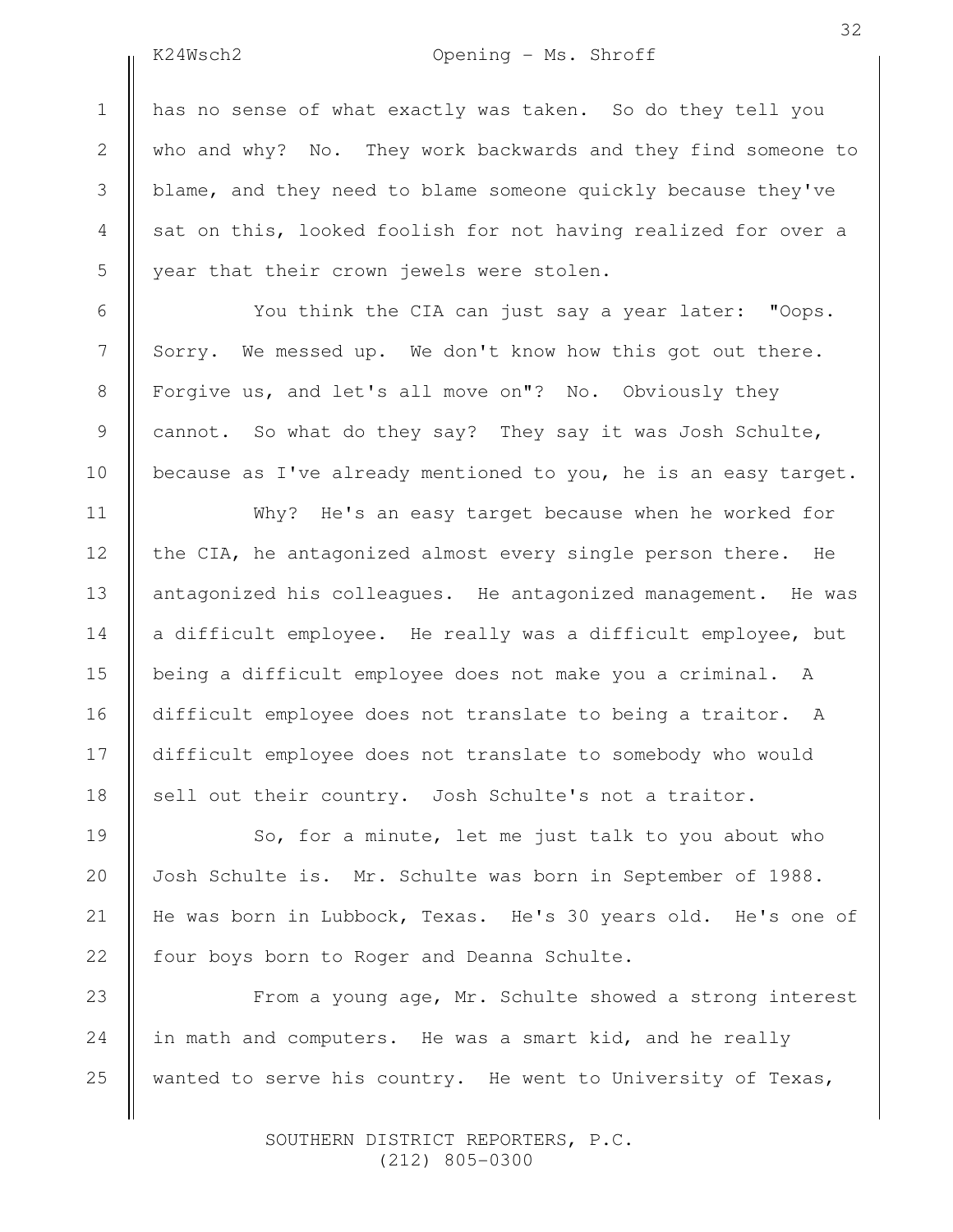2

3

4

5

6

7

8

9

10

11

12

13

14

15

16

17

18

19

20

21

22

23

24

25

# K24Wsch2 Opening - Ms. Shroff

applied for an internship and was an intern at the NSA, the National Security Agency. His dream was to be hired by the CIA, and in 2010, his dream came true. He was hired by the CIA. He worked on developing programs in counterterrorism. He did important work, tracking down terrorists; wrote programs and tools to enable the United States to get rid of terrorists. By all accounts, he was talented. He was a talented, hardworking employee, and he worked on some important CIA projects.

He was also a pain in the ass to everybody at the CIA, and by the middle of 2016, Mr. Schulte became very dissatisfied with his job and his colleagues and his management at the CIA. He had disputes with his colleagues. He didn't like the disputes. He didn't like the colleague. He complained to management. Management took the colleague's side, and yes, Mr. Schulte was unhappy about that, so unhappy that he eventually decided he was going to leave his dream job and move on. And he moved on. He found a job with Bloomberg. He left the CIA, moved to New York, and that was in November of 2016, November 10, 2016, four months before there's any leak of this information onto WikiLeaks.

Unlike the CIA, Mr. Schulte had moved on from them. At his new job, he made \$200,000 a year, lived on 39th Street and was doing fine. This is the person that the CIA wants you to believe, that the government wants you to believe, a man who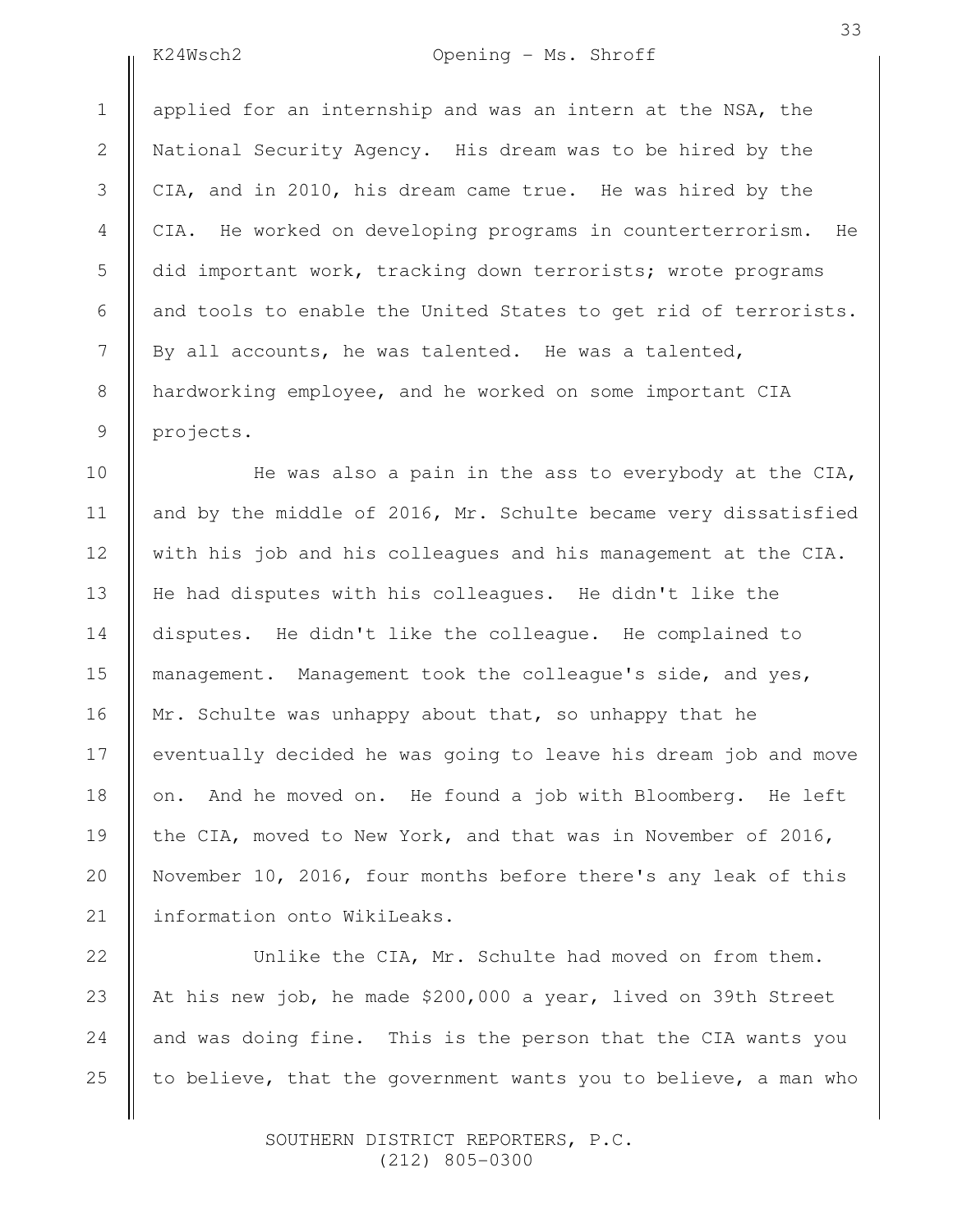2

3

4

5

6

7

8

9

10

11

12

13

14

15

16

17

18

19

20

21

22

23

24

25

K24Wsch2 Opening - Ms. Shroff

34

worked for government his entire life and who dedicated his time and his energy to furthering the goals of the United States, this is the man that they want you to believe was so upset about fights at the CIA that he would literally throw everything under the bus -- not just everything in terms of the United States but everything that he now had in November of 2016  $-$  a new job, a new life, a new city; he would throw it all under the bus because management had not supported him over a year ago.

Look, they know that they have problems with the WikiLeaks counts, as the judge has identified them, and you will see those problems, and you will reach the only verdict you can, which will be a verdict of not guilty, which is why the government will focus a large part of its evidence on what they will call the MCC counts. You will see that they have no evidence that Mr. Schulte was ever in contact with WikiLeaks.

You will see that they have no evidence that WikiLeaks was the first entity, person, government, foreign agency to get that information. They will be able to give you no such evidence, so they will shift. And they will shift to what they call his quote/unquote information war. They are going to try and convince you that Mr. Schulte is that person because that is all that they have, and they will give you evidence in the hope that it will make you think of Mr. Schulte as a bad person.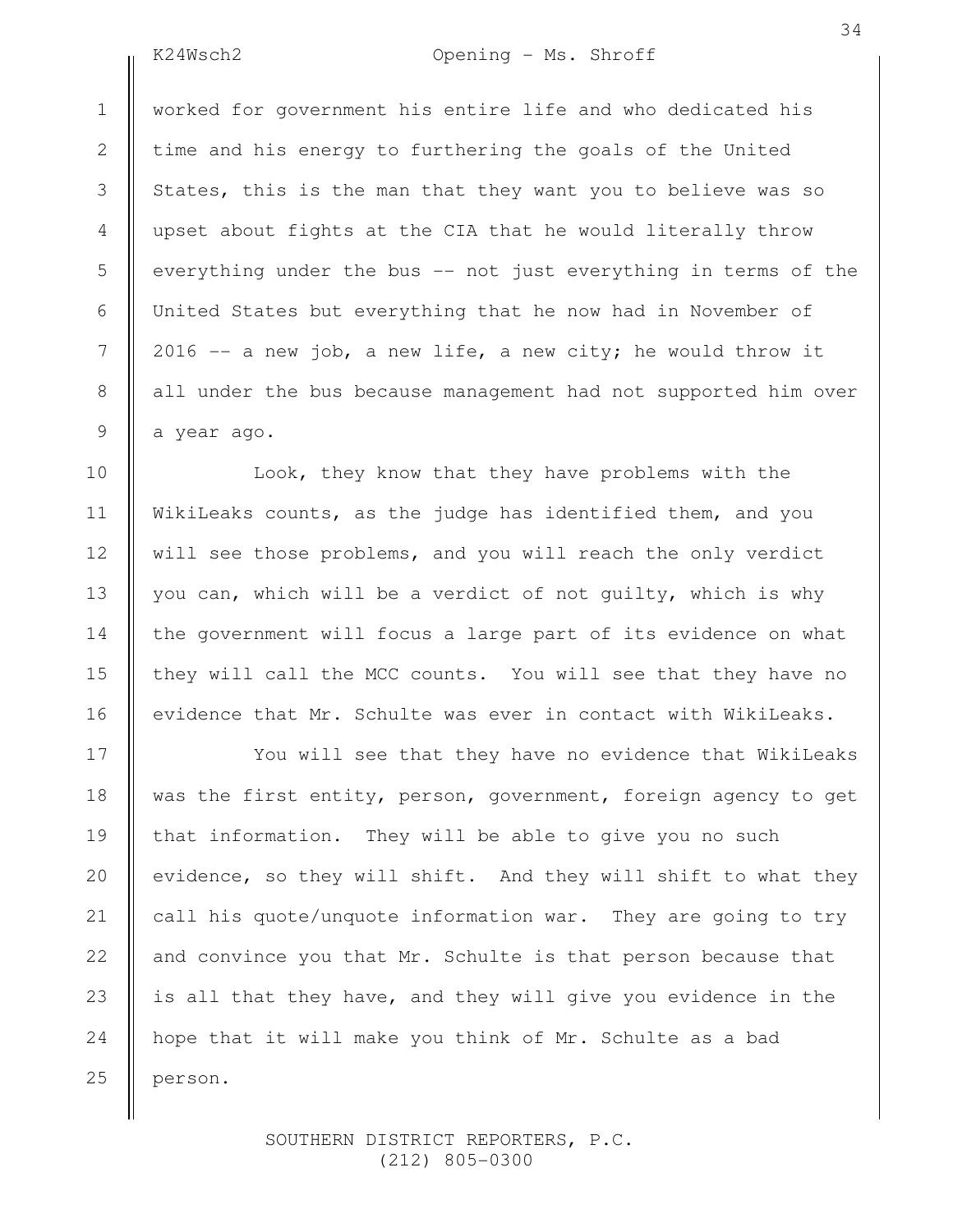2

3

4

5

6

7

8

9

10

11

12

13

14

15

16

17

18

19

20

21

# K24Wsch2 Opening - Ms. Shroff

Now, I've said this before and I'll say it again. Mr. Schulte is a difficult man. You will hear that after Mr. Schulte was incarcerated at the MCC, he was desperate. He really was desperate, desperate to prove that he was innocent. He wanted the world to know he wasn't this person, he was not the man who stole the information, he was not the man who released the information to WikiLeaks, he had nothing to do with that theft.

So what does Mr. Schulte do?

Mr. Schulte tries to go around and show the world that he is innocent. And yes, he gets a cell phone, he keeps a journal, he contacts the media to tell them, Look, I'm wrongly arrested; I did not do this. That is what Mr. Schulte does while sitting in the MCC. Does that mean that he stole the information from the CIA? No.

Think about this. Think if you were Mr. Schulte, wrongly accused, if you were in his shoes, sitting at the MCC day after day hearing people say, This is the man, this is the traitor, this is the guy who stole, would you be so desperate? Would you be so upset? Would you be the person who reaches out and says I did not do this? That is what Mr. Schulte did.

You may not like what Mr. Schulte did from the MCC, but this case really isn't about whether or not you like Mr. Schulte. It really isn't about whether or not Mr. Schulte is a difficult person. It really isn't about whether or not 22 23 24 25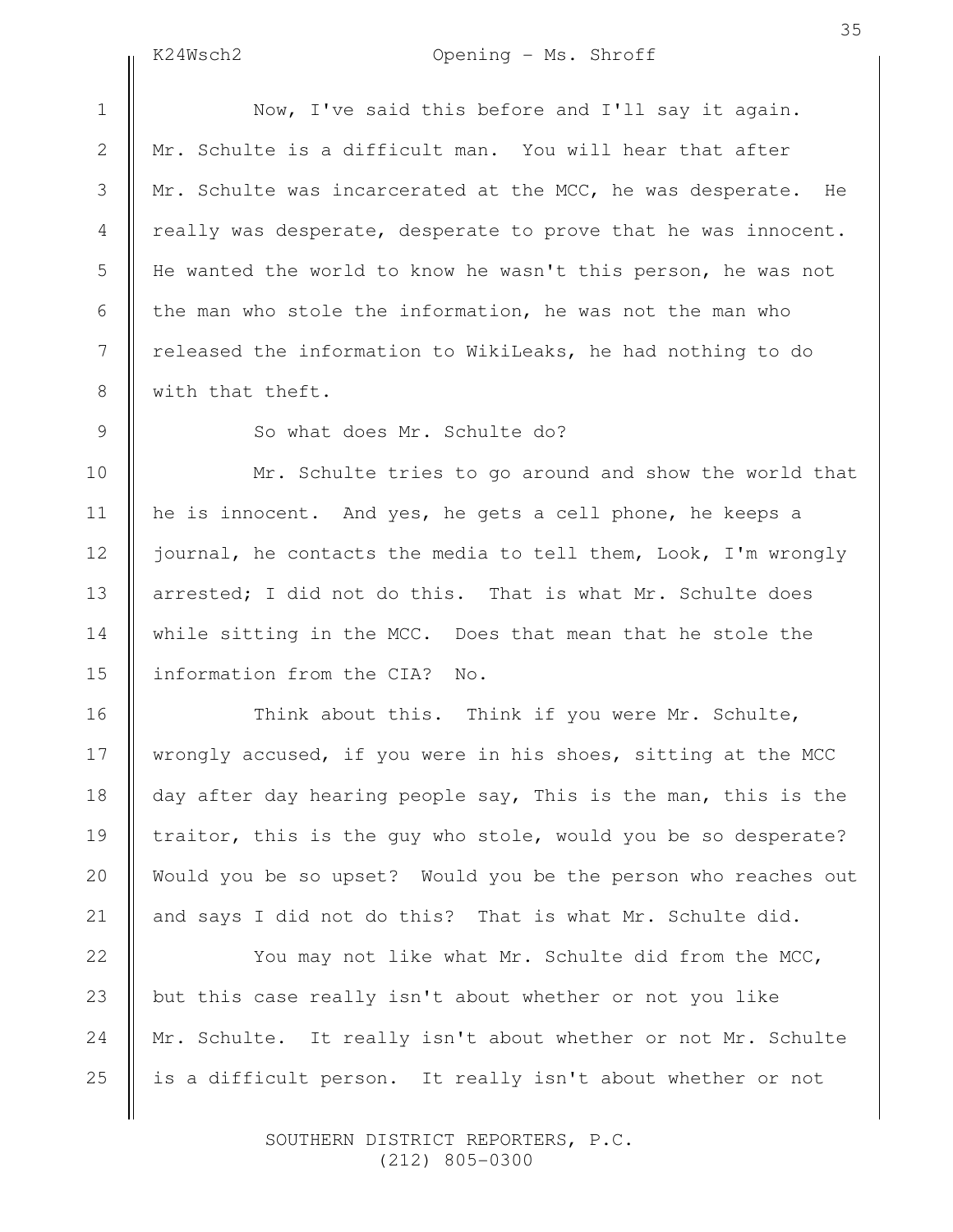2

3

4

5

6

# K24Wsch2 Opening - Ms. Shroff

Mr. Schulte was liked or disliked. If you pay attention to the evidence, if you listen to the evidence on the WikiLeaks counts, you will be no different than me. You will see that the evidence simply does not show that Mr. Schulte had anything to do with taking the information from the CIA and releasing it to WikiLeaks.

The CIA still does not know, and as you hear the government put in evidence after evidence, you will see that they will never be able to tell you how the evidence was taken, whether, in fact, WikiLeaks was the only entity that got it. They will certainly never be able to show any relationship between Mr. Schulte and WikiLeaks. And for all of those reasons, if you do as the government said -- just use your common sense -- you will reach the only verdict that is proper in this case, a verdict of not guilty. Thank you for listening to me. THE COURT: Thank you, Ms. Shroff. Call the first witness. MR. DENTON: Your Honor, the government calls Paul Rosenzweig. PAUL ROSENZWEIG, called as a witness by the government, having been duly sworn, testified as follows: THE COURT: Please sit down, Mr. Rosenzweig. Pull yourself right up to the microphone. 7 8 9 10 11 12 13 14 15 16 17 18 19 20 21 22 23 24 25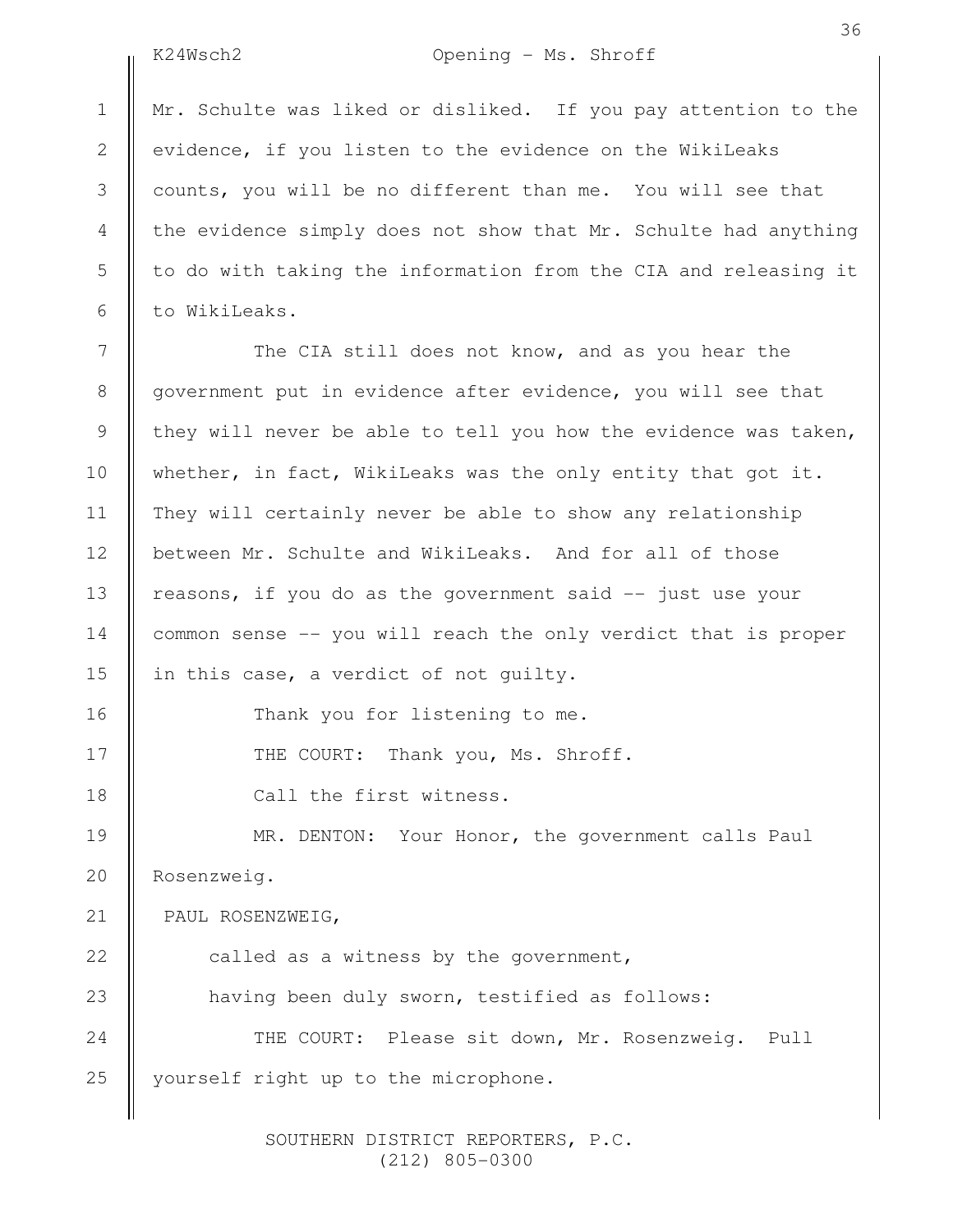|               | Rosenzweig - Direct<br>K24Wsch2                                      |
|---------------|----------------------------------------------------------------------|
| $\mathbf 1$   | THE WITNESS: Thank you. Can I get a glass of water?                  |
| $\mathbf{2}$  | Thank you very much.                                                 |
| 3             | THE COURT: Mr. Denton.                                               |
| 4             | DIRECT EXAMINATION                                                   |
| 5             | BY MR. DENTON:                                                       |
| 6             | Good morning.<br>Q.                                                  |
| 7             | Good morning.<br>Α.                                                  |
| $8\,$         | Mr. Rosenzweig, where do you work?<br>$Q$ .                          |
| $\mathcal{G}$ | I work in Washington, D.C.<br>Α.                                     |
| 10            | And what do you do?<br>$Q_{\bullet}$                                 |
| 11            | I principally have three jobs right now. The main one is<br>Α.       |
| 12            | I'm a principal in my own private consultancy and law firm,          |
| 13            | where I practice national security, cyber-security law as well       |
| 14            | as some criminal defense law.                                        |
| 15            | And what are your other positions?<br>$Q$ .                          |
| 16            | I'm also a senior fellow at the R Street Institute, which<br>Α.      |
| 17            | is a think tank in Washington, D.C. We spend our time trying         |
| 18            | to propose new policies for consideration by the government.         |
| 19            | And my third job is as an adjunct professor -- professorial          |
| 20            | lecturing was the official title -- at the George Washington         |
| 21            | University School of Law.                                            |
| 22            | Is your current work in any particular field or specialty?<br>$Q$ .  |
| 23            | About 95 percent of what I do these days is in the broad $-$ -<br>Α. |
| 24            | broadly defined area of cyber-security law and policy, issues        |
| 25            | relating to the security of systems and the policy rules             |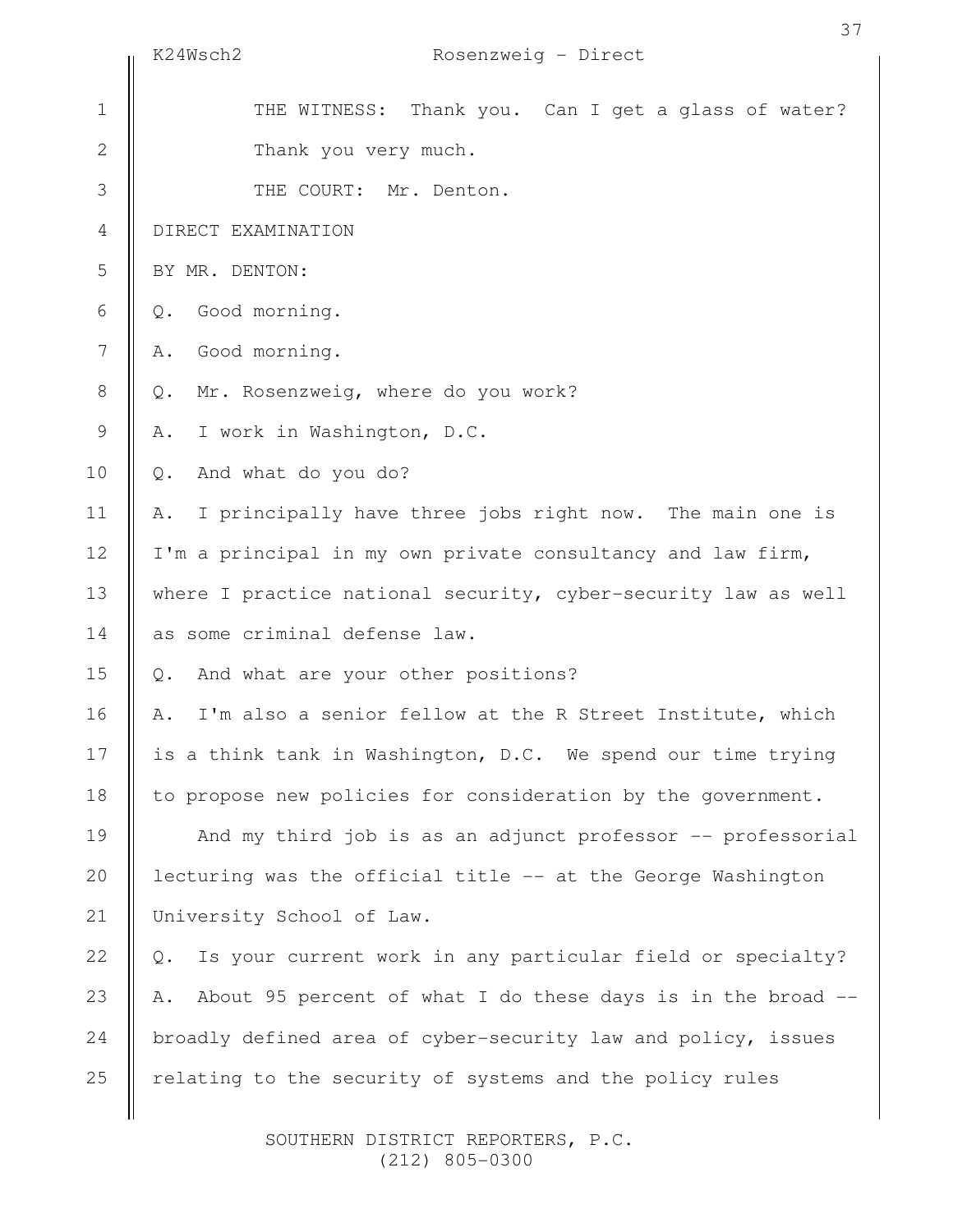|                 | K24Wsch2<br>Rosenzweig - Direct                                 |
|-----------------|-----------------------------------------------------------------|
| $\mathbf 1$     | relating to how we might better protect them.                   |
| $\mathbf{2}$    | Q. Could you tell us a little more about your professional      |
| 3               | background?                                                     |
| 4               | A. Well, I graduated law school in 1986, and after a            |
| 5               | clerkship, I spent the first seven years of my career as a      |
| 6               | prosecutor in the Department of Justice in Washington, D.C.     |
| $7\phantom{.0}$ | Since then, I've been in and out of government and private      |
| 8               | practice, back and forth. I did a stint as an investigative     |
| 9               | counsel at a -- with a committee of Congress and the House of   |
| 10              | Representatives. I was part of the independent counsel          |
| 11              | investigation that looked at President Bill Clinton's conduct.  |
| 12              | Most recently, in government, from 2005 to 2009, I was a deputy |
| 13              | assistant secretary for policy at the then brand-new Department |
| 14              | of Homeland Security.                                           |
| 15              | Q. Mr. Rosenzweig, are you familiar with the website            |
| 16              | WikiLeaks?                                                      |
| 17              | Yes, I am.<br>Α.                                                |
| 18              | How have you come to know about WikiLeaks?<br>$Q$ .             |
| 19              | Well, WikiLeaks has fed into my professional activity and<br>Α. |
| 20              | interests in three sorts of ways.                               |
| 21              | First, because I study and work in the national-security        |
| 22              | field, I have been interested in and studied WikiLeaks because  |
| 23              | of the effect that certain leaks of classified information on   |
| 24              | WikiLeaks have affected national security of the United States. |
| 25              | Second, as a teacher of cyber security, I've been               |
|                 |                                                                 |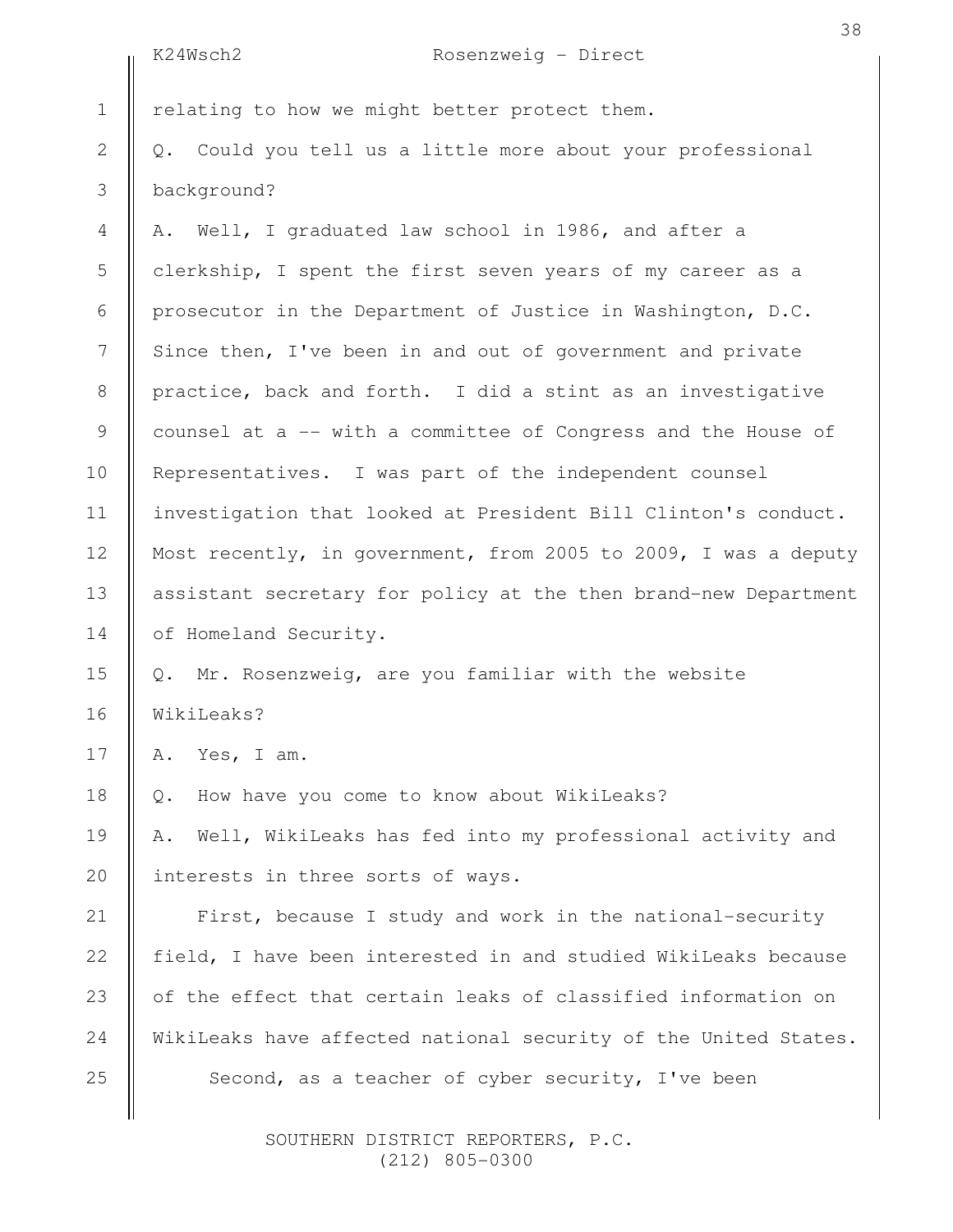2

3

4

5

6

7

8

9

10

11

12

13

14

25

## K24Wsch2 Rosenzweig - Direct

interested in the ways in which information has been passed on to WikiLeaks, I guess is the best way to say it, from where, from what sources it came and how it gets to WikiLeaks and then what they do with it.

Third, I've also had a position for a number of years as an adjunct lecturer at the Northwestern University School of Journalism, the McGill School of Journalism. And so, I've been interested in WikiLeaks as a journalism phenomenon in terms of how the disclosure of classified information in that forum has kind of changed the nature of journalism, or is trying to change the nature of journalism, today.

Q. Have you done research on WikiLeaks?

A. Yes, I have.

Q. How do you conduct research on WikiLeaks?

A. Well, because WikiLeaks is a relatively closed organization with only a few known public members, most of the information that you study about WikiLeaks to try and understand what it's doing and how it operates comes from public sources. The most prominent of them, of course, is WikiLeaks itself. They operate a website, WikiLeaks.org, and a Twitter that they said are their public statement sources, so anything that's on either of those is official. You can listen to their founder, Julian Assange, who frequently speaks in public about WikiLeaks and his intent with respect to that organization. 15 16 17 18 19 20 21 22 23 24

Then, of course, there are lots of other areas in which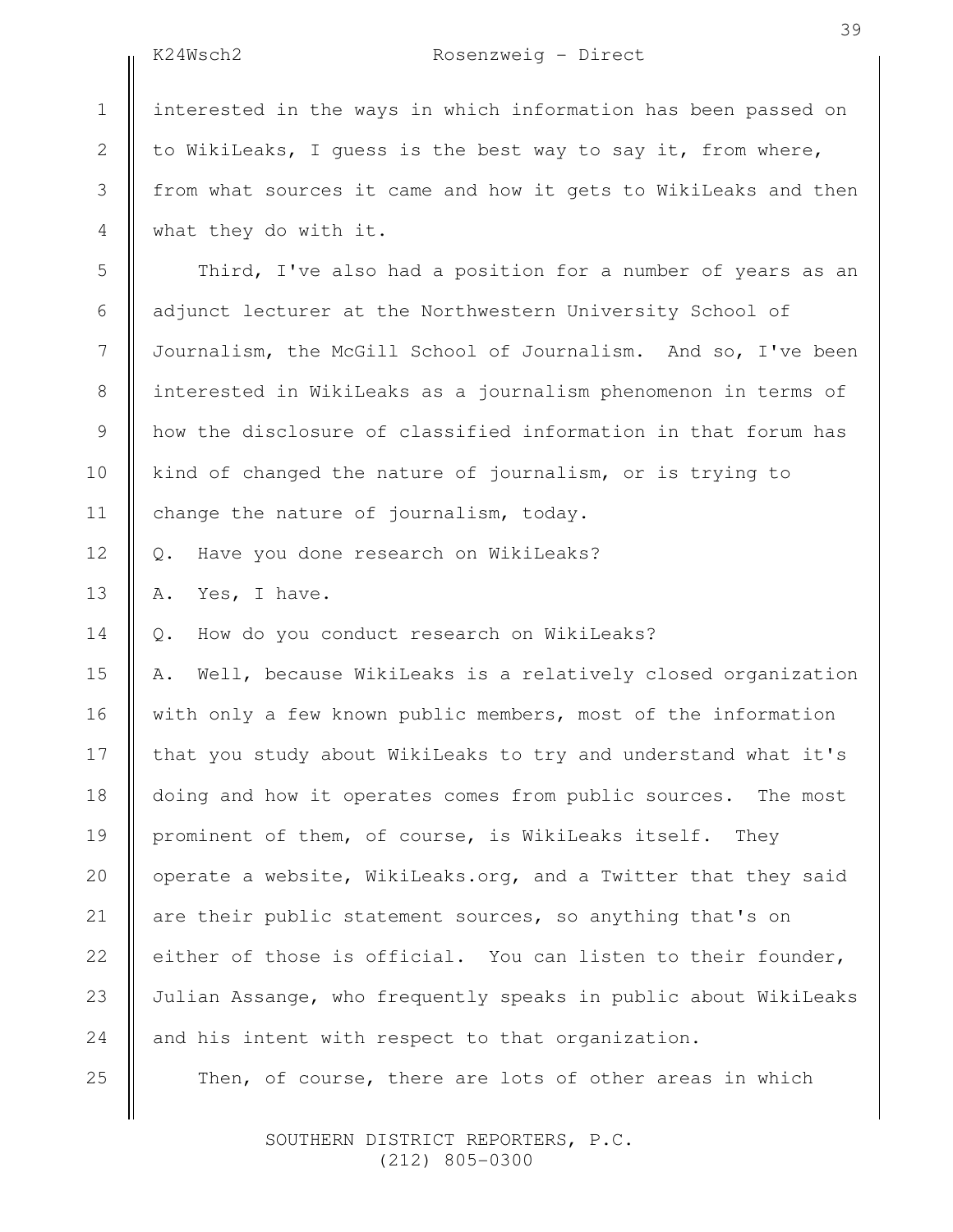# K24Wsch2 Rosenzweig - Direct

40

|                | K24Wsch2<br>Rosenzweig - Direct                                 |
|----------------|-----------------------------------------------------------------|
| $\mathbf 1$    | people have written about WikiLeaks and analyzed it, ranging    |
| $\mathbf{2}$   | from reviews of certain of their prior large-scale disclosures, |
| $\mathfrak{Z}$ | publications that are related to national security, assessments |
| 4              | of what those mean and how they've affected the United States.  |
| 5              | And then there's lots of secondary literature, people who       |
| 6              | write, have written, about what they think WikiLeaks's intent   |
| 7              | and meaning is and how it's going to do, why it does what it    |
| $8\,$          | does.                                                           |
| $\mathsf 9$    | Have you published any work related to WikiLeaks?<br>$Q$ .      |
| 10             | I have.<br>Α.                                                   |
| 11             | Generally speaking, what have you published?<br>Q.              |
| 12             | Back in 2010, 2011, when WikiLeaks first came to<br>Α.          |
| 13             | prominence, I published a few articles about the application of |
| 14             | criminal law to WikiLeaks and potentially to Julian Assange and |
| 15             | how that might interact with First Amendment considerations.    |
| 16             | In 2014, along with two of my teach -- co-faculty members       |
| 17             | at the McGill School of Journalism, I co-edited a book that was |
| 18             | published by the McGill School of Journalism and the American   |
| 19             | Bar Association, the title of which was Whistleblowers, Leaks,  |
| 20             | and the Media, which was principally about WikiLeaks and also   |
| 21             | about Edward Snowden and the phenomenon of those two events.    |
| 22             | Have you conducted additional research specifically to<br>Q.    |
| 23             | prepare for testifying in this case?                            |
| 24             | Yes, I have.<br>Α.                                              |
| 25             | Have you ever testified in court before?<br>Q.                  |
|                |                                                                 |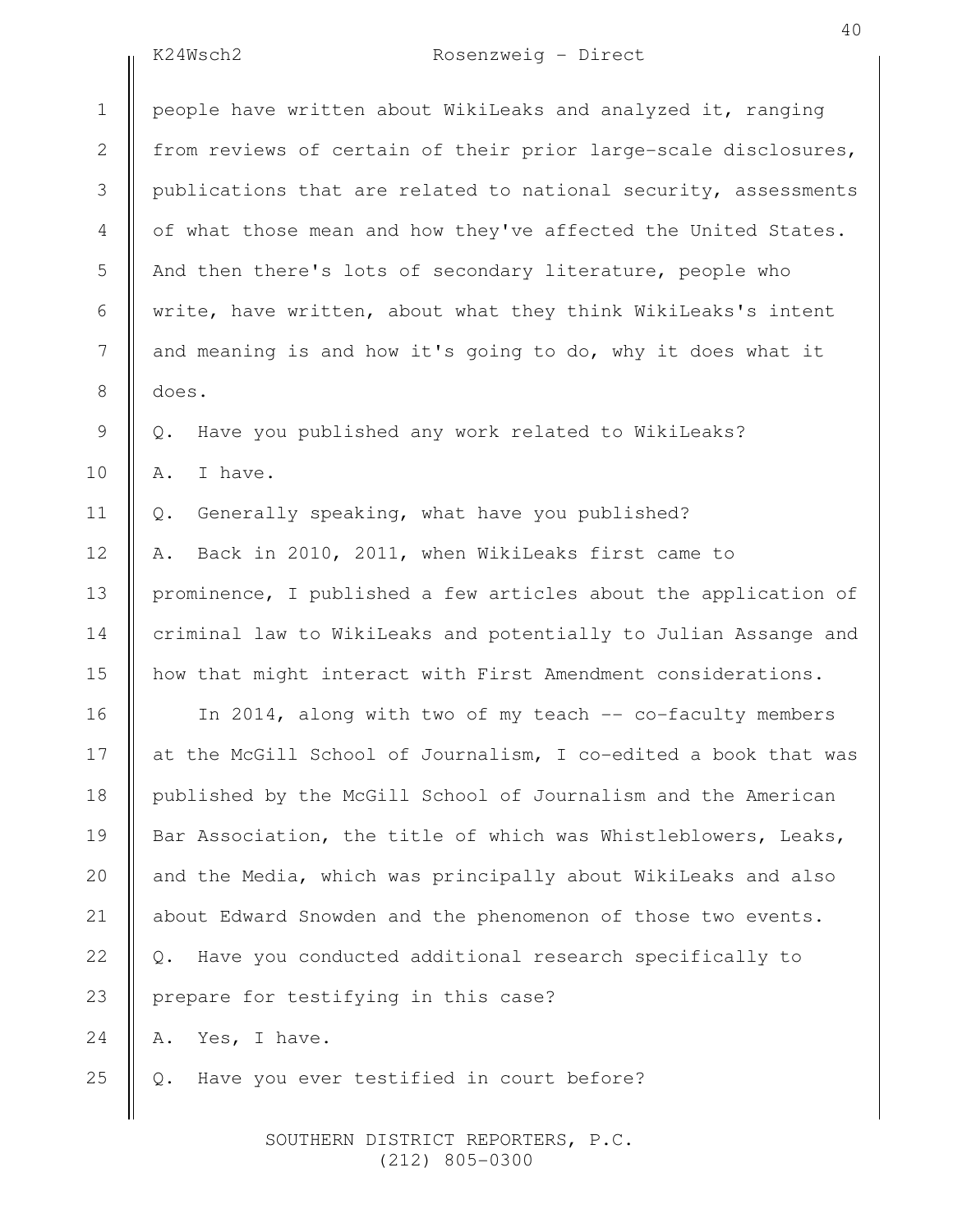|                | K24Wsch2<br>Rosenzweig - Direct                                          |
|----------------|--------------------------------------------------------------------------|
| $\mathbf 1$    | No, I haven't.<br>Α.                                                     |
| $\overline{2}$ | Have you ever testified before Congress?<br>Q.                           |
| 3              | Yes, I have.<br>Α.                                                       |
| $\overline{4}$ | Again, generally speaking, what did you testify about?<br>$Q$ .          |
| 5              | When I have testified before Congress in my personal<br>Α.               |
| $\sqrt{6}$     | capacity, it's almost always been about cyber security-related           |
| 7              | issues. When I was a deputy assistant secretary for policy at            |
| $8\,$          | DHS, I probably testified a half dozen times, and there, the             |
| $\mathcal{G}$  | topic matter ranged across all of the issues that are within             |
| 10             | the Department of Homeland Security's portfolio.                         |
| 11             | Are you being paid by the government for your time here<br>$Q_{\bullet}$ |
| 12             | today and preparing to testify?                                          |
| 13             | Yes.<br>Α.                                                               |
| 14             | MR. DENTON: Your Honor, the government offers Paul                       |
| 15             | Rosenzweig as an expert on WikiLeaks.                                    |
| 16             | THE COURT: Ms. Shroff.                                                   |
| $17$           | MS. SHROFF: Your Honor, we object, and we'd like to                      |
| 18             | voir dire.                                                               |
| 19             | THE COURT: You can have a short voir dire.<br>I've                       |
| 20             | already ruled on this, but go ahead. You can have a short voir           |
| 21             | dire.                                                                    |
| 22             | VOIR DIRE EXAMINATION                                                    |
| 23             | BY MS. SHROFF:                                                           |
| 24             | Sir, you testified that you've testified before Congress,<br>Q.          |
| 25             | correct?                                                                 |
|                |                                                                          |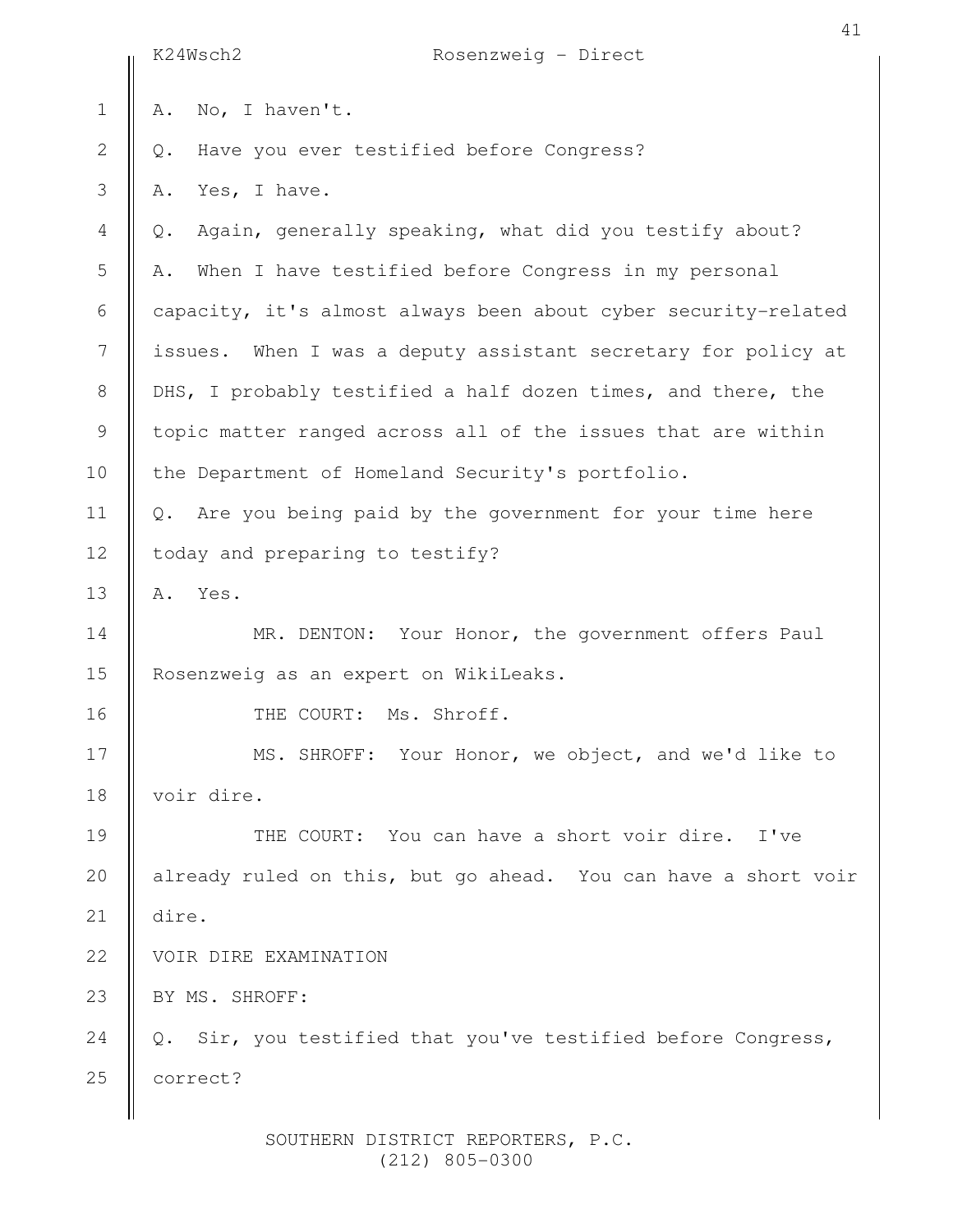|                | K24Wsch2<br>Rosenzweig - Direct                                      |
|----------------|----------------------------------------------------------------------|
| $\mathbf 1$    | Yes.<br>Α.                                                           |
| $\overline{2}$ | You've never testified as a WikiLeaks expert before<br>Q.            |
| 3              | Congress, correct?                                                   |
| 4              | No. I have, however, testified about whistleblowers<br>Α.            |
| 5              | generally, not about WikiLeaks specifically.                         |
| 6              | MS. SHROFF: Your Honor, could you instruct the                       |
| 7              | witness to answer my question, please.                               |
| $8\,$          | THE COURT: It will move along a lot faster if you                    |
| $\mathsf 9$    | listen to the question and just answer it.                           |
| 10             | THE WITNESS: Sure.                                                   |
| 11             | BY MS. SHROFF:                                                       |
| 12             | Q. So the answer is no, you've never testified as a WikiLeaks        |
| 13             | expert before Congress?                                              |
| 14             | A. No.                                                               |
| 15             | Q. And you've never been qualified as an expert on WikiLeaks,        |
| 16             | correct?                                                             |
| 17             | No.<br>Α.                                                            |
| 18             | And in fact, you know no one in WikiLeaks, correct?<br>$\mathbb Q$ . |
| 19             | I don't know.<br>Α.                                                  |
| 20             | And you've never talked to Mr. Assange, correct?<br>$Q$ .            |
| 21             | $\mathrm{No}$ .<br>Α.                                                |
| 22             | And you've never talked to anybody who represents<br>$Q$ .           |
| 23             | Mr. Assange, correct?                                                |
| 24             | That's wrong.<br>Α.                                                  |
| 25             | OK. Who have you talked to that represents Mr. Assange?<br>Q.        |
|                |                                                                      |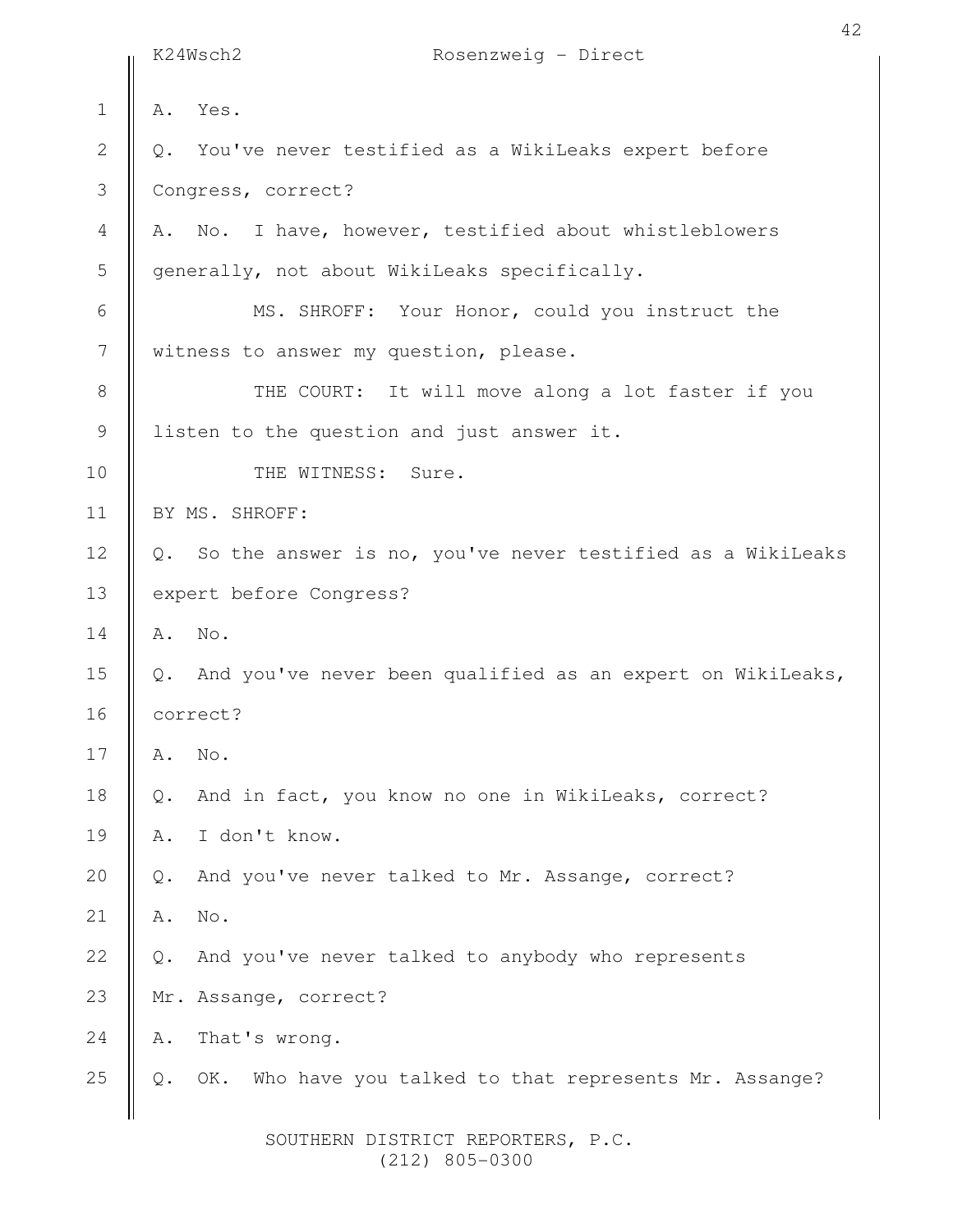|                | K24Wsch2<br>Rosenzweig - Direct                                 |
|----------------|-----------------------------------------------------------------|
| $\mathbf 1$    | I believe I've spoken with Mr. Ratner on a couple of<br>Α.      |
| $\sqrt{2}$     | occasions in the past.                                          |
| 3              | You mean his lawyer?<br>$Q$ .                                   |
| 4              | Yeah.<br>Α.                                                     |
| 5              | OK. But certainly you're not suggesting to this jury that<br>Q. |
| 6              | a lawyer would divulge any private information about            |
| $\overline{7}$ | Mr. Assange to you, correct?                                    |
| $\,8\,$        | No, I didn't say that.<br>Α.                                    |
| $\mathsf 9$    | Right. So you've never had -- I'll leave it alone.<br>$Q$ .     |
| 10             | Dr. Rosenzweig, is it fair to say that all of your              |
| 11             | knowledge about WikiLeaks is derivative of public sources?      |
| 12             | Yes, I think that is.<br>Α.                                     |
| 13             | Right. So you read what somebody else has written about<br>Q.   |
| 14             | WikiLeaks, churn it in your head and write about it, correct?   |
| 15             | Analyze it, yes. Yeah.<br>Α.                                    |
| 16             | Same thing. But that's it, right?<br>Q.                         |
| 17             | Correct.<br>Α.                                                  |
| 18             | MS. SHROFF: Your Honor, we object to Mr. Rosenzweig.            |
| 19             | He has no --                                                    |
| 20             | THE COURT: The objection's overruled.                           |
| 21             | MS. SHROFF:<br>OK.                                              |
| 22             | MR. DENTON: Your Honor, may I approach?                         |
| 23             | THE COURT: Yes, you may.                                        |
| 24             | BY MR. DENTON:                                                  |
| 25             | Mr. Rosenzweig, I've handed you what's been marked for<br>$Q$ . |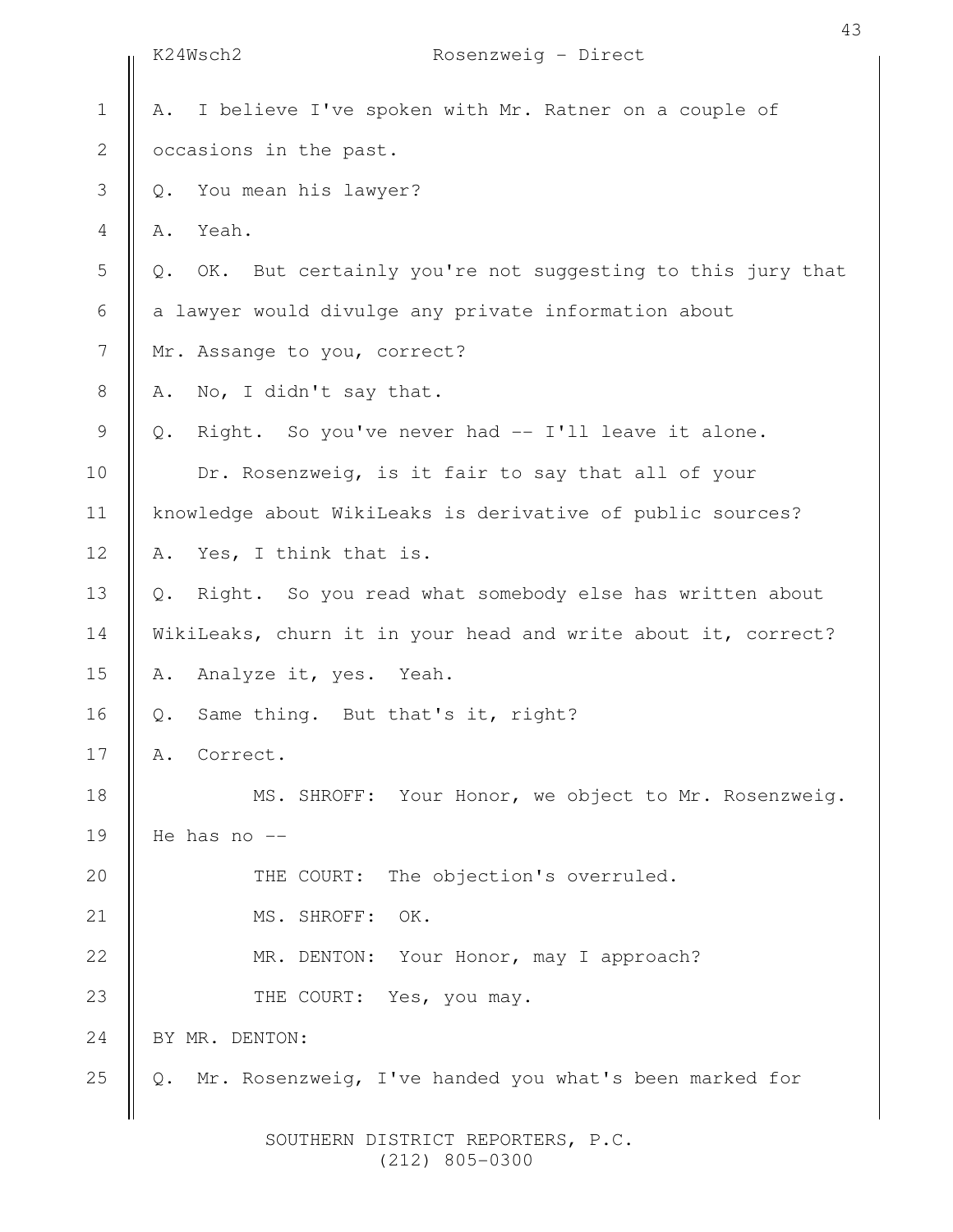|                  | K24Wsch2<br>Rosenzweig - Direct                                  |
|------------------|------------------------------------------------------------------|
| $\mathbf 1$      | identification as Government Exhibit 1702. Do you recognize      |
| $\mathbf{2}$     | that?                                                            |
| $\mathfrak{Z}$   | Yes, I do. I prepared it.<br>Α.                                  |
| 4                | What is it?<br>Q.                                                |
| 5                | It's a summary demonstrative exhibit that contains<br>Α.         |
| $\sqrt{6}$       | information and pictures that will help me explain what I know   |
| $\boldsymbol{7}$ | about WikiLeaks.                                                 |
| $8\,$            | Did you have help in preparing it?<br>Q.                         |
| $\mathcal{G}$    | I did.<br>Α.                                                     |
| 10               | MR. DENTON: Your Honor, the government offers                    |
| 11               | Government Exhibit 1702 as a demonstrative.                      |
| 12               | MS. SHROFF: We object, your Honor.                               |
| 13               | THE COURT: Overruled.                                            |
| 14               | MR. DENTON: May we publish it to the jury, your                  |
| 15               | Honor?                                                           |
| 16               | THE COURT: Yes, you may.                                         |
| 17               | BY MR. DENTON:                                                   |
| 18               | Mr. Rosenzweig, at a very high level, what is WikiLeaks?<br>Q.   |
| 19               | Well, WikiLeaks is a self-described organization dedicated<br>Α. |
| 20               | to the publication and disclosure of confidential, classified    |
| 21               | information. It's been described by Julian Assange as            |
| 22               | uncensorable, untraceable, as a source of mass data sets.        |
| 23               | How does WikiLeaks disseminate its information?<br>$Q$ .         |
| 24               | Well, the principal method that it uses is a website,<br>Α.      |
| 25               | WikiLeaks.org.                                                   |
|                  |                                                                  |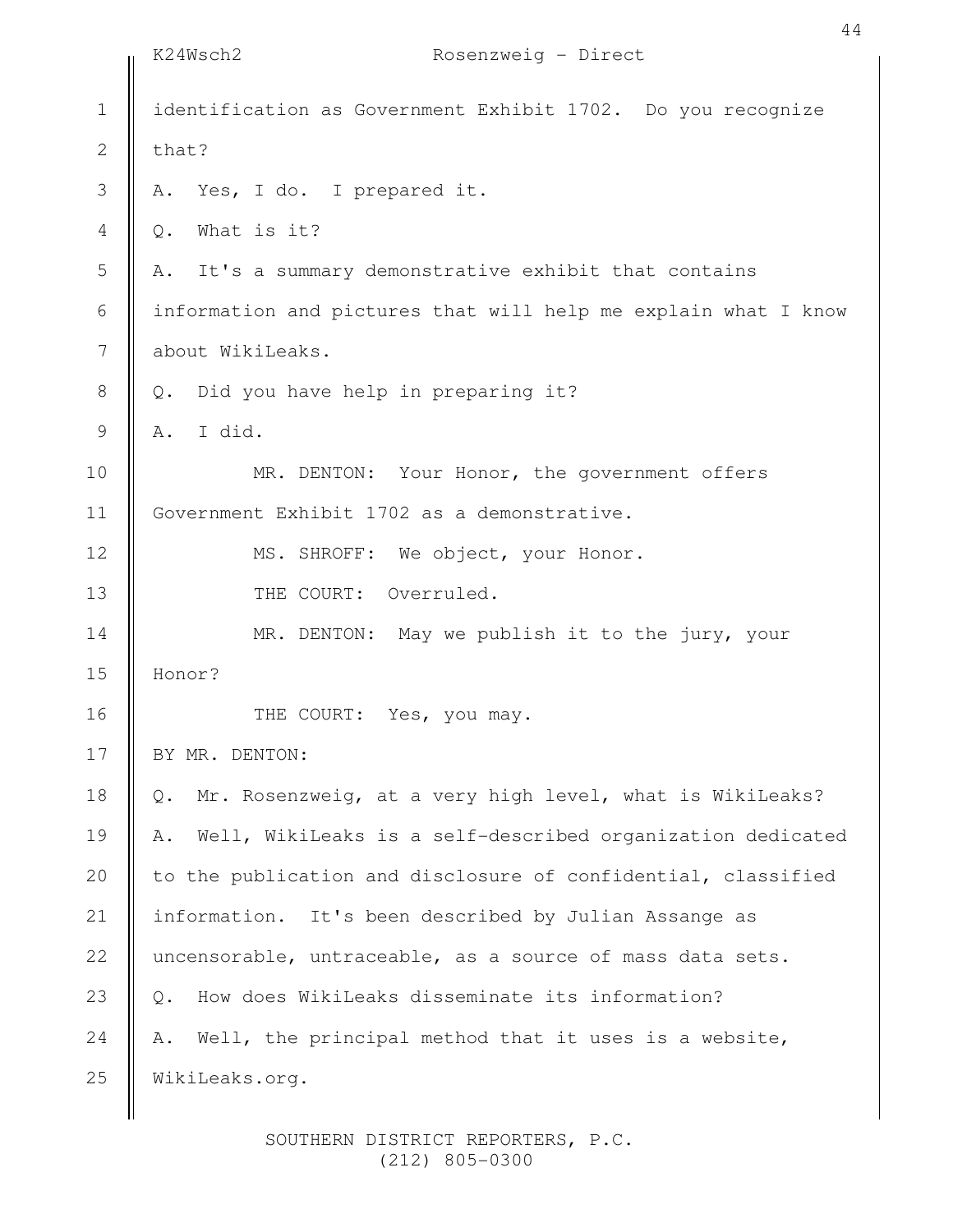|                | 45<br>K24Wsch2<br>Rosenzweig - Direct                            |
|----------------|------------------------------------------------------------------|
| $\mathbf 1$    | What are we looking at on the screen here?<br>Q.                 |
| $\mathbf 2$    | This is a screenshot of the front page of WikiLeaks.org as<br>Α. |
| 3              | it appears today.                                                |
| $\overline{4}$ | Q. You said a moment ago that WikiLeaks publishes classified     |
| 5              | information. What is classified information?                     |
| 6              | MS. SHROFF: Objection.                                           |
| 7              | THE COURT: Overruled.                                            |
| $\,8\,$        | A. Classified information is information that the United         |
| $\mathsf 9$    | States government has classified because its disclosure would    |
| 10             | cause some form of harm to the national security interests of    |
| 11             | the United States.                                               |
| 12             | Q. I want to talk a little bit about the background on           |
| 13             | WikiLeaks.                                                       |
| 14             | MR. DENTON: Ms. Hurst, if we could go to the next                |
| 15             | page, please.                                                    |
| 16             | When was WikiLeaks founded?<br>Q.                                |
| 17             | WikiLeaks was founded in 2006 by Julian Assange.<br>Α.           |
| 18             | Who is Julian Assange?<br>Q.                                     |
| 19             | Julian Assange is an Australian, a self-described<br>Α.          |
| 20             | transparency advocate, who founded WikiLeaks for the public --   |
| 21             | for the purpose of providing a forum for the disclosure of       |
| 22             | information he thought the public needed to know.                |
| 23             | When did WikiLeaks first post material?<br>Q.                    |
| 24             | Its first known public disclosure was in December of 20 --<br>Α. |
| 25             | of 2006, when it disclosed information relating to Sheikh Ali's  |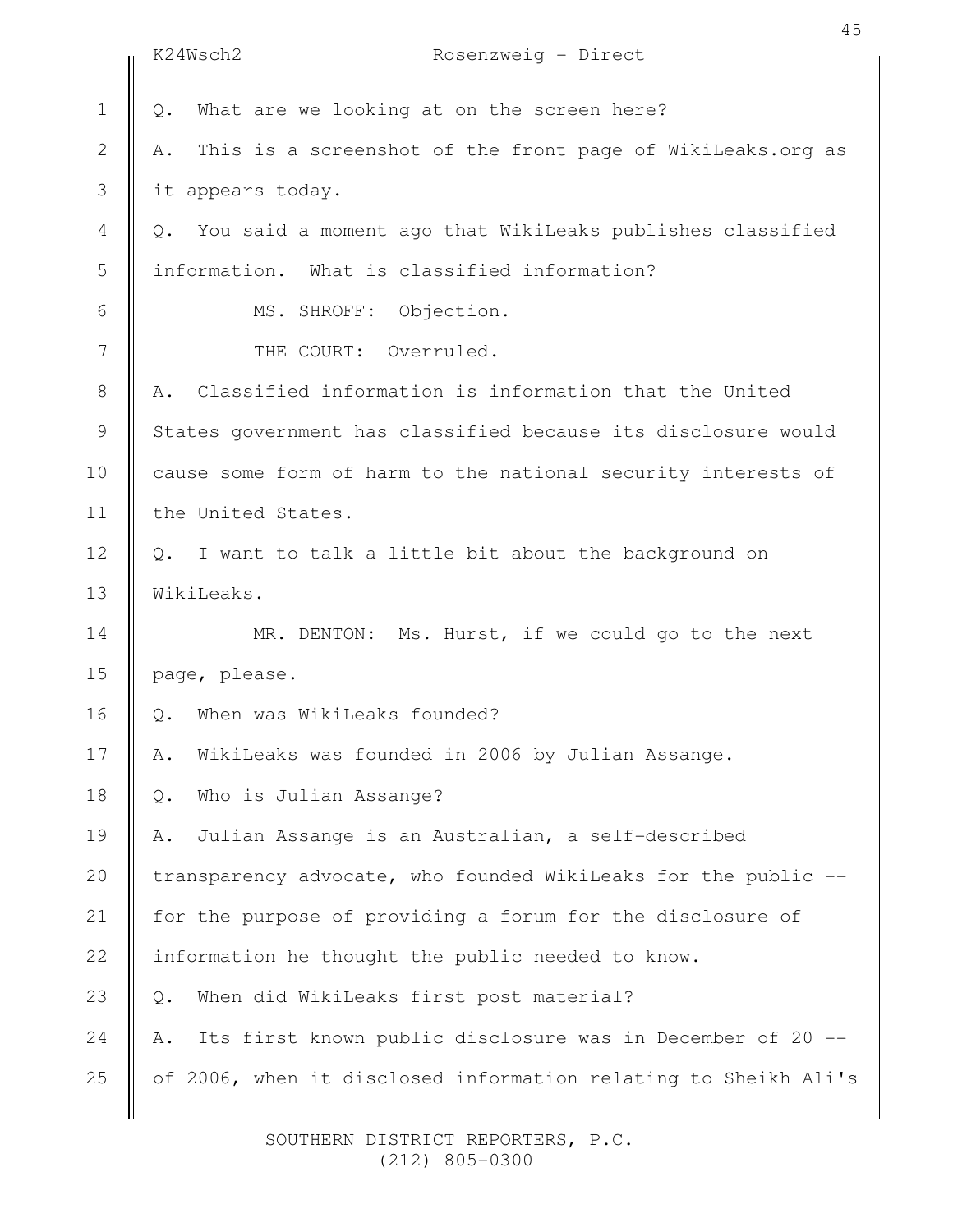|                | 46<br>Rosenzweig - Direct<br>K24Wsch2                                |
|----------------|----------------------------------------------------------------------|
| $\mathbf 1$    | decision or order to execute certain Somali government               |
| $\mathbf{2}$   | officials.                                                           |
| 3              | Now, Mr. Rosenzweig, just looking at the screen here, in<br>Q.       |
| 4              | the corner there's an image and then text that says WikiLeaks.       |
| 5              | Do you see that?                                                     |
| 6              | Yes.<br>Α.                                                           |
| $\overline{7}$ | What is that?<br>Q.                                                  |
| $\,8\,$        | That's their symbol, but we put it on there just to<br>Α.            |
| $\mathsf 9$    | identify this as relating to WikiLeaks.                              |
| 10             | Just to be clear, WikiLeaks did not prepare this --<br>$\mathbb Q$ . |
| 11             | Oh, absolutely not. I prepared this.<br>Α.                           |
| 12             | After the first disclosure, in 2006, how would you<br>Q.             |
| 13             | characterize the volume of material posted by WikiLeaks?             |
| 14             | Well, from 2006 until today, they have disclosed tens of<br>Α.       |
| 15             | millions of pages of information of various sorts and types.         |
| 16             | It's impossible to get a precise number, but in the tens of          |
| 17             | millions, for sure.                                                  |
| 18             | Based on your research, are there particular groups of<br>$Q$ .      |
| 19             | WikiLeaks disclosures that you consider especially notable?          |
| 20             | There are certainly some that are especially notable in the<br>Α.    |
| 21             | context of American national security, yes.                          |
| 22             | Why are they notable?<br>$Q$ .                                       |
| 23             | In part, because of their volume; in part, because of their<br>Α.    |
| 24             | large-scale effect on American national security and politics;       |
| 25             | in part, because of the sensitivity of some of the things            |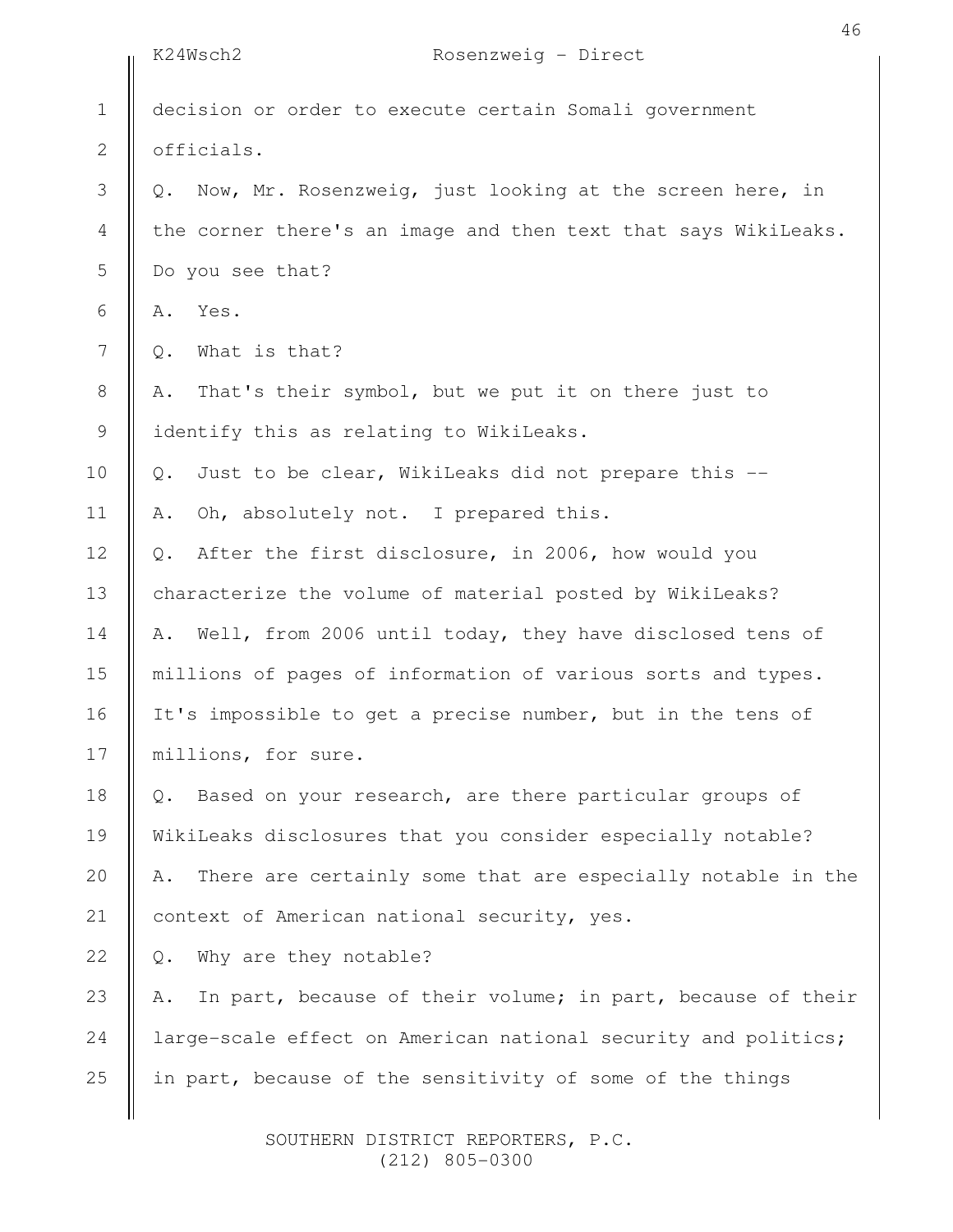|                | K24Wsch2<br>Rosenzweig - Direct                                   |
|----------------|-------------------------------------------------------------------|
| $1\,$          | they've disclosed.                                                |
| $\overline{2}$ | Let's talk about some of those.<br>Q.                             |
| 3              | MR. DENTON: If we could go to the next page, please.              |
| 4              | Let's start at the top here, April 5, 2010. What did<br>Q.        |
| 5              | WikiLeaks post then?                                              |
| 6              | On April 5, 2010, WikiLeaks disclosed a video that had been<br>Α. |
| 7              | sourced to the American military in Iraq, a U.S. helicopter.      |
| 8              | What the video disclosed was, as the title that WikiLeaks gave    |
| 9              | it, collateral murder, suggests, the accidental killing of a      |
| 10             | number of Iraqi civilians as well as, it turns out later, two     |
| 11             | journalists from Reuters who were also killed in the attack.      |
| 12             | And then next, July and October of 2010, what was that?<br>Q.     |
| 13             | In July and October 2010, WikiLeaks published two groups of<br>Α. |
| 14             | documents known respectively as the Afghanistan and Iraq war      |
| 15             | logs. There were, in total, about 450,000 of them, and these      |
| 16             | were essentially internal U.S. military logs and reports of       |
| 17             | activity during the war in Iraq, everything ranging from          |
| 18             | reports on patrols to reports on casualties to discussions with   |
| 19             | Iraqis about assistance to the United States government.          |
| 20             | Basically, the sum and substance of a lot of tactical-level       |
| 21             | military activity on the ground.                                  |
| 22             | Now, I want to ask you about the other ones on this page in<br>Q. |
| 23             | a little more detail. Looking at November 28, 2018, which         |
| 24             | you've labeled Cablegate, what was Cablegate?                     |
| 25             | 2010, Cablegate.<br>Α.                                            |
|                |                                                                   |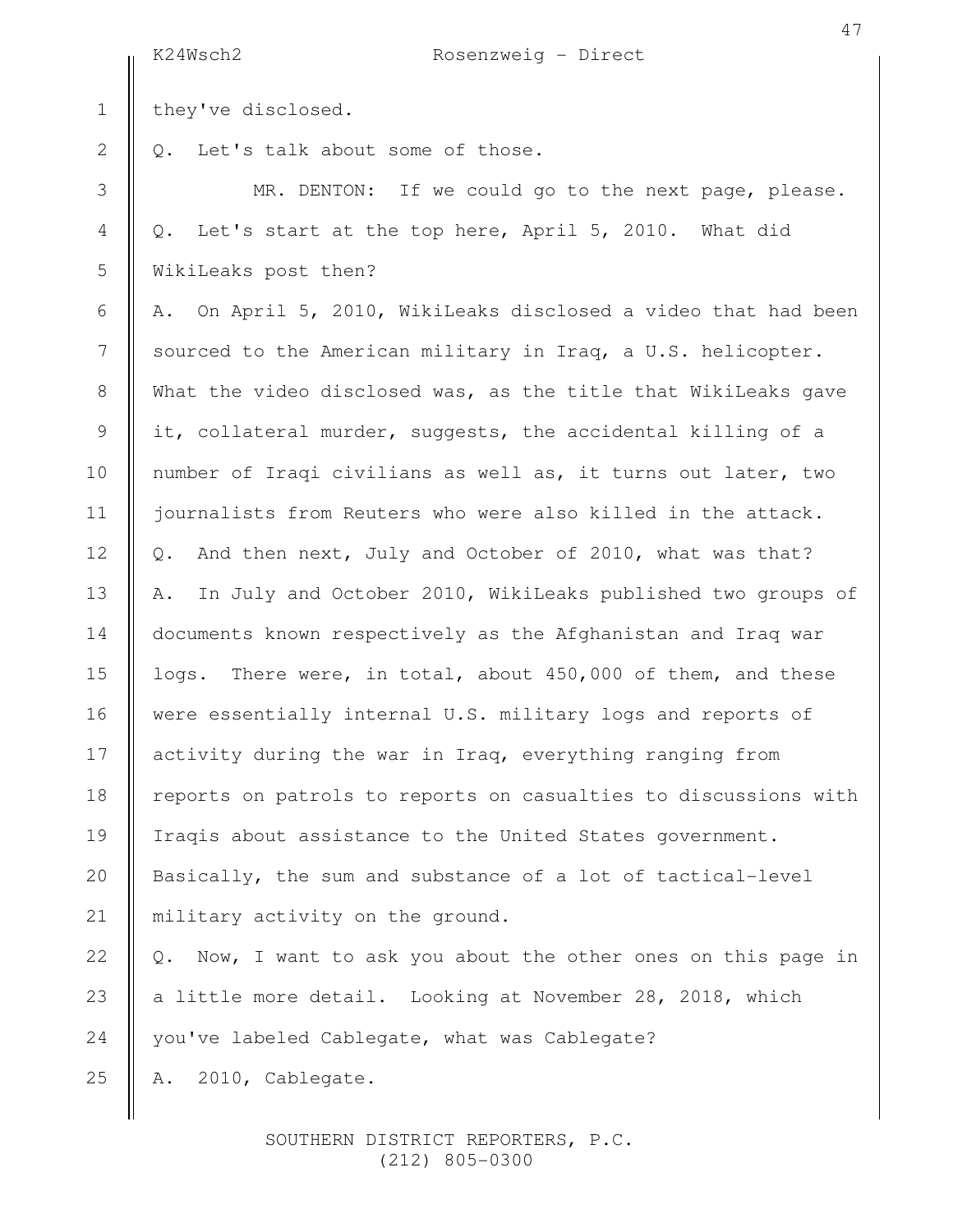K24Wsch2 Rosenzweig - Direct

|                | K24Wsch2<br>$Rosenzwell - Direct$                                  |
|----------------|--------------------------------------------------------------------|
| $\mathbf 1$    | Sorry.<br>Q.                                                       |
| $\mathbf{2}$   | That was the disclosure of approximately a quarter million,<br>Α.  |
| 3              | 250,000, cables from the United States State Department. The       |
| $\overline{4}$ | United States -- a cable is really just a message, an email.       |
| 5              | They call them cables because back in the old days they sent       |
| 6              | them by trans-Atlantic cable, but it's essentially a message       |
| 7              | from, say, the U.S. embassy in Germany to the secretary of         |
| $8\,$          | state saying, I just met with the minister of interior, and        |
| $\mathcal{G}$  | this is what he said. It's a report of that sort of                |
| 10             | transaction.                                                       |
| 11             | Where did the name Cablegate come from?<br>$Q$ .                   |
| 12             | WikiLeaks gave the release that name.<br>Α.                        |
| 13             | Where did the materials that were posted as part of<br>Q.          |
| 14             | Cablegate come from?                                               |
| 15             | They came from a U.S. Army private, who at the time was<br>Α.      |
| 16             | known as Bradley Manning and is today known as Chelsea Manning.    |
| 17             | How do you know that?<br>$\mathsf{Q}$ .                            |
| 18             | Ms. Manning admitted it.<br>Α.                                     |
| 19             | Did WikiLeaks's posting of these cables have an effect on<br>$Q$ . |
| 20             | the United States?                                                 |
| 21             | It did.<br>Α.                                                      |
| 22             | What effect did it have?<br>Q.                                     |
| 23             | MS. SHROFF:<br>Objection.                                          |
| 24             | THE COURT:<br>Overruled.                                           |
| 25             | Well, at the highest level, disclosure of confidential<br>Α.       |
|                |                                                                    |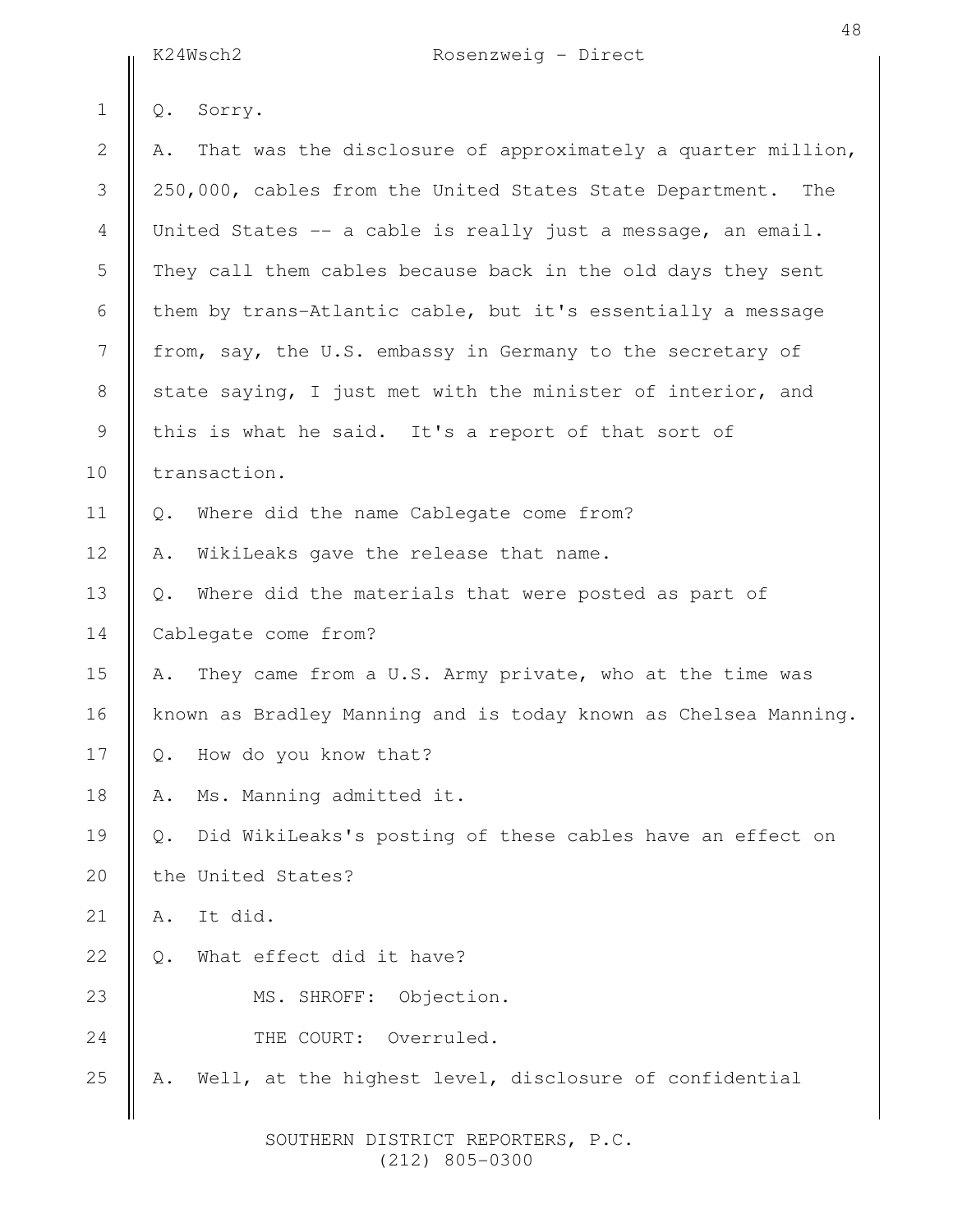# K24Wsch2 Rosenzweig - Direct

49

communications within the State Department makes people less willing to trust us, less willing to talk candidly to the Department of State, since they don't know whether or not what they are telling us in confidence is going to be held in confidence by the government, or can be held in confidence by the government. 1

 More particularly, specific releases of information could have individualized effect on the people mentioned in the cables, their -- and their relationships with other people, who would then know about their discussions with the United States.

MR. DENTON: Ms. Hurst, can I ask you to go to the next page, please.

Q. Have you identified a couple of particular examples of some of the consequences you've described?

A. Yeah. Simply as a way of picking out a couple that are pretty famous and well-known to describe how these leaks had adverse consequences, I picked two out.

 The first is an effect that was had on our relationships with Mexico. The U.S. ambassador to Mexico, a man named Carlos Pascual, had sent back to the State Department a fairly critical cable that suggested that there were very serious weaknesses in the Mexican government; that we couldn't rely upon them, that sort of thing, exactly the sort of candid information you would want an ambassador to convey.

When that cable became public, the Mexican government was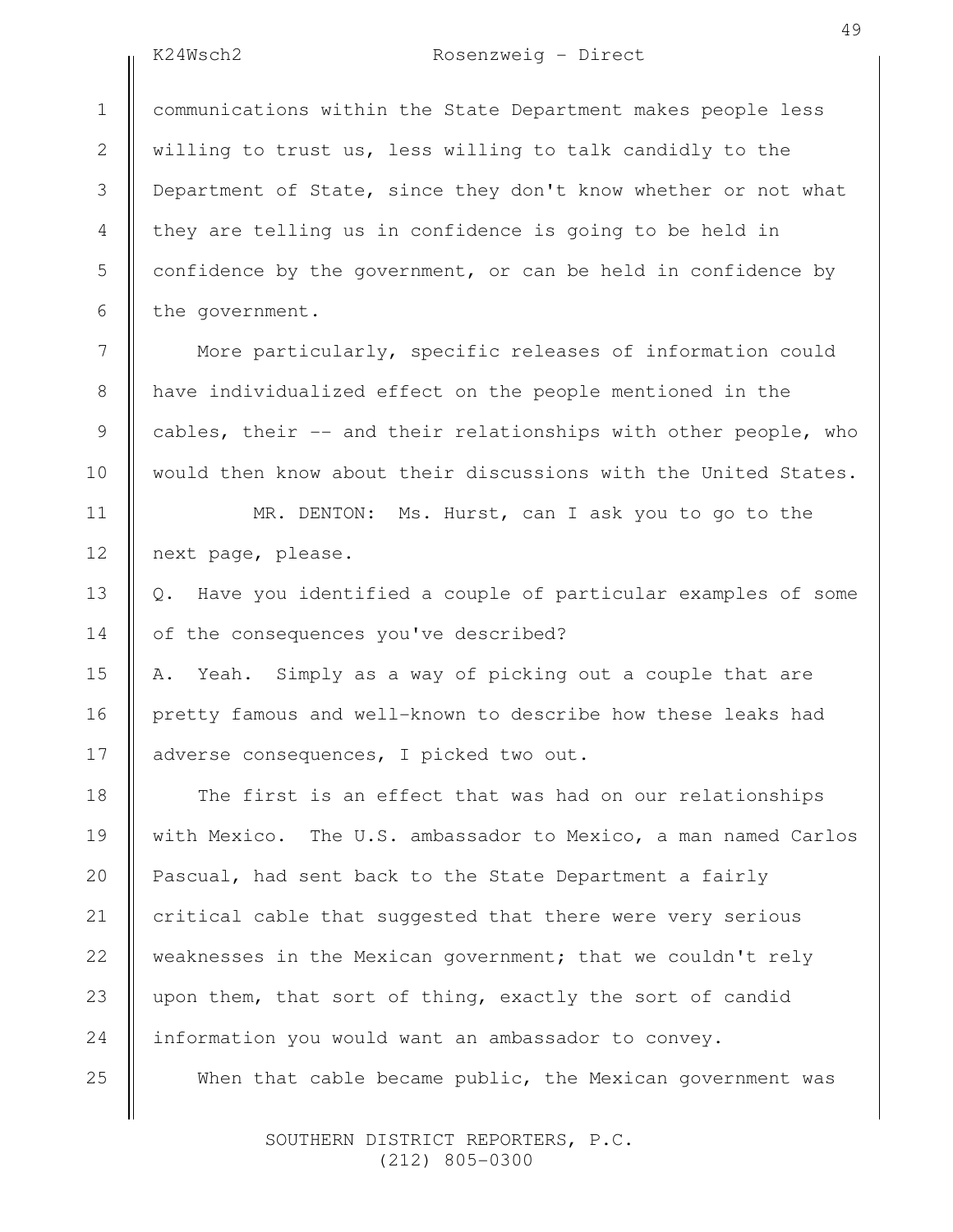|             | K24Wsch2<br>Rosenzweig - Direct                                  |
|-------------|------------------------------------------------------------------|
| $\mathbf 1$ | upset. The Mexican president, Felipe Calderón, said that there   |
| 2           | was severe damage to the relationship, and in the end, the U.S.  |
| 3           | was obliged to re-call the ambassador to Mexico and replace him  |
| 4           | with another in order to try and repair the relationship with    |
| 5           | Mexico.                                                          |
| 6           | Is re-calling an ambassador a significant event?<br>Q.           |
| 7           | MS. SHROFF: Objection.                                           |
| 8           | THE COURT: Overruled.                                            |
| 9           | It is generally considered the most serious sort of<br>Α.        |
| 10          | diplomatic event that can happen between two nations.            |
| 11          | Q. And then you've got another example here. Can you tell us     |
| 12          | about that, please?                                              |
| 13          | A. Yes. Helmut Metzner was a member of the German FDP; that's    |
| 14          | the Free Democratic Party. Germany has a parliamentary           |
| 15          | government. The FDP is, was at the time the third or fourth      |
| 16          | largest, and so when Germany -- when one party doesn't get a     |
| 17          | majority in a parliamentary government, they have to negotiate   |
| 18          | a coalition with one of the smaller party members.               |
| 19          | Mr. Metzner was with the FDP, and he was providing the U.S.      |
| 20          | embassy in Berlin with some insight into the ongoing             |
| 21          | negotiations in the forming of a government in Germany at the    |
| 22          | When his work with the U.S. government, his candor with<br>time. |
| 23          | the U.S. government was disclosed, he was fired from the FDP;    |
| 24          | he'd been a rising star. He lost his job. And the FDP,           |
| 25          | likewise, had said that it had significant difficulties and      |
|             |                                                                  |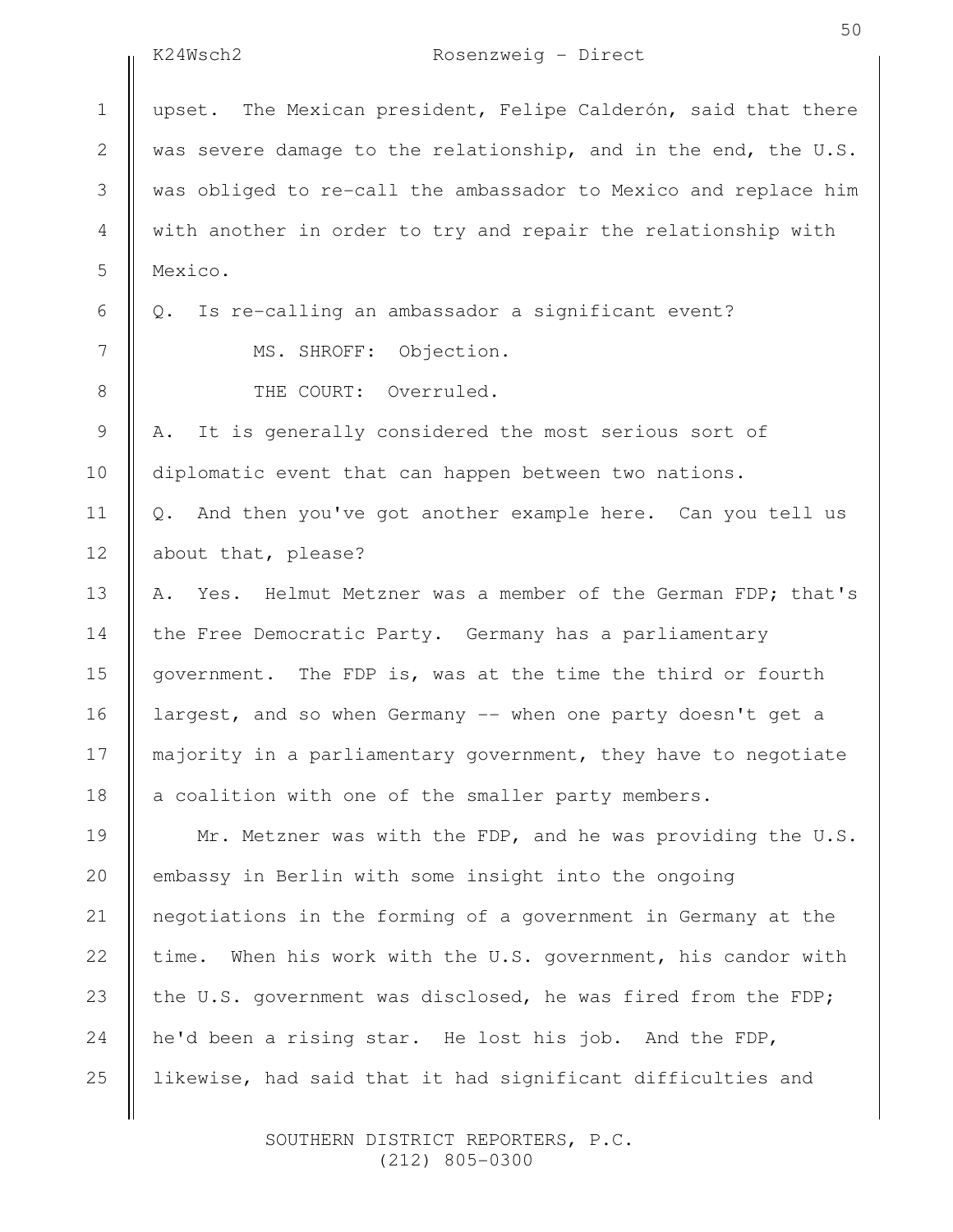|                | K24Wsch2<br>Rosenzweig - Direct                                     |
|----------------|---------------------------------------------------------------------|
| $\mathbf 1$    | challenges working with the then U.S. ambassador, Ambassador        |
| $\sqrt{2}$     | Murphy. And so there was a significant effect on our ability        |
| $\mathfrak{Z}$ | to work with that particular party especially.                      |
| $\overline{4}$ | I want to talk about another WikiLeaks post you've<br>Q.            |
| 5              | identified before, but first, just as a matter of background,       |
| $\sqrt{6}$     | are you familiar with the group Anonymous?                          |
| 7              | I am.<br>Α.                                                         |
| $\,8\,$        | What is Anonymous?<br>Q.                                            |
| $\mathsf 9$    | Anonymous is a decentralized, amorphous group of what --<br>Α.      |
| 10             | self-described hacktivists -- that's two words, "hackers" and       |
| 11             | "activists," together -- who say that they do hacking for           |
| 12             | political purposes, to make a political point. Their very           |
| 13             | first attack, hacking attack was on the Church of Scientology,      |
| 14             | for example, because of its practices.                              |
| 15             | Has Anonymous worked with WikiLeaks before?<br>$Q$ .                |
| 16             | It has.<br>Α.                                                       |
| 17             | How do you know that?<br>$Q$ .                                      |
| 18             | Well, again, some Anonymous members have admitted so and<br>Α.      |
| 19             | have said so publicly.                                              |
| 20             | Let's start with 2010. What happened between WikiLeaks and<br>$Q$ . |
| 21             | Anonymous in 2010?                                                  |
| 22             | Well, as we -- there are three parts to that, I think.<br>The<br>Α. |
| 23             | first part we've sort of already described. In 2010, WikiLeaks      |
| 24             | became quite famous through a number of disclosures of public       |
| 25             | information about the United States and really rose to              |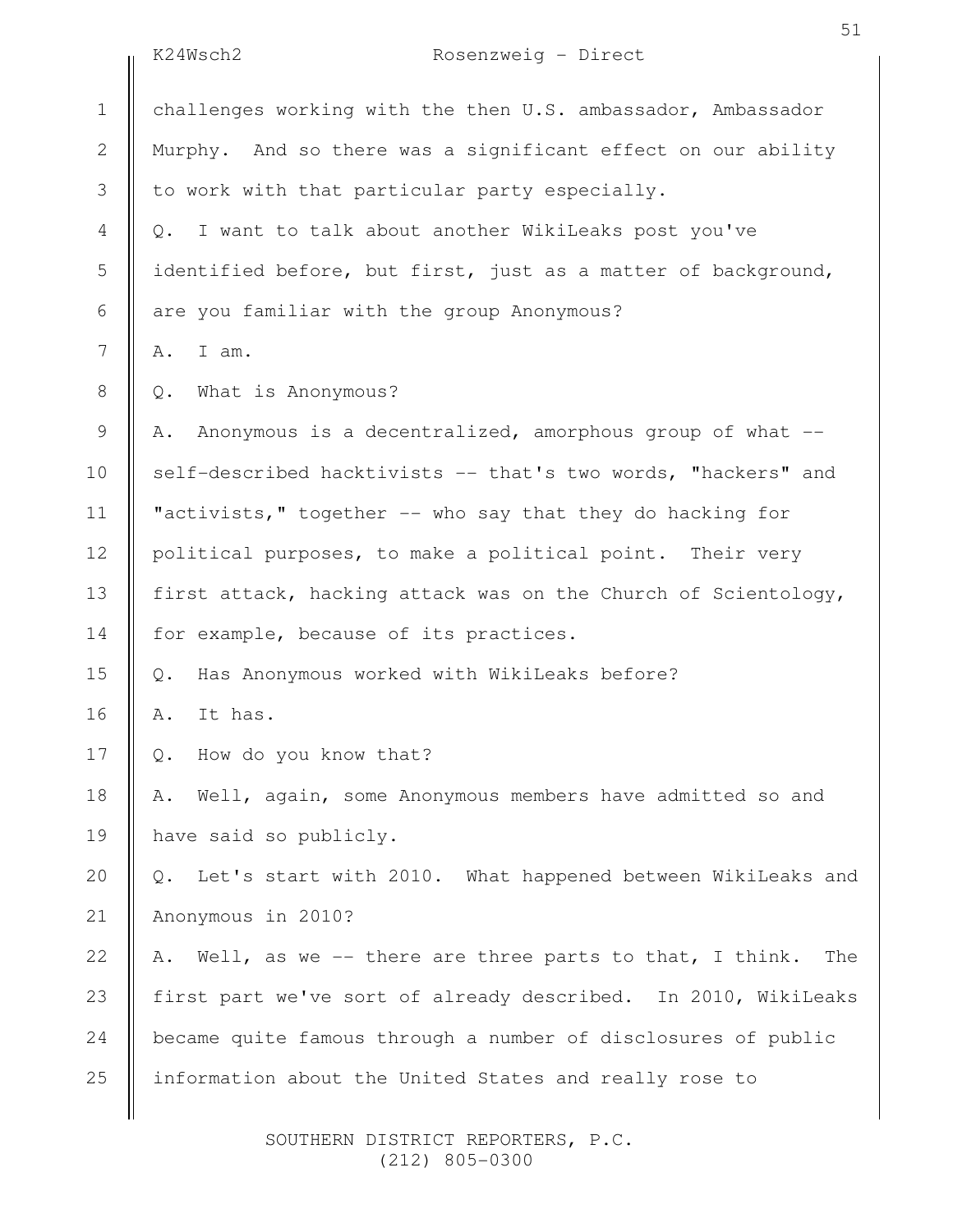2

3

4

5

6

7

8

9

10

11

12

13

14

15

16

17

18

### K24Wsch2 Rosenzweig - Direct

prominence from its early beginnings. That, naturally, generated a lot of attention, some of it positive and some of it negative. A lot of American citizens didn't feel that WikiLeaks had American -- America's best interests at heart.

One of the effects of that, the second part of this, is that at the time, in 2010, WikiLeaks was using companies for its services. It used PayPal and it used Amazon and it used MasterCard; PayPal and MasterCard to get donations, Amazon for web services, that sort of thing. Because of the adverse reaction to WikiLeaks in the American public, Amazon, MasterCard and PayPal all suspended their services to WikiLeaks, pulled their services. PayPal wouldn't process payments.

> MS. SHROFF: Your Honor, we have an objection. THE COURT: What's the objection?

MS. SHROFF: Well, first of all, your Honor, we ask for a limiting instruction on these statements not being admitted for the truth of the statements themselves.

Secondly, I think that the testimony being elicited is far beyond any expertise the witness has. 19 20

THE COURT: I'll grant the instruction. Much of your objection deals with the offering of statements to prove the truth. It's not offered for that purpose but only to establish that WikiLeaks made these statements, when they did so and how the classified information was published. That's the limiting 21 22 23 24 25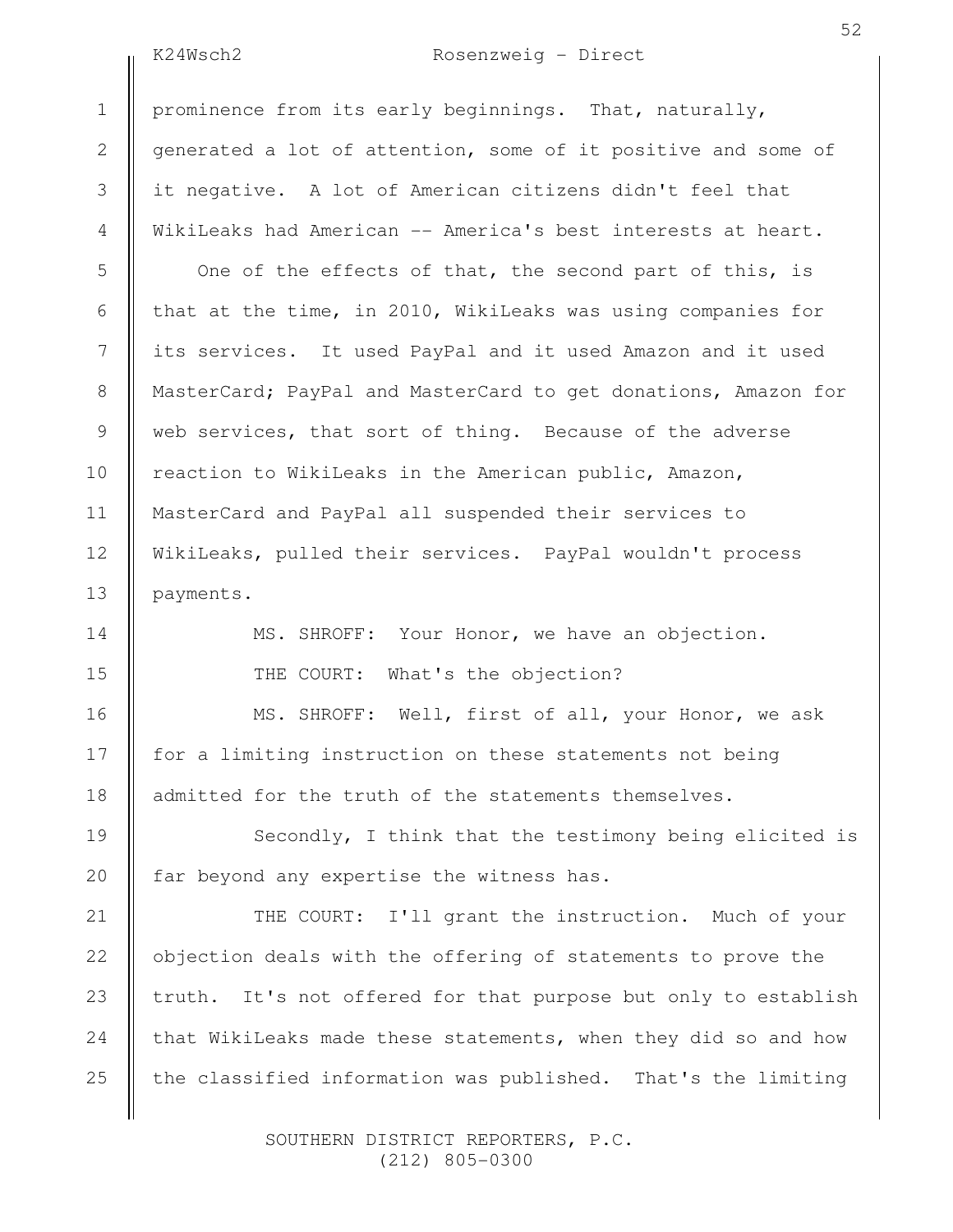K24Wsch2 Rosenzweig - Direct instruction I'll provide. After that, your objection is overruled. Go ahead, Mr. Denton. THE WITNESS: So, the third part of this story is where Anonymous and WikiLeaks come together. After the companies had stopped serving WikiLeaks because of -- because of their activity, Anonymous, this group of hacktivists, announced an operation. They called it Operation Payback or also sometimes known as Operation Avenge Assange, in which the hacktivists launched cyber attacks against MasterCard, PayPal, and -- and they announced one at Amazon, but then they didn't carry it out. The attacks were generally not successful, but they were part of a process by which Anonymous offered support for WikiLeaks. Q. And again, how do you know that? A. Again, it's a matter of public record. The -- 14 of the participants in Operation Payback have admitted to the substance of what I've just described. Q. Has Anonymous ever served as a source of information for WikiLeaks? A. Yes, it has. In 2012, a WikiLeak -- an Anonymous hacktivist named Jeremy Hammond stole a series of emails from a private intelligence research company called Stratfor. Stratfor basically provides companies with the same type of intelligence gathering and 1 2 3 4 5 6 7 8 9 10 11 12 13 14 15 16 17 18 19 20 21 22 23 24 25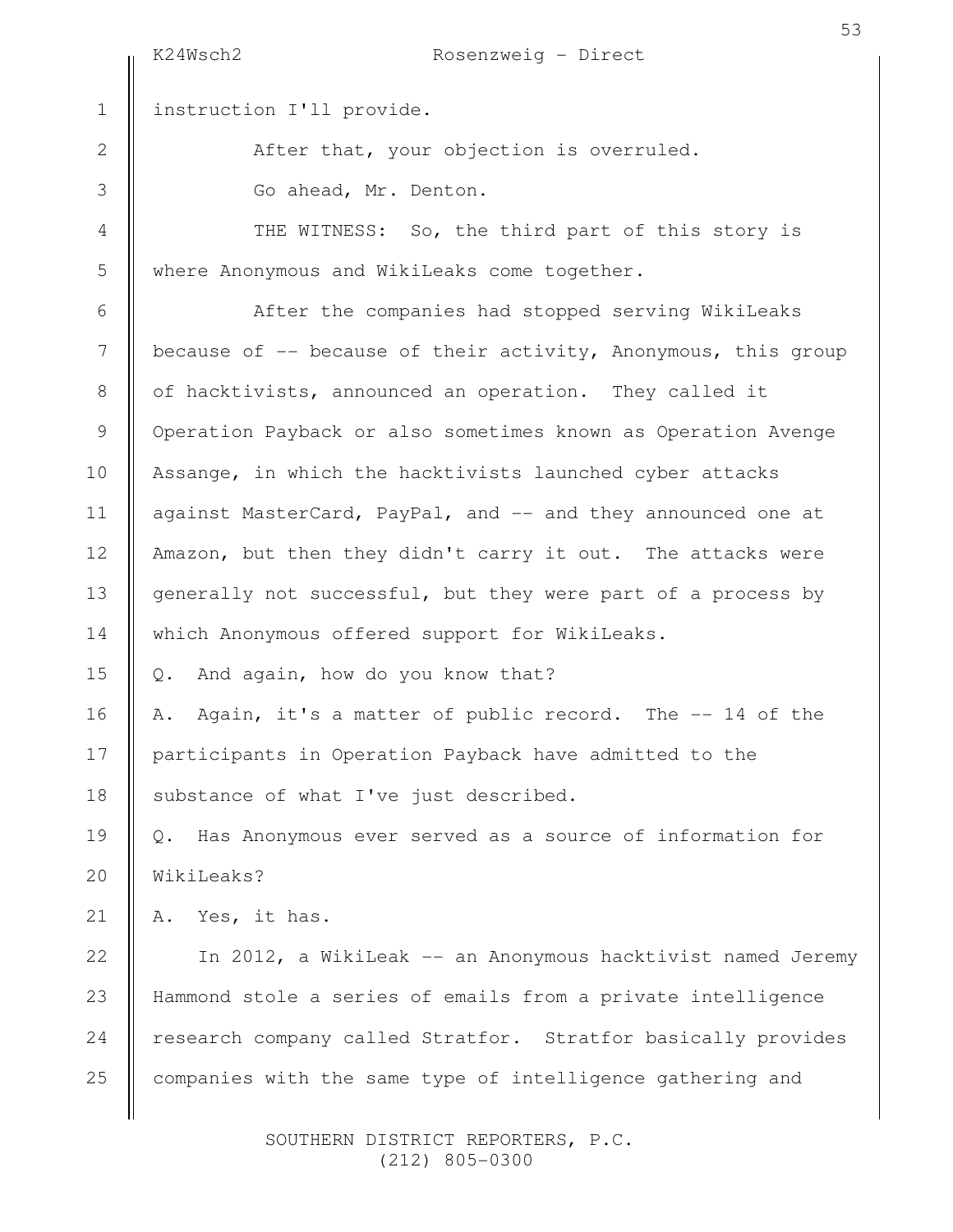|                | K24Wsch2<br>Rosenzweig - Direct                                   |
|----------------|-------------------------------------------------------------------|
| $1\,$          | collection that they think national-security people provide.      |
| $\mathbf{2}$   | They tell them what's coming, who is going to win elections,      |
| $\mathfrak{Z}$ | that sort of thing. Hammond stole these emails and provided       |
| 4              | them to WikiLeaks, which then published them.                     |
| 5              | And again, how do you know that?<br>$Q$ .                         |
| 6              | Hammond has admitted to that.<br>Α.                               |
| $\overline{7}$ | So then let's move to a little more recently, if we can.<br>$Q$ . |
| $\,8\,$        | Was WikiLeaks doing anything in the summer and fall of 2016?      |
| $\mathsf 9$    | WikiLeaks was involved in two instances of publication of<br>Α.   |
| 10             | information that were related to the 2016 national election.      |
| 11             | Was there substantial press coverage of these leaks?<br>Q.        |
| 12             | MS. SHROFF: Objection.                                            |
| 13             | THE COURT: Overruled.                                             |
| 14             | Yes.<br>Α.                                                        |
| 15             | Starting with the top, what came first?<br>$\mathbb Q$ .          |
| 16             | Well, the first such release of information came from data<br>Α.  |
| 17             | that had been stolen from the Democratic National Committee,      |
| 18             | the committee that runs the democratic party and that runs the    |
| 19             | nomination process for candidates of the democratic party.        |
| 20             | The -- 19,000-plus emails were released in July, just on the      |
| 21             | eve of the national convention, and another 8,000 were released   |
| 22             | on November 6, just on the eve of the national election.          |
| 23             | And what next, down below that?<br>$Q$ .                          |
| 24             | John Podesta was the chairman or manager of Hillary<br>Α.         |
| 25             | Clinton's election campaign. He, too, was hacked, and over        |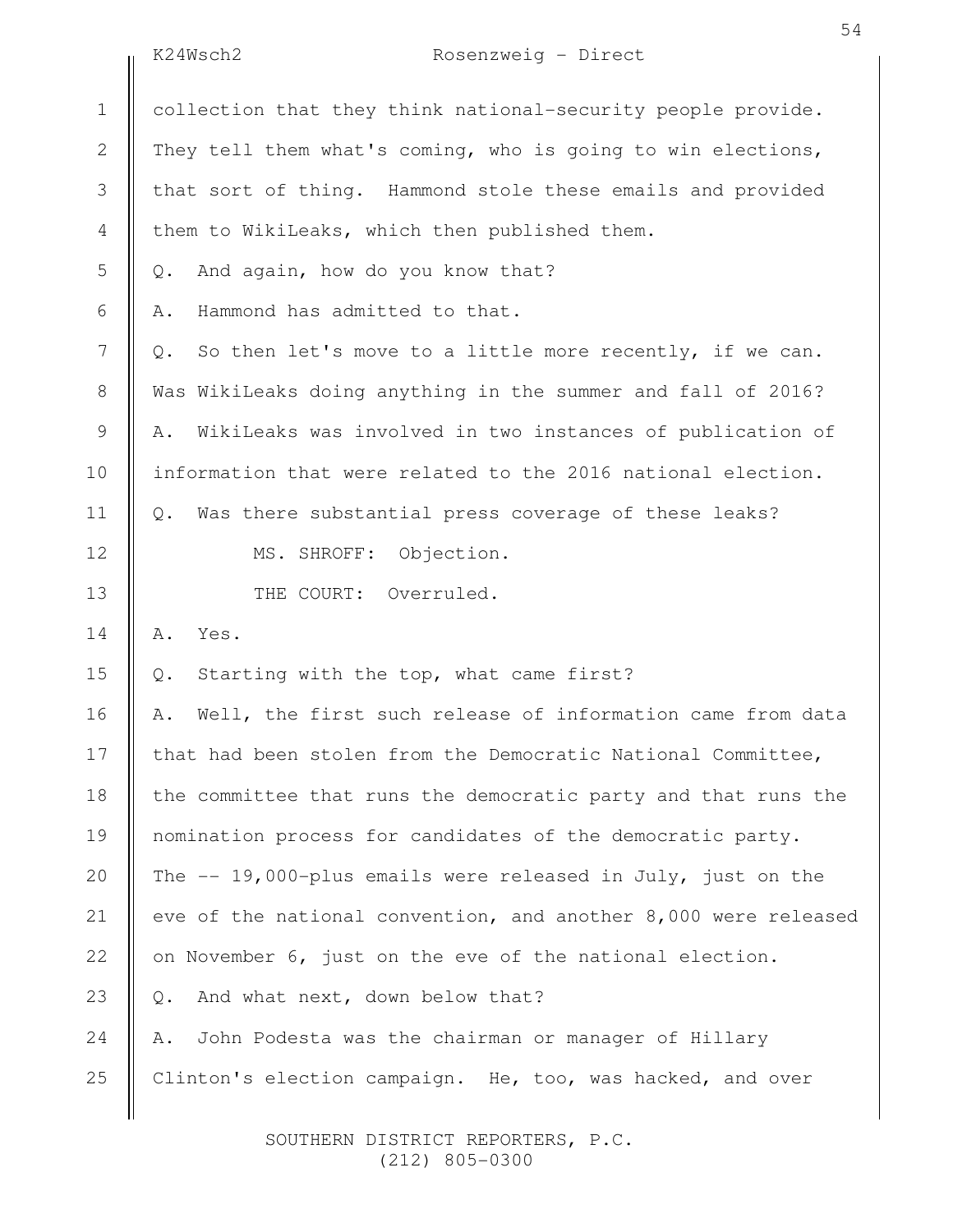|                | K24Wsch2<br>Rosenzweig - Direct                                  |
|----------------|------------------------------------------------------------------|
| $1\,$          | 200,000 pages of his files, all relating to the campaign, were   |
| $\mathbf{2}$   | subsequently published by WikiLeaks, almost daily, beginning in  |
| 3              | October and running right up to the Election Day in early        |
| 4              | November of 2016.                                                |
| 5              | I think you've highlighted a couple of dates, but as a<br>$Q$ .  |
| $\sqrt{6}$     | general matter, did these leaks happen over time?                |
| $\overline{7}$ | Yes. The -- certainly the ones with respect to Mr. Podesta<br>Α. |
| $8\,$          | happened essentially daily over that time frame.                 |
| $\mathsf 9$    | Q. Mr. Rosenzweig, what do you know about how those emails       |
| 10             | were provided to WikiLeaks?                                      |
| 11             | I have reviewed public reports about those from<br>Α.            |
| 12             | private-sector cyber security firms. I have reviewed reports     |
| 13             | from the Senate intelligence committee. I've reviewed reports,   |
| 14             | insofar as they're public, from the intelligence community and   |
| 15             | FROM the special counsel who investigated these matters. And     |
| 16             | so, on that basis, $I - I$ quess the question was what do I      |
| 17             | know?                                                            |
| 18             | I know that all of these are in --                               |
| 19             | MS. SHROFF: Your Honor, we have an objection based on            |
| 20             | hearsay.                                                         |
| 21             | THE COURT: Overruled.                                            |
| 22             | All of these are of the view that the information was<br>Α.      |
| 23             | stolen from both the DNC and the Clinton campaign by elements    |
| 24             | of the Russian government and passed to WikiLeaks through        |
| 25             | various sources, notably one called Guccifer 2.0, which is a     |
|                |                                                                  |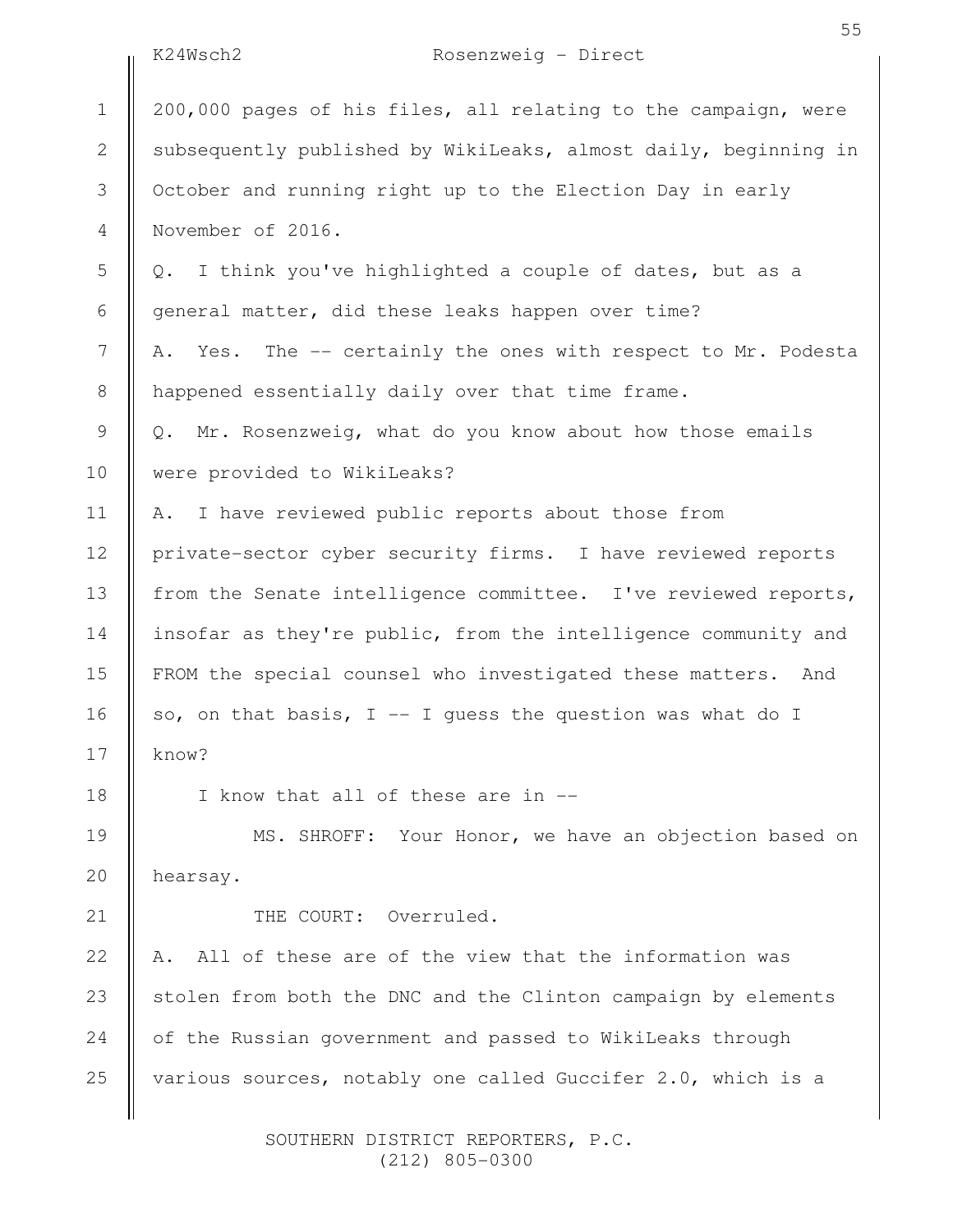|              | K24Wsch2<br>Rosenzweig - Direct                                   |
|--------------|-------------------------------------------------------------------|
| $1\,$        | hacker name for what appears to be a fictitious, nonexistent      |
| $\mathbf{2}$ | person.                                                           |
| 3            | Q. Does WikiLeaks provide any guidance on how people in           |
| 4            | possession of sensitive information can get it to WikiLeaks?      |
| 5            | Yeah, they have a whole page on how to do that.<br>Α.             |
| 6            | MR. DENTON: Let's take a look at that, Ms. Hurst,                 |
| 7            | please.                                                           |
| $\,8\,$      | Mr. Rosenzweig, where does this page come from?<br>Q.             |
| $\mathsf 9$  | This is a screenshot from the "submit documents to<br>Α.          |
| 10           | WikiLeaks" web page as it appears today.                          |
| 11           | Were you able to determine whether this page has changed<br>$Q$ . |
| 12           | over time?                                                        |
| 13           | I was.<br>Α.                                                      |
| 14           | How were you able to do that?<br>Q.                               |
| 15           | Well, as you know, the internet -- web pages on the<br>Α.         |
| 16           | internet change daily sometimes, and so, there is a function,     |
| 17           | an archive organization that takes old screenshots -- or takes    |
| 18           | screenshots of web pages periodically and keeps them in an        |
| 19           | It goes by the name of the Wayback Machine so that<br>archive.    |
| 20           | you can search in the archive and ask it whether or not it has    |
| 21           | a snapshot of, say, how the U.S. Attorney's Office's web page     |
| 22           | looked in 2012 or how my personal website looks in 2015.          |
| 23           | MR. DENTON: We can go to the next page, Ms. Hurst.                |
| 24           | Mr. Rosenzweig, what are we looking at here?<br>Q.                |
| 25           | This is the Wayback Machine-archived picture of the<br>Α.         |
|              |                                                                   |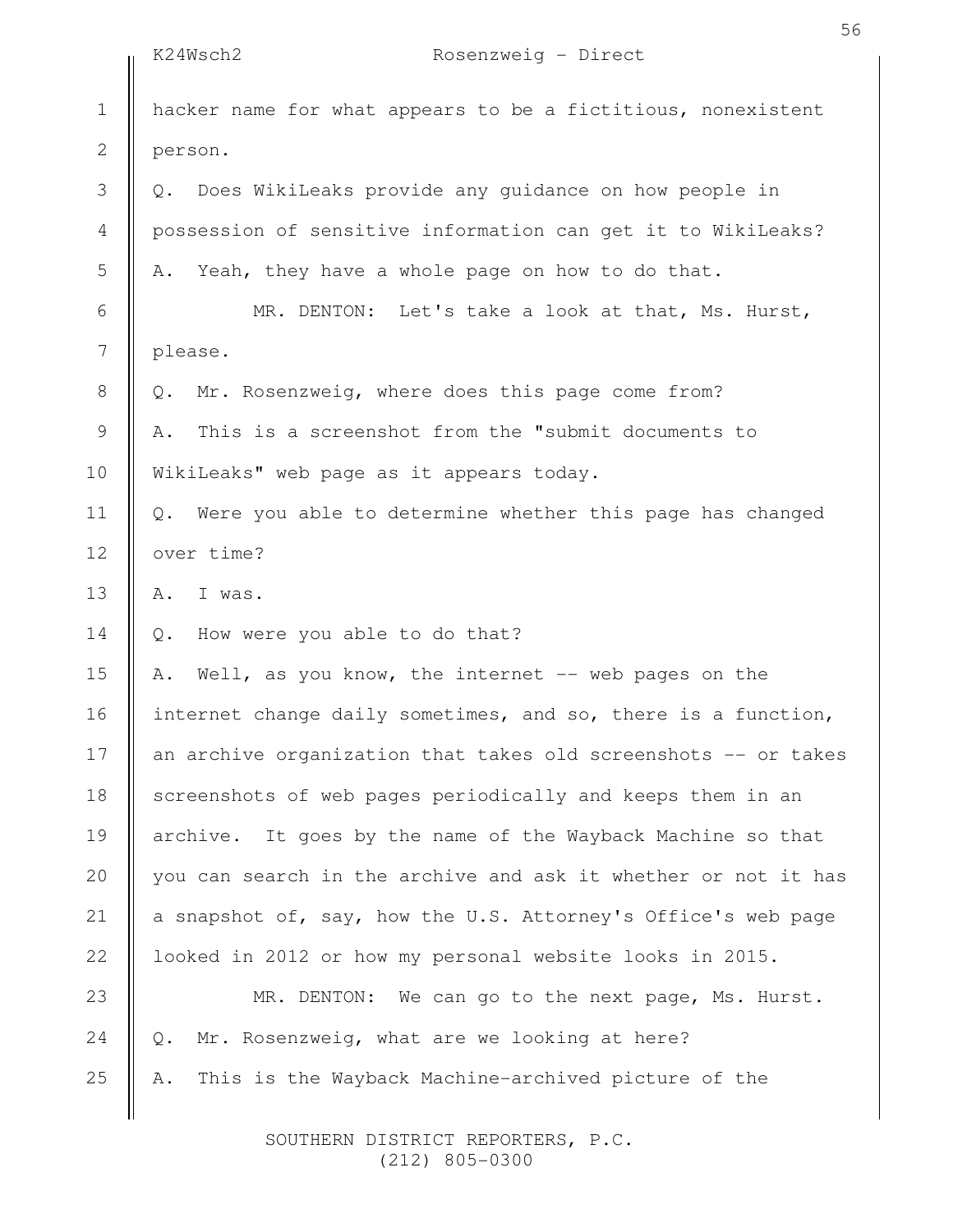|               | 57                                                                |
|---------------|-------------------------------------------------------------------|
|               | K24Wsch2<br>Rosenzweig - Direct                                   |
| $\mathbf 1$   | WikiLeaks.org "submit documents to WikiLeaks" page in April of    |
| $\mathbf{2}$  | 2016.                                                             |
| 3             | How has it changed from April of 2016 to today?<br>Q.             |
| 4             | Well, insofar as I can tell, the only difference is that<br>Α.    |
| 5             | the website address that you are asked to use to submit a leak    |
| 6             | to WikiLeaks through has changed.                                 |
| 7             | Is that a normal website address?<br>$Q_{\bullet}$                |
| $8\,$         | MS. SHROFF: Objection.                                            |
| $\mathcal{G}$ | THE COURT: Overruled.                                             |
| 10            | It's different from the ones that most people commonly see.<br>Α. |
| 11            | It is what's known as a dot-onion address.                        |
| 12            | What is a dot-onion address?<br>$Q$ .                             |
| 13            | Well, it's a reference to a type of web browser called TOR,<br>Α. |
| 14            | which stands for The Onion Router. A dot-onion address is one     |
| 15            | that is anonymized and, therefore, difficult, if not              |
| 16            | impossible, to trace connections to.                              |
| 17            | Generally speaking, looking at this page, how does<br>$Q$ .       |
| 18            | WikiLeaks tell people to submit information to it?                |
| 19            | Well, they tell people to use this browser, TOR, The Onion<br>Α.  |
| 20            | Router, which -- it looks just like any other browser, like       |
| 21            | your Safari browser or your Firefox browser or something like     |
| 22            | that, but it has this anonymizing function built into it. So      |
| 23            | it tells people to first install TOR, The Onion Router, browser   |
| 24            | on their computer, and then use this address, copy it into the    |
| 25            | TOR browser in order to access the secure, untraceable upload     |
|               |                                                                   |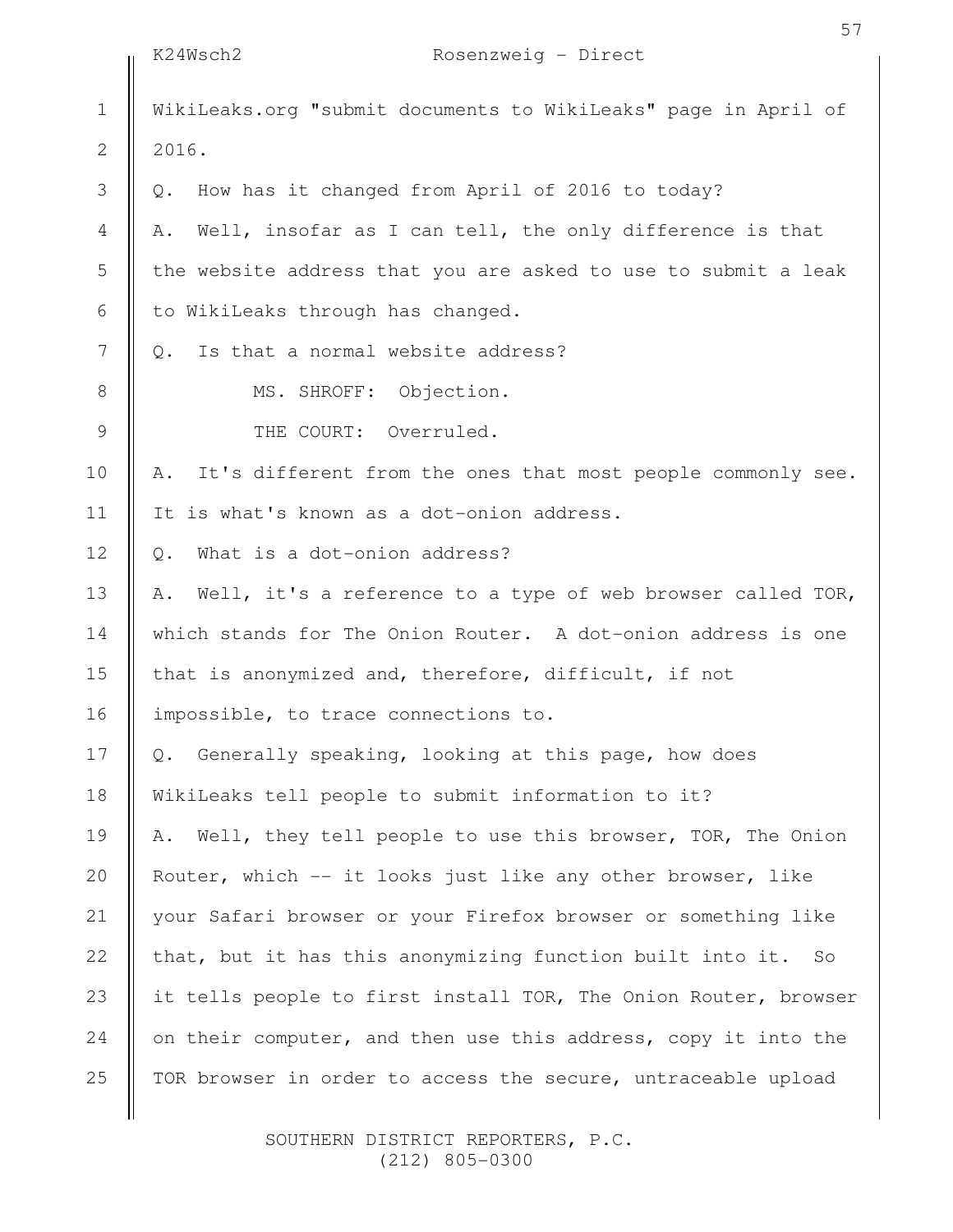|                | K24Wsch2<br>Rosenzweig - Direct                                            |
|----------------|----------------------------------------------------------------------------|
| $\mathbf 1$    | site.                                                                      |
| $\mathbf 2$    | Mr. Rosenzweig, do you see these boxes down at the bottom<br>$Q_{\bullet}$ |
| $\mathfrak S$  | about how to contact WikiLeaks and what is TOR, and so on?                 |
| $\overline{4}$ | Yeah, I do.<br>Α.                                                          |
| 5              | What are those?<br>Q.                                                      |
| 6              | Those are click -- boxes where you click on them and it<br>Α.              |
| 7              | answers the question.                                                      |
| $8\,$          | Let's take a look at some of those.<br>$\circ$ .                           |
| 9              | MR. DENTON: Ms. Hurst, let's go to the next page.                          |
| 10             | What does WikiLeaks say about TOR?<br>Q.                                   |
| 11             | Well, it describes it, as I just described it, as an<br>Α.                 |
| 12             | encrypted anonymizing network that makes it hard to intercept              |
| 13             | internet communications. Today, if you go to a web page, as                |
| 14             | you probably know, people track you. You get cookies, and they             |
| 15             | can track you, and that's how Google sells you ads, for                    |
| 16             | example. TOR eliminates that possibility, to the maximum                   |
| 17             | extent possible, and attempts to make it difficult to trace                |
| 18             | who's accessing a website so that you can do so in an anonymous            |
| 19             | way.                                                                       |
| 20             | How does TOR do that?<br>Q.                                                |
| 21             | This is a graphic that was put together by the Electronic<br>Α.            |
| 22             | Frontier Foundation, which is a pro-privacy organization that              |
| 23             | advocates for all citizens to use TOR.                                     |
| 24             | What it does, what TOR does is essentially create a random                 |
| 25             | network for each transmission to bounce your information from              |
|                |                                                                            |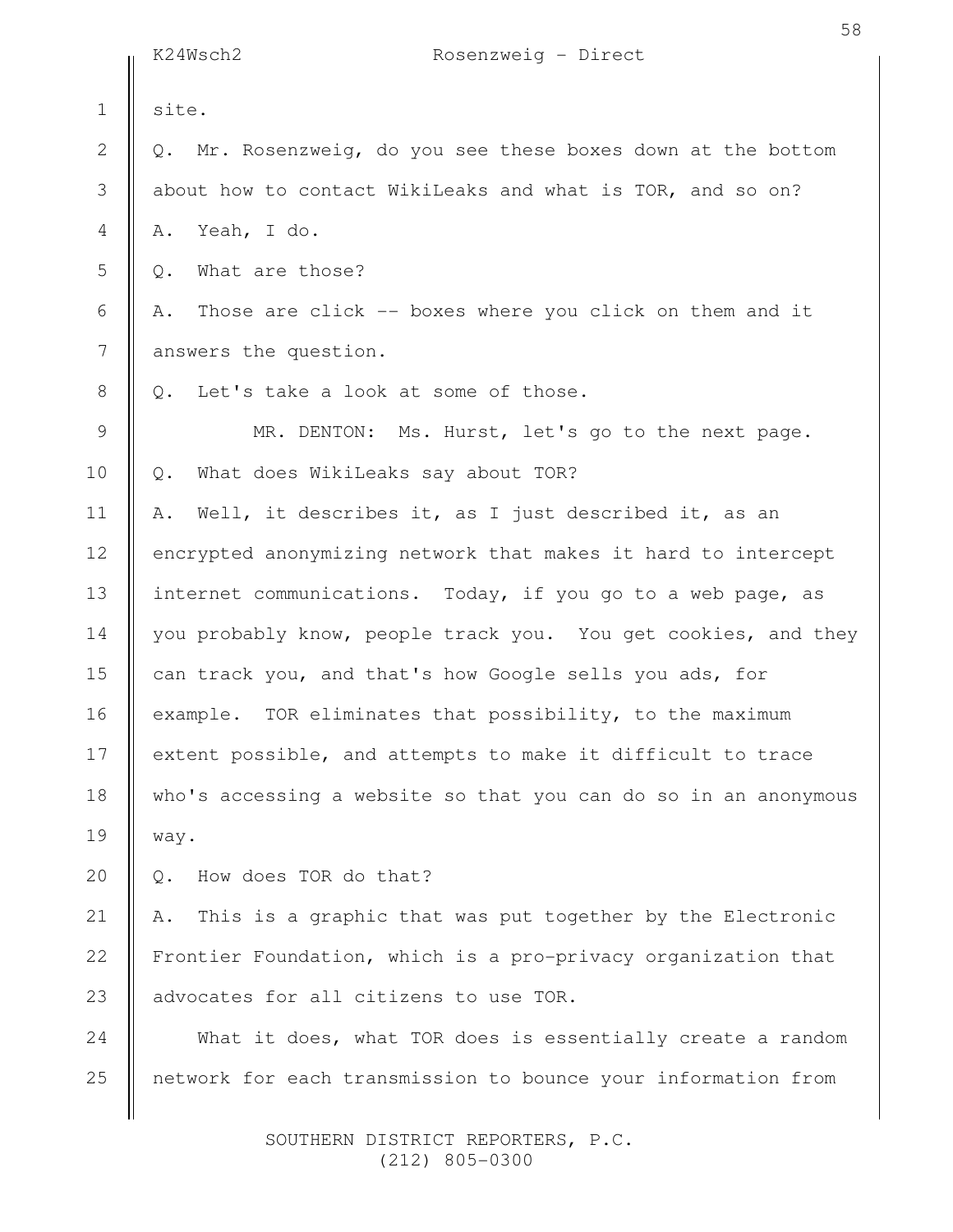2

3

4

5

6

7

8

9

10

11

12

13

14

15

16

17

18

19

20

# K24Wsch2 Rosenzweig - Direct

your computer to the web -- to the server that's hosting the website that you want to go to. It does so in an encrypted form so each of the steps is encrypted, and it goes through a series of hops that make it difficult, along with the encryption, to bait -- backward trace it. So in this diagram, Bob, the ultimate recipient of the information from Alice, could not know that it was Alice who was sending him the information.

MR. DENTON: If we can go to the next page, I want to look at the other thing that WikiLeaks talked about.

Q. What is Tails?

A. Well, Tails is a -- when you boot up your computer, it runs an operating system inside your laptop that starts it. If you're a Microsoft person, it's Windows. If you're an Apple person, it's the macOS.

Tails is an operating system that resides in a thumb drive, and when you boot up your computer with Tails in the -- stuck in the USB port, instead of running your Microsoft Windows or your Apple OS, it will run the operating system from your thumb drive.

The reason people use Tails is that even if you use the anonymizing connection of TOR, you can still leave evidence of your communication on your personal laptop. If I type in something on my keyboard today, it will -- it could reside in some forms of memory for quite some time. If I use Tails 21 22 23 24 25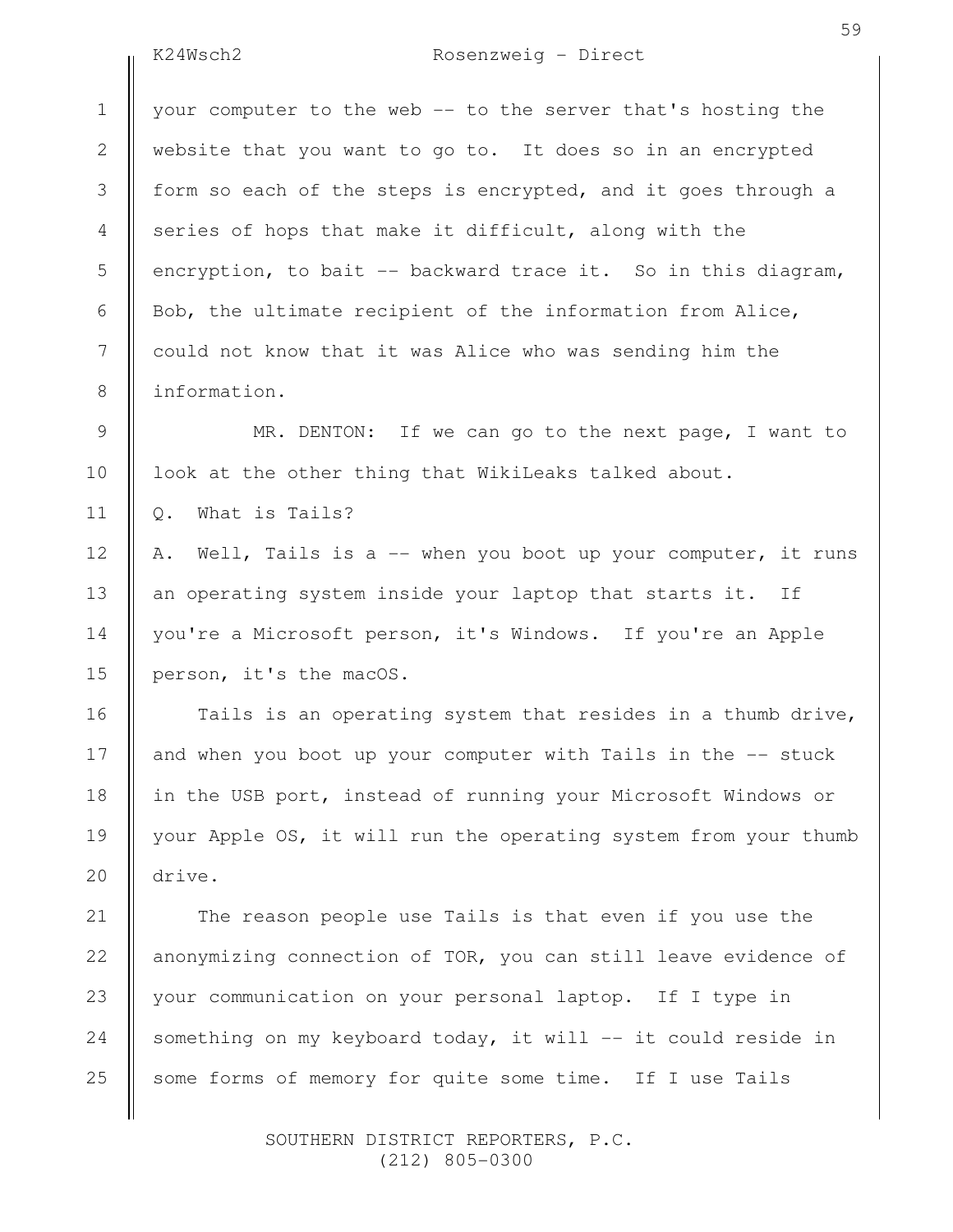$\frac{1}{2}$ 

24

25

# K24Wsch2 Rosenzweig - Direct

| $1\,$        | instead, if I run the operating system just from the thumb        |
|--------------|-------------------------------------------------------------------|
| $\mathbf{2}$ | drive instead of from what's in my laptop, then there is no       |
| 3            | memory, or there's much less memory, of what happened on my       |
| 4            | laptop in the laptop itself. And so it's another way of           |
| 5            | creating anonymity, by removing the evidence from my laptop in    |
| 6            | the same way that TOR eliminates it from my transmission across   |
| 7            | the network.                                                      |
| $\,8\,$      | Just for the record, can you read what WikiLeaks says about<br>Q. |
| 9            | Tails?                                                            |
| 10           | A. Sure. It says, "If you are at high risk and you have the       |
| 11           | capacity to do so, you can also access the submission system      |
| 12           | through a secure operating system called Tails. Tails is an       |
| 13           | operating system launched from a UBS stick or a DVD that aims     |
| 14           | to leave no traces when the computer is shut down after use and   |
| 15           | automatically routes your internet traffic from TOR. Tails        |
| 16           | will require you to have either a USB stick or a DVD and at       |
| 17           | least 4GB" -- that's gigabytes -- "big and a laptop or desktop    |
| 18           | computer."                                                        |
| 19           | MR. DENTON: If we can go to the next page.                        |
| 20           | Does Tails stand for anything?<br>Q.                              |
| 21           | Oh, sorry.<br>Α.                                                  |
| 22           | Yes, it stands for The Amnesic Incognito Live System.             |
| 23           | That's because it forgets what it is. There's no memory of        |

Q. What is this page here that we're looking at?

what it does, and it allows you to act incognito, anonymously.

 SOUTHERN DISTRICT REPORTERS, P.C. (212) 805-0300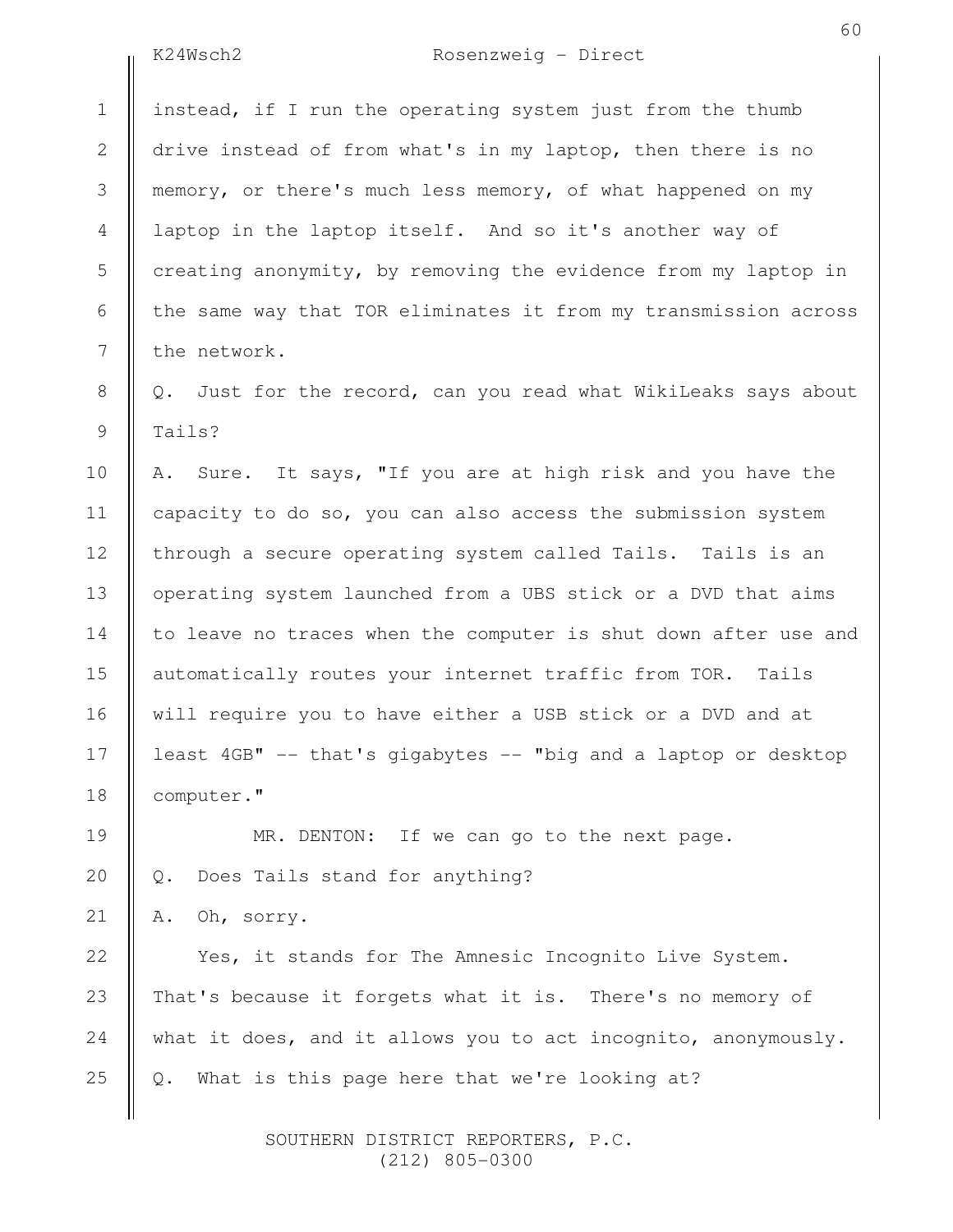|                | K24Wsch2<br>Rosenzweig - Direct                                  |
|----------------|------------------------------------------------------------------|
| $\mathbf 1$    | This is the download page from which you can download the<br>Α.  |
| $\sqrt{2}$     | latest version of Tails.                                         |
| 3              | And where it says Tails 2.2.1, what does that mean?<br>Q.        |
| $\overline{4}$ | That's a version control, like, like Tails 2.1, Tails 2.2,<br>Α. |
| 5              | Tails -- it's just the most recent revision or release of the    |
| 6              | system.                                                          |
| $\overline{7}$ | And what's the date for that revision?<br>Q.                     |
| $\,8\,$        | That revision is March 18, 2016. So that's the date of<br>Α.     |
| $\mathcal{G}$  | that particular version of Tails.                                |
| 10             | MR. DENTON: If we could go to the next page, please,             |
| 11             | Ms. Hurst.                                                       |
| 12             | How does someone get Tails, Mr. Rosenzweig?<br>Q.                |
| 13             | Pretty much the same way that one gets any application for<br>Α. |
| 14             | one's system. You go to one of the download pages. You click     |
| 15             | on the link and the files download and then they get installed,  |
| 16             | in this case on a USB rather than on your computer, but, in      |
| 17             | effect, the operation is the same.                               |
| 18             | Do you see on the left where it says "download Tails             |
| 19             | torrent file"?                                                   |
| $20$           | Yes.<br>Α.                                                       |
| $21$           | Sorry. On the right.<br>$\mathbb Q$ .                            |
| 22             | Yeah. OK.<br>Thank you.<br>Α.                                    |
| 23             | Yes, I do see the torrent, bit torrent download, yes.            |
| 24             | What is a bit torrent download?<br>$\mathbb Q$ .                 |
| 25             | Bit torrent is another way of downloading information.           |
|                |                                                                  |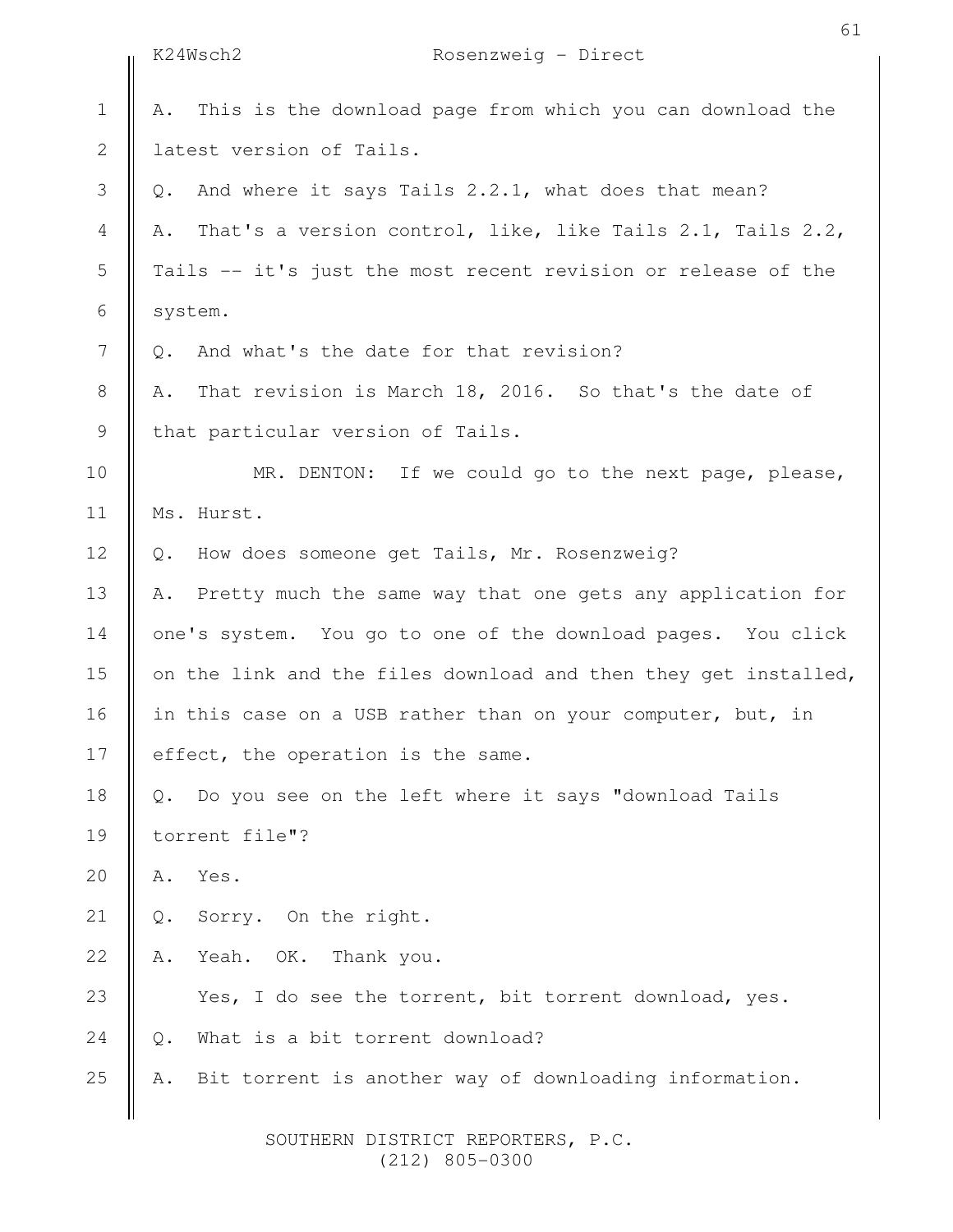|                | K24Wsch2<br>Rosenzweig - Direct                                    |
|----------------|--------------------------------------------------------------------|
| $\mathbf 1$    | It's what's known as a peer-to-peer system, so instead of          |
| $\mathbf{2}$   | downloading from a server, you download directly from another      |
| 3              | host who can transmit it to you directly. It's just a              |
| $\overline{4}$ | different way of downloading, really.                              |
| 5              | MR. DENTON: If we could go back to WikiLeaks for a                 |
| 6              | moment.                                                            |
| 7              | Mr. Rosenzweig, what are we looking at here?<br>Q.                 |
| 8              | Well, this is another pop-up from the buttons below.<br>This<br>Α. |
| $\mathsf 9$    | is further information that WikiLeaks provides to people who       |
| 10             | are contemplating sending it information on how to avoid being     |
| 11             | discovered and preserve their anonymity.                           |
| 12             | Q. Can you read what WikiLeaks says at the top, just under         |
| 13             | tips, generally?                                                   |
| 14             | Sure. It says, I think accurately: "Our submission system<br>Α.    |
| 15             | works hard to preserve your anonymity, but we recommend you        |
| 16             | also take some of your own precautions. Please review these        |
| 17             | basic guidelines."                                                 |
| 18             | Can you focus on No. 2. What does it say under No. 2?<br>Q.        |
| 19             | It recommends, under "what computer to use," that "if the<br>Α.    |
| 20             | computer you are uploading from could subsequently be audited      |
| 21             | in an investigation, consider using a computer that is not         |
| 22             | easily tied to you. Technical users can also use Tails to help     |
| 23             | ensure you do not leave any reference of your submission on the    |
| 24             | computer."                                                         |
| 25             | Finally, if we could talk about the last part of<br>Q.             |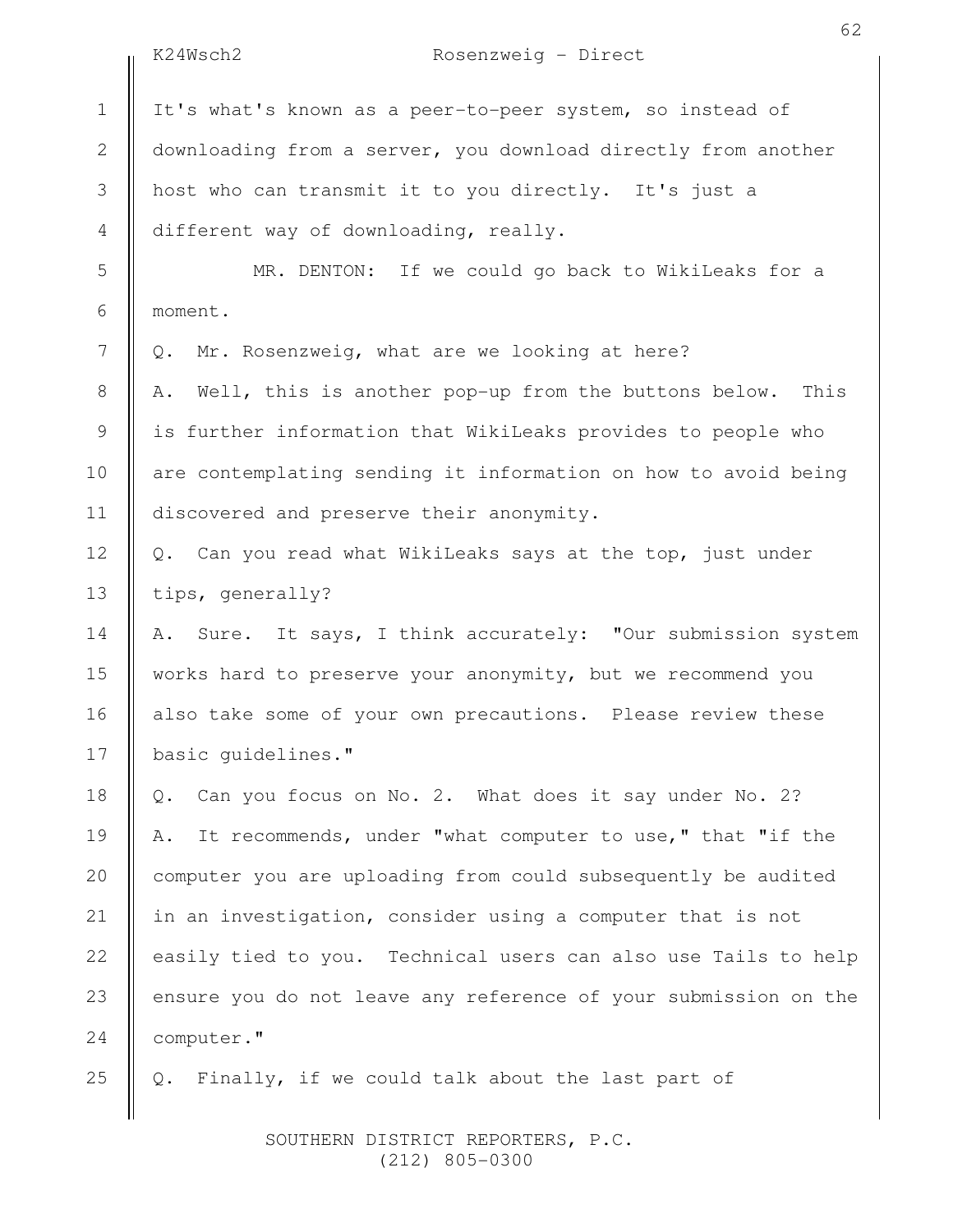|                | K24Wsch2<br>Rosenzweig - Direct                                 |
|----------------|-----------------------------------------------------------------|
| $\mathbf 1$    | WikiLeaks's page here, what are we looking at?                  |
| 2              | Well, this is what to do afterwards. It's not technical,<br>Α.  |
| 3              | but it's recommendations on behavior.                           |
| $\overline{4}$ | I'm going to ask you to focus on Nos. 2 and 3.<br>$Q$ .         |
| 5              | MR. DENTON: If we could go to the next, page, please,           |
| 6              | and try and blow those up.                                      |
| 7              | Can you read No. 2t for us?<br>Q.                               |
| $8\,$          | Yes. It says: "Act normal. If you are a high-risk<br>Α.         |
| $\mathsf 9$    | source, avoid saying anything or doing anything after           |
| 10             | submitting which might promote suspicion. In particular, you    |
| 11             | should try to stick to your normal routine and behavior."       |
| 12             | And then No. 3, please.<br>Q.                                   |
| 13             | "Remove traces of your submission. If you are a high-risk<br>Α. |
| 14             | source and the computer you prepared your submission on or      |
| 15             | uploaded it from could subsequently be audited in an            |
| 16             | investigation, we recommend that you format and dispose of the  |
| 17             | computer hard drive and any other storage media you used.<br>In |
| 18             | particular, hard drives retain data after formatting which may  |
| 19             | be visible to a digital forensic team. And flash media -- USB   |
| 20             | sticks, memory cards and SSD drives -- retain daft even after a |
| 21             | secure erasure. If you use flash media to store sensitive       |
| 22             | data, it is important to destroy the media. If you do this and  |
| 23             | are a high-risk source, you should make sure there are no       |
| 24             | traces of the cleanup, since such traces themselves may draw    |
| 25             | suspicion."                                                     |
|                |                                                                 |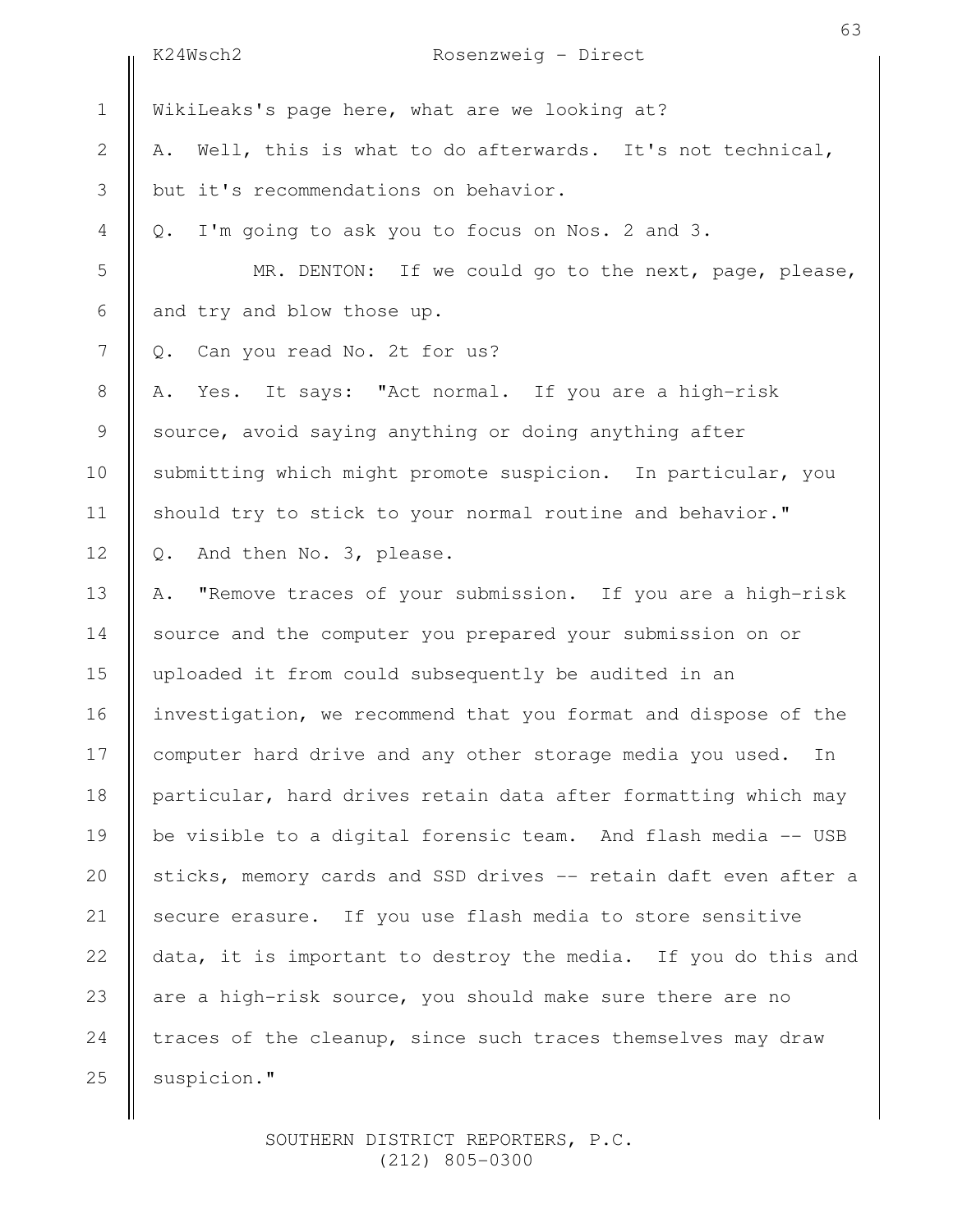|                | K24Wsch2<br>Rosenzweig - Direct                                   |
|----------------|-------------------------------------------------------------------|
| $1\,$          | Now I want to put aside some of this technical stuff for a<br>Q.  |
| $\overline{2}$ | moment, Mr. Rosenzweig.                                           |
| 3              | MR. DENTON: If we could go to the next page.                      |
| 4              | Has WikiLeaks actively solicited any particular type of<br>Q.     |
| 5              | information?                                                      |
| 6              | Yes. They are -- they have in the past actively solicited<br>Α.   |
| 7              | the leak of classified U.S. government information.               |
| 8              | Are there particular examples of that?<br>Q.                      |
| 9              | Well, I've noted two, a couple, here. They have had, from<br>Α.   |
| 10             | the beginning, a most-wanted list of leaks that they would like   |
| 11             | to have. They have a crowd -- and they also have a                |
| 12             | Crowdfunding page on which you can pledge money to pay for the    |
| 13             | work that might go into securing a leak.                          |
| 14             | These two quotes at the bottom here, who said those things?<br>Q. |
| 15             | Both of them are from Julian Assange.<br>Α.                       |
| 16             | I want to ask you in particular about the bottom one, and<br>Q.   |
| 17             | in particular, I guess it's the end of the second and most of     |
| 18             | the third line. It says, "It is possible now for even a single    |
| 19             | system administrator to have a very significant change."          |
| 20             | Are you familiar with the term "system administrator"?            |
| 21             | Yes.<br>Α.                                                        |
| 22             | Is that a technical term?<br>Q.                                   |
| 23             | Yes.<br>Α.                                                        |
| 24             | What does it mean?<br>Q.                                          |
| 25             | Well, it is, generally speaking, the person who is in<br>Α.       |
|                |                                                                   |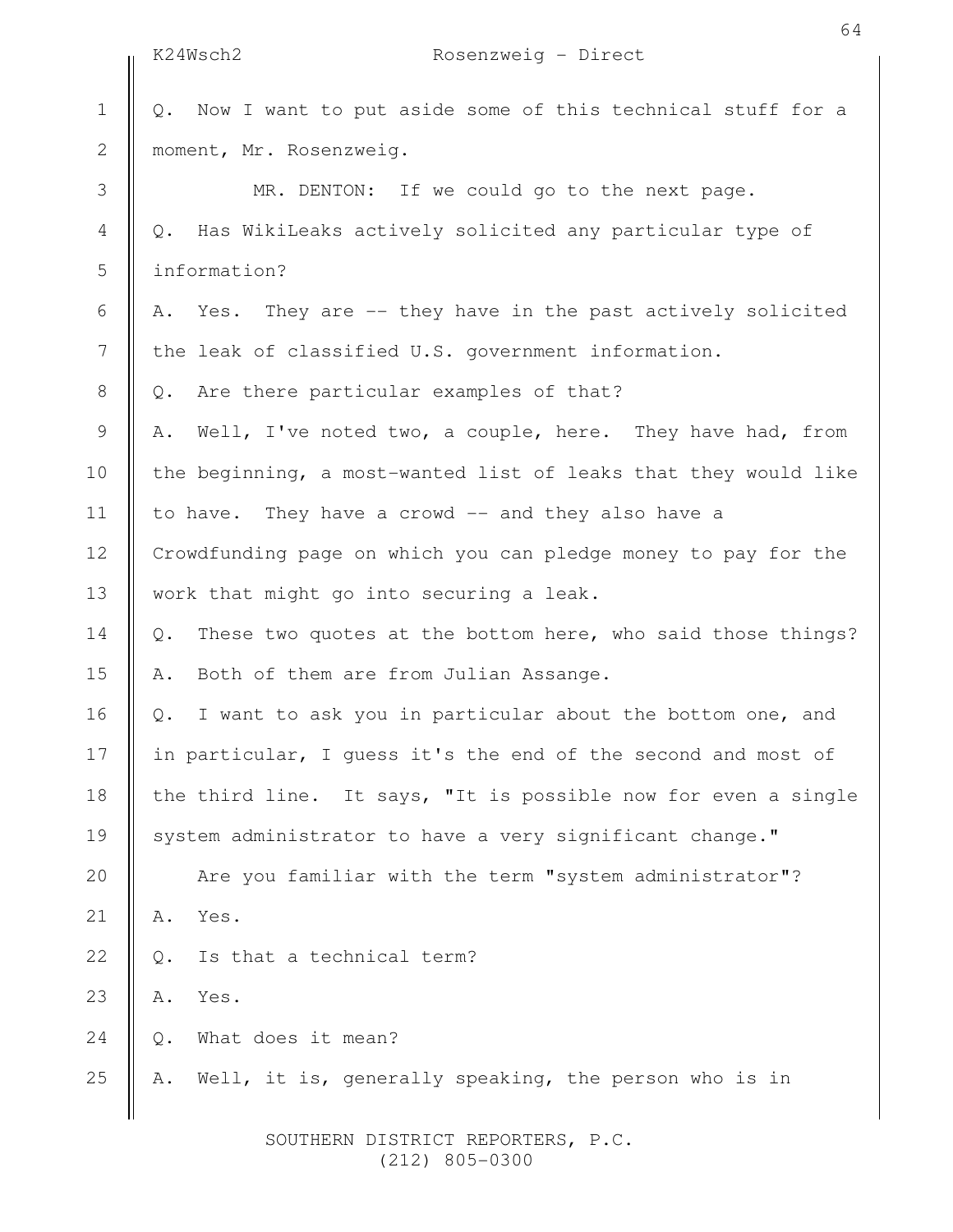## K24Wsch2 Rosenzweig - Direct

charge of a computer IT system. He's the person who you go to to recover your password. He's the person that you go to to change access rules so that you can get access to different parts of the system. He's the guy in charge. Q. Now, based on your research, Mr. Rosenzweig, have you been able to determine any sort of patterns or consistent practices with respect to WikiLeaks's posts of sensitive information? A. Yes, I -- I've studied, to some degree, the -- well, I've studied the ways in which WikiLeaks redacts and does not redact information that it hosts on the page. Q. Let's talk a little bit about that. Let's start at the top. What do you mean by redacting information? A. Well, redaction is essentially a black box on a piece of paper, at its simplest form, that deletes, say, personal information or the name of a person who sent a piece of information. It is a restriction on the data that you get that cuts out a piece of it. Q. And what have you been able to determine about WikiLeaks's practices with respect to redactions? A. Well, they're inconsistent. They've changed over time. It started -- WikiLeaks started out with almost no redaction practices at all. They were actually just operating a Wiki that almost anybody could upload to. Over time, their redaction practices have changed. They've curated some of their releases so that they are -- how shall I say? 1 2 3 4 5 6 7 8 9 10 11 12 13 14 15 16 17 18 19 20 21 22 23 24 25

> SOUTHERN DISTRICT REPORTERS, P.C. (212) 805-0300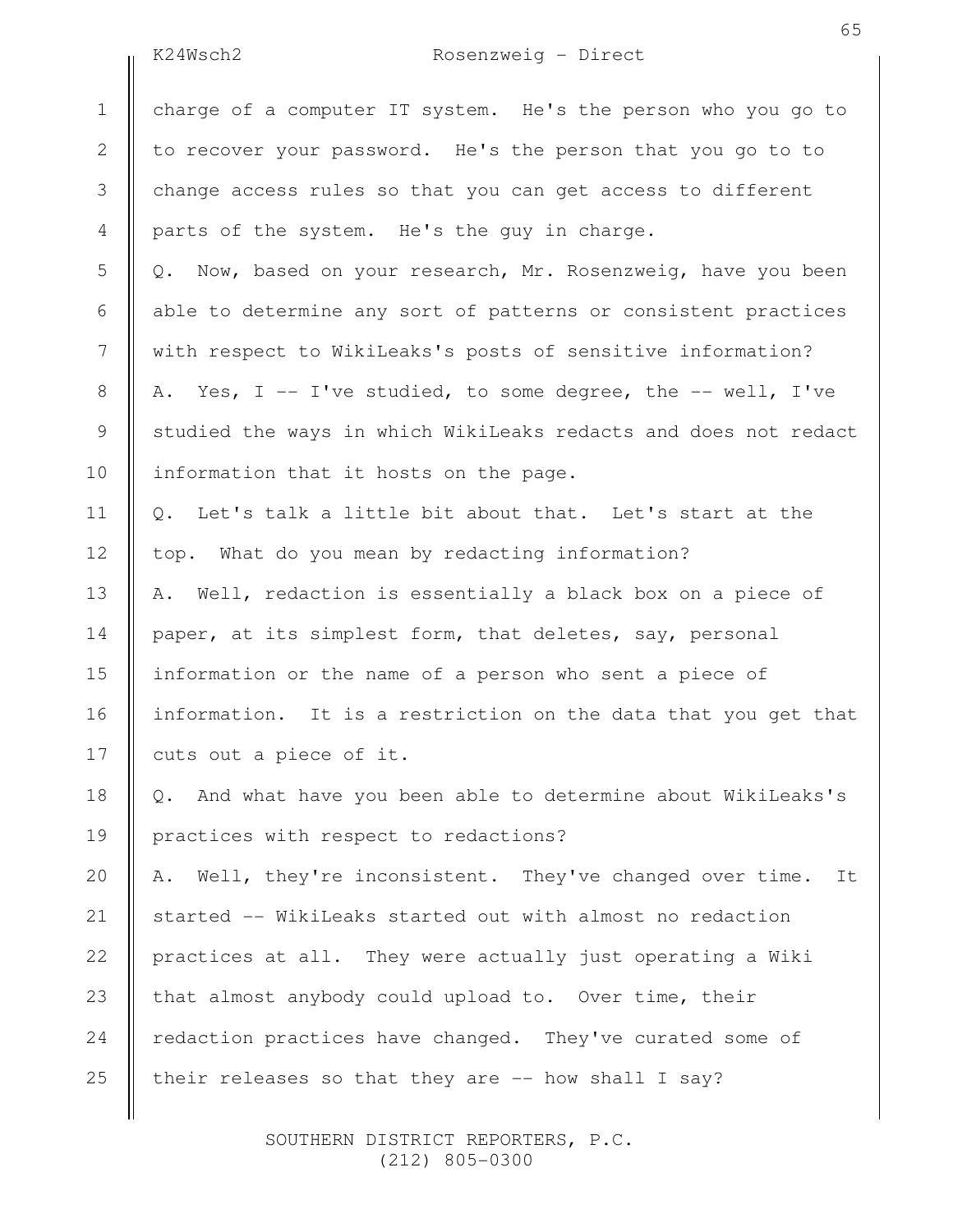K24Wsch2 Rosenzweig - Direct

|               | K24Wsch2<br>Rosenzweig - Direct                                   |
|---------------|-------------------------------------------------------------------|
| $\mathbf 1$   | They've curated some of the releases so that they have            |
| $\mathbf{2}$  | attempted to remove some personal information from them, often    |
| 3             | incompletely. Sometimes they make releases and then they          |
| 4             | realize that they've released something that, maybe, could hurt   |
| 5             | an individual, and they apply redactions later. It's quite        |
| 6             | variable, I would say.                                            |
| 7             | Does WikiLeaks generate any original material?<br>Q.              |
| $8\,$         | Not that I know of.<br>Α.                                         |
| $\mathcal{G}$ | What do they post when they post classified information or<br>Q.  |
| 10            | other leaks that they're disclosing?                              |
| 11            | WikiLeaks posts the raw information, so if they have a --<br>Α.   |
| 12            | 450,000 logs, they post the logs themselves, the actual texts     |
| 13            | of the communication, the pictures of the communique that were    |
| 14            | accompanying it. If they have cables, they post the texts of      |
| 15            | the cables in their original form.                                |
| 16            | Has WikiLeaks made any statements about whether they review<br>Q. |
| 17            | all of that material?                                             |
| 18            | WikiLeaks has said that it doesn't traditionally --<br>Α.         |
| 19            | typically conduct any real analysis. Its goal, in fact, is to     |
| 20            | let the people decide, to provide them with the full              |
| 21            | information that they can.                                        |
| 22            | In connection with some of these disclosures we've been<br>Q.     |
| 23            | talking about, has WikiLeaks ever worked with, like, The New      |
| 24            | York Times, Wall Street Journal --                                |
| 25            | Yes.<br>Α.                                                        |
|               |                                                                   |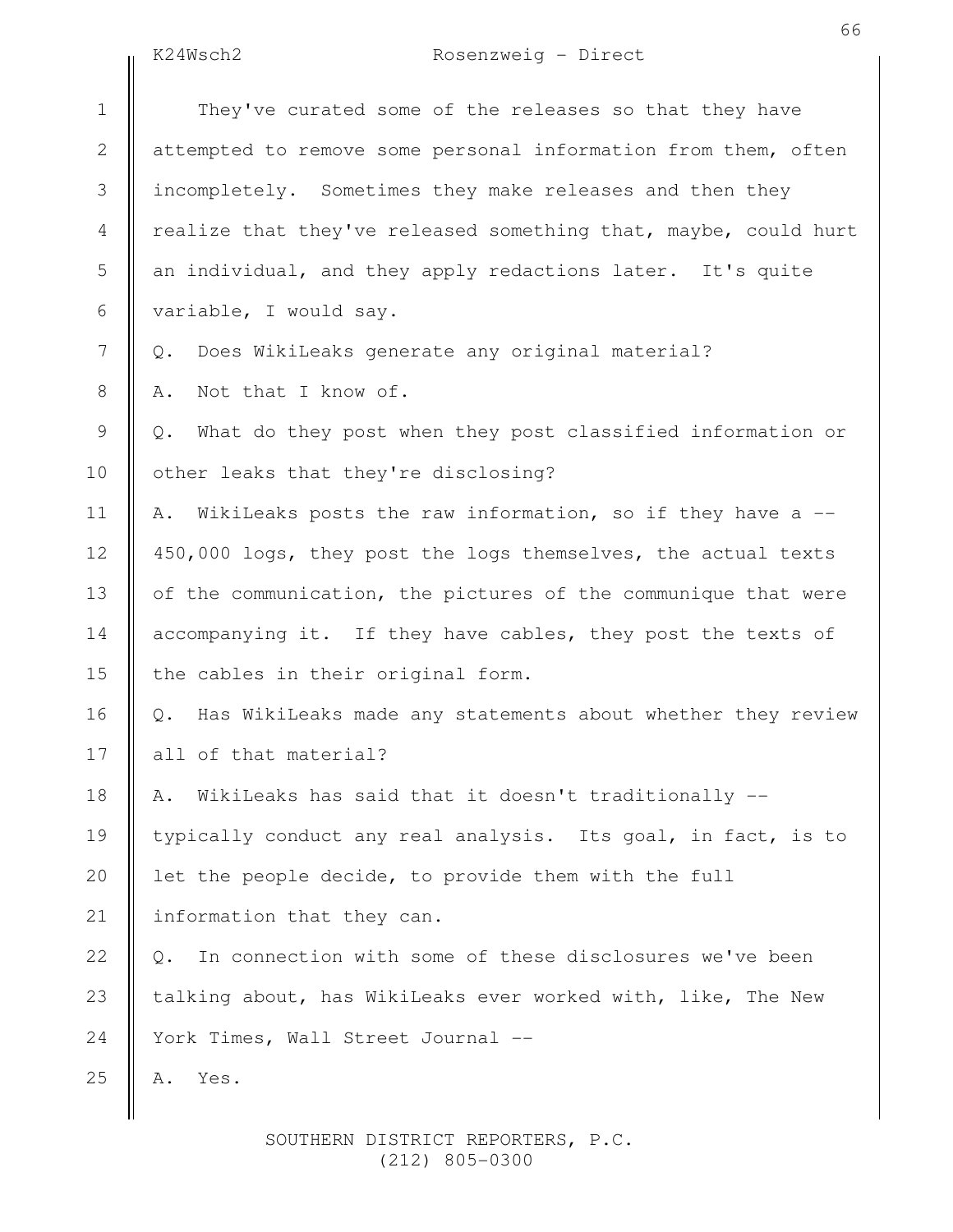|                  | 67<br>K24Wsch2<br>Rosenzweig - Direct                                        |  |
|------------------|------------------------------------------------------------------------------|--|
| $\mathbf 1$      | -- entities like that?<br>Q.                                                 |  |
| $\sqrt{2}$       | Yes, they have.<br>Α.                                                        |  |
| $\mathfrak{Z}$   | Tell us a little about that, please.<br>Q.                                   |  |
| 4                | Well, at times, WikiLeaks has partnered with traditional<br>Α.               |  |
| 5                | media organizations in order to provide those media                          |  |
| 6                | organizations with advance looks at the material that they're                |  |
| $\boldsymbol{7}$ | going to release. Those media organizations, in turn, then                   |  |
| $\,8\,$          | publish at the -- simultaneously along with their analysis and               |  |
| $\mathsf 9$      | their own reporting about the leaks, what they mean, what they               |  |
| 10               | think, you know, who it might have come from, why it's coming                |  |
| 11               | out now, that sort of thing.                                                 |  |
| 12               | When WikiLeaks posts information, do they say where it<br>Q.                 |  |
| 13               | comes from?                                                                  |  |
| 14               | No, they don't.<br>Α.                                                        |  |
| 15               | What, if anything, has WikiLeaks said about steps they take<br>$\mathbb Q$ . |  |
| 16               | with regard to sources of information?                                       |  |
| 17               | In fact, they've said that they do their best to protect<br>Α.               |  |
| 18               | their sources of information both through the anonymizing steps              |  |
| 19               | that we've already talked about and by giving inaccurate,                    |  |
| 20               | incomplete or incorrect information about their sources in                   |  |
| 21               | their public disclosures as a way of obscuring or assisting in               |  |
| 22               | obscuring the identity of their sources. In short, they've                   |  |
| 23               | said that they public -- they've publicly said that they                     |  |
| 24               | publish inaccurate information about their sources on purpose.               |  |
| 25               | As a general matter, across the body of WikiLeaks<br>$Q$ .                   |  |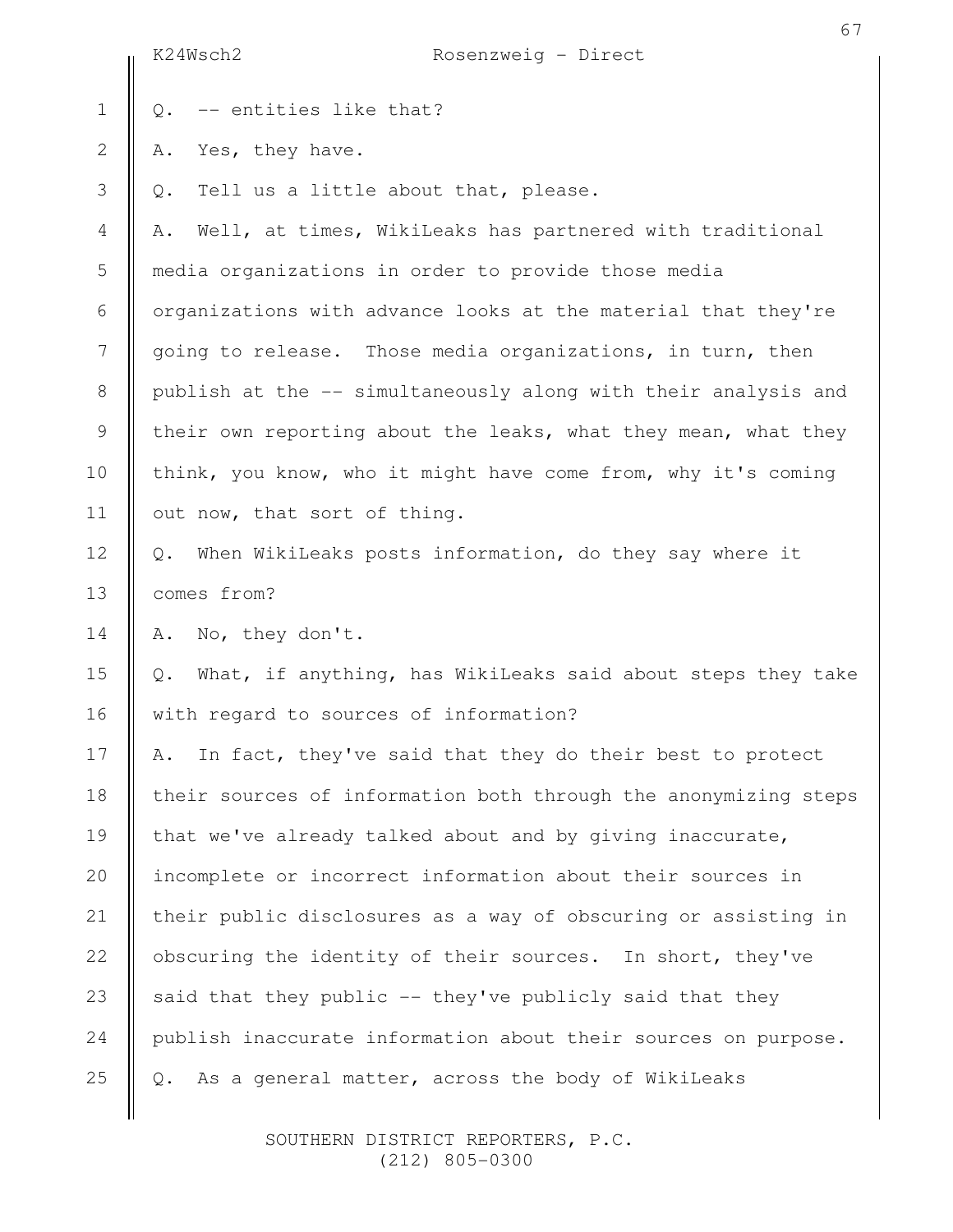K24Wsch2 Rosenzweig - Direct

|                | KZ4WschZ<br>$RosenzWelq - Direct$                                 |  |  |
|----------------|-------------------------------------------------------------------|--|--|
| $\mathbf 1$    | disclosures, has WikiLeaks focused on any particular target?      |  |  |
| $\overline{2}$ | Well, it is statistically true that the overwhelming<br>Α.        |  |  |
| 3              | majority of the information that they've published is about the   |  |  |
| $\overline{4}$ | United States. There are other countries in a number -- which     |  |  |
| 5              | have had a number of leaks, but the overwhelming majority is      |  |  |
| 6              | American.                                                         |  |  |
| 7              | Q. Mr. Rosenzweig, have you become familiar with a WikiLeaks      |  |  |
| $\,8\,$        | disclosure known as Vault 7?                                      |  |  |
| $\mathsf 9$    | I have.<br>Α.                                                     |  |  |
| 10             | When did WikiLeaks first mention Vault 7?<br>Q.                   |  |  |
| 11             | February of 2017, February 4, to be particular.<br>Α.             |  |  |
| 12             | And what are we looking at here, Mr. Rosenzweig?<br>Q.            |  |  |
| 13             | Well, as we said at the beginning, WikiLeaks has two<br>Α.        |  |  |
| 14             | sources of putting information out. One is its web page that      |  |  |
| 15             | we've been focusing on. The other's its Twitter account.          |  |  |
| 16             | This is a screenshot of the February 4, 2017, Twitter feed        |  |  |
| 17             | from WikiLeaks.                                                   |  |  |
| 18             | Did WikiLeaks release any material at the same time as this<br>Q. |  |  |
| 19             | tweet?                                                            |  |  |
| 20             | This was a teaser tweet.<br>Α.<br>No.                             |  |  |
| 21             | And there is a question here, "What is Vault 7?" Did<br>Q.        |  |  |
| 22             | WikiLeaks answer that question?                                   |  |  |
| 23             | Not at this time, no.<br>Α.                                       |  |  |
| 24             | You called this a teaser. Did those teasers continue?<br>$Q$ .    |  |  |
| 25             | Yes, they did, for a number of days.<br>Α.                        |  |  |
|                |                                                                   |  |  |

 SOUTHERN DISTRICT REPORTERS, P.C. (212) 805-0300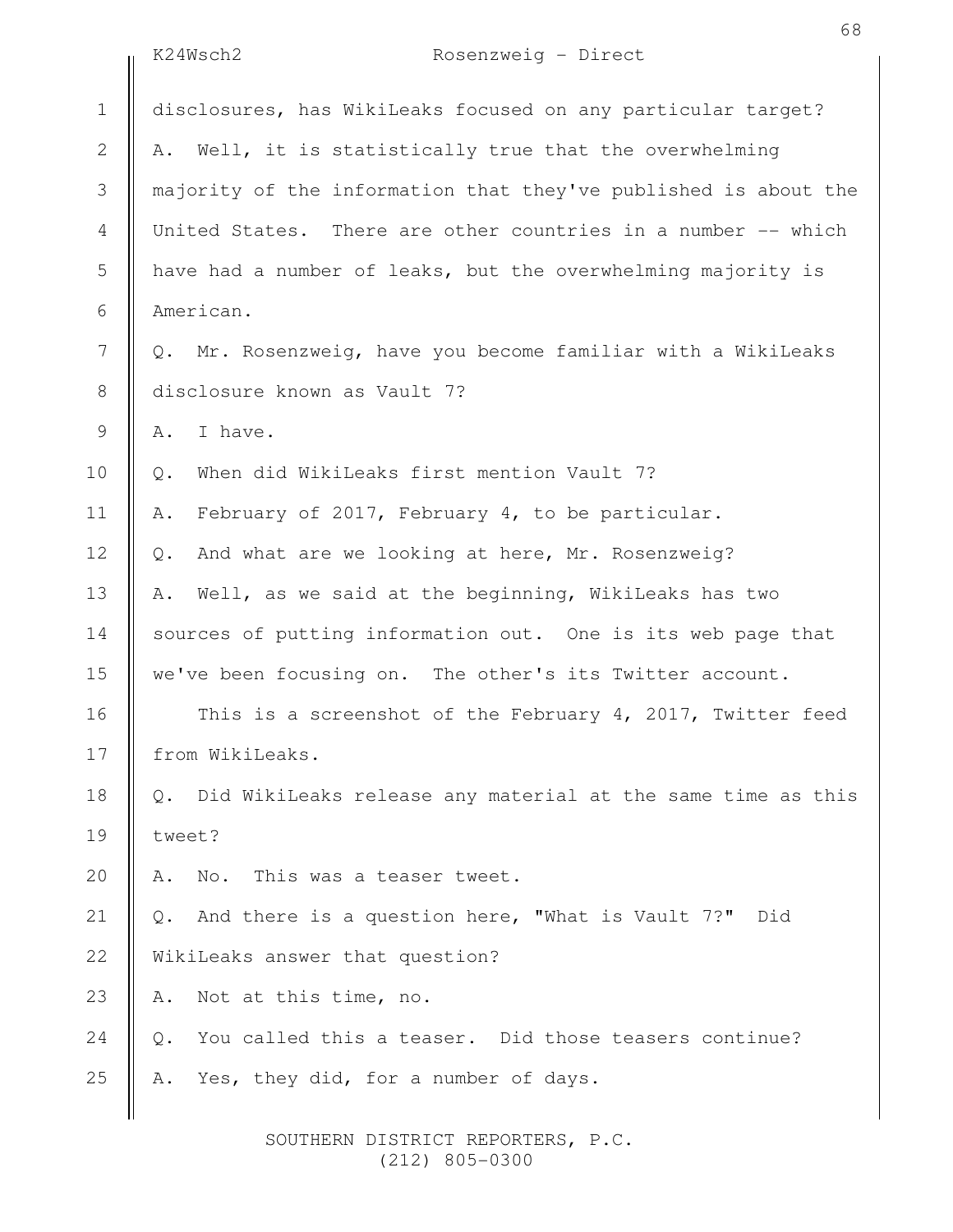|                | K24Wsch2                                          | 69<br>Rosenzweig - Direct                                      |
|----------------|---------------------------------------------------|----------------------------------------------------------------|
| $\mathbf 1$    |                                                   | MR. DENTON: Let's take a look at those, if we could,           |
| $\sqrt{2}$     |                                                   | Ms. Hurst.                                                     |
| 3              | $\mathsf{Q}$ .                                    | What came next?                                                |
| $\overline{4}$ | Α.                                                | Well, this is the next day: "Where is Vault 7?" With a         |
| 5              | kind of spooky picture.                           |                                                                |
| 6              | Q.                                                | And again, where do these pictures come from?                  |
| $\overline{7}$ | Α.                                                | I don't know.                                                  |
| $\,8\,$        | Q.                                                | Who posted those --                                            |
| 9              | Α.                                                | Oh, I'm sorry. WikiLeaks. WikiLeaks posted them. I don't       |
| 10             | know what the source, original source of this is. |                                                                |
| 11             | $Q$ .                                             | What next?                                                     |
| 12             | Α.                                                | "When is Vault 7?" That was the next day, February 6.          |
| 13             | $Q$ .                                             | And if we could keep going, please.                            |
| 14             | Α.                                                | "Who is Vault 7?" And this is, again, a picture of --          |
| 15             |                                                   | that's Mr. Assange in the middle.                              |
| 16             | $\mathsf{Q}$ .                                    | Again, who posted that particular picture?                     |
| 17             | Α.                                                | WikiLeaks posted it on February 7, 2017.                       |
| 18             | $\mathbb Q$ .                                     | If we could go to the next one, please?                        |
| 19             | Α.                                                | This is the WikiLeaks post from February 8, "Why is Vault      |
| 20             | 7?"                                               |                                                                |
| 21             | $\mathbb{Q}$ .                                    | And one more, please.                                          |
| 22             | Α.                                                | And this is the February 9 post: "How did Vault 7 make its     |
| 23             |                                                   | way to WikiLeaks?"                                             |
| 24             | Q.                                                | Again, we've been talking about a lot of questions.<br>When    |
| 25             |                                                   | WikiLeaks posted these tweets, did it provide answers to these |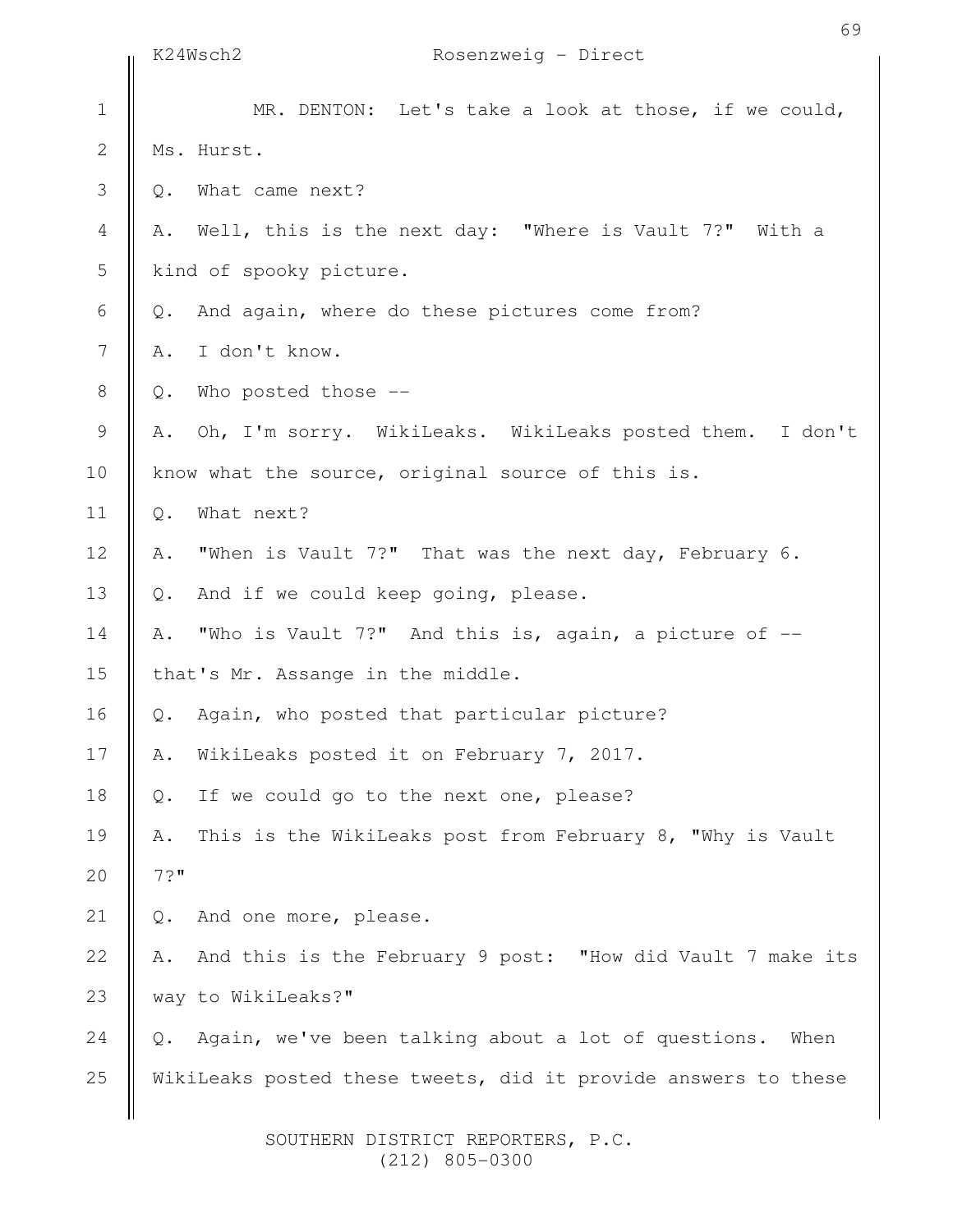|                          | 70<br>Rosenzweig - Direct<br>K24Wsch2                             |
|--------------------------|-------------------------------------------------------------------|
| $\mathbf 1$              | questions?                                                        |
| $\mathbf{2}$             | It did not.<br>Α.                                                 |
| $\mathfrak{Z}$           | MR. DENTON: Then one more, please.                                |
| $\sqrt{4}$               | When did WikiLeaks first release substantive material<br>Q.       |
| 5                        | related to Vault 7?                                               |
| 6                        | That would be this, this picture here, on March 7, 2017,<br>Α.    |
| $\overline{\phantom{a}}$ | "The release of Vault 7, part 1, year zero, inside the CIA's      |
| $\,8\,$                  | global hacking force."                                            |
| $\mathcal{G}$            | And then down below that, do you see where it says "CIA<br>$Q$ .  |
| 10                       | Vault 7 year zero decryption pass phrase"?                        |
| 11                       | Yes.<br>Α.                                                        |
| 12                       | What is the pass phrase?<br>Q.                                    |
| 13                       | Well, the pass phrase is the decryption phrase that you<br>Α.     |
| 14                       | have to type in to unencrypt the release, and the phrase they     |
| 15                       | used is "splinter it into a thousand pieces and scatter it into   |
| 16                       | the winds."                                                       |
| 17                       | Do you recognize that phrase?<br>$\mathbb Q$ .                    |
| 18                       | Yes.<br>Α.                                                        |
| 19                       | Where does it come from?<br>$Q$ .                                 |
| 20                       | It's attributed to JFK, John Kennedy, who said it after the<br>Α. |
| 21                       | Bay of Pigs failure in Cuba when he said that he was -- he said   |
| 22                       | that he was so angry at the CIA that he was going to splinter     |
| 23                       | it into a thousand pieces and scatter it into the wind.           |
| 24                       | Was there more than one disclosure tied to Vault 7 by<br>$Q$ .    |
| 25                       | WikiLeaks?                                                        |
|                          |                                                                   |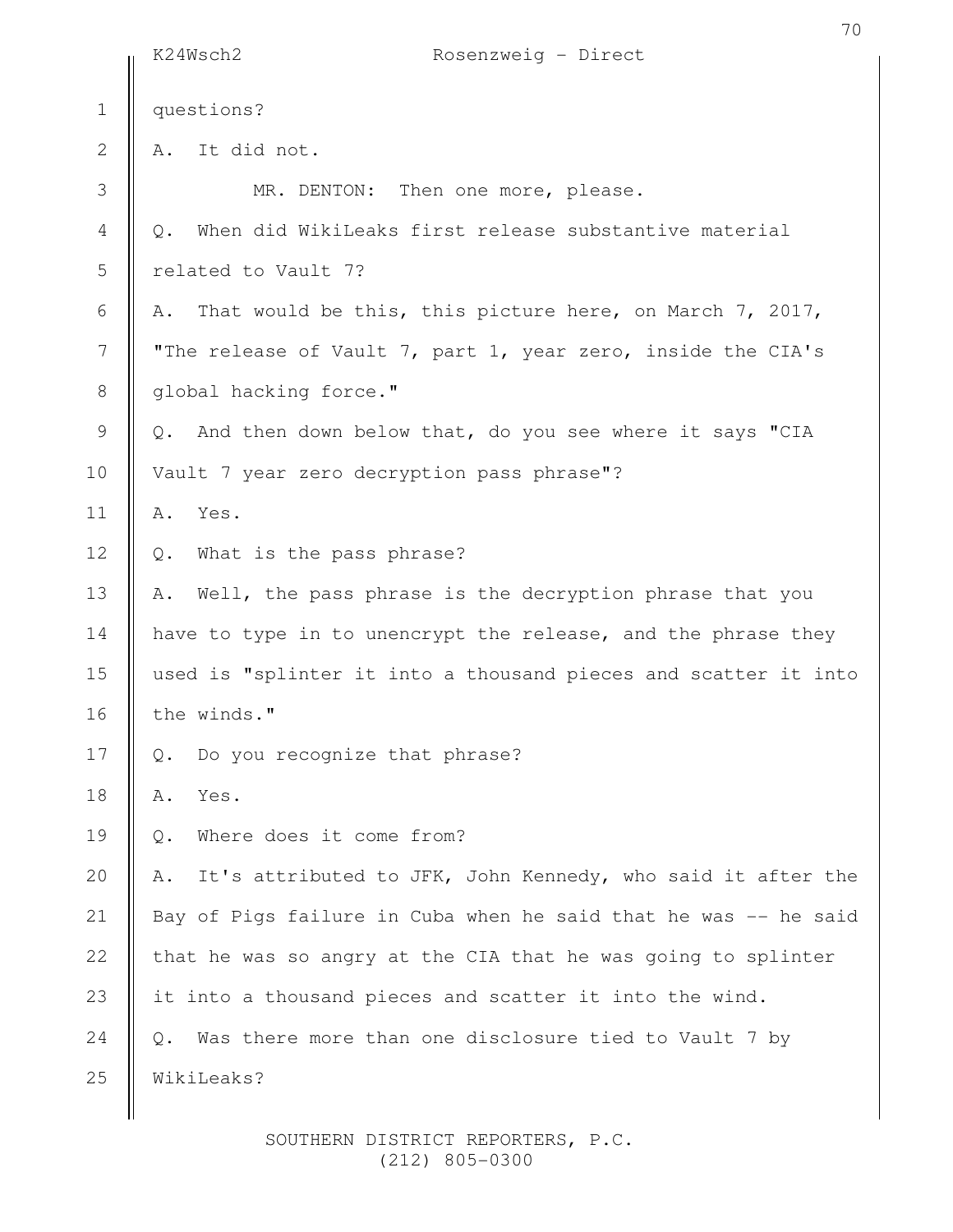|              | K24Wsch2<br>Rosenzweig - Direct                                  |  |  |
|--------------|------------------------------------------------------------------|--|--|
| $\mathbf 1$  | Yes, there was.<br>Α.                                            |  |  |
| $\mathbf{2}$ | Now, in terms of your testimony today, Mr. Rosenzweig, did<br>Q. |  |  |
| 3            | you review any of the actual material released by WikiLeaks      |  |  |
| 4            | under Vault 7?                                                   |  |  |
| 5            | No, I did not.<br>Α.                                             |  |  |
| 6            | Why not?<br>Q.                                                   |  |  |
| 7            | Well, two reasons. First, that wasn't my area of<br>Α.           |  |  |
| $8\,$        | expertise. And the second is that I continued to have an         |  |  |
| 9            | inactive security clearance, and my understanding is it's not    |  |  |
| 10           | appropriate for me to look at things I'm not cleared to know     |  |  |
| 11           | about.                                                           |  |  |
| 12           | What material related to Vault 7 did you review?<br>0.           |  |  |
| 13           | I reviewed the WikiLeaks posts that released them and<br>Α.      |  |  |
| 14           | announced them to the world.                                     |  |  |
| 15           | MR. DENTON: Let's take a look at those, if we could.             |  |  |
| 16           | What did WikiLeaks release from Vault 7 in March of 2017?<br>Q.  |  |  |
| 17           | There were three releases in March of 2017: The first one<br>Α.  |  |  |
| 18           | that we've just discussed, which was the very first, "CIA        |  |  |
| 19           | hacking tools revealed" announcement; and then the first of a    |  |  |
| 20           | series of releases of particular, I quess, groups of             |  |  |
| 21           | material -- on March 23, one known as Project Dark Matter, and   |  |  |
| 22           | on March 31, one known as Marble Framework.                      |  |  |
| 23           | If you could for a moment, Mr. Rosenzweig, could you just<br>Q.  |  |  |
| 24           | read what WikiLeaks described the Vault 7 release as on March    |  |  |
| 25           | 7?                                                               |  |  |
|              |                                                                  |  |  |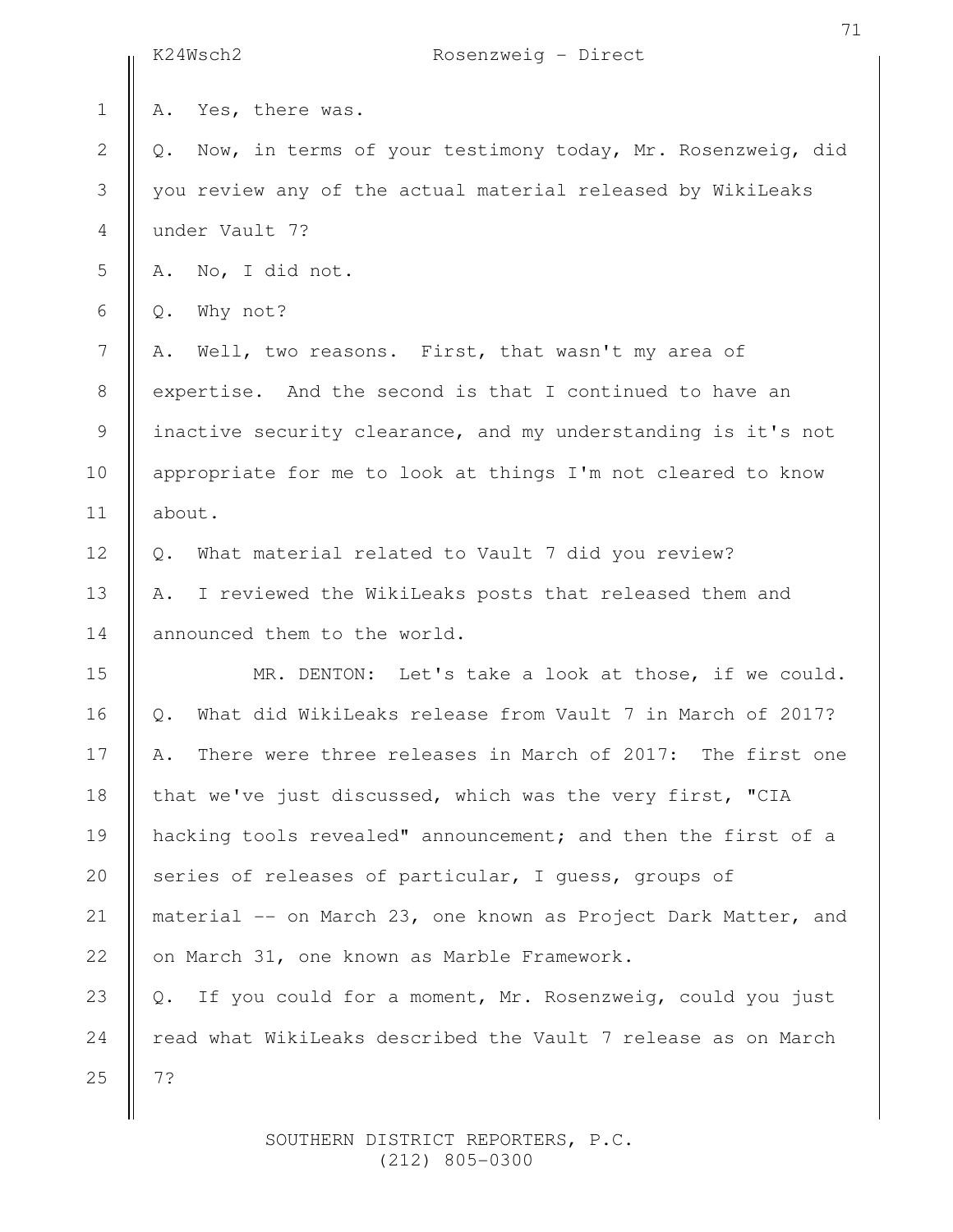|                  |                                                              | K24Wsch2<br>Rosenzweig - Direct                            |  |
|------------------|--------------------------------------------------------------|------------------------------------------------------------|--|
| $\mathbf 1$      | Α.                                                           | "The WikiLeaks releases Vault 7 Marble," which is --       |  |
| $\mathbf 2$      | Q.                                                           | I'm sorry. I meant March 7, on the left.                   |  |
| 3                | Α.                                                           | Oh, I'm sorry. I apologize. I probably misheard you.       |  |
| $\overline{4}$   |                                                              | "A series of leaks on the U.S. Central Intelligence Agency |  |
| 5                |                                                              | code named Vault 7 by WikiLeaks. It is the largest-ever    |  |
| 6                |                                                              | publication of confidential documents on the agency."      |  |
| $\boldsymbol{7}$ | $\mathbb Q$ .                                                | I didn't mean to cut you off.                              |  |
| $\,8\,$          | Α.                                                           | Sorry.                                                     |  |
| 9                | Q.                                                           | If we can go back to the Marble Framework, please.         |  |
| 10               | Α.                                                           | I misheard you.                                            |  |
| 11               |                                                              | "Today, March 31, WikiLeaks released Vault 7, Marble, 676  |  |
| 12               | source code files with the CIA's secret, antiforensic Marble |                                                            |  |
| 13               | Framework."                                                  |                                                            |  |
| 14               | $Q$ .                                                        | Are you familiar with the term "source code"?              |  |
| 15               | Α.                                                           | Yes.                                                       |  |
| 16               | Q.                                                           | What is source code?                                       |  |
| 17               | Α.                                                           | Source code are the lines of computer code that a computer |  |
| 18               |                                                              | programmer will use to design, to create a program.        |  |
| 19               | $Q_{\bullet}$                                                | Did WikiLeaks release more information from Vault 7 after  |  |
| 20               |                                                              | March 31, 2017?                                            |  |
| 21               | Α.                                                           | Yes.                                                       |  |
| 22               | Q.                                                           | About how many Vault 7 releases were there in total?       |  |
| 23               | Α.                                                           | I think there were 26 in total.                            |  |
| 24               | $Q$ .                                                        | Let's take a look at the next set of them. What did        |  |
| 25               |                                                              | WikiLeaks release from Vault 7 in April of 2017?           |  |
|                  |                                                              |                                                            |  |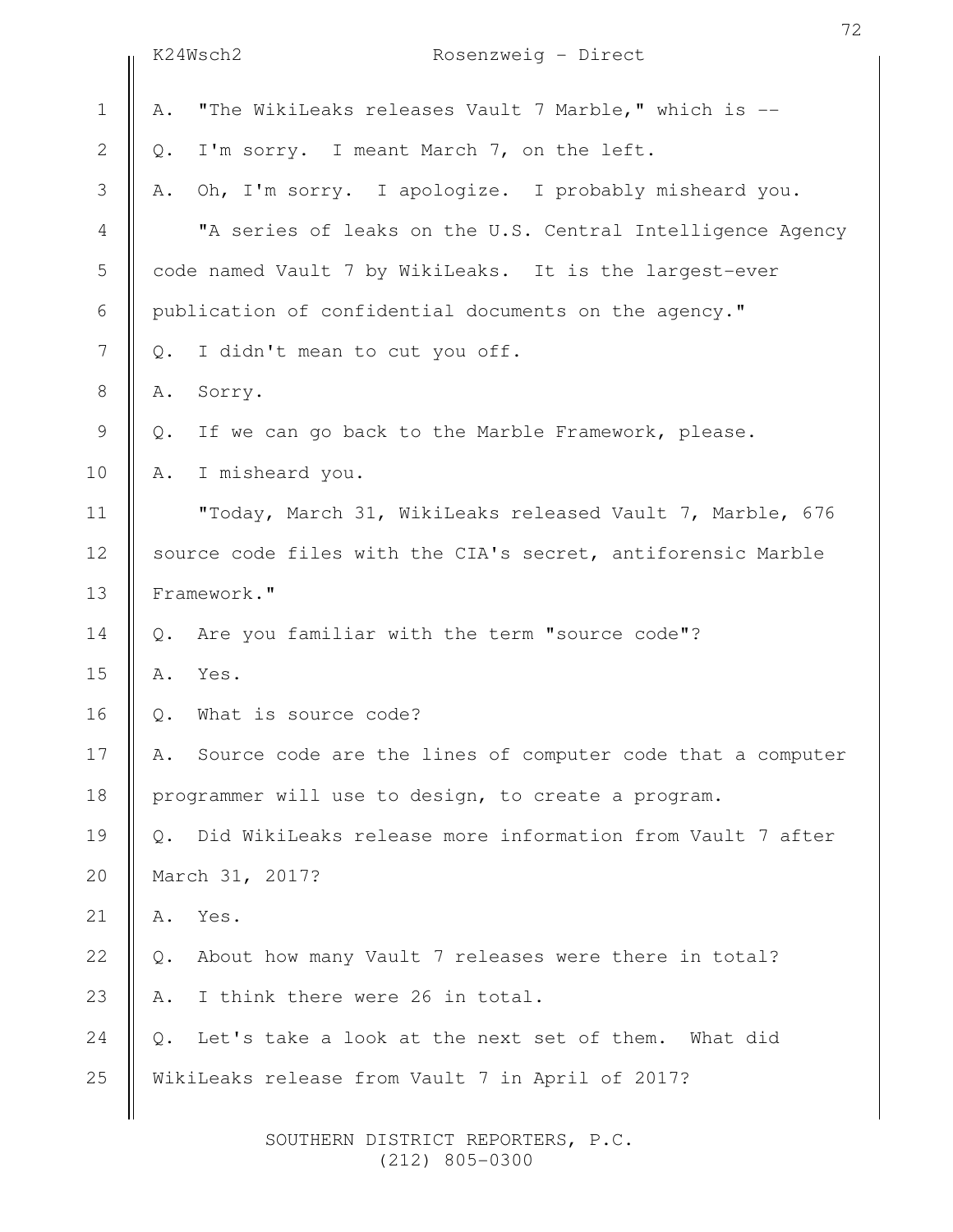| K24Wsch2 |
|----------|
|----------|

## Rosenzweig - Direct

A. Weekly. On April 7, they released something known as the Grasshopper Framework. On April 14, they released something known as HIVE. On April 21, 2017, it was Weeping Angel, and on April 28 it was something called Scribbles. Q. What about in May, Mr. Rosenzweig? A. Only three in May. May 5 was Archimedes. May 12 was After Midnight along with one called Assassin that didn't make it into the title. And on May 19, a project known as Athena. Q. Did the leaks continue into June? A. Yes. Five in June. June 1 was Pandemic. June 15 was Cherry Blossom. June 22 was Brutal Kangaroo. June 28 was Elsa, and June 29 was one known as Outlaw Country. Q. If we could then talk about July. A. They -- these are -- they continued on a more or less weekly basis. July 6 was Bothan Spy and another project called Dear Falcon. July 13 was High Rise. July 19 was UCL/Raytheon, UCL standing for Umbrage Component Library. July 27 was a project known as Imperial. Q. Now, these titles that you're reading, Mr. Rosenzweig, where do these titles come from? A. I don't know. I assume that they are the CIA titles for the  $--$ THE COURT: Don't assume. THE WITNESS: Huh. THE COURT: If you don't know, that's the answer. 1 2 3 4 5 6 7 8 9 10 11 12 13 14 15 16 17 18 19 20 21 22 23 24 25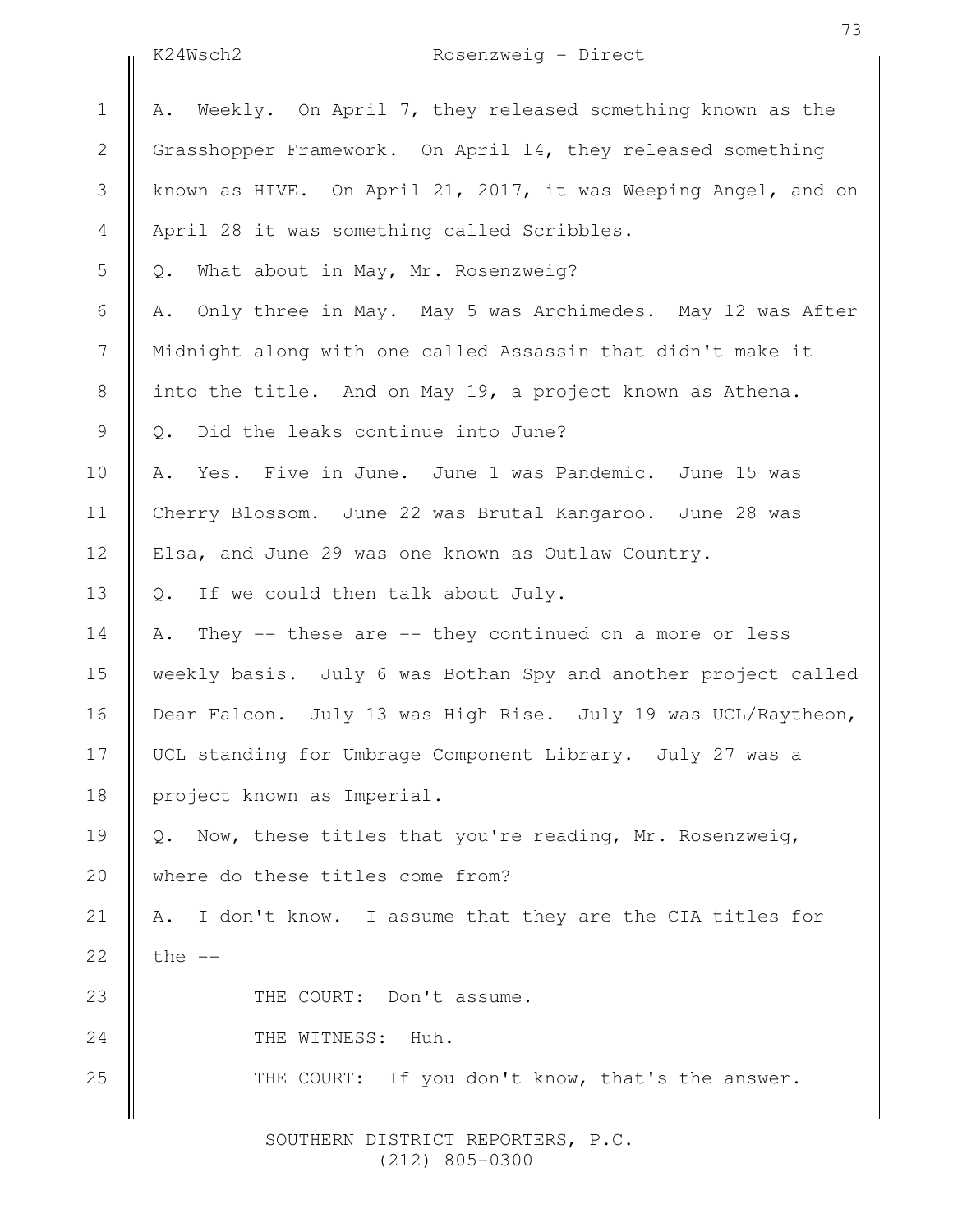|                | K24Wsch2<br>Rosenzweig - Direct                                  |
|----------------|------------------------------------------------------------------|
| $1\,$          | THE WITNESS: I don't know.                                       |
| $\overline{2}$ | BY MR. DENTON:                                                   |
| 3              | What you're reading here, where did that come from?<br>Q.        |
| $\overline{4}$ | Oh, I'm sorry. These are from WikiLeaks. They're from<br>Α.      |
| 5              | their Twitter feed.                                              |
| 6              | THE COURT: Members of the jury, let me remind you                |
| $\overline{7}$ | these are offered not for the truth but for the fact that Wiki   |
| $\,8\,$        | made these statements. Not for the truth.                        |
| $\mathcal{G}$  | MR. DENTON: Thank you, your Honor.                               |
| 10             | Could we then talk about August, Ms. Hurst.                      |
| 11             | What came in August?<br>Q.                                       |
| 12             | August 3 was a release of a project called Dumbo. August<br>Α.   |
| 13             | 10 was the release of a project called CouchPotato. August 24    |
| 14             | was the release of a project called Express Lane. And August     |
| 15             | 31 was one that the CIA called Angel Fire.                       |
| 16             | MR. DENTON: And then September, Ms. Hurst, please.               |
| 17             | Just one in September. Protego was released on September<br>Α.   |
| 18             | 7, 2017.                                                         |
| 19             | After Vault 7, did WikiLeaks release any more information,<br>Q. |
| 20             | Mr. Rosenzweig?                                                  |
| 21             | There was another release that they called Vault 8.<br>Α.        |
| 22             | Talk about that then, please.<br>Q.                              |
| 23             | This is the last in the series. It was called Hive, and<br>Α.    |
| 24             | it's the source code repository. It was styled as the source     |
| 25             | code repository for the CIA Hive project, and it was released    |
|                |                                                                  |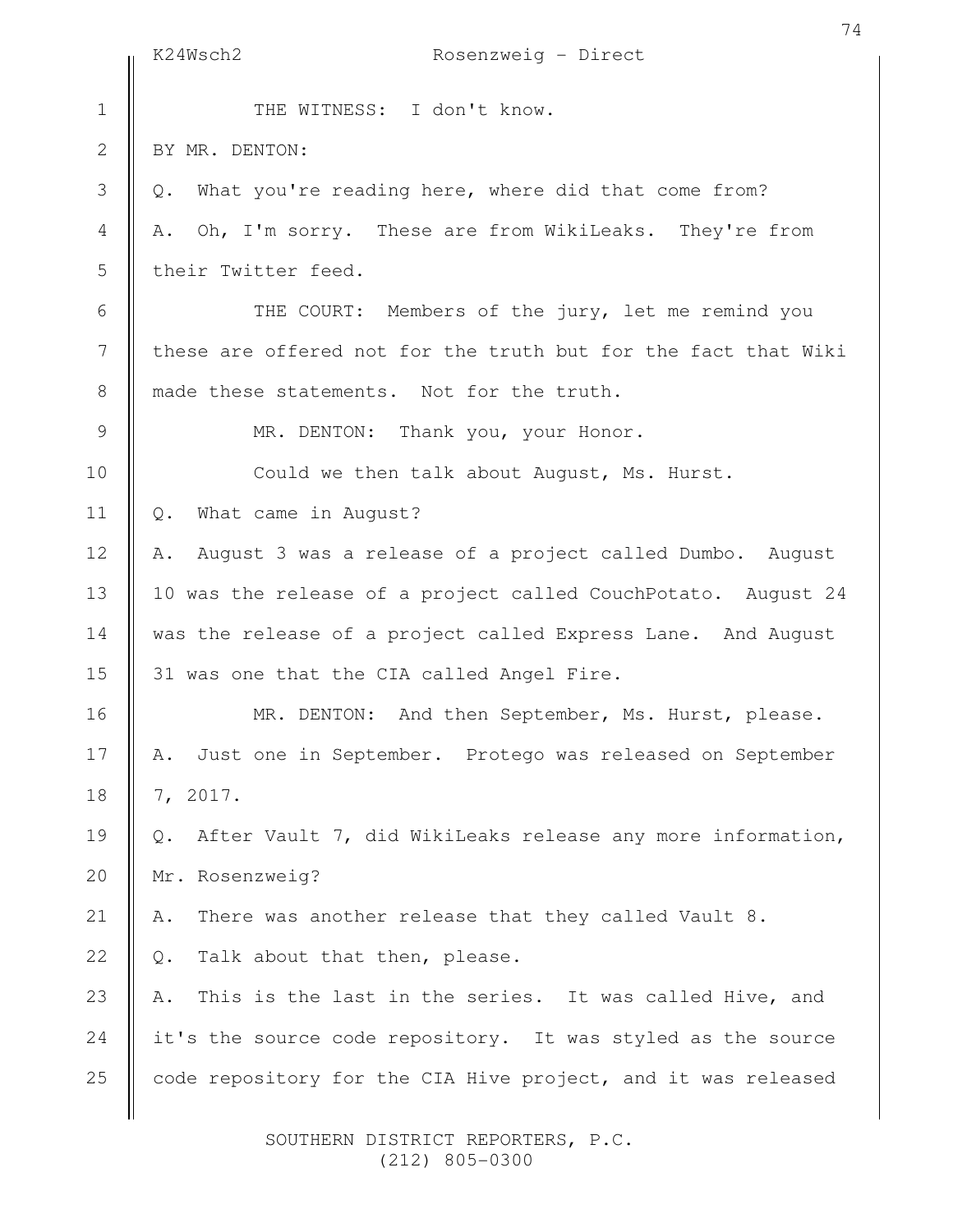|                  | K24Wsch2<br>Rosenzweig - Cross                                   |
|------------------|------------------------------------------------------------------|
| $\mathbf 1$      | on November 29, 2017.                                            |
| $\mathbf 2$      | MR. DENTON: If I could just have a moment, your                  |
| 3                | Honor.                                                           |
| $\overline{4}$   | Q. Mr. Rosenzweig, you just read this here about the source      |
| 5                | code repository. Is that the same thing that we were talking     |
| 6                | about in connection with the earlier release?                    |
| $\boldsymbol{7}$ | A. The word -- yeah, it's -- source code is the same thing,      |
| $\,8\,$          | yes.                                                             |
| 9                | Based on your research on WikiLeaks's publications, prior<br>Q.  |
| 10               | to the Vault 7 and Vault 8 disclosures, did WikiLeaks ever       |
| 11               | publish any source code?                                         |
| 12               | A. As far as I know, they have not.                              |
| 13               | MR. DENTON: Nothing further, your Honor.                         |
| 14               | THE COURT: Ms. Shroff.                                           |
| 15               | CROSS-EXAMINATION                                                |
| 16               | BY MS. SHROFF:                                                   |
| 17               | Q. Mr. Rosenzweig, you've never personally spoken to anyone at   |
| 18               | WikiLeaks, correct?                                              |
| 19               | At where? I'm sorry. I didn't catch --<br>Α.                     |
| 20               | THE COURT: WikiLeaks.                                            |
| 21               | THE WITNESS: WikiLeaks.                                          |
| 22               | No, not that I know of.<br>Α.                                    |
| 23               | Well, you'd know who you've talked to, correct?<br>Q.            |
| 24               | Right, but I don't know who WikiLeaks members are.<br>They<br>Α. |
| 25               | don't announce themselves.                                       |
|                  |                                                                  |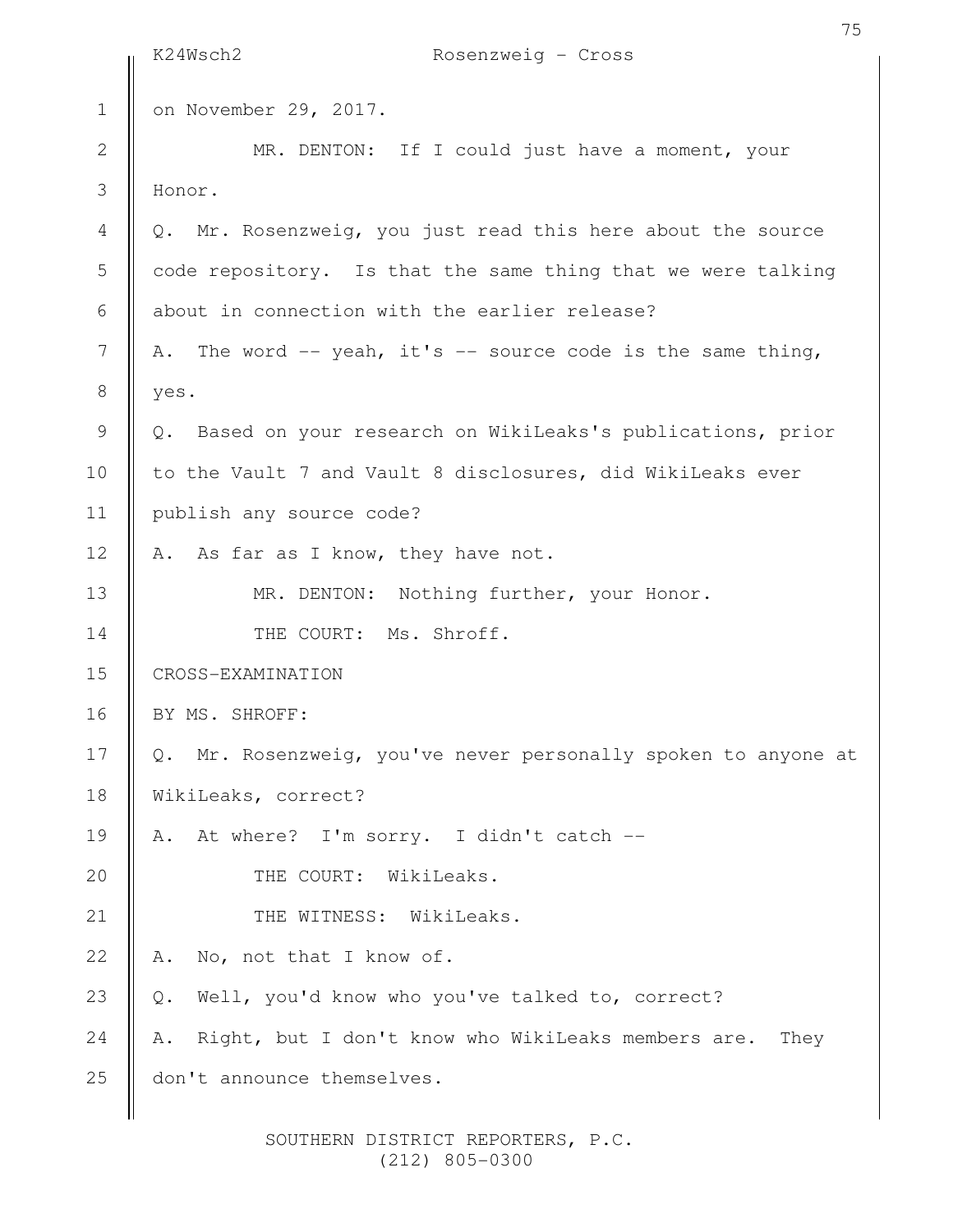|                | K24Wsch2 | Rosenzweig - Cross                                             |
|----------------|----------|----------------------------------------------------------------|
| $\mathbf 1$    | Q.       | So your testimony today is you could have talked to            |
| $\overline{2}$ |          | somebody from WikiLeaks --                                     |
| 3              |          | A. I don't $--$                                                |
| 4              | Q.       | -- but you just don't know?                                    |
| 5              | Α.       | Nobody has ever told me that they are a member of              |
| 6              |          | WikiLeaks.                                                     |
| 7              | Q.       | So as far as you know, you have spoken to no one who works     |
| 8              |          | at WikiLeaks?                                                  |
| 9              |          | A. As far as I know, I've never spoken to anyone who's told me |
| 10             |          | that they are from WikiLeaks.                                  |
| 11             | Q.       | And you've never, obviously, worked at WikiLeaks, correct?     |
| 12             | Α.       | That's correct.                                                |
| 13             | Q.       | You have no personal interaction with WikiLeaks, correct?      |
| 14             | Α.       | Correct.                                                       |
| 15             | Q.       | And all of the information that you have about WikiLeaks       |
| 16             |          | comes from reading what other people tell you about WikiLeaks, |
| 17             | correct? |                                                                |
| 18             | Α.       | What WikiLeaks tells me about WikiLeaks, but yes.              |
| 19             | Q.       | Well, not just what WikiLeaks tells you, right? What other     |
| 20             |          | people tell you about WikiLeaks, correct?                      |
| 21             | Α.       | Correct.                                                       |
| 22             | Q.       | And you've never had any personal interviews or any            |
| 23             |          | interactions with United States officials regarding WikiLeaks  |
| 24             |          | before, correct?                                               |
| 25             | Α.       | Before this interaction here?                                  |
|                |          |                                                                |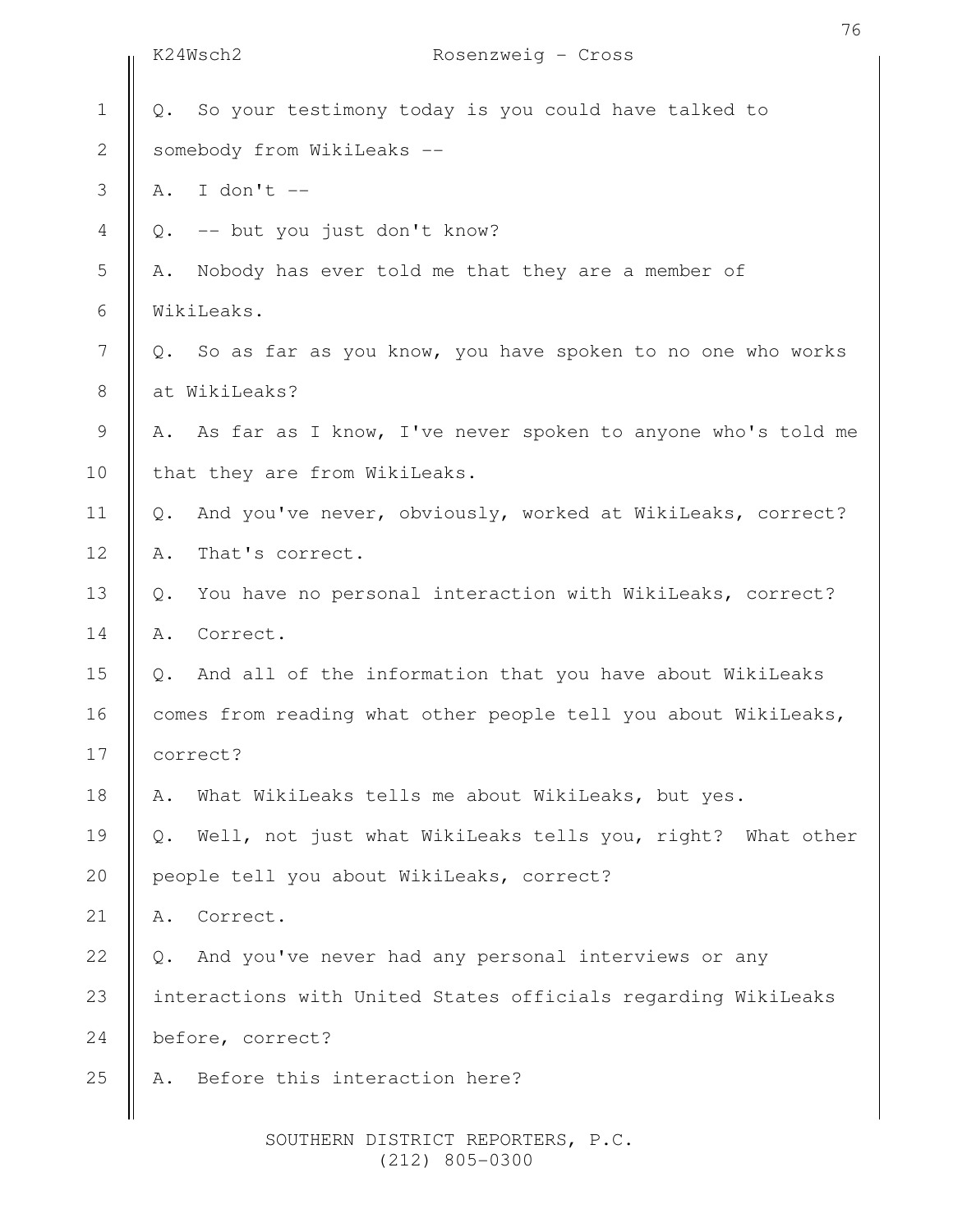|                |               | K24Wsch2<br>Rosenzweig - Cross                                 |
|----------------|---------------|----------------------------------------------------------------|
| $\mathbf 1$    | $\mathbb Q$ . | Right.                                                         |
| $\mathbf{2}$   | Α.            | That's correct.                                                |
| $\mathfrak{Z}$ | Q.            | Right. So the FBI's never consulted with you about             |
| $\overline{4}$ |               | WikiLeaks, correct?                                            |
| 5              | Α.            | That's correct.                                                |
| 6              | Q.            | The CIA's never consulted with you about WikiLeaks,            |
| 7              |               | correct?                                                       |
| $\,8\,$        | Α.            | That's correct.                                                |
| $\mathcal{G}$  | Q.            | Foreign nations have never consulted with you about            |
| 10             |               | WikiLeaks, correct?                                            |
| 11             | Α.            | That's correct.                                                |
| 12             | Q.            | The State Department's never hired you as their expert on      |
| 13             |               | WikiLeaks, correct?                                            |
| 14             | Α.            | Correct.                                                       |
| 15             |               | Q. And it's fair to say that you personally, as you testified, |
| 16             |               | do not know the contents of WikiLeaks's disclosures, correct?  |
| 17             | Α.            | That's correct.                                                |
| 18             | Q.            | And you testified that that's because you have an inactive     |
| 19             |               | clearance, correct?                                            |
| 20             | Α.            | And because it was outside my area of expertise, but yes.      |
| 21             | $Q$ .         | So what WikiLeaks releases is outside your expertise,          |
| 22             |               | correct?                                                       |
| 23             | Α.            | The substance of this release is outside my area of<br>No.     |
| 24             |               | expertise. I'm not a computer scientist. I don't know the      |
| 25             |               | forensics.                                                     |
|                |               |                                                                |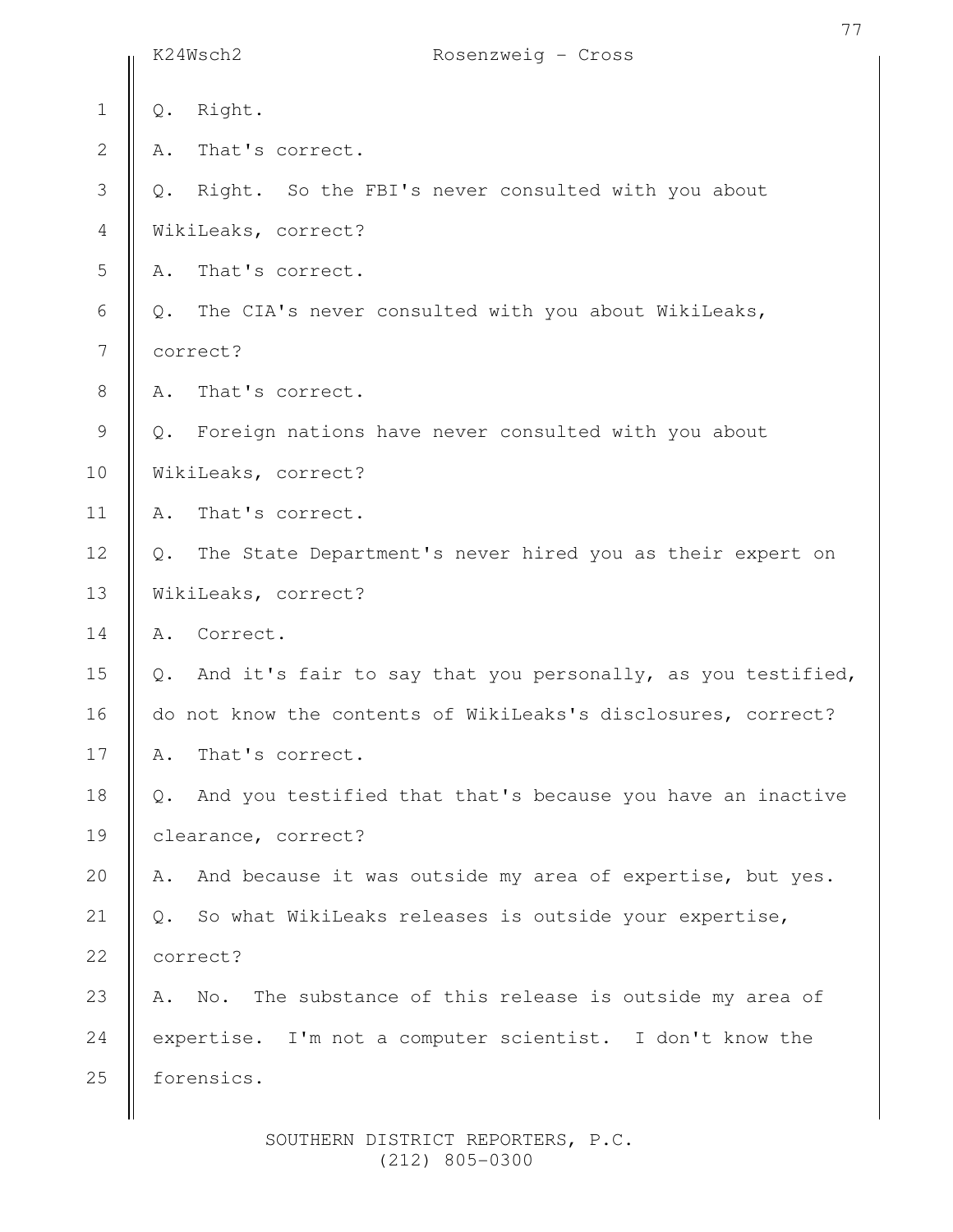K24Wsch2 Rosenzweig - Cross

|                | KZ4WSCNZ<br>ROSenzweig – Cross                                    |
|----------------|-------------------------------------------------------------------|
| $\mathbf 1$    | MS. SHROFF: Could you just pull up for me, please,                |
| $\mathbf{2}$   | the various names the government had on the readout to each       |
| 3              | program. Let me see, starting on the Vault 7.                     |
| $\overline{4}$ | Your testimony was you have an inactive clearance, which<br>Q.    |
| 5              | precluded you from reading anything about these leaks, correct?   |
| 6              | That's one of the two reasons why I haven't read these --<br>Α.   |
| $\overline{7}$ | Let's just focus on the first reason, the inactive<br>Q.          |
| $8\,$          | clearance. Correct?                                               |
| $\mathcal{G}$  | Actually, that's the second reason, but yes.<br>Α.                |
| 10             | Then let's start with the second reason. Are you with me?<br>Q.   |
| 11             | Yeah.<br>Α.                                                       |
| 12             | So who grants you clearance?<br>Q.                                |
| 13             | The U.S. government.<br>Α.                                        |
| 14             | Who in the U.S. government?<br>Q.                                 |
| 15             | My clearance is held by the Department of Homeland Security<br>Α. |
| 16             | at the moment.                                                    |
| 17             | Right. And when the Department of Homeland Security holds<br>Q.   |
| 18             | your clearance, you worked for somebody in the Department of      |
| 19             | Homeland Security, right? Michael Chertoff, correct?              |
| 20             | I did.<br>Α.                                                      |
| 21             | Right. And Michael Chertoff and you started a company<br>Q.       |
| 22             | together after that, correct?                                     |
| 23             | No.<br>Α.                                                         |
| 24             | You didn't start a company together?<br>$Q$ .                     |
| 25             | No.<br>Α.                                                         |
|                |                                                                   |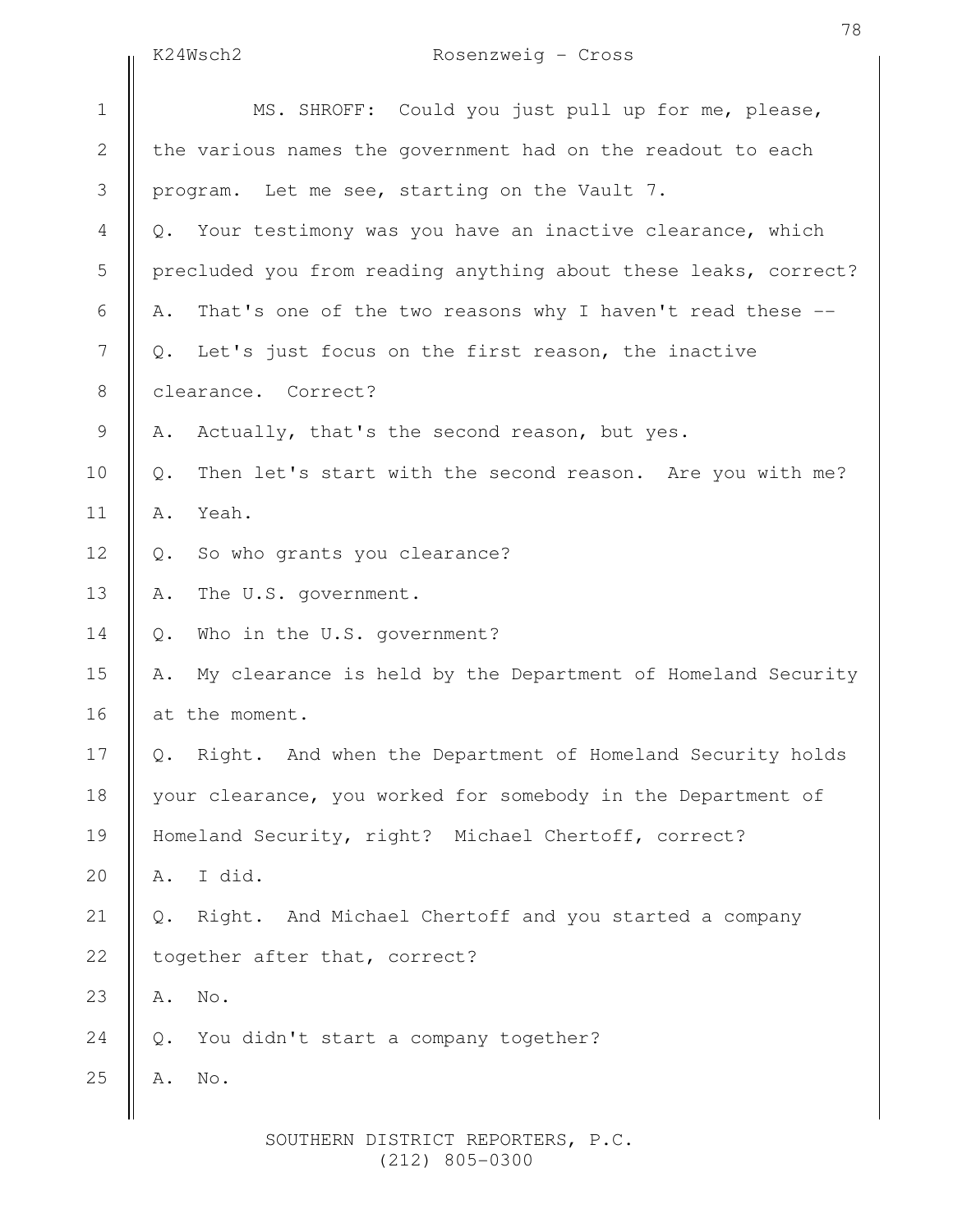|                  | 79<br>K24Wsch2<br>Rosenzweig - Cross                                  |
|------------------|-----------------------------------------------------------------------|
| $\mathbf 1$      | Did you work for him?<br>$Q$ .                                        |
| $\mathbf{2}$     | I'm a senior adviser to a company that he started.<br>Α.              |
| $\mathfrak{Z}$   | Right.                                                                |
|                  | Q.                                                                    |
| $\overline{4}$   | He started it with his chief of staff, Chad Sweet. I work<br>Α.       |
| 5                | for them now and then on projects.                                    |
| 6                | OK.<br>Q.                                                             |
| $\boldsymbol{7}$ | But I didn't start a company with him, and I'm not an<br>Α.           |
| $\,8\,$          | employee of his company.                                              |
| $\mathsf 9$      | Are you a consultant to his company?<br>$Q$ .                         |
| 10               | I'm an senior adviser to his company.<br>Α.                           |
| 11               | What does that mean?<br>Q.                                            |
| 12               | It means that at times if there are projects to which I can<br>Α.     |
| 13               | add value, they will retain me as an additional participant,          |
| 14               | independent of them. If I get cases, matters that are too             |
| 15               | large for me, I will refer it to them, because they're a big          |
| 16               | company. I'm a small, one-man shop.                                   |
| 17               | It's basically you give them business, they give you<br>$\mathbb Q$ . |
| 18               | business, correct?                                                    |
| 19               | It's a cooperative business relationship, yes.<br>Α.                  |
| 20               | And how much do they pay you, by the way?<br>Q.                       |
| 21               | Who?<br>Α.                                                            |
| 22               | The Michael Chertoff company. How much do they pay you an<br>$Q$ .    |
| 23               | hour?                                                                 |
| 24               | MR. DENTON:<br>Objection.                                             |
| 25               | THE COURT: Overruled.                                                 |
|                  |                                                                       |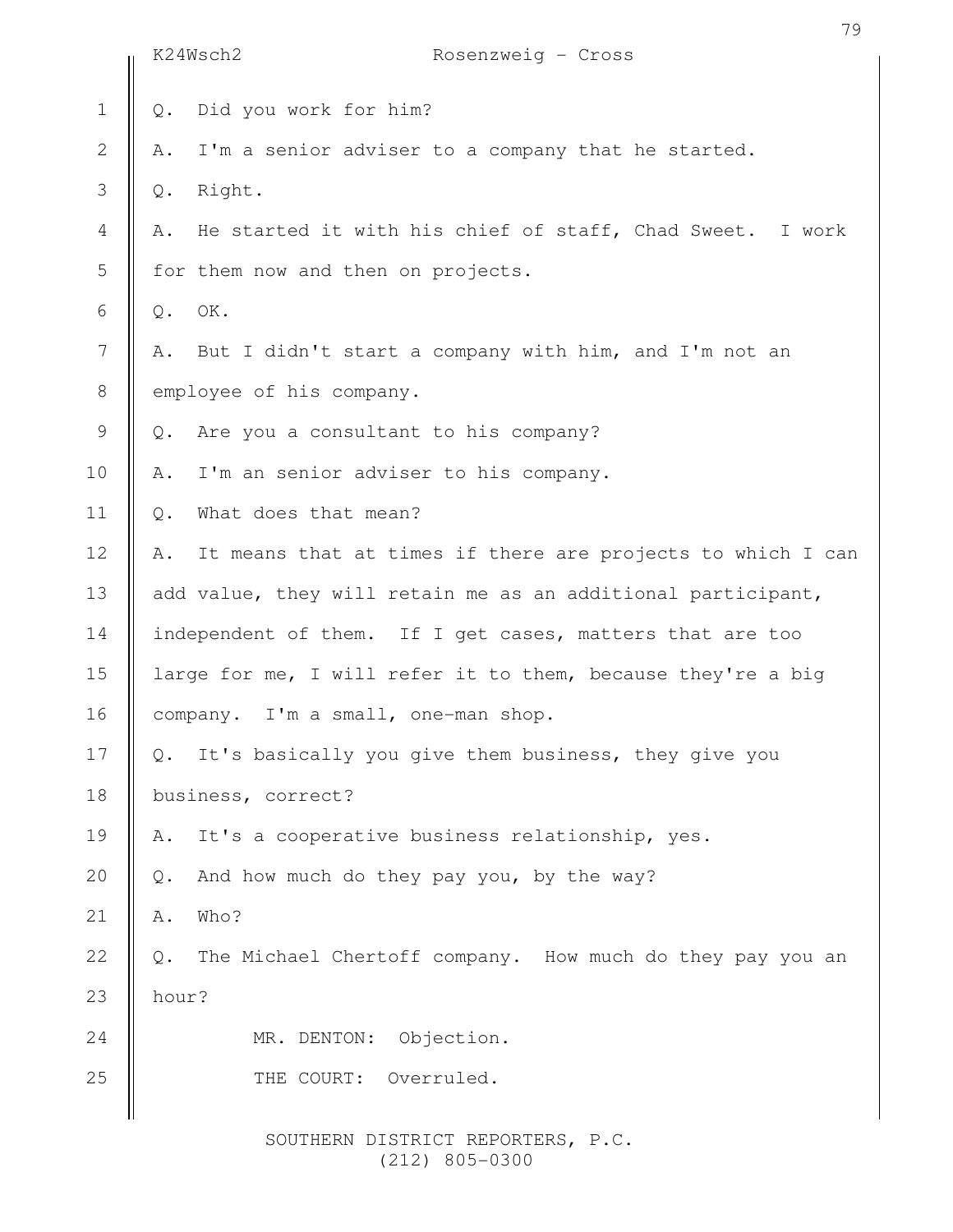|                | K24Wsch2                         | Rosenzweig - Cross                                          |
|----------------|----------------------------------|-------------------------------------------------------------|
| $\mathbf 1$    | Α.                               | They don't pay me by the hour.                              |
| $\overline{2}$ | Q.                               | OK. What's the flat fee?                                    |
| 3              | Α.                               | Depends on the size of the project.                         |
| 4              | Give us a range.<br>$Q$ .        |                                                             |
| 5              | Α.                               | The current project I'm working on right now will pay me    |
| 6              | \$25,000 this year.              |                                                             |
| 7              | $Q$ .                            | Now, going back to the clearance that you said is held by   |
| $\,8\,$        |                                  | homeland security, you are an expert for the Department of  |
| 9              | Justice here, correct?           |                                                             |
| 10             | Α.                               | I've been retained by the Department of Justice, yes.       |
| 11             | $Q$ .                            | Right. And that's the United States Attorney's Office,      |
| 12             | correct?                         |                                                             |
| 13             | That's correct.<br>Α.            |                                                             |
| 14             | $Q$ .                            | That's under the umbrella of the Department of Justice,     |
| 15             | correct?                         |                                                             |
| 16             | Yes.<br>Α.                       |                                                             |
| 17             | Q.                               | And they could certainly give you clearance to look at      |
| 18             | these disclosures, correct?      |                                                             |
| 19             | I don't know.<br>Α.              |                                                             |
| 20             | You don't know?<br>$\mathbb Q$ . |                                                             |
| 21             | Α.                               | I don't know who would be authorized to grant me a          |
| 22             |                                  | clearance to look at these matters.                         |
| 23             | Q.                               | I didn't ask you if you know who. I just asked you if they  |
| 24             |                                  | would be one of the people who could give you permission to |
| 25             | look at them.                    |                                                             |
|                |                                  |                                                             |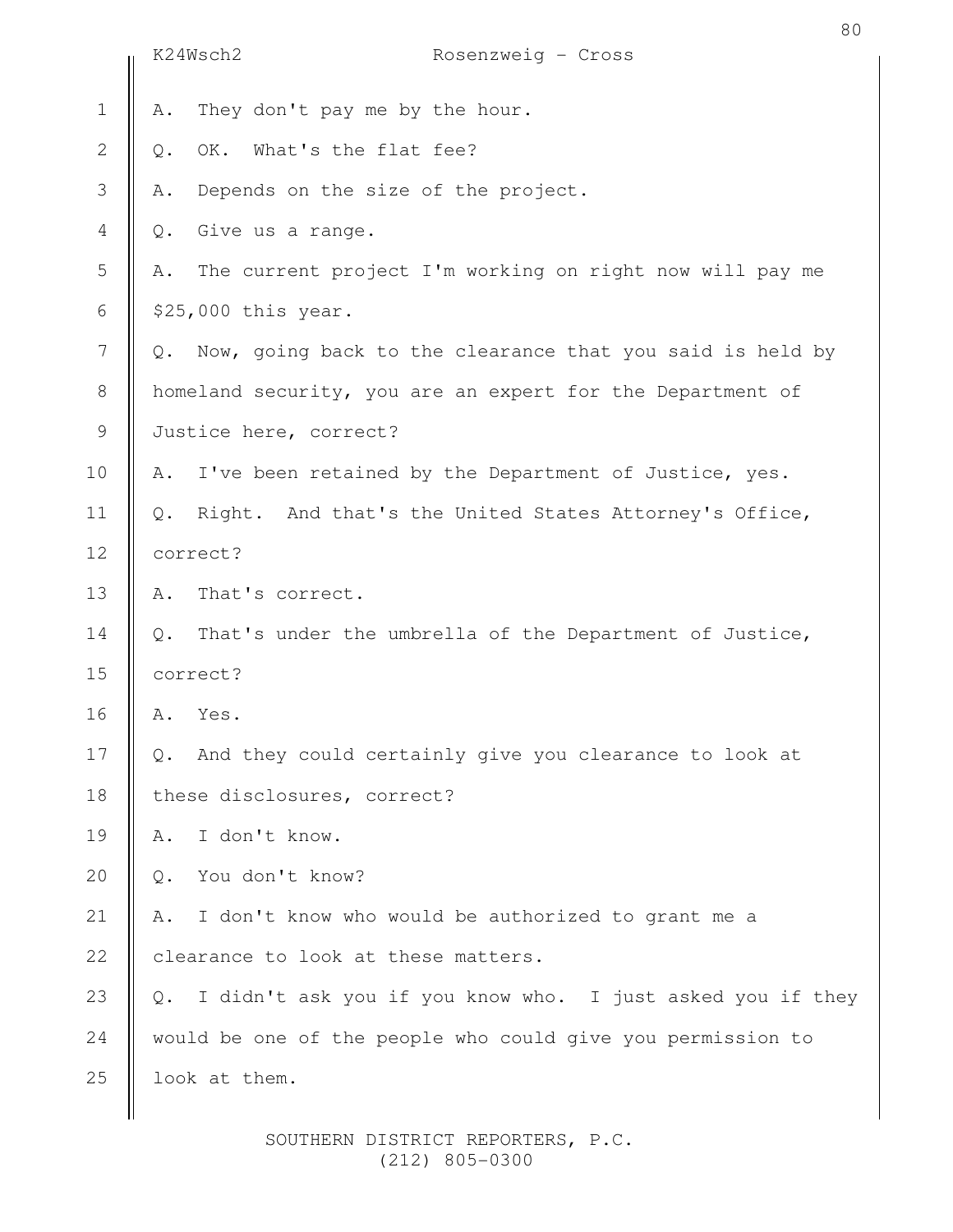|                | K24Wsch2<br>Rosenzweig - Cross                                    |
|----------------|-------------------------------------------------------------------|
| $\mathbf 1$    | I don't know if they have that authority.<br>Α.                   |
| $\mathbf{2}$   | You're a national security expert, right?<br>Q.                   |
| 3              | I don't know who controls the security clearance for this<br>Α.   |
| $\overline{4}$ | particular piece. My experience is, actually, that                |
| 5              | authorization is typically quite limited. I suspect, since        |
| 6              | you're asking, that they -- the gentlemen there -- do not have    |
| $\overline{7}$ | the authority to grant me that clearance.                         |
| $8\,$          | I didn't ask you if the gentlemen there have the authority,<br>Q. |
| $\mathsf 9$    | sir. I asked you if the Department of Justice had authority.      |
| 10             | I don't know.<br>Α.                                               |
| 11             | OK. Let's just go with that. You don't know if you could<br>Q.    |
| 12             | get access to read any one of these disclosures, correct?         |
| 13             | That's what I just said.<br>Α.                                    |
| 14             | OK. Let's start with Vault 7 that he had you read, CIA<br>Q.      |
| 15             | hacking tools revealed. All you saw is this particular            |
| 16             | disclosure, correct?                                              |
| 17             | Correct.<br>Α.                                                    |
| 18             | You don't know anything about what it disclosed, correct?<br>Q.   |
| 19             | I -- nothing beyond what is on this -- what is -- what is<br>Α.   |
| 20             | here, no.                                                         |
| 21             | So you don't even know if, in fact, the CIA hacking tools<br>Q.   |
| 22             | were revealed, correct?                                           |
| 23             | I do not know from this, no.<br>Α.                                |
| 24             | Right. And you do not know if Project Dark Matter was<br>Q.       |
| 25             | released, correct?                                                |
|                |                                                                   |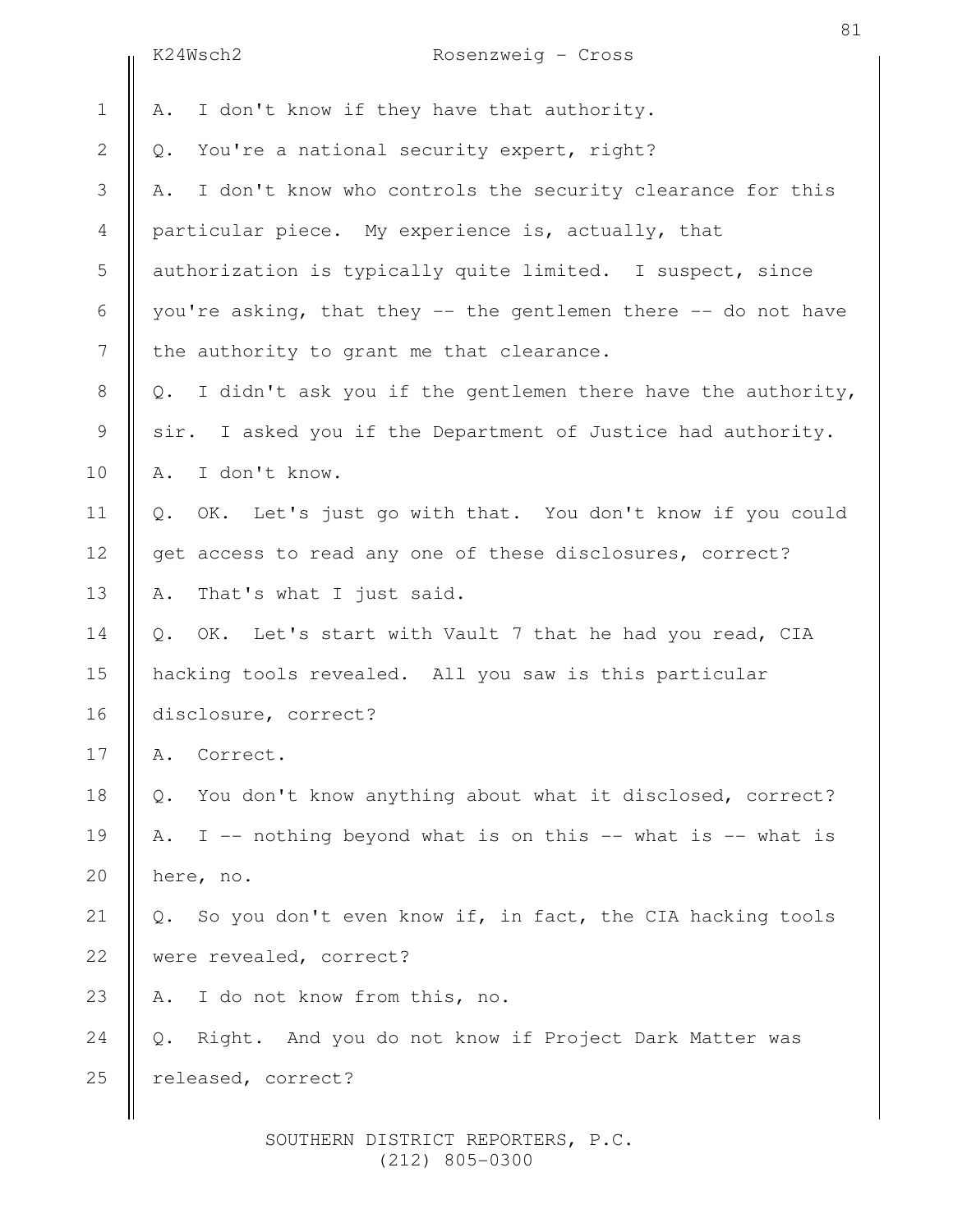|                | K24Wsch2<br>Rosenzweig - Cross                                   |
|----------------|------------------------------------------------------------------|
| $\mathbf 1$    | There have been --<br>Α.                                         |
| $\mathbf{2}$   | No, no. Do you know or do you not know if anything about<br>Q.   |
| 3              | Project Dark Matter was actually released by WikiLeaks? That's   |
| $\overline{4}$ | the question.                                                    |
| 5              | I have read public reports to that effect, yes.<br>Α.            |
| 6              | But you do not know?<br>Q.                                       |
| $\overline{7}$ | I do not know personally, no.<br>Α.                              |
| $8\,$          | Right. This is only about what you know, sir, not about<br>$Q$ . |
| $\mathcal{G}$  | what the world knows.                                            |
| 10             | MS. SHROFF: Let's turn to the next one, Marble                   |
| 11             | Framework.                                                       |
| 12             | Again, you do not know, correct?<br>Q.                           |
| 13             | Only from public reports.<br>Α.                                  |
| 14             | It's a question about --<br>$\mathbb Q$ .                        |
| 15             | No, because $--$ I mean, I'm sorry, but as an academic, I<br>Α.  |
| 16             | rely exclusively on public reports. I have read public reports   |
| 17             | that these did include hacking tools. I have not examined the    |
| 18             | tools themselves, no, but --                                     |
| 19             | So if the $-$<br>$Q_{\bullet}$                                   |
| 20             | But that, that is $-$ - when you say you do not know, the<br>Α.  |
| 21             | sources from which I normally gain information have told me so.  |
| 22             | I have no reason to doubt them, but I have not verified them     |
| 23             | any more than I know the results of the Iowa election tomorrow.  |
| 24             | But that's not really true, correct? Because if you wanted<br>Q. |
| 25             | to know the results of the Iowa election, you could actually     |
|                |                                                                  |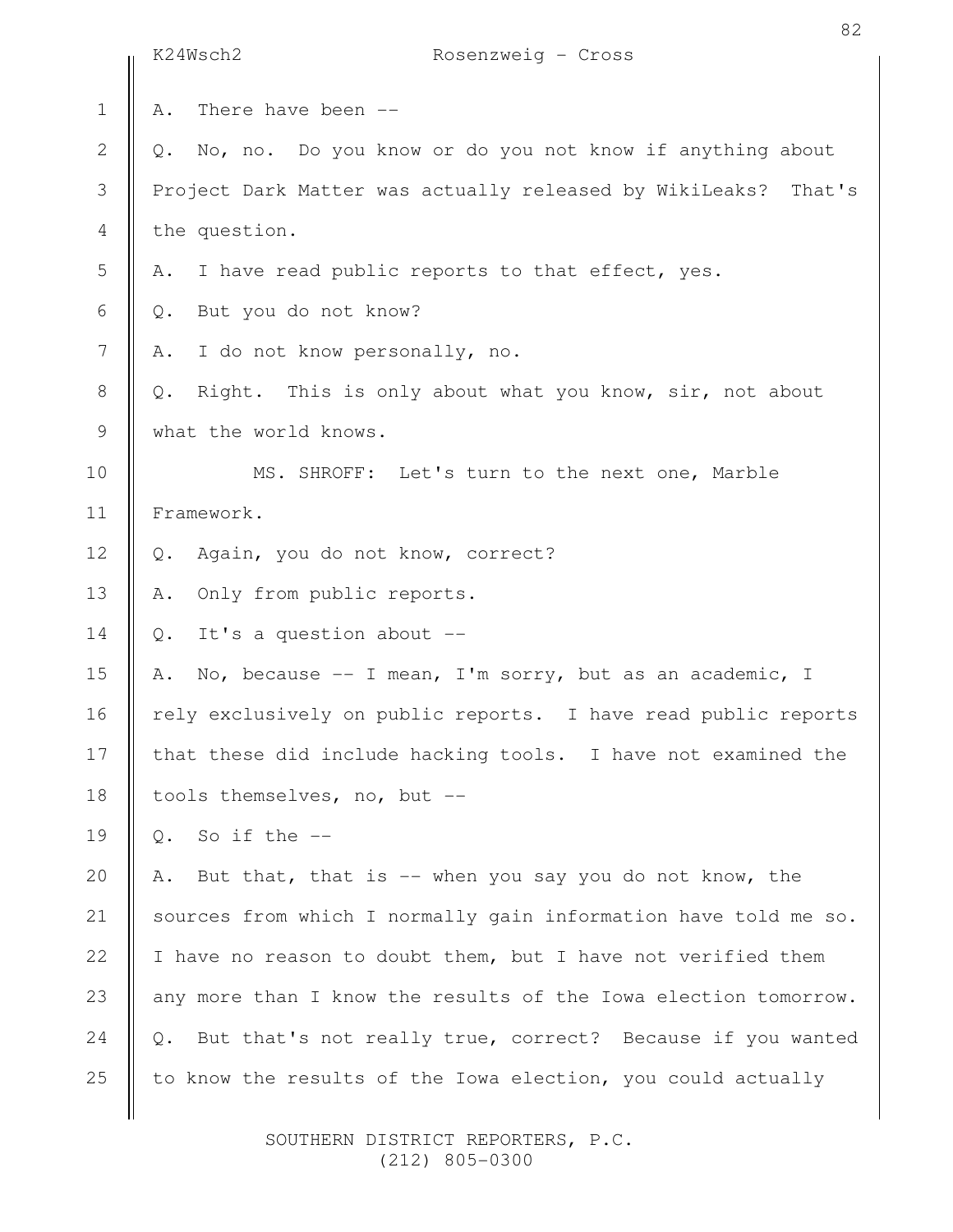|              | K24Wsch2<br>Rosenzweig - Cross                                      |
|--------------|---------------------------------------------------------------------|
| $\mathbf 1$  | look at the tally of the Iowa elections, correct?                   |
| $\mathbf{2}$ | I don't think so. I don't have them.<br>Α.                          |
| 3            | You couldn't?<br>$Q$ .                                              |
| 4            | I don't have them. I would rely on public reports.<br>Α.            |
| 5            | OK. So let's just keep going with your reliance on public<br>$Q$ .  |
| 6            | reports. If The New York Post told you that Project Dark            |
| 7            | Matter was, in fact, released by WikiLeaks, you would believe       |
| $8\,$        | The New York Post?                                                  |
| 9            | Not necessarily.<br>Α.                                              |
| 10           | So then you would make a decision as to whether or not you<br>Q.    |
| 11           | would actually believe the secondary source about the leak that     |
| 12           | is titled Project Dark Matter?                                      |
| 13           | That's the function that I'm supposed to function at.<br>Α.         |
| 14           | Well, so $-$<br>$\mathbb Q$ .                                       |
| 15           | Evaluation of secondary sources. Primary sources reach<br>Α.        |
| 16           | conclusions.                                                        |
| 17           | Well, you didn't check the primary source, correct?<br>Q.           |
| 18           | I was asked -- I was told I cannot check this primary<br>Α.         |
| 19           | source.                                                             |
| 20           | No. You did not check the primary source, correct?<br>Q.            |
| 21           | I did not.<br>Α.                                                    |
| 22           | Right. And you did not check the primary source for Marble<br>$Q$ . |
| 23           | Framework, correct?                                                 |
| 24           | Correct.<br>Α.                                                      |
| 25           | And you did not check the primary source for --<br>$Q$ .            |
|              |                                                                     |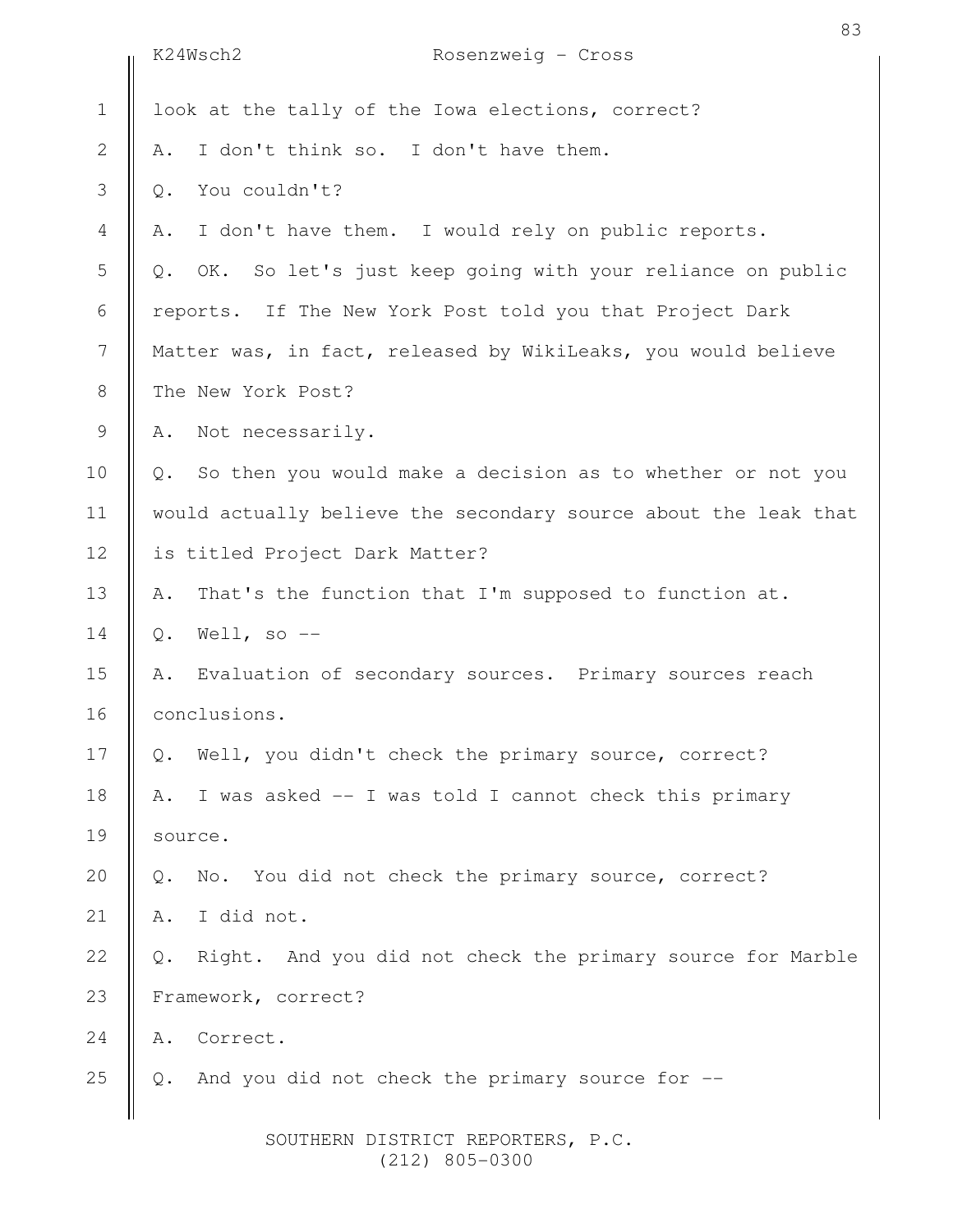|                | K24Wsch2<br>Rosenzweig - Cross                                       |
|----------------|----------------------------------------------------------------------|
| $\mathbf 1$    | MS. SHROFF: Next screen, please.                                     |
| $\mathbf{2}$   | -- Grasshopper Framework, correct?<br>Q.                             |
| 3              | Yes.<br>Α.                                                           |
| $\overline{4}$ | In fact, all you know is that might just tell you about the<br>$Q$ . |
| 5              | different kinds of grasshoppers there are in the government,         |
| 6              | correct; you just don't know?                                        |
| 7              | I only know what is on the screen.<br>Α.                             |
| $8\,$          | Right.<br>Q.                                                         |
| $\mathcal{G}$  | WikiLeaks has said that's not what it is.<br>Α.                      |
| 10             | But you are basically reading a screen from WikiLeaks, and<br>$Q$ .  |
| 11             | that's it, correct?                                                  |
| 12             | That's correct.<br>Α.                                                |
| 13             | OK. Now, you testified that you rely on secondary sources<br>$Q$ .   |
| 14             | only, correct?                                                       |
| 15             | Correct.<br>Α.                                                       |
| 16             | Right. So if the secondary source is wrong, you are wrong,<br>Q.     |
| 17             | correct?                                                             |
| 18             | Correct.<br>Α.                                                       |
| 19             | And if the secondary source is right, you are right,<br>$Q$ .        |
| 20             | correct?                                                             |
| 21             | Correct.<br>Α.                                                       |
| 22             | And you decide which secondary source you are going to rely<br>$Q$ . |
| 23             | on, correct?                                                         |
| 24             | In general, yes.<br>Α.                                               |
| 25             | Right. And you, it would be fair to say, have a specific<br>Q.       |
|                |                                                                      |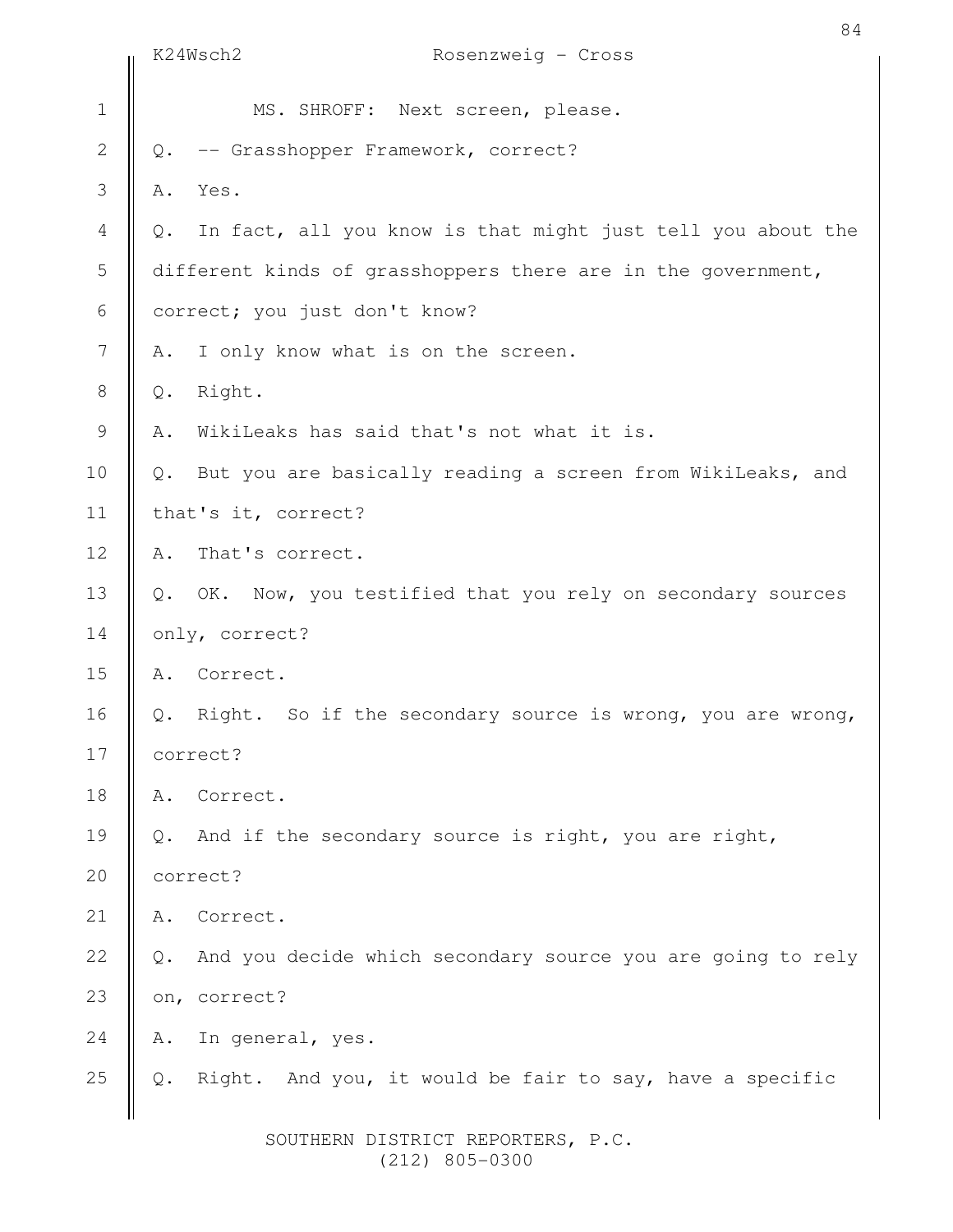|              | K24Wsch2<br>Rosenzweig - Cross                                              |  |  |  |
|--------------|-----------------------------------------------------------------------------|--|--|--|
| $1\,$        | bias when you read a secondary source; all of us do, but                    |  |  |  |
| $\mathbf{2}$ | certainly you admit you do, right?                                          |  |  |  |
| 3            | I don't know what you mean by bias.<br>Α.                                   |  |  |  |
| 4            | All right.<br>Q.                                                            |  |  |  |
| 5            | I have sources that I trust more than others based on prior<br>Α.           |  |  |  |
| 6            | experience.                                                                 |  |  |  |
| 7            | Thank you.<br>Q.                                                            |  |  |  |
| $8\,$        | Yes.<br>Α.                                                                  |  |  |  |
| 9            | All right. Let's start with your prior experience.<br>$Q$ .                 |  |  |  |
| 10           | You're a lawyer, you testified, correct?                                    |  |  |  |
| 11           | Yes.<br>Α.                                                                  |  |  |  |
| 12           | Right. And you started your career, much like the<br>$Q_{\bullet}$          |  |  |  |
| 13           | prosecutors here, by being a federal prosecutor, correct?                   |  |  |  |
| 14           | Yes.<br>Α.                                                                  |  |  |  |
| 15           | You worked for the United States Attorney's Office,<br>Q.                   |  |  |  |
| 16           | correct?                                                                    |  |  |  |
| 17           | The Department of Justice environmental crimes<br>$\mathbb{N}\circ$ .<br>Α. |  |  |  |
| 18           | section. Environment and natural resources division.                        |  |  |  |
| 19           | Right. You worked for the United States, correct?<br>Q.                     |  |  |  |
| 20           | Yes.<br>Α.                                                                  |  |  |  |
| 21           | And you worked for them as a prosecutor for about seven<br>$Q$ .            |  |  |  |
| 22           | years, correct?                                                             |  |  |  |
| 23           | Yes.<br>Α.                                                                  |  |  |  |
| 24           | OK. And after that, you went and got a job at something<br>Q.               |  |  |  |
| 25           | called the Heritage Foundation, correct?                                    |  |  |  |
|              | SOUTHERN DISTRICT REPORTERS, P.C.                                           |  |  |  |

(212) 805-0300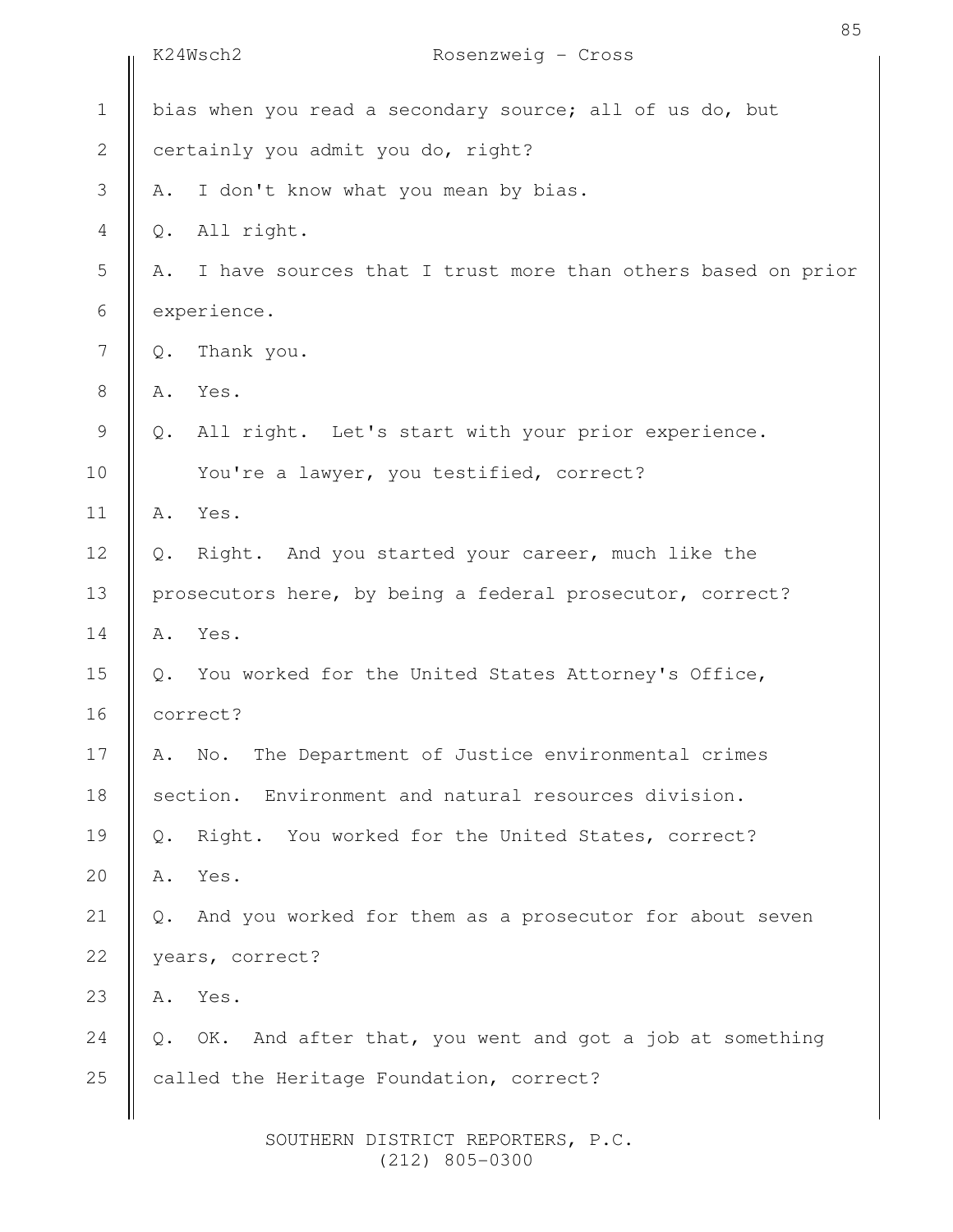|                | K24Wsch2                        | Rosenzweig - Cross                                             |
|----------------|---------------------------------|----------------------------------------------------------------|
| $\mathbf 1$    | Α.                              | That was many years later.                                     |
| $\overline{2}$ | Q.                              | As many years later as it was, you got a job at the            |
| 3              | Heritage Foundation, correct?   |                                                                |
| $\overline{4}$ | That's correct.<br>Α.           |                                                                |
| 5              | $Q$ .                           | Tell the jury what is the Heritage Foundation?                 |
| 6              | Α.                              | It's a think tank in Washington, D.C.                          |
| 7              | What kind of think tank?<br>Q.  |                                                                |
| $8\,$          | Α.                              | I'm not sure what you mean. It is a think tank that            |
| 9              |                                 | advances generally conservative views on issues relating to    |
| 10             |                                 | everything from tax policy to education to national security.  |
| 11             | $Q_{\bullet}$                   | Right. It's called, you would say, a conservative,             |
| 12             | right-wing think tank, correct? |                                                                |
| 13             | Α.                              | I would call it a conservative think tank.                     |
| 14             | Q.                              | Not a right-wing think tank?                                   |
| 15             | Not when I worked there.<br>Α.  |                                                                |
| 16             | Q.                              | I didn't ask you when you worked there or not. My question     |
| 17             |                                 | to you is, is the Heritage Foundation known as a conservative, |
| 18             | right-wing organization?        |                                                                |
| 19             | I don't know.<br>Α.             |                                                                |
| 20             | You don't know?<br>Q.           |                                                                |
| 21             | Α.                              | It is a conservative think tank. It's a self-described         |
| 22             | conservative think tank, yes.   |                                                                |
| 23             | Q.                              | Let's talk about what agenda the Heritage Foundation           |
| 24             | promoted. OK right?             |                                                                |
| 25             |                                 | MR. DENTON: Objection, your Honor.                             |
|                |                                 |                                                                |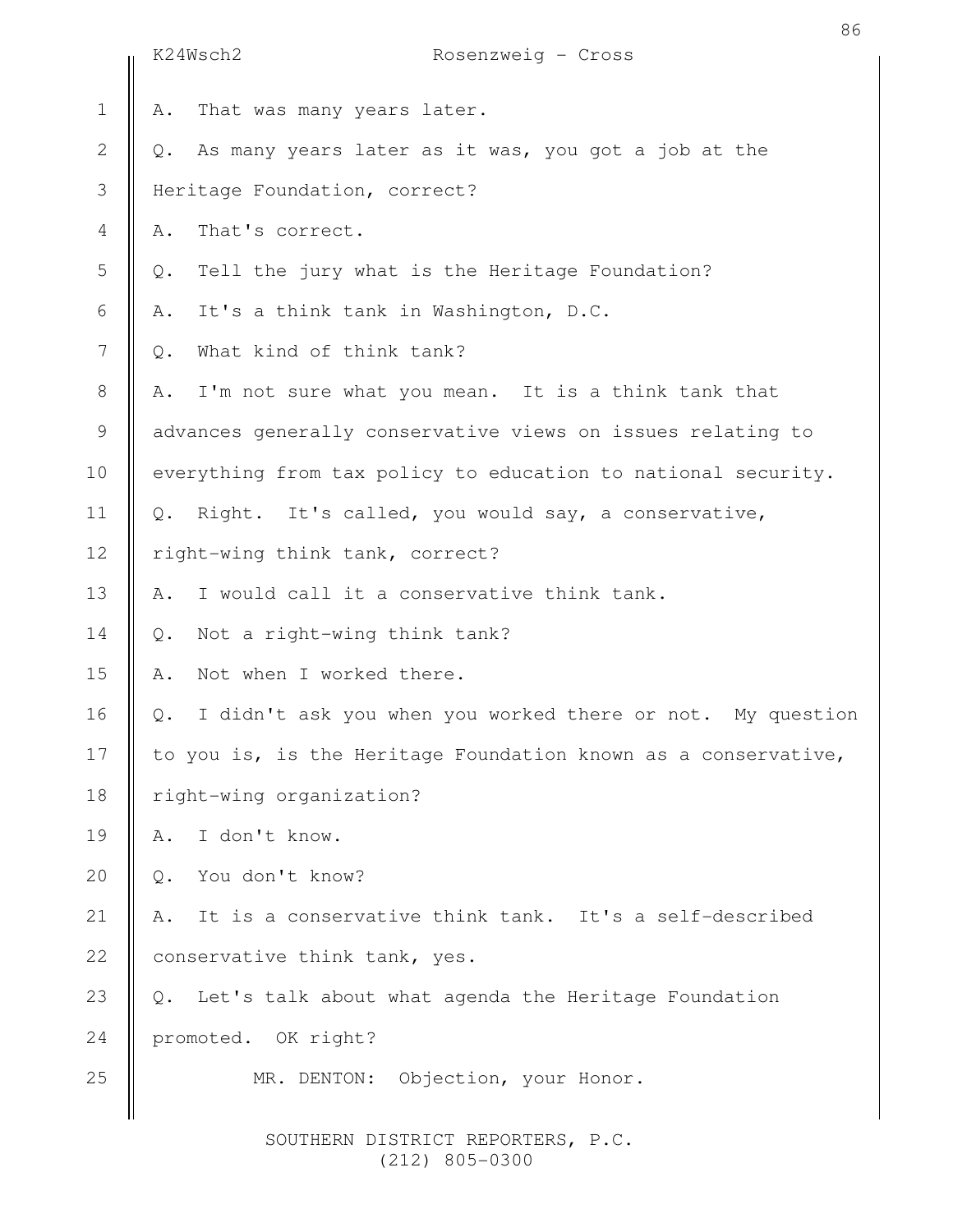|                | 87<br>K24Wsch2<br>Rosenzweig - Cross                           |
|----------------|----------------------------------------------------------------|
| $\mathbf 1$    | THE COURT: Sustained.                                          |
| $\mathbf 2$    | MS. SHROFF: Your Honor, it shows bias.                         |
| 3              | THE COURT: Sustained.                                          |
| $\overline{4}$ | BY MS. SHROFF:                                                 |
| 5              | Q. Is it fair to say, sir, that your bias includes minimizing  |
| 6              | the risk of gun violence?                                      |
| 7              | MR. DENTON: Objection.                                         |
| $\,8\,$        | THE COURT: Sustained.                                          |
| $\mathcal{G}$  | BY MS. SHROFF:                                                 |
| 10             | Q. It minimizes climate change, correct?                       |
| 11             | THE COURT: Sustained. Try to stay to something                 |
| 12             | relevant, please.                                              |
| 13             | MS. SHROFF: Your Honor, it is. Bias is always                  |
| 14             | relevant.                                                      |
| 15             | THE COURT: The objection has been sustained.                   |
| 16             | BY MS. SHROFF:                                                 |
| 17             | When you worked for the Department of Homeland Security,<br>Q. |
| 18             | that was from 2005 to 2009, correct?                           |
| 19             | Α.<br>Yes.                                                     |
| 20             | And that was under President George W. Bush, correct?<br>Q.    |
| 21             | Yes.<br>Α.                                                     |
| 22             | And when you worked for George W. Bush, you worked on<br>Q.    |
| 23             | issues about border security and immigration, correct?         |
| 24             | Amongst many others, yes.<br>Α.                                |
| 25             | OK. And when President Obama got the job after George<br>$Q$ . |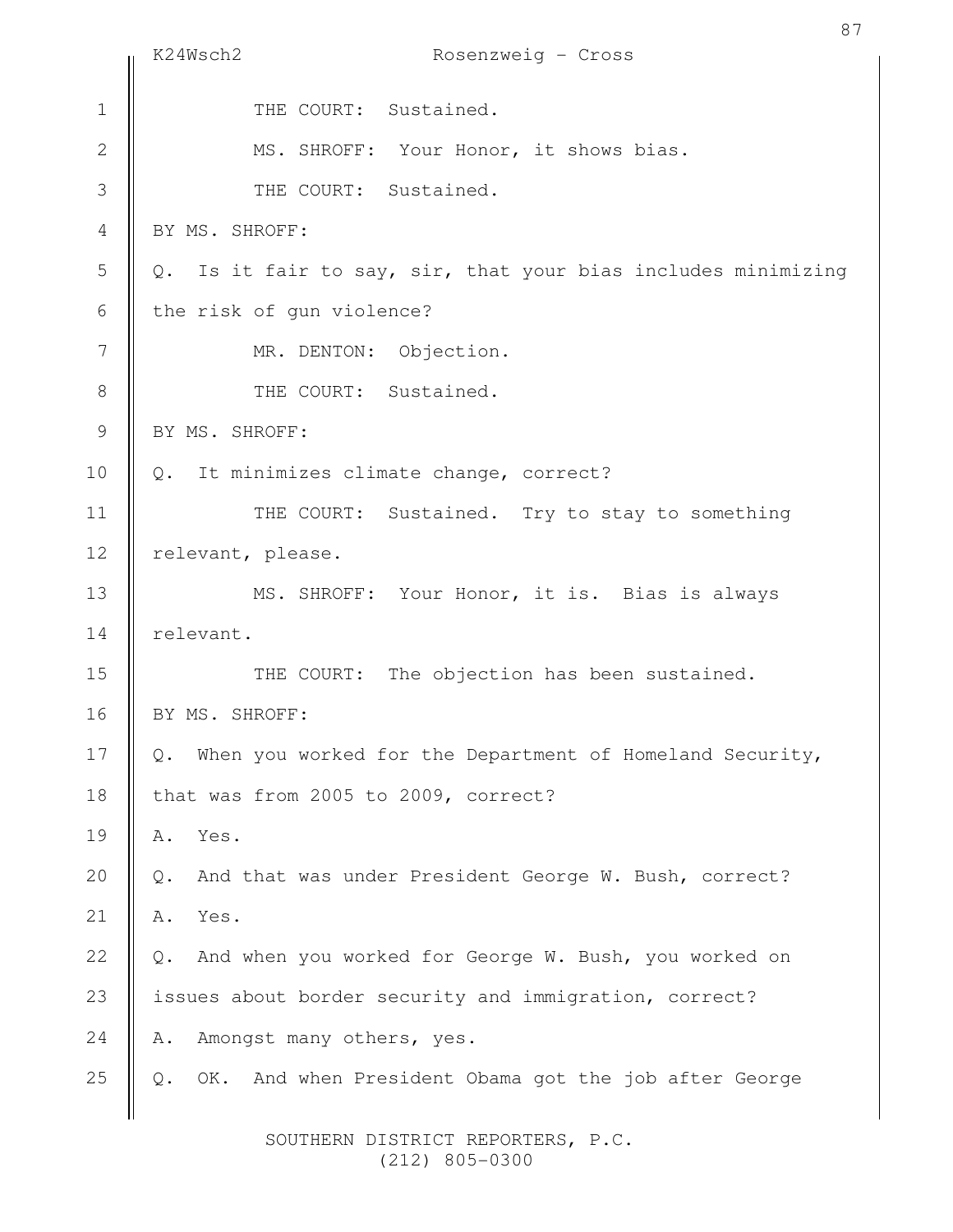|                | 88<br>K24Wsch2<br>Rosenzweig - Cross                           |
|----------------|----------------------------------------------------------------|
| $1\,$          | Bush, you were fired from that administration, correct?        |
| $\mathbf{2}$   | All political appointees leave their job at the end of a<br>Α. |
| $\mathfrak{Z}$ | presidential term, yes.                                        |
| 4              | MS. SHROFF: I move to strike, your Honor, and I ask            |
| 5              | that the witness be instructed to answer the question asked.   |
| 6              | THE COURT: That was a good answer. The application             |
| $\overline{7}$ | is denied.                                                     |
| $\,8\,$        | BY MS. SHROFF:                                                 |
| 9              | You were fired, correct?<br>Q.                                 |
| 10             | No, I wasn't fired.<br>Α.                                      |
| 11             | You weren't fired by the Obama administration; you<br>Q.       |
| 12             | continued to work for them?                                    |
| 13             | A. Well, since you ask, I was asked to resign by the chief of  |
| 14             | staff to President George W. Bush who told all political       |
| 15             | appointees to submit letters of resignation that the Obama     |
| 16             | administration was free to accept or reject, as they saw fit.  |
| 17             | They did accept yours, right?<br>Q.                            |
| 18             | A number of my colleagues continued on.<br>Α.                  |
| 19             | Did they accept yours, sir?<br>$Q$ .                           |
| 20             | Yes.<br>Α.                                                     |
| 21             | Thank you.<br>Q.                                               |
| 22             | Now, after you were let go by the Obama administration, you    |
| 23             | then worked for Michael Chertoff or with Michael Chertoff;     |
| 24             | that's when your relationship with Mr. Chertoff started,       |
| 25             | correct?                                                       |
|                |                                                                |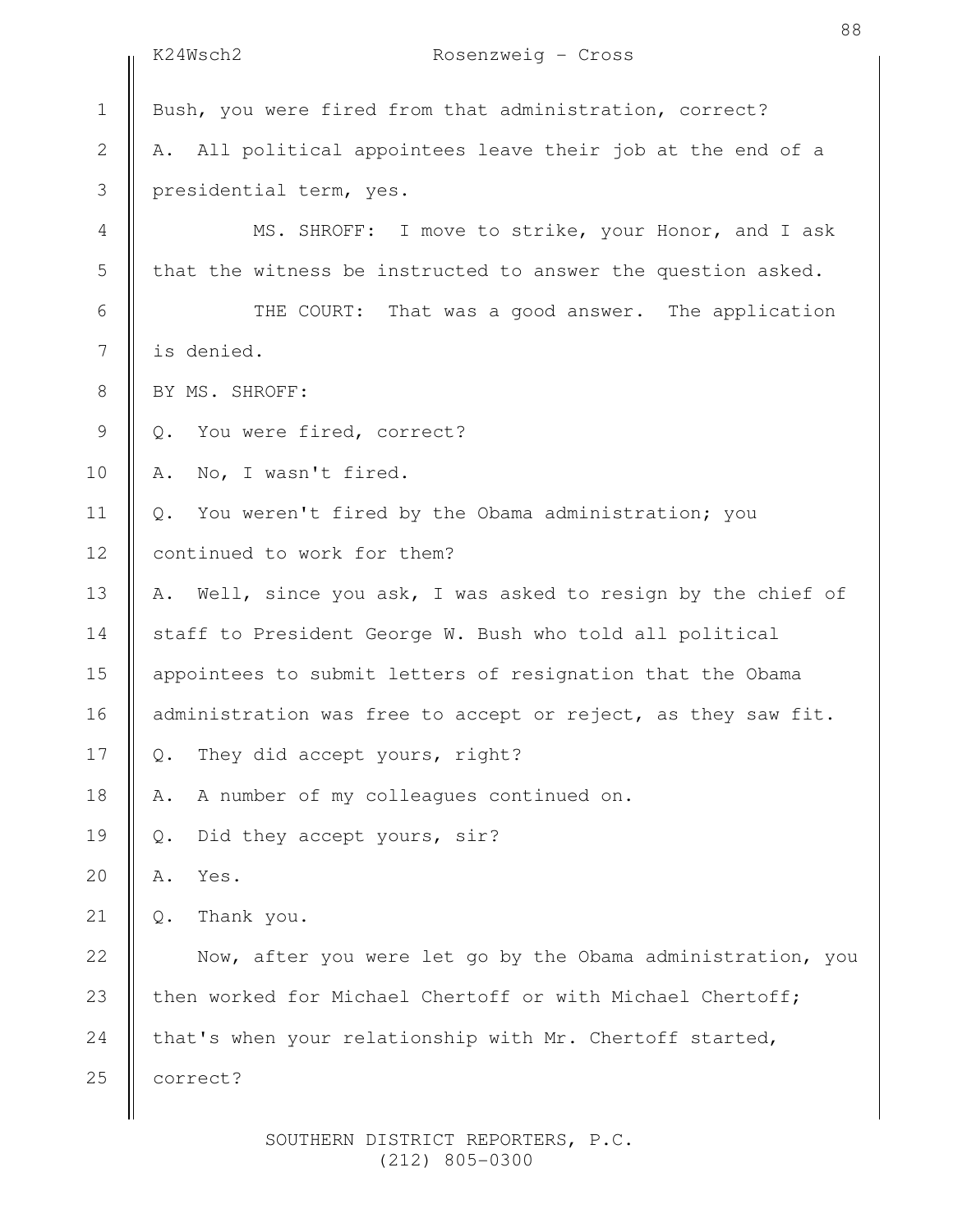|                | K24Wsch2<br>Rosenzweig - Cross                                             |
|----------------|----------------------------------------------------------------------------|
| $\mathbf 1$    | Not immediately, no.<br>Α.                                                 |
| $\mathbf{2}$   | Shortly thereafter?<br>Q.                                                  |
| 3              | It was about a year later that I took a senior adviser<br>Α.               |
| $\overline{4}$ | position with them.                                                        |
| 5              | OK. And is it fair to say, sir, that throughout 2007,<br>Q.                |
| 6              | while you were working for the Bush administration, WikiLeaks              |
| $\overline{7}$ | published many a material that was personally and                          |
| $\,8\,$        | professionally embarrassing to the Bush administration?                    |
| $\mathcal{G}$  | I don't know about personally, but professionally for sure.<br>Α.          |
| 10             | Right. So WikiLeaks embarrassed the Bush administration by<br>Q.           |
| 11             | publishing a copy of the standard operating procedures for the             |
| 12             | Bush detention center, which is called Guantanamo Bay, correct?            |
| 13             | That's correct.<br>Α.                                                      |
| 14             | And George Bush wanted nothing more than to keep the<br>$Q$ .              |
| 15             | torture at Guantanamo Bay secret, correct?                                 |
| 16             | Objection.<br>MR. DENTON:                                                  |
| 17             | THE COURT: Sustained.                                                      |
| 18             | BY MS. SHROFF:                                                             |
| 19             | Is it fair to say, sir, that for all the years you worked<br>$Q_{\bullet}$ |
| 20             | for the Bush administration, WikiLeaks was nothing but a thorn             |
| 21             | in their side?                                                             |
| 22             | I wouldn't know how they would characterize it. I wouldn't<br>Α.           |
| 23             | characterize it that way.                                                  |
| 24             | I see. Did you not personally believe that it was<br>Q.                    |
| 25             | important to keep Guantanamo Bay open and any information about            |
|                |                                                                            |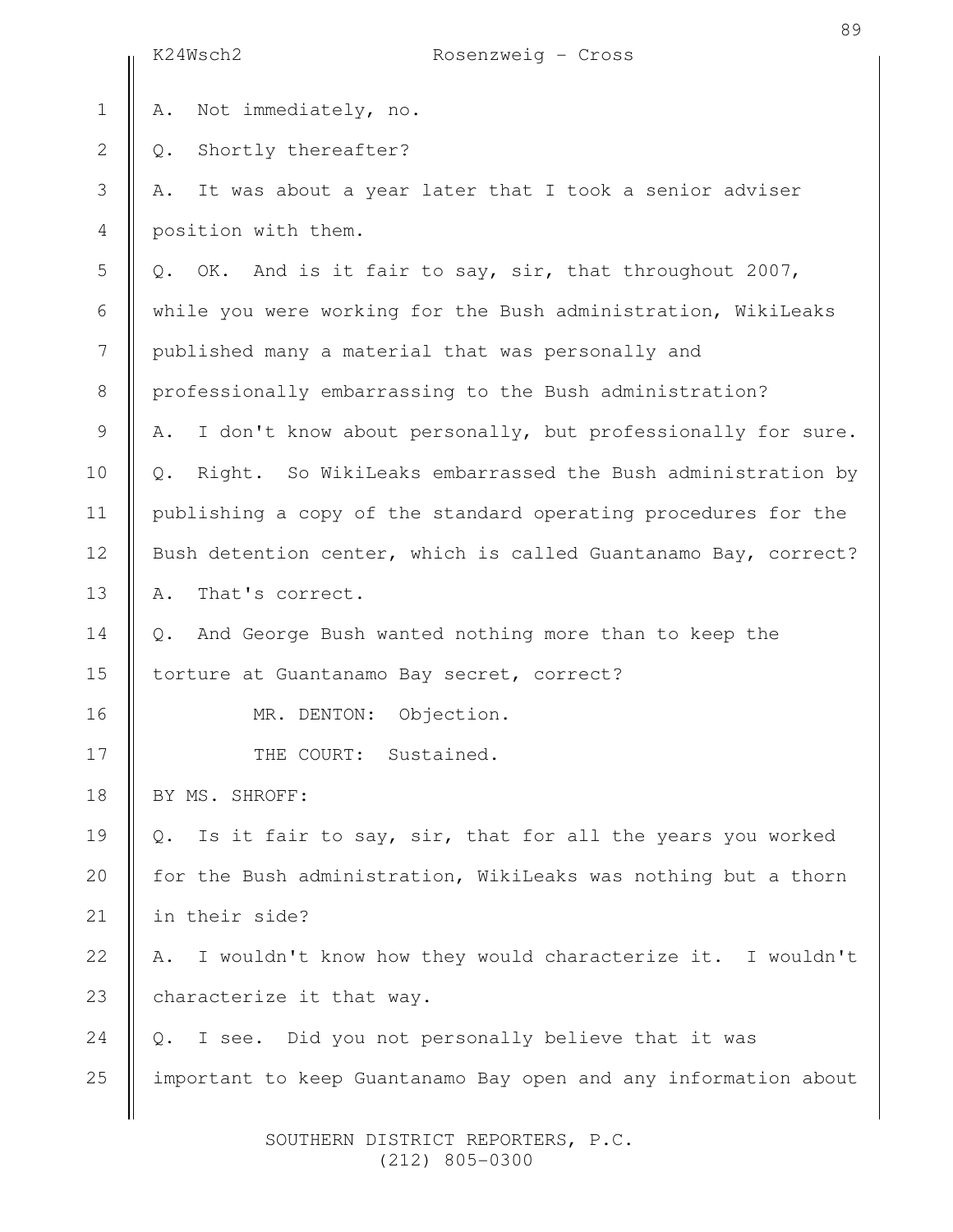|                | K24Wsch2<br>Rosenzweig - Cross                                            | 90 |
|----------------|---------------------------------------------------------------------------|----|
| $\mathbf 1$    | it should not be shared with the American public?                         |    |
| $\mathbf{2}$   | Objection.<br>MR. DENTON:                                                 |    |
| 3              | THE COURT: Sustained.                                                     |    |
| $\overline{4}$ | MS. SHROFF: Your Honor, may we have a sidebar?                            |    |
| 5              | THE COURT:<br>No.                                                         |    |
| 6              | MS. SHROFF: It's time for our lunch break anyway.                         |    |
| 7              | THE COURT: No. No. No. Go ahead.                                          |    |
| $8\,$          | BY MS. SHROFF:                                                            |    |
| 9              | You worked for Lawfare, correct?<br>$Q_{\bullet}$                         |    |
| 10             | I still do, yes.<br>Α.                                                    |    |
| 11             | And in 2005, you wrote a blog or an article for Lawfare,<br>$Q_{\bullet}$ |    |
| 12             | correct?                                                                  |    |
| 13             | A. I write for them all the time. I don't know which one                  |    |
| 14             | you're referring to. Yes.                                                 |    |
| 15             | Q. I'm referring to the one where you talked about the                    |    |
| 16             | hysterical claims of prisoner abuse. Does that ring a bell for            |    |
| 17             | you?                                                                      |    |
| 18             | Actually, no.<br>Α.                                                       |    |
| 19             | OK.<br>$Q$ .                                                              |    |
| 20             | But I certainly won't deny it if it's got my name on it.<br>Α.            |    |
| 21             | I see. So you remember writing an article. I'm going to<br>$Q$ .          |    |
| 22             | put it up for you so perhaps your recollection can be                     |    |
| 23             | refreshed.                                                                |    |
| 24             | MR. DENTON: Your Honor, I'm going to object to this                       |    |
| 25             | line of questioning.                                                      |    |
|                |                                                                           |    |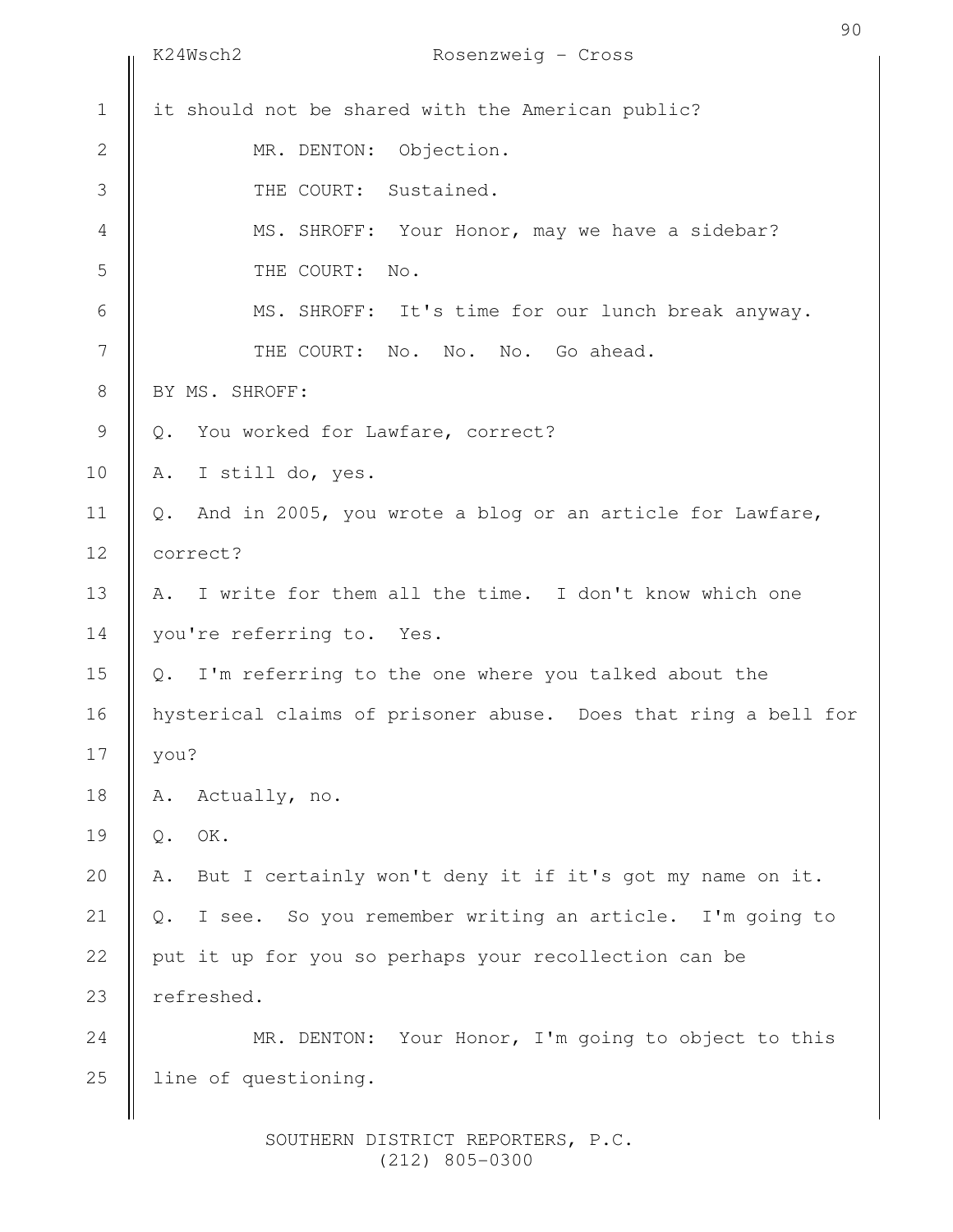|                  | K24Wsch2<br>Rosenzweig - Cross                                    | 91 |
|------------------|-------------------------------------------------------------------|----|
| $1\,$            | MS. SHROFF: It goes to his bias, your Honor.                      |    |
| $\sqrt{2}$       | THE COURT: The objection is overruled.                            |    |
| 3                | We'll go a little bit longer. What's the question,                |    |
| $\overline{4}$   | Ms. Shroff?                                                       |    |
| 5                | BY MS. SHROFF:                                                    |    |
| $\epsilon$       | The question is during the Bush administration, when<br>Q.        |    |
| $\boldsymbol{7}$ | WikiLeaks released information about the conditions at            |    |
| $\,8\,$          | Guantanamo Bay, you objected, correct?                            |    |
| 9                | To what?<br>Α.                                                    |    |
| 10               | I'm sorry.<br>Q.                                                  |    |
| 11               | I'm sorry. I objected to what?<br>Α.                              |    |
| 12               | The release of the information. Right?<br>$Q$ .                   |    |
| 13               | No.<br>Α.                                                         |    |
| 14               | You didn't? You did not object to the release of<br>Q.            |    |
| 15               | information and say that there was little evidence to back it     |    |
| 16               | up and the information should not be made public?                 |    |
| 17               | In this article?<br>Α.                                            |    |
| 18               | No. I'm just asking generally. During that time frame, is<br>Q.   |    |
| 19               | that not what your position was through the Bush                  |    |
| 20               | administration?                                                   |    |
| 21               | I'm sorry. What is the quote that you're reading? Or<br>Α.        |    |
| 22               | could you read the quote again?                                   |    |
| 23               | You characterized, did you not, the claims about Guantanamo<br>Q. |    |
| 24               | Bay abuse as frequent and hysterical claims with little           |    |
| 25               | evidence to back them up. Isn't that correct?                     |    |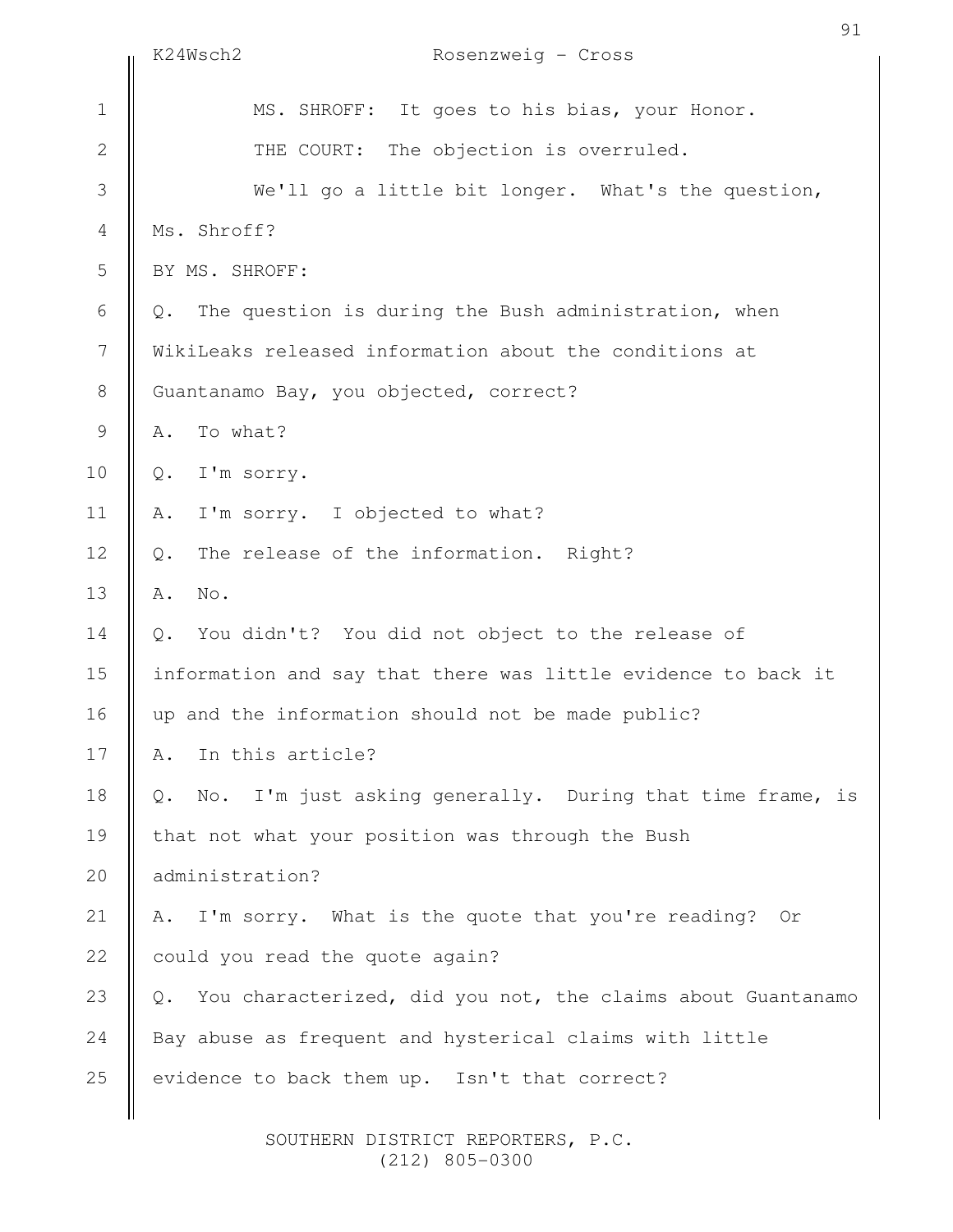|                  | K24Wsch2<br>Rosenzweig - Cross                                                |
|------------------|-------------------------------------------------------------------------------|
| $1\,$            | This is from 2005, which is before I was in the Bush<br>Α.                    |
| $\mathbf 2$      | administration. You confused me by saying that.                               |
| $\mathfrak{Z}$   | OK. Could you take a look at the highlighted section that<br>$\mathbb Q$ .    |
| $\overline{4}$   | I put up for you?                                                             |
| $\mathsf S$      | Yes.<br>Α.                                                                    |
| $\sqrt{6}$       | You wrote that, right?<br>$\mathbb Q$ .                                       |
| $\boldsymbol{7}$ | Yes.<br>Α.                                                                    |
| $\,8\,$          | In the face of public information that WikiLeaks released<br>Q.               |
| $\mathcal{G}$    | about the abuse at Guantanamo Bay, you wrote and called those                 |
| 10               | claims frequent and often hysterical, correct?                                |
| 11               | This article predates WikiLeaks's release of the<br>$\mathbb{N}\circ$ .<br>Α. |
| 12               | Guantanamo Bay information that you're talking about.                         |
| 13               | OK.<br>$\mathsf{Q}$ .                                                         |
| 14               | So you've got the timing mixed up.<br>Α.                                      |
| 15               | (Continued on next page)                                                      |
| 16               |                                                                               |
| 17               |                                                                               |
| 18               |                                                                               |
| 19               |                                                                               |
| 20               |                                                                               |
| 21               |                                                                               |
| 22               |                                                                               |
| 23               |                                                                               |
| 24               |                                                                               |
| 25               |                                                                               |
|                  |                                                                               |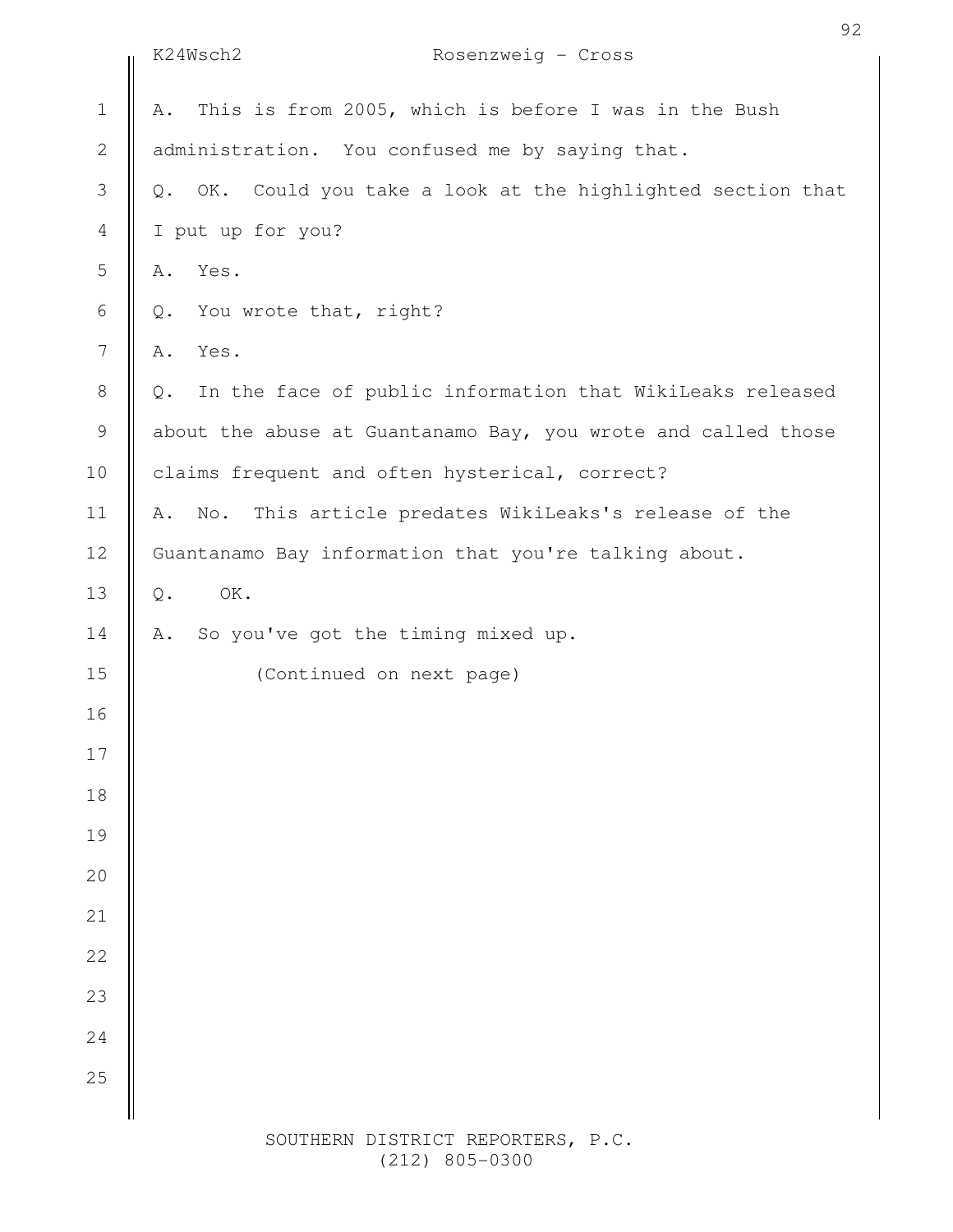|               | K243SCH3<br>Rosenzweig - Cross                                  |
|---------------|-----------------------------------------------------------------|
| $\mathbf 1$   | Right. Let's try and see if you can help me out. The Bush<br>Q. |
| $\mathbf{2}$  | administration took great umbrage at the release by WikiLeaks   |
| 3             | of any information about Guantanamo Bay, correct?               |
| 4             | I didn't participate in that.<br>Α.                             |
| 5             | You worked for the Bush administration, right?<br>$Q$ .         |
| 6             | It's 300,000 political appointees in every political<br>Α.      |
| 7             | administration. WikiLeaks was not, during the administration,   |
| $\,8\,$       | that wasn't my issue.                                           |
| $\mathcal{G}$ | You are a WikiLeaks expert, sir.<br>Q.                          |
| 10            | I've been -- what do you want me to say? The judge has --<br>Α. |
| 11            | I've been qualified as one, yes.                                |
| 12            | Right. And to qualify as an expert, you went back and<br>$Q$ .  |
| 13            | looked at all of the WikiLeaks posts, correct?                  |
| 14            | Correct.<br>Α.                                                  |
| 15            | You read about their Twitter feed, correct?<br>$Q$ .            |
| 16            | Yes.<br>Α.                                                      |
| 17            | You read about all of their exploits, correct?<br>$Q$ .         |
| 18            | Yeah.<br>Α.                                                     |
| 19            | You put together charts, correct?<br>Q.                         |
| 20            | Yes.<br>Α.                                                      |
| 21            | Right. And you're telling this jury that in all of that<br>Q.   |
| 22            | work that you did, you did not go back and check to see if      |
| 23            | WikiLeaks released information about Guantanamo Bay during the  |
| 24            | Bush administration.                                            |
| 25            | I did not say that.<br>Α.                                       |
|               |                                                                 |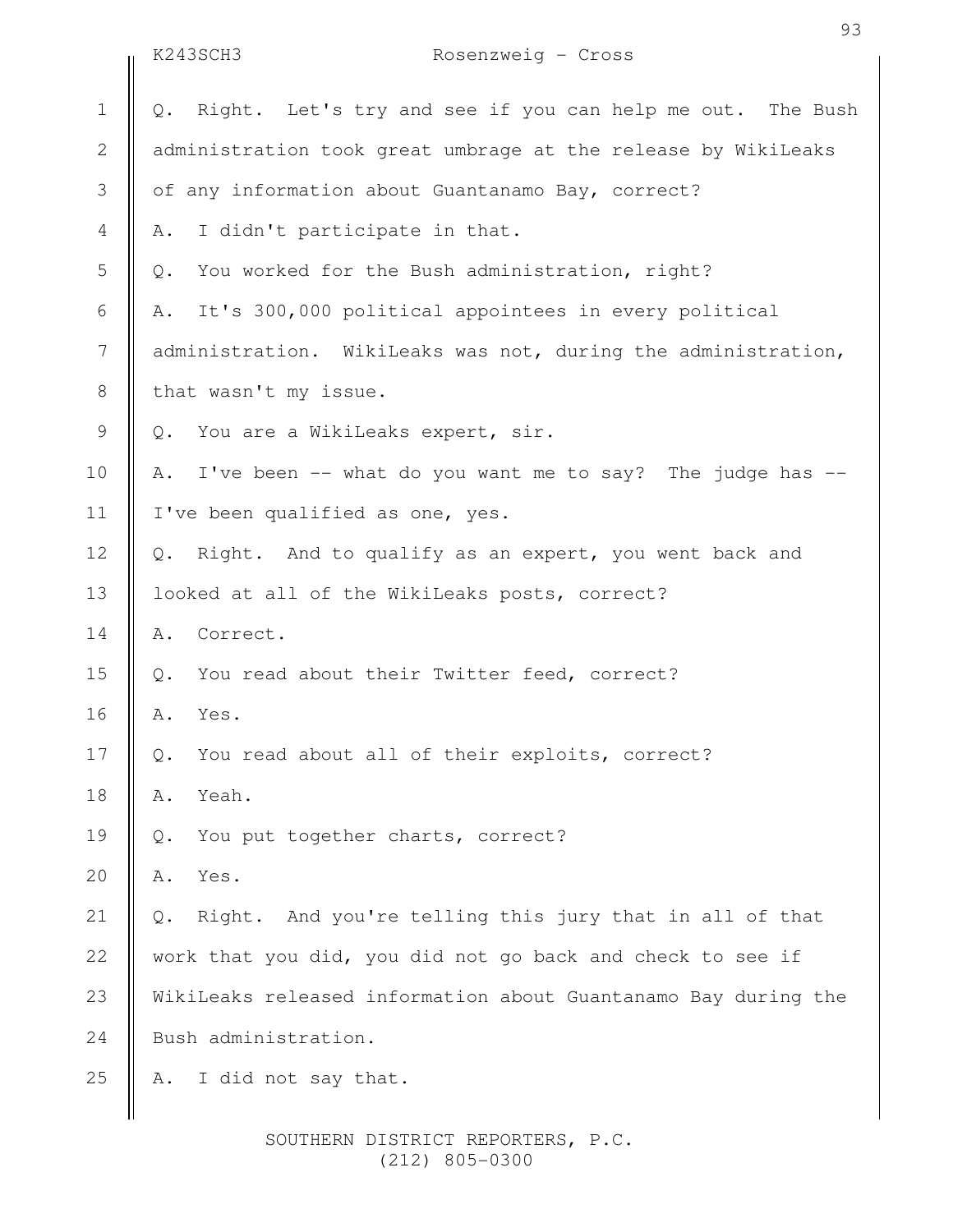|                 | K243SCH3<br>Rosenzweig - Cross                                    |
|-----------------|-------------------------------------------------------------------|
| $1\,$           | I'm asking you the question. Did you or did you not, as<br>$Q$ .  |
| $\sqrt{2}$      | the WikiLeaks expert, for the United States of America, review    |
| 3               | that information?                                                 |
| $\overline{4}$  | WikiLeaks released information about Guantanamo Bay during<br>Α.  |
| 5               | the Bush administration. Correct.                                 |
| 6               | Okay. Let's --<br>$Q$ .                                           |
| $7\phantom{.0}$ | That's correct.<br>Α.                                             |
| $8\,$           | Throughout your time studying WikiLeaks, you personally<br>$Q$ .  |
| $\mathcal{G}$   | have advocated, have you not, for stringent criminal laws to      |
| 10              | prosecute Assange, correct?                                       |
| 11              | I have advocated for the application of the espionage laws<br>Α.  |
| 12              | in this context, yes.                                             |
| 13              | And the context is to prosecute Julian Assange, correct?<br>$Q$ . |
| 14              | That's the possibility that was being discussed, yes.<br>Α.       |
| 15              | And you advocated for that, correct?<br>Q.                        |
| 16              | Correct.<br>Α.                                                    |
| 17              | Right. And you wrote an online publication about that,<br>Q.      |
| 18              | correct?                                                          |
| 19              | I wrote several publications, yes.<br>Α.                          |
| 20              | Right. In 2010, you argued that the laws should be<br>$Q$ .       |
| 21              | updated, correct?                                                 |
| 22              | The law being?<br>THE COURT:                                      |
| 23              | MS. SHROFF: The law to prosecute Julian Assange.                  |
| 24              | You advocated for that, correct?<br>Q.                            |
| 25              | The Espionage Act.<br>Α.                                          |
|                 |                                                                   |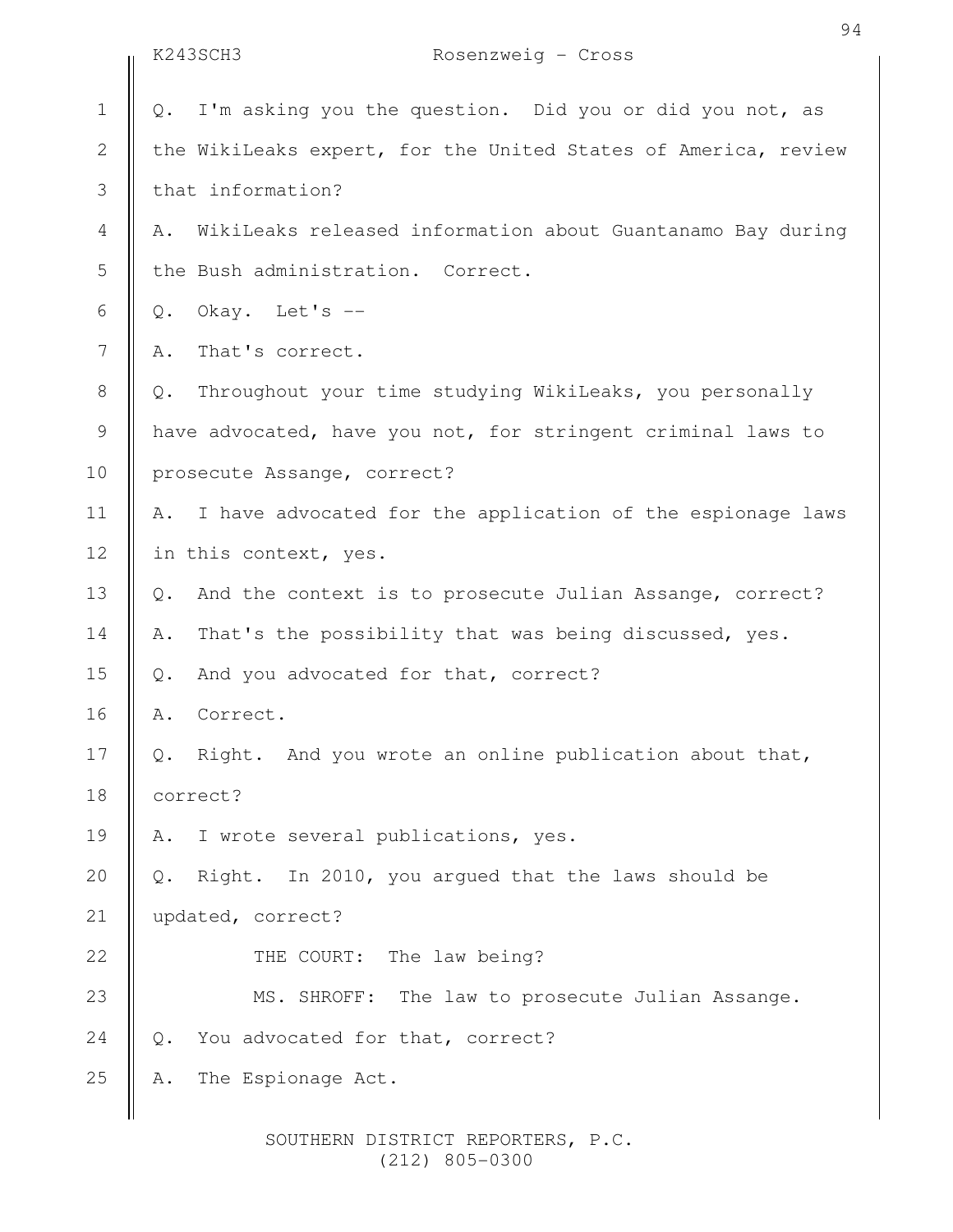|                |                          | K243SCH3<br>Rosenzweig - Cross                               |  |
|----------------|--------------------------|--------------------------------------------------------------|--|
| $\mathbf 1$    | $\mathbb Q$ .            | Yes.                                                         |  |
| $\mathbf{2}$   | Α.                       | The Espionage Act is out of date.                            |  |
| 3              | $\mathbb Q$ .            | That's your personal opinion, correct?                       |  |
| $\overline{4}$ | Α.                       | It's mine and many others; but yes, it is mine.              |  |
| 5              | $\mathsf{Q}$ .           | We're only talking about you, sir, today.                    |  |
| $\sqrt{6}$     | Α.                       | That's right.                                                |  |
| $\overline{7}$ | $Q$ .                    | Okay. It's yours, right?                                     |  |
| $\,8\,$        | Α.                       | Yes.                                                         |  |
| $\mathcal{G}$  | Q.                       | Okay. Congress hasn't listened to you and updated right      |  |
| 10             |                          | now, correct?                                                |  |
| 11             | Α.                       | Not yet, no.                                                 |  |
| 12             | $Q$ .                    | So, in 2013, correct, you wrote an article about it,         |  |
| 13             |                          | correct?                                                     |  |
| 14             | Α.                       | I think it was 2010, but $-$                                 |  |
| 15             | $\mathbb{Q}$ .           | Okay. In 2010, you wrote about it, and you thought that      |  |
| 16             |                          | the American government should shut down WikiLeaks, correct? |  |
| 17             | Α.                       | I don't remember what I -- what precisely I said in the      |  |
| 18             |                          | article.                                                     |  |
| 19             | $Q$ .                    | All right. Well, you're here now. Do you think the           |  |
| 20             |                          | American government should shut down WikiLeaks?              |  |
| 21             | Α.                       | No.                                                          |  |
| 22             | $\mathbb{Q}$ .           | You do not now think that the American government should     |  |
| 23             |                          | shut down WikiLeaks?                                         |  |
| 24             | Α.                       | No.                                                          |  |
| 25             | $\mathbf{\mathcal{Q}}$ . | So as the WikiLeaks expert who just testified about all the  |  |
|                |                          |                                                              |  |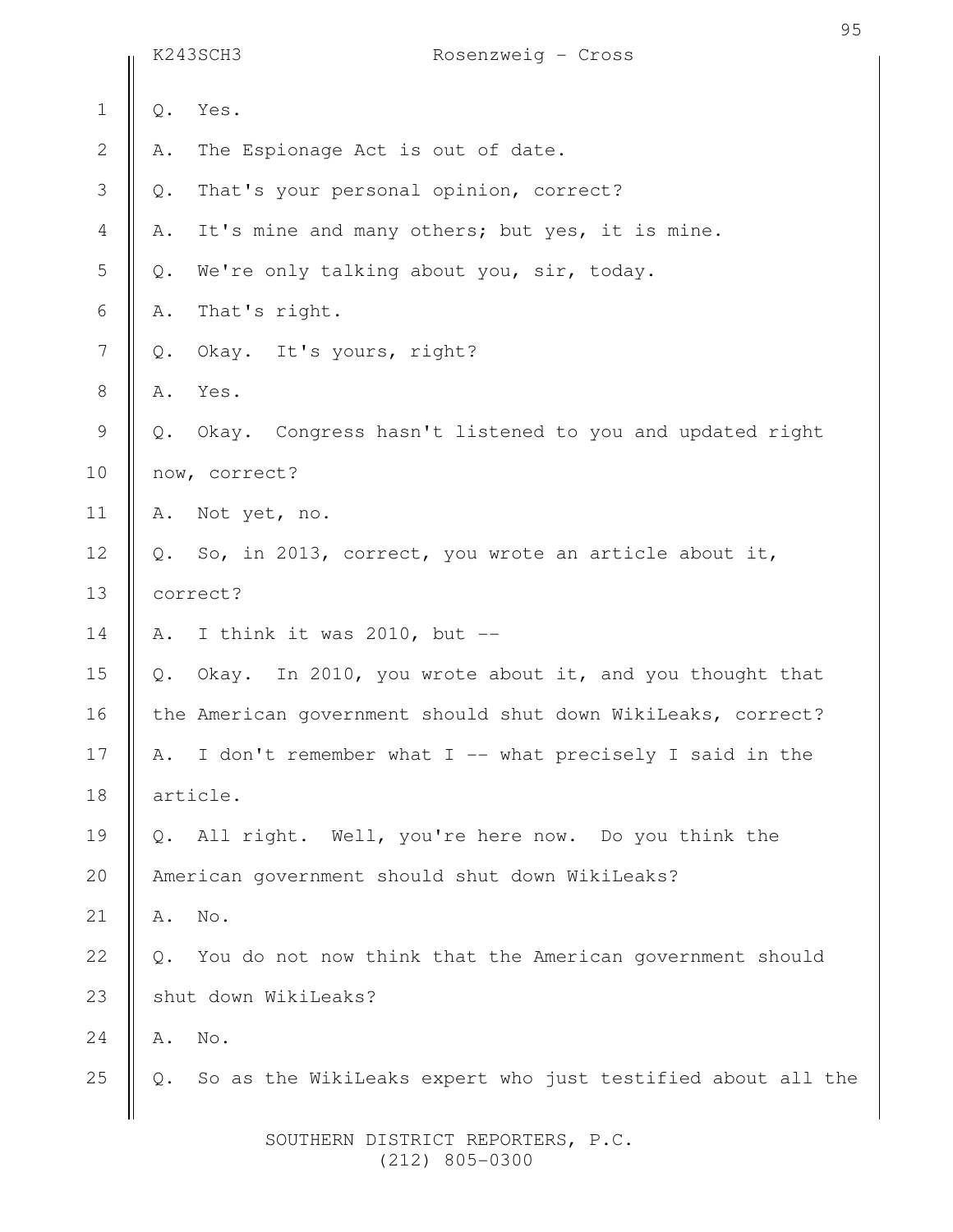|                | K243SCH3<br>Rosenzweig - Cross                                  |
|----------------|-----------------------------------------------------------------|
| $\mathbf 1$    | harm to the United States, your position is that the United     |
| $\mathbf{2}$   | States government should not shut down WikiLeaks?               |
| 3              | No.<br>Α.                                                       |
| $\overline{4}$ | Okay. "No" meaning that's not your opinion?<br>Q.               |
| 5              | No meaning that the -- no, meaning you're correct. I do<br>Α.   |
| 6              | not think today that the U.S. government should shut down       |
| $\overline{7}$ | WikiLeaks.                                                      |
| $\,8\,$        | Q. So according to your expertise, WikiLeaks website should     |
| 9              | remain up, correct?                                             |
| 10             | If that's the consequence of not shutting them down, yes.<br>Α. |
| 11             | It should allow for the dissemination of information,<br>$Q$ .  |
| 12             | correct?                                                        |
| 13             | Some, yes.<br>Α.                                                |
| 14             | Well, only some?<br>Q.                                          |
| 15             | I do not think that the U.S. government should be in the<br>Α.  |
| 16             | business of shutting down a private organization. I do think,   |
| 17             | however, that individuals in that private organization should   |
| 18             | be responsible for what they publish, and if in doing so they   |
| 19             | violate the law, then they should suffer those legal            |
| 20             | consequences.                                                   |
| 21             | So what I've come to conclude is that there is a                |
| 22             | balance between freedom and transparency on one hand and the    |
| 23             | criminal law on the other. So case-by-case basis is my best     |
| 24             | answer for you.                                                 |
| 25             | I see. So, your testimony today is that WikiLeaks is a<br>Q.    |
|                |                                                                 |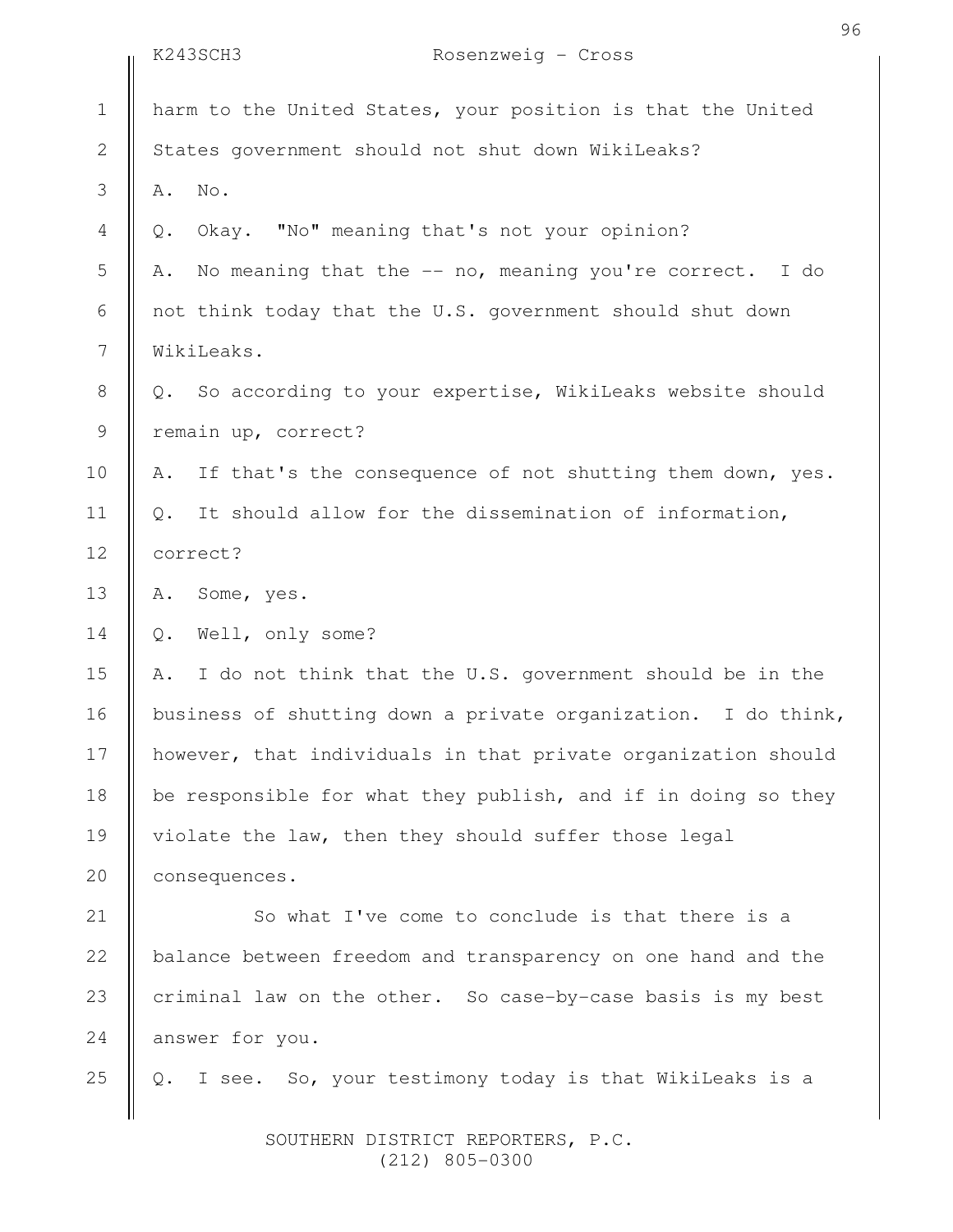|              | K243SCH3<br>Rosenzweig - Cross                                               |  |
|--------------|------------------------------------------------------------------------------|--|
| $1\,$        | private organization. Correct?                                               |  |
| $\mathbf{2}$ | It's not a governmental organization.<br>Α.                                  |  |
| 3            | Just a simple yes or no will do the job and will go faster<br>Q.             |  |
| 4            | for you, sir, okay?                                                          |  |
| 5            | Yes.<br>Α.                                                                   |  |
| 6            | So it is a private organization?<br>Q.                                       |  |
| 7            | THE COURT: He said it's a private organization.                              |  |
| $\,8\,$      | Right?<br>$Q$ .                                                              |  |
| $\mathsf 9$  | Yes.<br>Α.                                                                   |  |
| 10           | It releases information, correct?<br>Q.                                      |  |
| 11           | Correct.<br>Α.                                                               |  |
| 12           | And as you testified on direct, it works with other<br>$Q_{\bullet}$         |  |
| 13           | newspapers at times to properly publish this information,                    |  |
| 14           | correct?                                                                     |  |
| 15           | A. It has in the past, yes.                                                  |  |
| 16           | So it's worked with The New York Times, correct?<br>Q.                       |  |
| 17           | In the past, yes.<br>Α.                                                      |  |
| 18           | Right. You don't know what it's going to do in the future?<br>$\mathbb{Q}$ . |  |
| 19           | That's right.<br>Α.                                                          |  |
| 20           | So it's worked with The Wall Street Journal, correct?<br>$\mathbb{Q}$ .      |  |
| 21           | I don't remember that one.<br>Α.                                             |  |
| 22           | Okay. Well, let's try, since you are the expert, tell us<br>Q.               |  |
| 23           | what are the newspapers it's worked with.                                    |  |
| 24           | I know it's worked with The Times, The Washington Post, it<br>Α.             |  |
| 25           | has work in the past with The Guardian in the U.K.                           |  |
|              |                                                                              |  |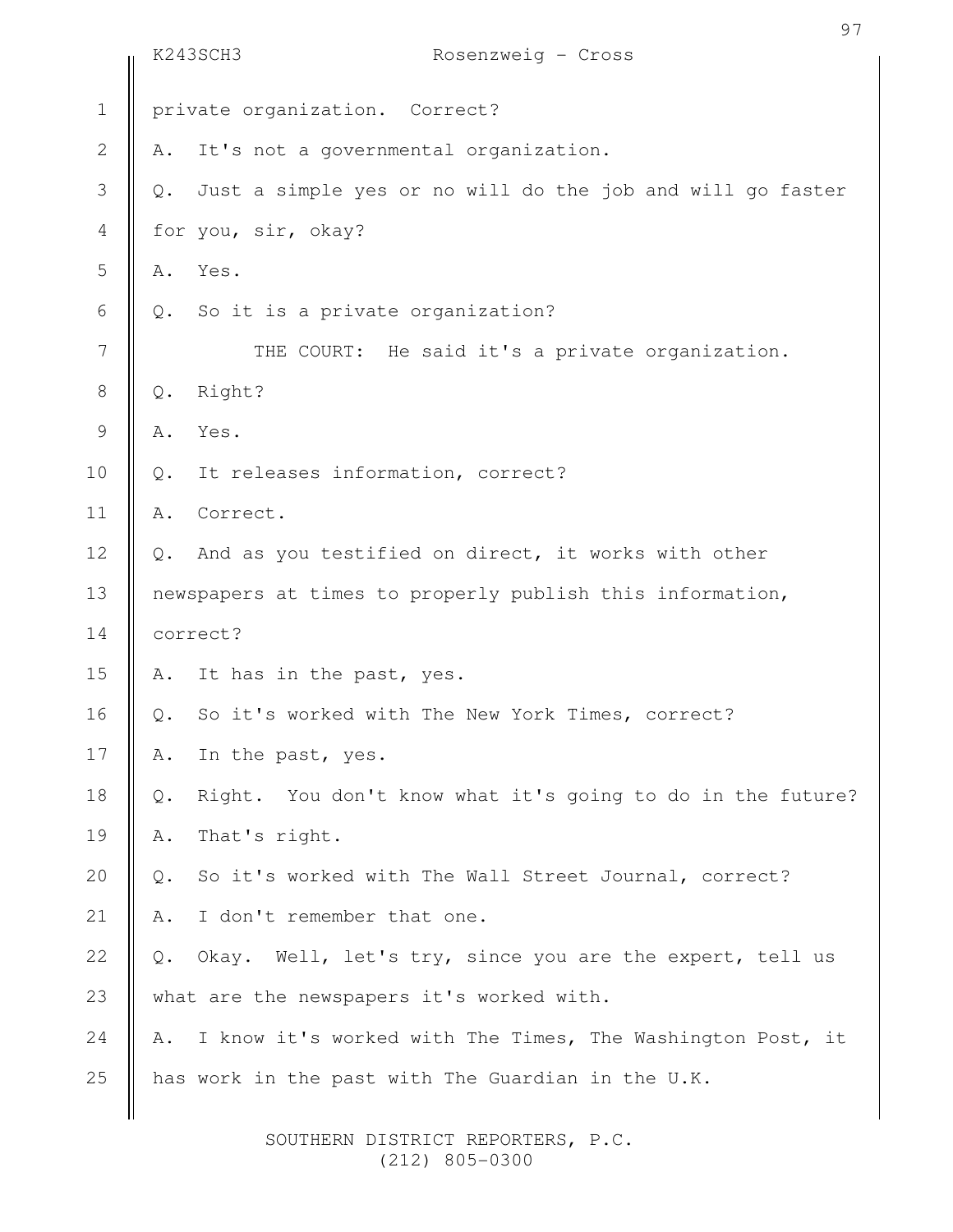|                | K243SCH3<br>Rosenzweig - Cross                                    |  |
|----------------|-------------------------------------------------------------------|--|
| $\mathbf 1$    | And you agree then now that WikiLeaks serves a purpose,<br>Q.     |  |
| $\mathbf{2}$   | correct?                                                          |  |
| 3              | Yes.<br>Α.                                                        |  |
| $\overline{4}$ | Now, at times, when these other newspapers such as the ones<br>Q. |  |
| 5              | you just mentioned, for example, Washington Post, when The        |  |
| 6              | Washington Post published information that you did not like,      |  |
| 7              | you also wrote an editorial and called it "Stop Leaking,"         |  |
| 8              | correct?                                                          |  |
| 9              | Correct.<br>Α.                                                    |  |
| 10             | Right. And that was The Washington Post that published a<br>Q.    |  |
| 11             | transcript of President Donald Trump's phone calls with foreign   |  |
| 12             | leaders, correct?                                                 |  |
| 13             | Correct.<br>Α.                                                    |  |
| 14             | And you wrote with great umbrage and told The Washington<br>Q.    |  |
| 15             | Post and others to stop publishing this information, correct?     |  |
| 16             | Incorrect.<br>Α.                                                  |  |
| 17             | $Q$ .<br>Okay.                                                    |  |
| 18             | I said that the people who were releasing it to The Post<br>Α.    |  |
| 19             | should stop doing so. The Post as a news organization is not      |  |
| 20             | who I was talking to. It was to the members of the NSC who        |  |
| 21             | were leaking the transcripts of the president's calls.            |  |
| 22             | Right. And --<br>Q.                                               |  |
| 23             | THE COURT: Ms. Shroff, would this be a convenient                 |  |
| 24             | place to break for lunch?                                         |  |
| 25             | MS. SHROFF:<br>Whenever the Court wants.                          |  |
|                |                                                                   |  |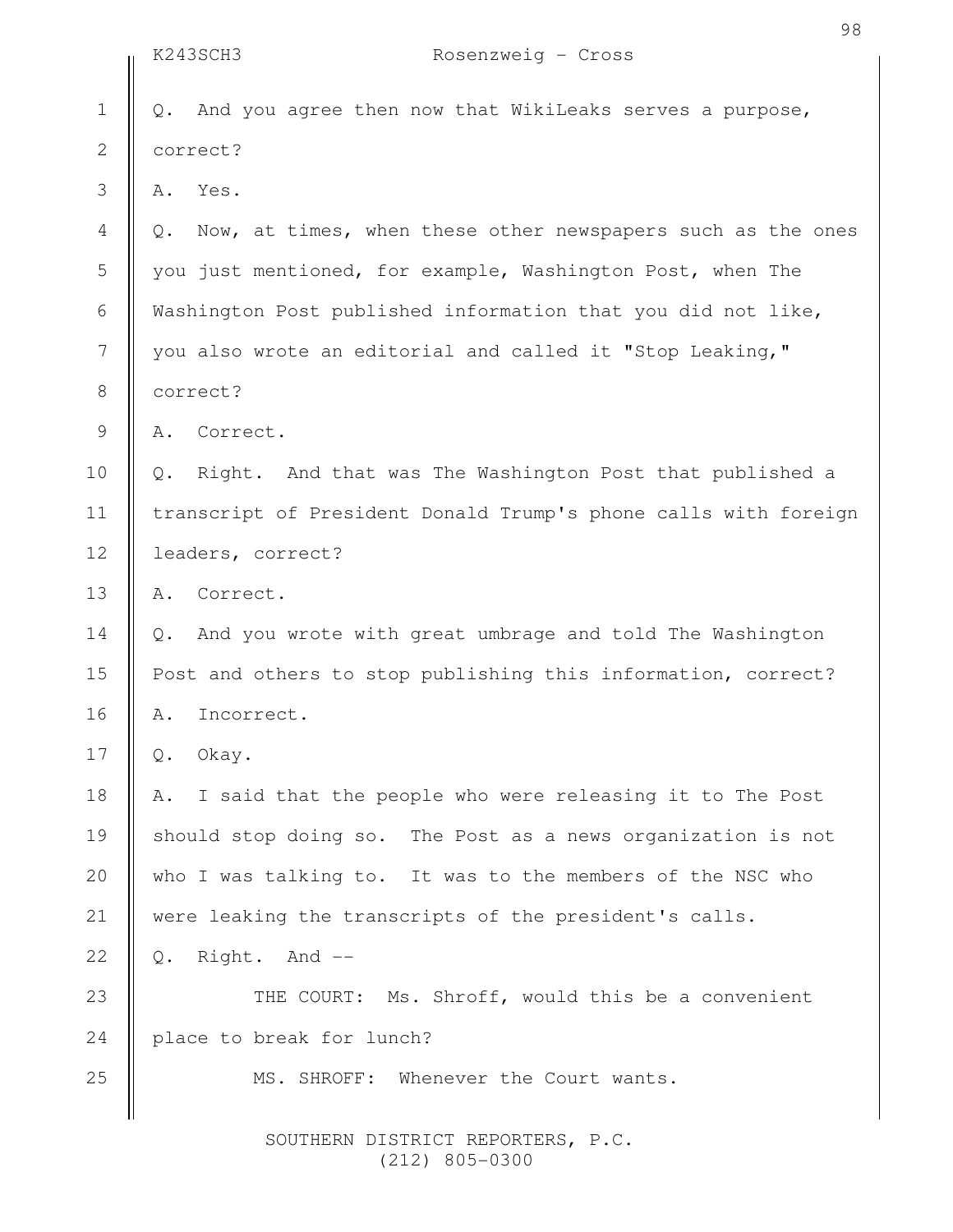|                  | K243SCH3 | Rosenzweig - Cross                                |
|------------------|----------|---------------------------------------------------|
| $\mathbbm{1}$    |          | THE COURT: We're going to take a break now. We'll |
| $\mathbf{2}$     |          | resume around 1:30.                               |
| $\mathfrak{Z}$   |          | (Jury excused)                                    |
| $\sqrt{4}$       |          | THE COURT: Mr. Rosenzweig, don't talk to the      |
| 5                |          | government's attorneys.                           |
| $\sqrt{6}$       |          | THE WITNESS: Wouldn't think of it, your Honor.    |
| $\boldsymbol{7}$ |          | THE COURT: Thank you. See you at 1:30.            |
| $\,8\,$          |          | (Recess)                                          |
| $\mathcal{G}$    |          | (Continued on next page)                          |
| $10$             |          |                                                   |
| 11               |          |                                                   |
| 12               |          |                                                   |
| 13               |          |                                                   |
| 14               |          |                                                   |
| 15               |          |                                                   |
| 16               |          |                                                   |
| $17$             |          |                                                   |
| 18               |          |                                                   |
| 19               |          |                                                   |
| $20$             |          |                                                   |
| 21               |          |                                                   |
| 22               |          |                                                   |
| 23               |          |                                                   |
| 24               |          |                                                   |
| 25               |          |                                                   |
|                  |          |                                                   |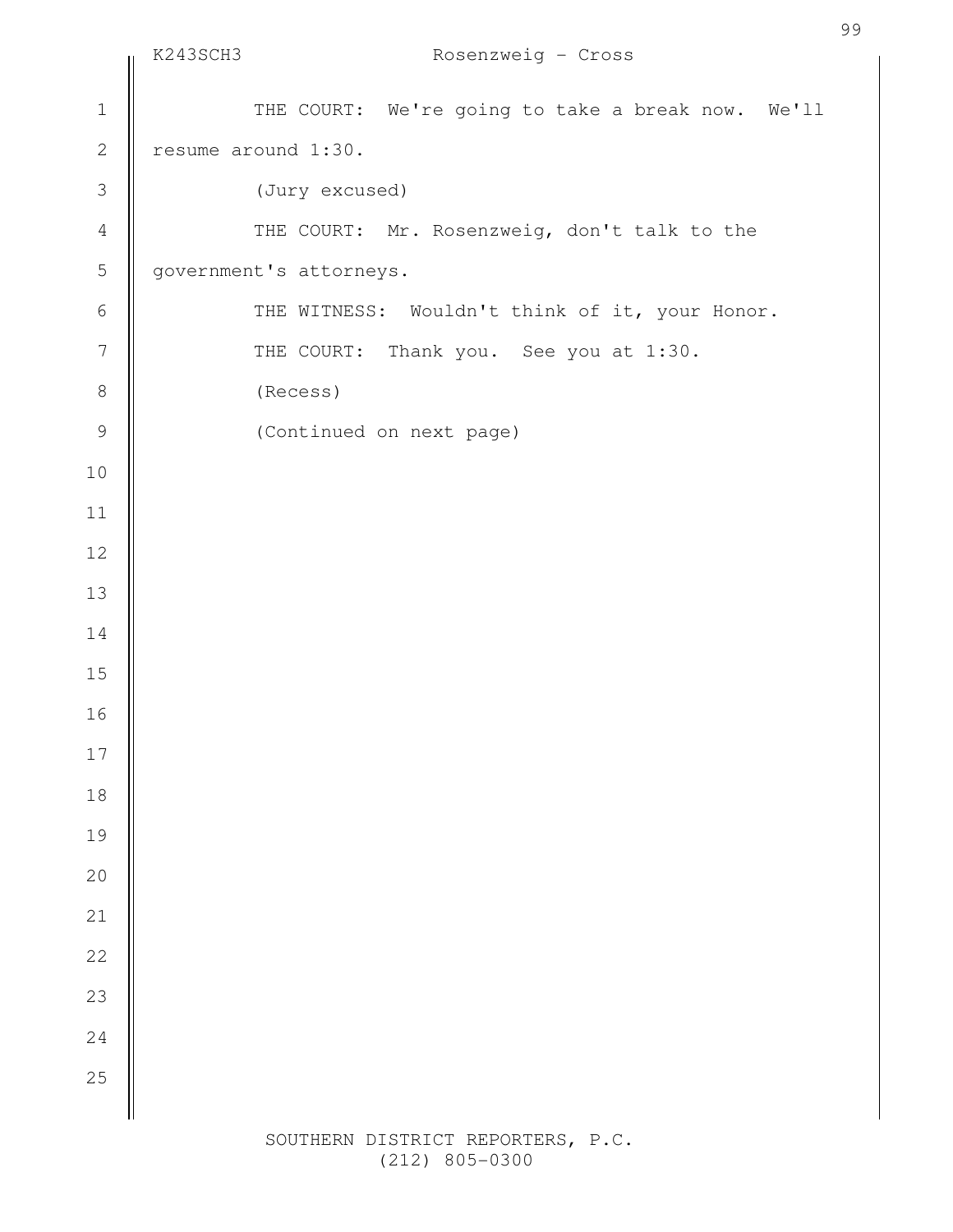$K243SCH3$ 

| $\mathbf 1$    | AFTERNOON SESSION                                              |
|----------------|----------------------------------------------------------------|
| $\mathbf{2}$   | 1:40 p.m.                                                      |
| 3              | (In open court; jury not present)                              |
| $\overline{4}$ | THE COURT: Before we bring the jury in, Ms. Shroff,            |
| 5              | is there something that happened at lunchtime that you want to |
| 6              | call to my attention?                                          |
| 7              | MS. SHROFF: Oh yes, your Honor. I did call                     |
| $\,8\,$        | Mr. Gonzalez. Should I put it on the record now?               |
| $\mathcal{G}$  | THE COURT: Do you want to put it on the record? Put            |
| 10             | it on the record now, yes.                                     |
| 11             | MS. SHROFF: Your Honor, we had thought everybody, all          |
| 12             | of the jurors had left the courtroom.                          |
| 13             | THE COURT: Yes.                                                |
| 14             | MS. SHROFF: I was speaking to I believe my colleagues          |
| 15             | and my expert.                                                 |
| 16             | THE COURT: Yes.                                                |
| 17             | MS. SHROFF: When I turned around, I saw that one of            |
| 18             | the jurors had walked back in.                                 |
| 19             | THE COURT: Yes.                                                |
| 20             | MS. SHROFF: I told my expert to stop talking. And I,           |
| 21             | we all stopped talking, and then we called Mr. Gonzalez.       |
| 22             | THE COURT: What do you want me to do?                          |
| 23             | MS. SHROFF: I don't want you to do anything. I'm               |
| 24             | letting you know. I forgot to let the government know. I just  |
| 25             | wanted to let you know.                                        |
|                |                                                                |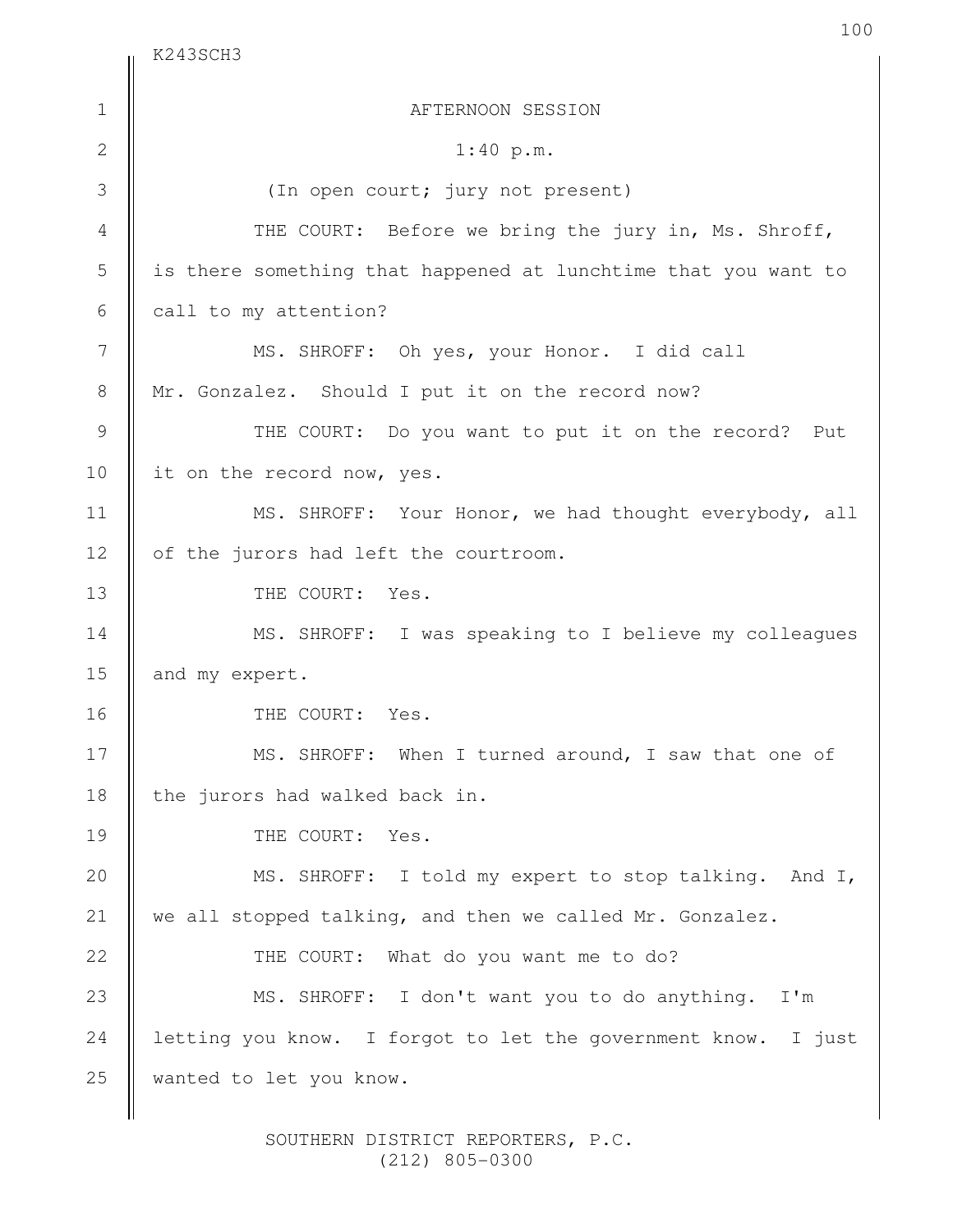K243SCH3

THE COURT: Do you know which juror it was? MS. SHROFF: I think so. I think it was the juror with the cane, because it took a while for the person to leave. But I really was freaked out, so I didn't pay a lot of attention to who it was, to be honest. THE COURT: That's Ms. Gallo I think. MS. SHROFF: I think it was the last alternate. Somehow or other she had returned back to the courtroom for some reason. THE COURT: Do you think she heard anything? MS. SHROFF: I don't know. Honestly, I was talking toward my expert and when I turned is when I saw her. THE COURT: Which voice were you using, your low voice, your medium voice? MS. SHROFF: I don't have a low voice, your Honor. It is the one voice, the voice that my mother gave me. That's all I got. I'm pretty sure she heard me, whatever I was saying. THE COURT: What were you talking about? MS. SHROFF: I think I might have been asking how did I do on cross. I don't know. I mean, you know. I really don't remember. THE COURT: I'm being serious now. If you were transmitting confidential information or legal requirements, legal information, I'd go one way. If you were just saying how am I doing, and trying to be Ed Koch, how am I doing. 1 2 3 4 5 6 7 8 9 10 11 12 13 14 15 16 17 18 19 20 21 22 23 24 25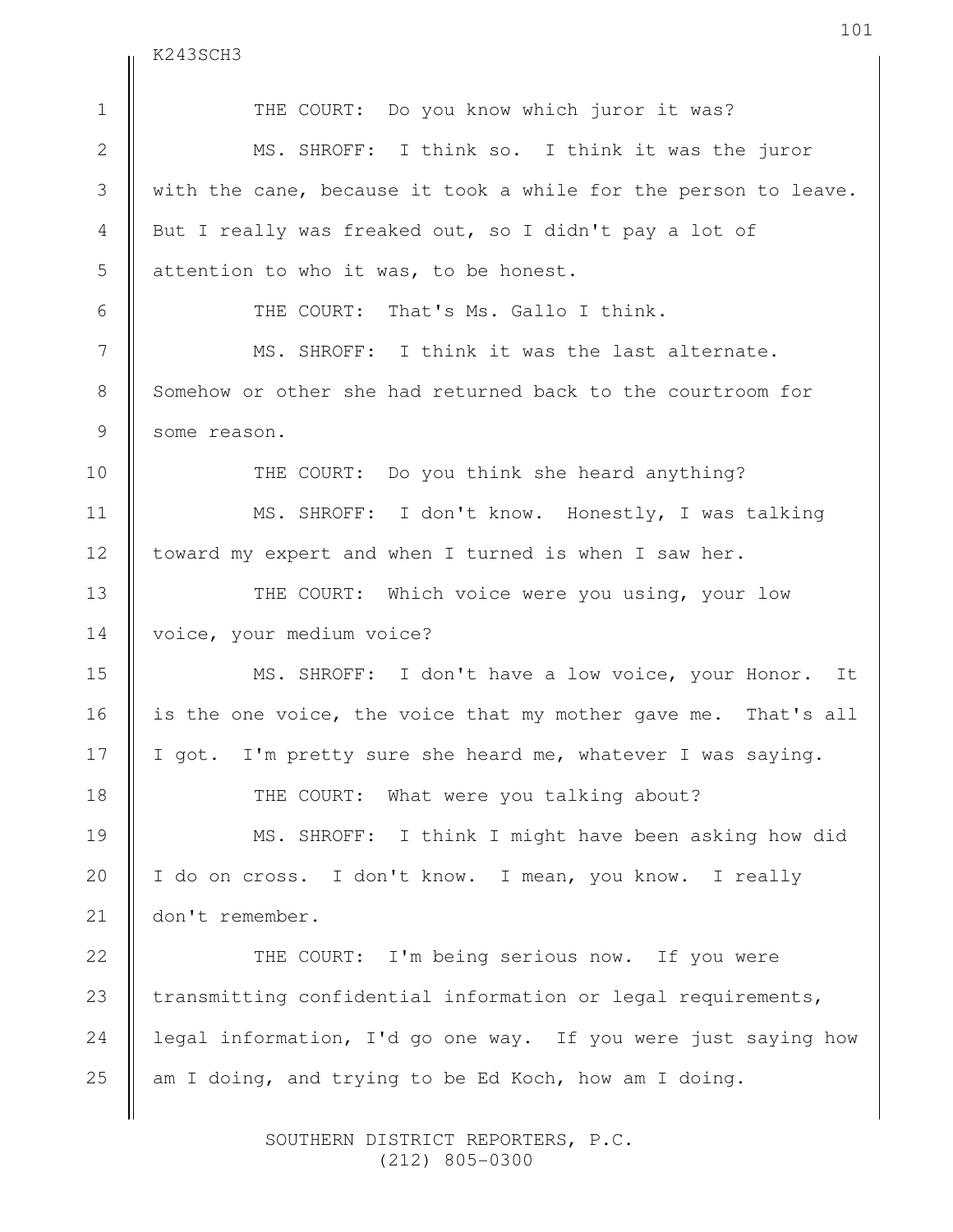$\parallel$  K243SCH3

| $\ensuremath{\mathbbm{1}}$ | MS. SHROFF: I don't know who Ed Koch is, but I don't       |
|----------------------------|------------------------------------------------------------|
| $\mathbf{2}$               | think I was transmitting. I don't think -- I think we were |
| $\mathfrak{Z}$             | just making general convo, normal stuff, like oh my God, I |
| $\overline{4}$             | can't believe I have to do this.                           |
| $\mathsf S$                | THE COURT: Okay. Well, you put it on the record.           |
| $\sqrt{6}$                 | I'm not going to do anything.                              |
| $\boldsymbol{7}$           | MS. SHROFF: Thank you, your Honor. It was truly            |
| $\,8\,$                    | inadvertent, obviously.                                    |
| $\mathcal{G}$              | (Continued on next page)                                   |
| 10                         |                                                            |
| 11                         |                                                            |
| 12                         |                                                            |
| 13                         |                                                            |
| 14                         |                                                            |
| 15                         |                                                            |
| 16                         |                                                            |
| 17                         |                                                            |
| 18                         |                                                            |
| 19                         |                                                            |
| 20                         |                                                            |
| 21                         |                                                            |
| 22                         |                                                            |
| 23                         |                                                            |
| 24                         |                                                            |
| 25                         |                                                            |
|                            |                                                            |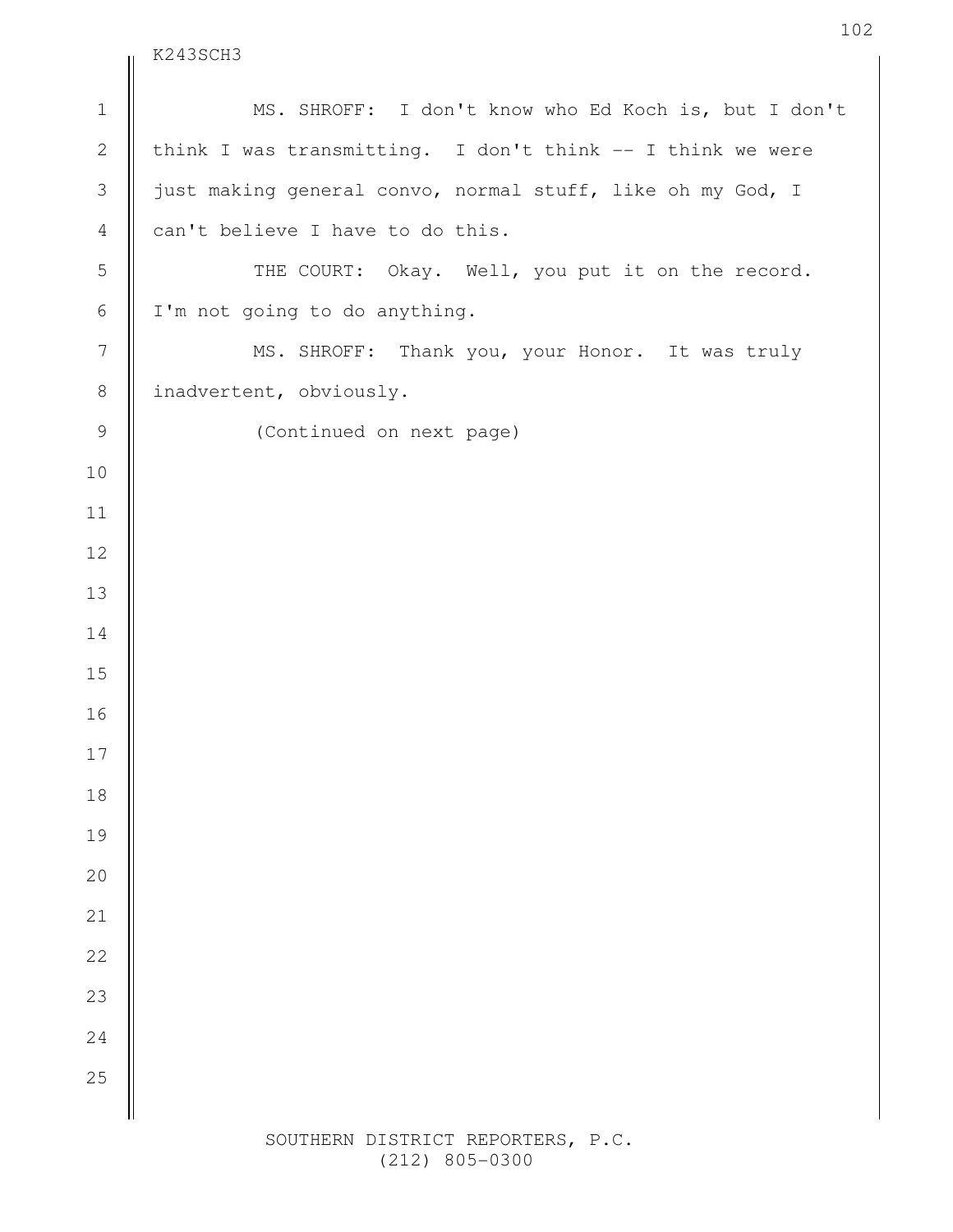|                | 103<br>K243SCH3<br>Rosenzweig - Cross                                       |
|----------------|-----------------------------------------------------------------------------|
| $\mathbf 1$    | (Jury present)                                                              |
|                |                                                                             |
| $\mathbf{2}$   | THE COURT: Ms. Shroff.                                                      |
| 3              | MS. SHROFF: Thank you, your Honor.                                          |
| $\overline{4}$ | BY MS. SHROFF:                                                              |
| 5              | Mr. Rosenzweig, I am going to turn to Government Exhibit<br>$Q_{\bullet}$   |
| $\sqrt{6}$     | 1702 that you helped prepare, okay?                                         |
| 7              | Yes.<br>Α.                                                                  |
| $\,8\,$        | If you could just take a look at the first page of the<br>Q.                |
| 9              | demonstrative.                                                              |
| 10             | Yes.<br>Α.                                                                  |
| 11             | This is the compilation that you put together along with<br>Q.              |
| 12             | the prosecutors, correct?                                                   |
| 13             | They assisted me in putting it together, yes.<br>Α.                         |
| 14             | Okay. And the logo on the top-left side, is that your logo<br>$\mathbb Q$ . |
| 15             | or the WikiLeaks logo?                                                      |
| 16             | The WikiLeaks logo.<br>Α.                                                   |
| 17             | So you took WikiLeaks' logo and implanted it on your<br>Q.                  |
| 18             | demonstrative; is that correct?                                             |
| 19             | It's, yes.<br>Α.                                                            |
| 20             | If you could, who chose these, OPCW Douma, Fishrot, Popes<br>Q.             |
| 21             | Orders. Did you pick it?                                                    |
| 22             | WikiLeaks did.<br>Α.                                                        |
| 23             | Who picked it?<br>$\mathbb Q$ .                                             |
| 24             | That's a screen shot of the first page as it existed on the<br>Α.           |
| 25             | day I screen shot it. So that, whatever was on the front page               |
|                |                                                                             |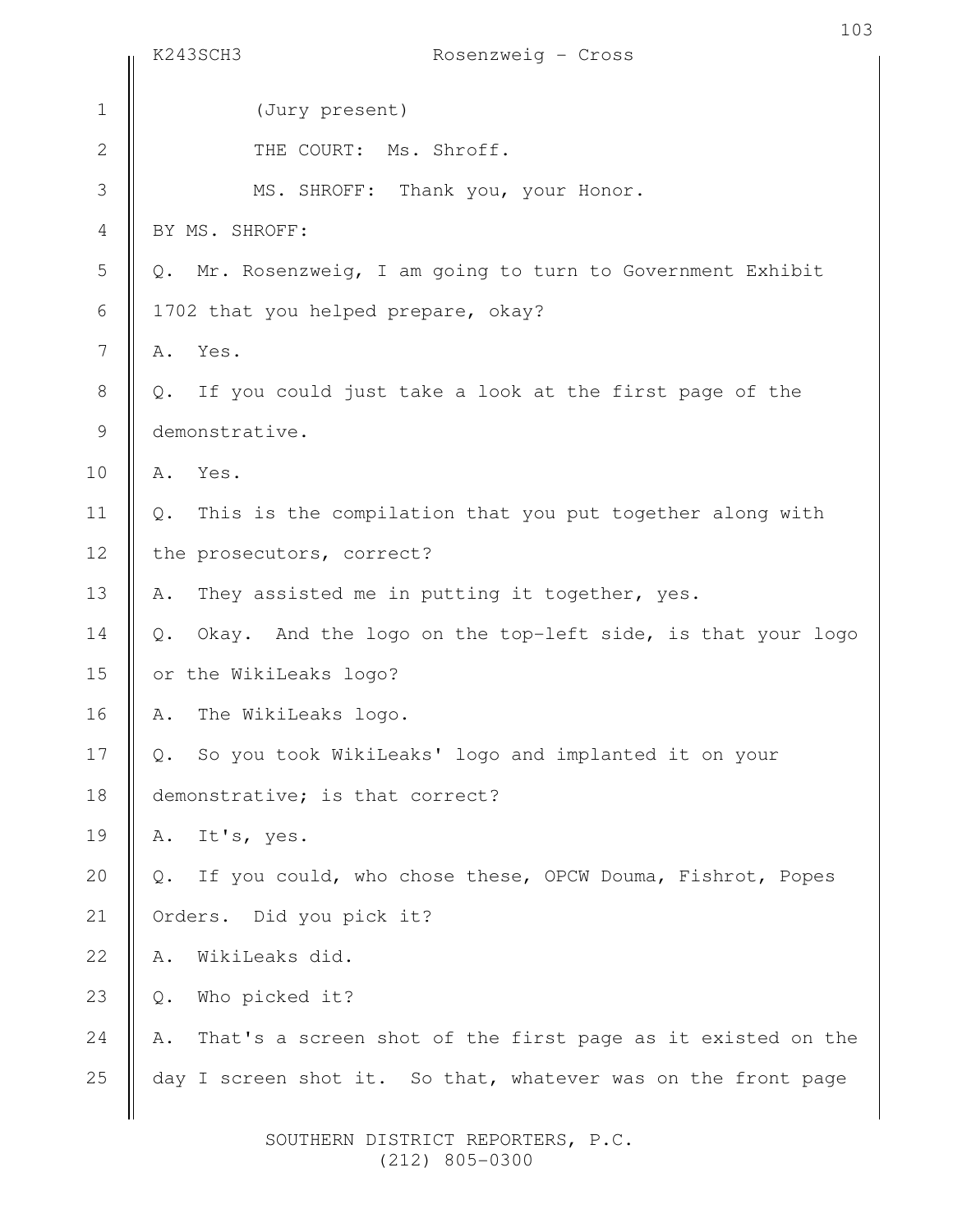|                  |                                                              | K243SCH3<br>Rosenzweig - Cross                                 |  |
|------------------|--------------------------------------------------------------|----------------------------------------------------------------|--|
| $\mathbf 1$      |                                                              | from WikiLeaks is what I depicted here.                        |  |
| $\sqrt{2}$       |                                                              | Q. And is it fair to say that you put this compilation         |  |
| 3                |                                                              | together and sent it to the prosecutors, correct?              |  |
| $\overline{4}$   |                                                              | A. I gave them some ideas, they sent back a draft, I fixed it, |  |
| 5                | yes.                                                         |                                                                |  |
| $\sqrt{6}$       | $Q_{\bullet}$                                                | You and the prosecutors e-mailed each other back and forth     |  |
| $\boldsymbol{7}$ | about this, yes?                                             |                                                                |  |
| $\,8\,$          |                                                              | A. We spoke about it. I must have sent them an e-mail as       |  |
| $\mathsf 9$      | well, yes.                                                   |                                                                |  |
| 10               |                                                              | Q. If you could just take a look at the page that's titled     |  |
| 11               |                                                              | "notable leaks before 2017."                                   |  |
| 12               | Α.                                                           | Yes.                                                           |  |
| 13               | Q.                                                           | That's your compilation, correct?                              |  |
| 14               | Α.                                                           | That's correct.                                                |  |
| 15               | $\mathbb Q$ .                                                | WikiLeaks has never put it together this way, correct?         |  |
| 16               | Α.                                                           | That's correct.                                                |  |
| 17               | Q.                                                           | So the WikiLeaks logo on the left side is not really the       |  |
| 18               | WikiLeaks logo. It's you putting the logo on there, correct? |                                                                |  |
| 19               | Α.                                                           | That's correct.                                                |  |
| 20               | $Q$ .                                                        | And you decided which one of these topics to highlight,        |  |
| 21               | correct?                                                     |                                                                |  |
| 22               | Α.                                                           | Yes.                                                           |  |
| 23               | $\mathsf{Q}$ .                                               | You could have picked any of them, correct?                    |  |
| $2\sqrt{4}$      |                                                              | A. I picked the most notable ones.                             |  |
| 25               |                                                              | Right.<br>That you thought were most notable?                  |  |
|                  |                                                              |                                                                |  |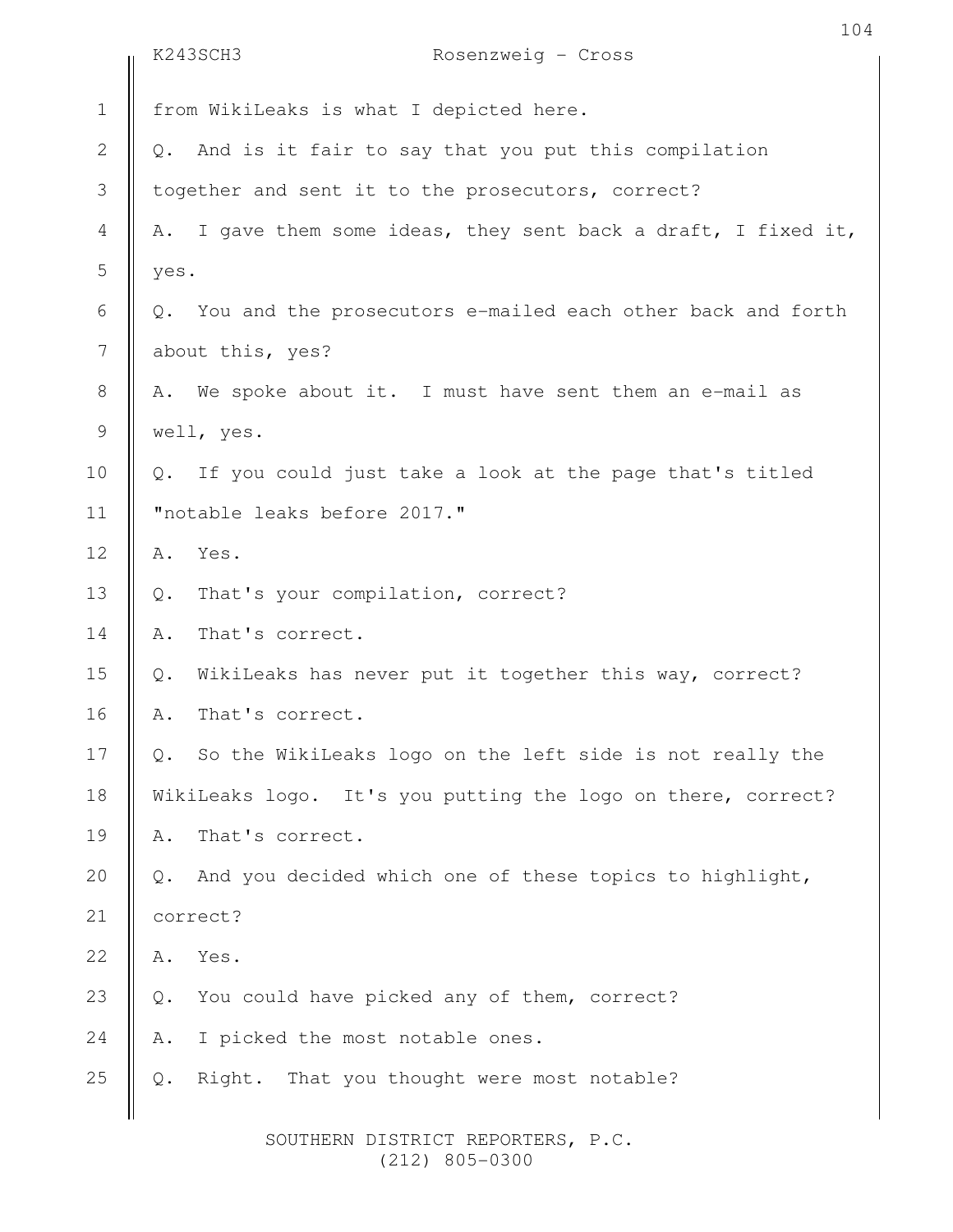|                | K243SCH3<br>Rosenzweig - Cross                                    |  |
|----------------|-------------------------------------------------------------------|--|
| $1\,$          | That's correct.<br>Α.                                             |  |
| $\mathbf{2}$   | Okay. It's the same for almost every one of the pages<br>Q.       |  |
| 3              | where the WikiLeaks logo is on the left side, correct?            |  |
| $\overline{4}$ | That's correct.<br>Α.                                             |  |
| 5              | Q. So let's go to the one where it says WikiLeaks and             |  |
| 6              | Anonymous. You don't know anything about anonymous either,        |  |
| 7              | correct?                                                          |  |
| $\,8\,$        | I'm sorry, I don't understand.<br>Α.                              |  |
| 9              | Okay. You ever met anybody who is in the Anonymous hacker<br>Q.   |  |
| 10             | group?                                                            |  |
| 11             | Yes.<br>Α.                                                        |  |
| 12             | Did you talk to them about putting this demonstrative<br>$Q$ .    |  |
| 13             | together?                                                         |  |
| 14             | No.<br>Α.                                                         |  |
| 15             | Q. So when you picked out this quote, "We Anonymous just          |  |
| 16             | happen" blah, blah, blah, you decided to put that quote on,       |  |
| 17             | correct?                                                          |  |
| 18             | That's correct.<br>Α.                                             |  |
| 19             | And nobody told you to have a different quote or put<br>Q.        |  |
| 20             | something different on your demonstrative, because you only       |  |
| 21             | discussed it with the government, right?                          |  |
| 22             | The government didn't tell me what to put on either.<br>Α.<br>But |  |
| 23             | yes, nobody told me what to put on.                               |  |
| 24             | Now, let's go to this page where it says "Instruction to<br>Q.    |  |
| 25             | leakers: overview."                                               |  |
|                |                                                                   |  |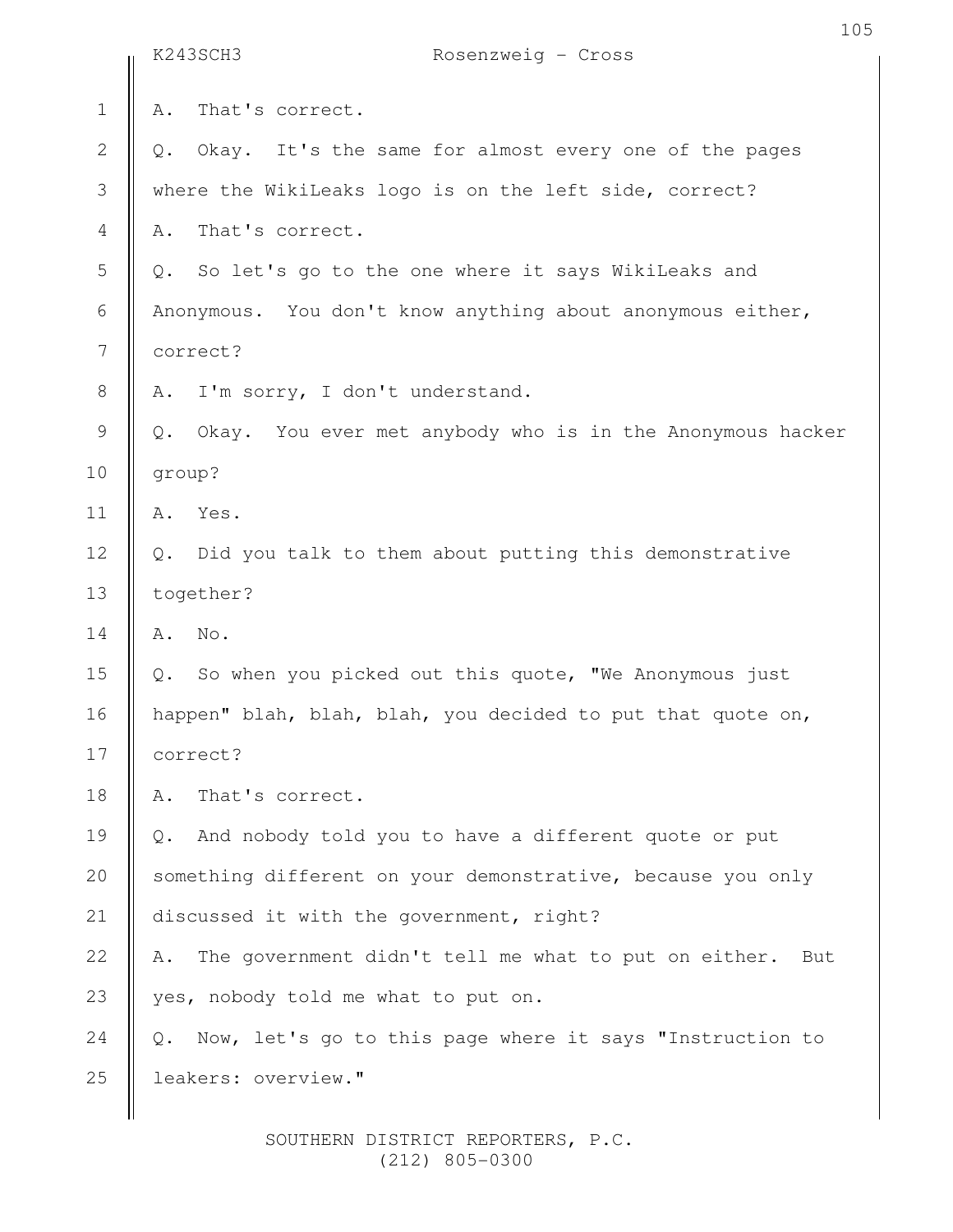|                | K243SCH3<br>Rosenzweig - Cross                                              |  |
|----------------|-----------------------------------------------------------------------------|--|
| $\mathbf 1$    | There are two of those. Which one do you want?<br>Α.                        |  |
| $\sqrt{2}$     | Let's start with the first one. Do you see it says "submit<br>$Q$ .         |  |
| $\mathcal{S}$  | documents to WikiLeaks"?                                                    |  |
| $\overline{4}$ | Α.<br>Yes.                                                                  |  |
| 5              | That's on the WikiLeaks website, correct?<br>Q.                             |  |
| 6              | Correct.<br>Α.                                                              |  |
| $\overline{7}$ | You never tried to upload a document to WikiLeaks, correct?<br>Q.           |  |
| $8\,$          | That's correct.<br>Α.                                                       |  |
| $\mathcal{G}$  | And so you don't know if this actually works out properly,<br>$Q$ .         |  |
| 10             | right?                                                                      |  |
| 11             | Oh, no. I did go to the web page.<br>Α.                                     |  |
| 12             | I didn't ask you if you went to the web page. I am asking<br>$Q$ .          |  |
| 13             | if you know how to upload a document to WikiLeaks.                          |  |
| 14             | You asked me if I uploaded documents, the answer is no, but<br>Α.           |  |
| 15             | the web page address does work.                                             |  |
| 16             | I didn't ask you if the address worked. I am asking if the<br>$\mathbb Q$ . |  |
| 17             | actual process of uploading works. You've never tried it,                   |  |
| 18             | correct?                                                                    |  |
| 19             | That's correct.<br>Α.                                                       |  |
| 20             | You don't know if it works, correct?<br>$Q$ .                               |  |
| 21             | That's correct.<br>Α.                                                       |  |
| 22             | Next one, "Instructions to leakers: overview." Right?<br>$\mathbb{Q}$ .     |  |
| 23             | Yes.<br>Α.                                                                  |  |
| 24             | When you talked about this IP address, you testified this<br>$Q$ .          |  |
| 25             | is an unusual IP address; is that right?                                    |  |
|                |                                                                             |  |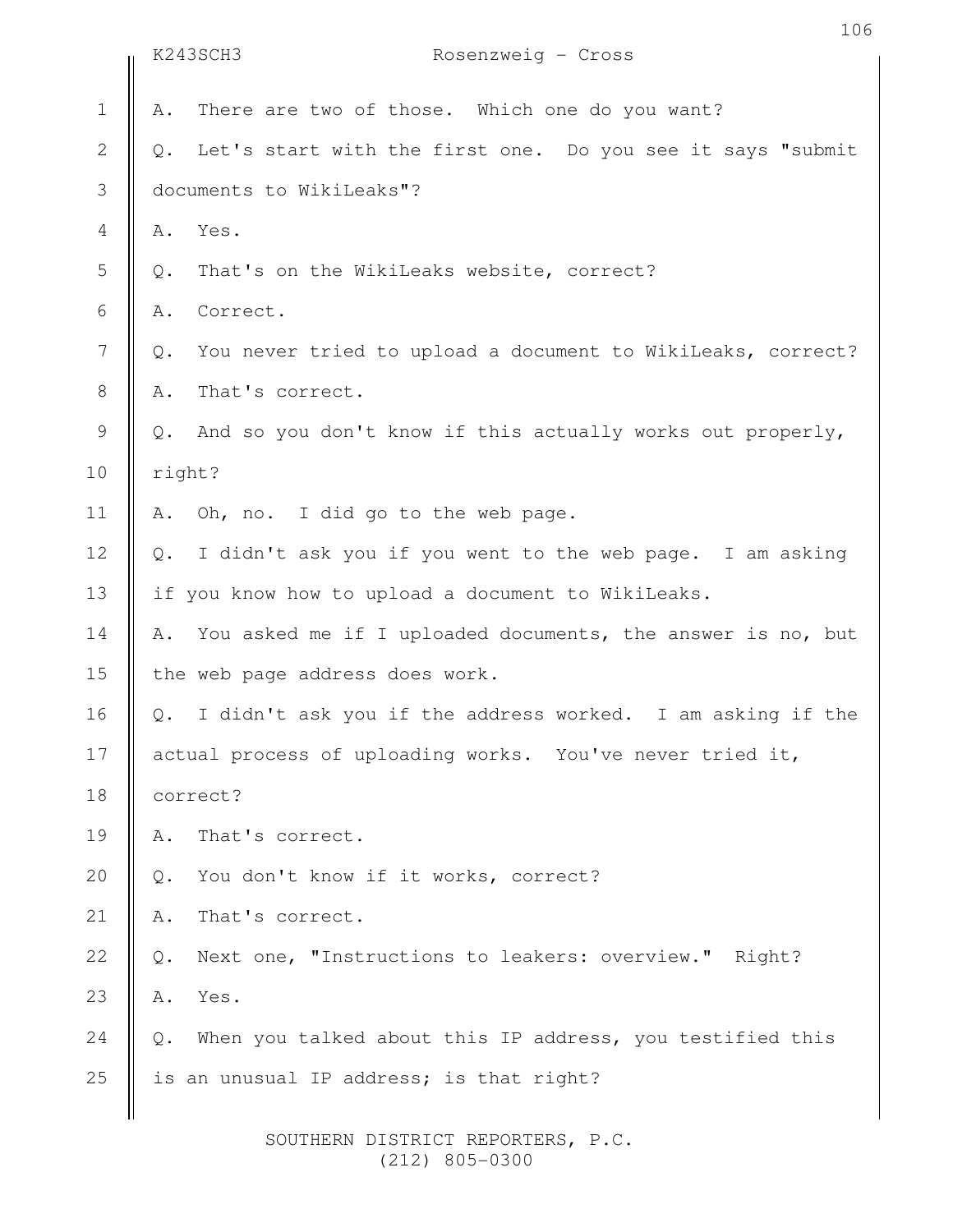|                          | K243SCH3<br>Rosenzweig - Cross                                     | 107 |
|--------------------------|--------------------------------------------------------------------|-----|
|                          |                                                                    |     |
| $\mathbf 1$              | I don't think I used the word "unusual."<br>Α.                     |     |
| $\mathbf{2}$             | Okay. What word did you use?<br>$\mathbb Q$ .                      |     |
| $\mathcal{S}$            | It's not the typical one that the average citizen would<br>Α.      |     |
| $\overline{4}$           | see.                                                               |     |
| 5                        | Okay.<br>$Q$ .                                                     |     |
| 6                        | It is a specific address for the Tor Onion network.<br>Α.          |     |
| $\overline{\phantom{a}}$ | So let's talk about this. Tor and Onion network. Where<br>$Q$ .    |     |
| $8\,$                    | does Tor come from?                                                |     |
| $\mathsf 9$              | It was invented by the U.S. government.<br>Α.                      |     |
| 10                       | The United States government invented Tor?<br>$Q$ .                |     |
| 11                       | Α.<br>Yes.                                                         |     |
| 12                       | Okay. Which part of the United States government?<br>$\mathbb Q$ . |     |
| 13                       | I think it was the Navy, but I'm not one -- I don't have<br>Α.     |     |
| 14                       | 100 percent recollection. I think it was the Navy.                 |     |
| 15                       | Right. So the Tor was invented by the U.S. Navy, correct?<br>Q.    |     |
| 16                       | By the U.S. government. I am not 100 percent sure it was<br>Α.     |     |
| 17                       | the Navy.                                                          |     |
| 18                       | Who funds it now, Department of Defense?<br>$\mathbb Q$ .          |     |
| 19                       | Tor now? No, Tor is operated by the Tor Project, which is<br>Α.    |     |
| 20                       | an independent organization.                                       |     |
| 21                       | Who contributes to its activity?<br>$Q$ .                          |     |
| 22                       | They take donations from people who use it. You could give<br>Α.   |     |
| 23                       | them money if you wanted.                                          |     |
| 24                       | Do you know if the Department of Defense helps them out?<br>$Q$ .  |     |
| 25                       | I don't know.<br>Α.                                                |     |
|                          |                                                                    |     |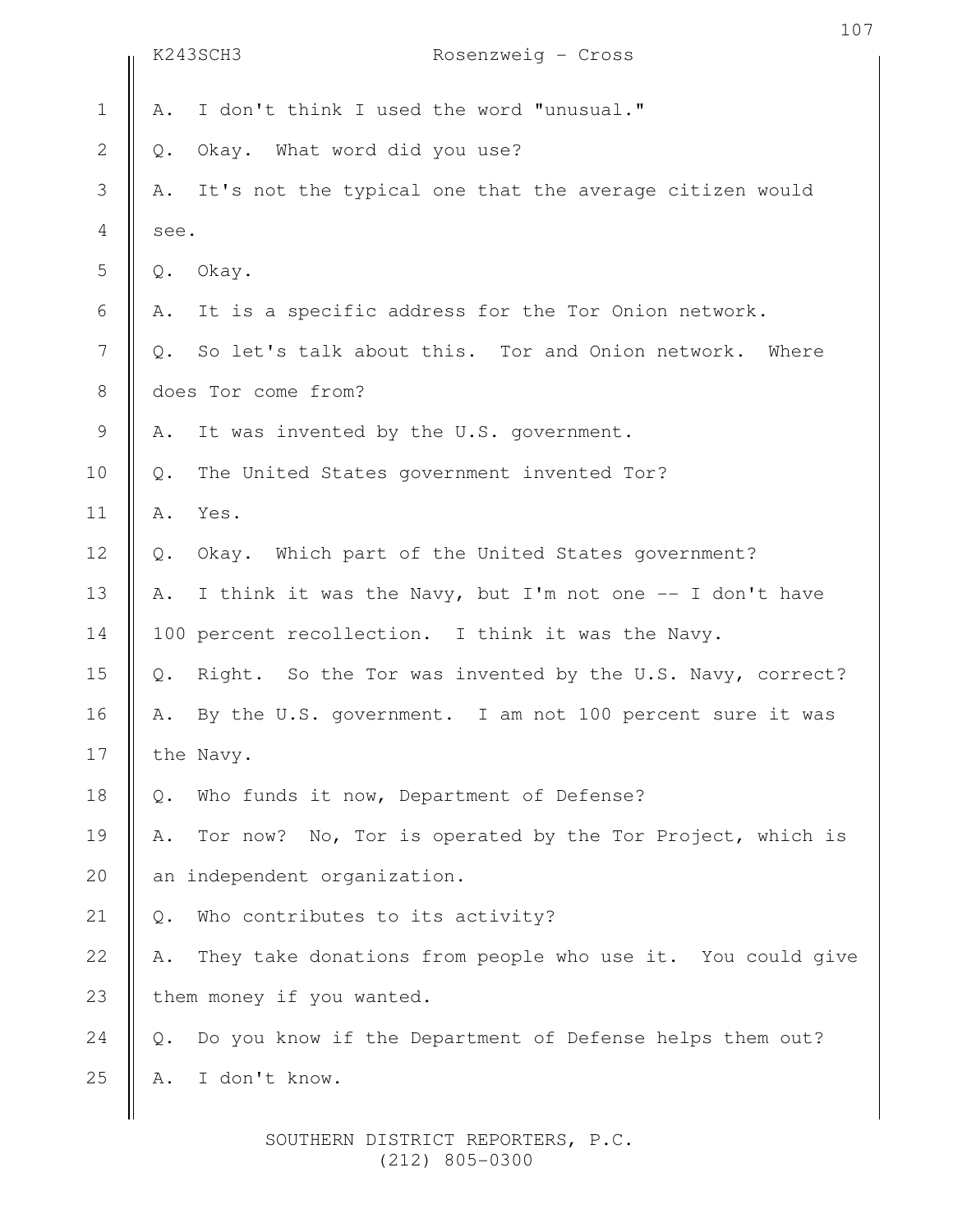|                |                           | K243SCH3<br>Rosenzweig - Cross                                 |  |
|----------------|---------------------------|----------------------------------------------------------------|--|
| $\mathbf 1$    | Q.                        | Do you know if the State Department helps them out?            |  |
| $\mathbf{2}$   | Α.                        | I believe they do. I believe I read reports that they do.      |  |
| 3              | $Q$ .                     | The State Department you know helps them out, correct?         |  |
| $\overline{4}$ | Α.                        | No, I believe I've read reports that they do.                  |  |
| 5              | Q.                        | Okay. But you testified before that whatever reports you       |  |
| 6              |                           | read, you then make a decision whether to believe them or not, |  |
| 7              | correct?                  |                                                                |  |
| $8\,$          | Α.                        | That's correct.                                                |  |
| $\mathsf 9$    | Q.                        | Right. So do you believe that report or you don't?             |  |
| 10             | Α.                        | I've never actually formed an opinion about that.              |  |
| 11             | $Q$ .                     | You are testifying as the WikiLeaks expert today before        |  |
| 12             | this jury.                |                                                                |  |
| 13             | Α.                        | You are asking me about Tor and its funding.                   |  |
| 14             | $Q$ .                     | Right. But WikiLeaks is talking about Tor, right?              |  |
| 15             | Α.                        | Yes.                                                           |  |
| 16             | Q.                        | You testified all about Tor when Mr. Denton was asking you     |  |
| 17             | these questions, correct? |                                                                |  |
| 18             | Α.                        | Yes.                                                           |  |
| 19             | Q.                        | Did they ask you who funds Tor?                                |  |
| 20             | Α.                        | No, they didn't.                                               |  |
| 21             | $Q$ .                     | Okay. How about Tails?                                         |  |
| 22             | Α.                        | What about it?                                                 |  |
| 23             | $Q$ .                     | Who funds Tails?                                               |  |
| 24             | Α.                        | I don't know.                                                  |  |
| 25             | $Q$ .                     | Did you ever try to find out, as the national security         |  |
|                |                           |                                                                |  |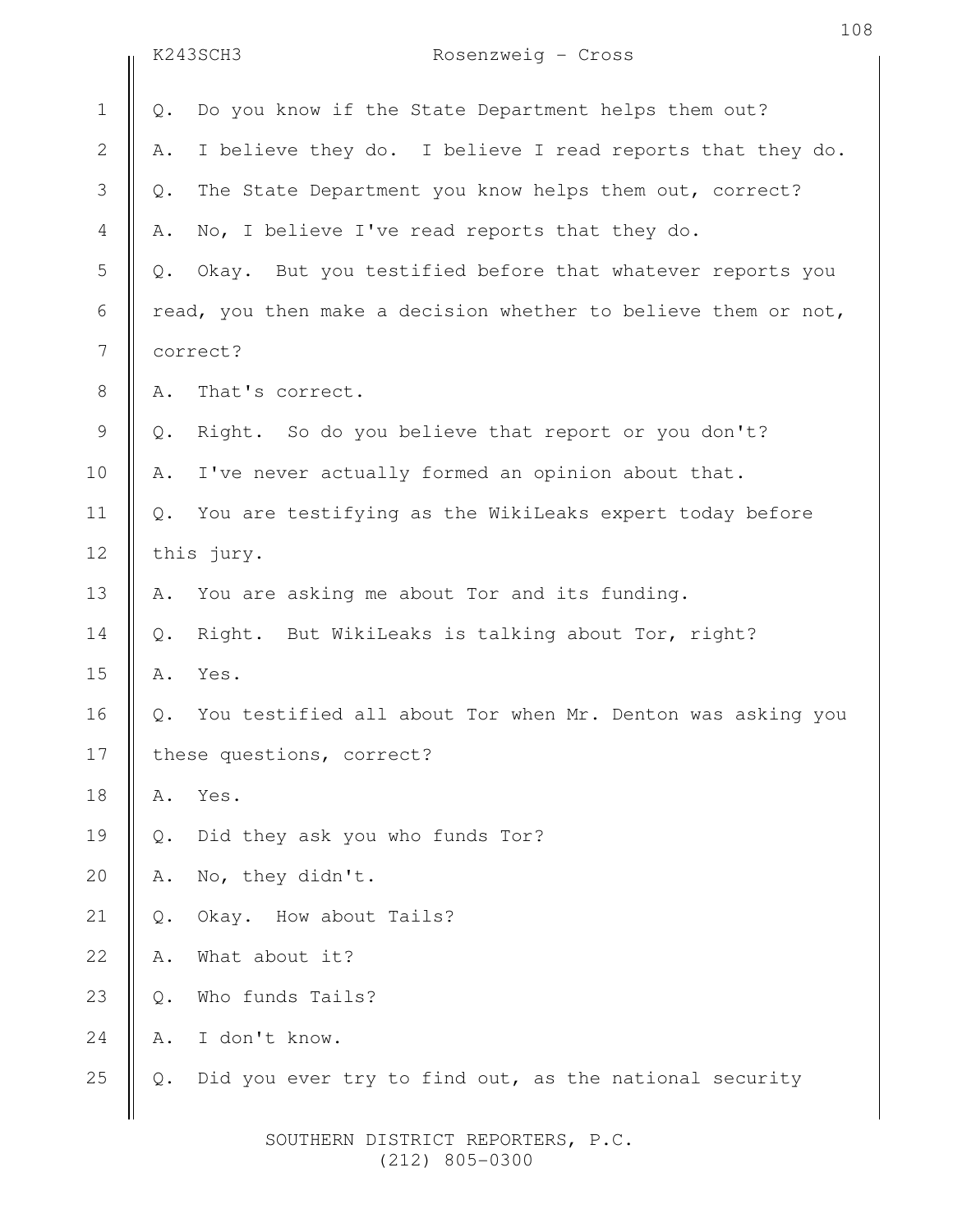|                | K243SCH3<br>Rosenzweig - Cross                                           |  |  |
|----------------|--------------------------------------------------------------------------|--|--|
| $1\,$          | expert that you are, who contributes money to Tails?                     |  |  |
| $\overline{2}$ | No.<br>Α.                                                                |  |  |
| 3              | Okay. I am assuming that in all of the times you testified<br>Q.         |  |  |
| $\overline{4}$ | before Congress, you never asked them or they asked you who              |  |  |
| 5              | funds Tor, correct?                                                      |  |  |
| $\sqrt{6}$     | No.<br>Α.                                                                |  |  |
| $\overline{7}$ | Okay. So let's talk about Tor. Who else uses Tor,<br>$Q$ .               |  |  |
| $\,8\,$        | according to you?                                                        |  |  |
| $\mathcal{G}$  | Who else besides WikiLeaks?<br>Α.                                        |  |  |
| 10             | Yeah.<br>$Q$ .                                                           |  |  |
| 11             | Wide range of institutions and organizations. Some<br>Α.                 |  |  |
| 12             | malicious, like criminals and terrorists; some well meaning,             |  |  |
| 13             | like journalists and protest groups.                                     |  |  |
| 14             | So let's start with the well meaning. How about The New<br>$Q_{\bullet}$ |  |  |
| 15             | York Times?                                                              |  |  |
| 16             | I don't know.<br>Α.                                                      |  |  |
| $17$           | How about Wall Street Journal?<br>$\mathbb{Q}$ .                         |  |  |
| 18             | I don't know.<br>Α.                                                      |  |  |
| 19             | How about the Department of Defense?<br>Q.                               |  |  |
| 20             | I assume so, but I don't know.<br>Α.                                     |  |  |
| 21             | How about the State Department?<br>Q.                                    |  |  |
| 22             | I don't know.<br>Α.                                                      |  |  |
| 23             | How about you?<br>Q.                                                     |  |  |
| 24             | Yes.<br>Α.                                                               |  |  |
| 25             | You use Tor?<br>Q.                                                       |  |  |
|                |                                                                          |  |  |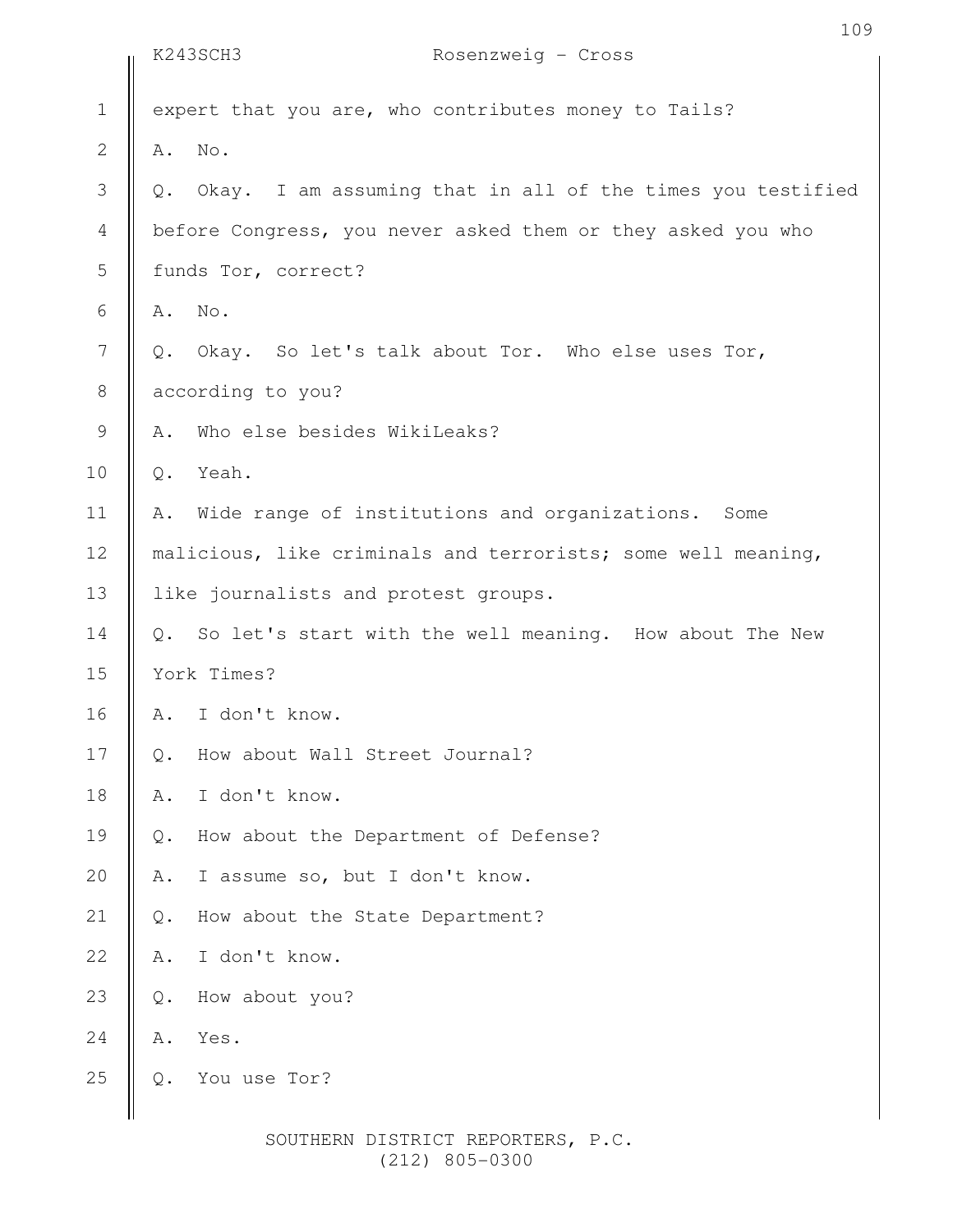|                | K243SCH3<br>Rosenzweig - Cross                                               |
|----------------|------------------------------------------------------------------------------|
| $\mathbf 1$    | Yes.<br>Α.                                                                   |
| $\sqrt{2}$     | Okay. Now, let's turn to this page that you see, "Tor the<br>Q.              |
| 3              | Onion router." You testified about how Tor works. You put                    |
| $\overline{4}$ | this slide together?                                                         |
| $\mathsf S$    | This one?<br>Α.                                                              |
| $\epsilon$     | Right.<br>Q.                                                                 |
| $\overline{7}$ | The graphic is from the Electronic Freedom Foundation, and<br>Α.             |
| $\,8\,$        | the Tor logo is from Tor.                                                    |
| $\mathcal{G}$  | Right. You put together this demonstrative, correct?<br>Q.                   |
| 10             | Α.<br>Yes.                                                                   |
| 11             | You had no idea if this is how Tor actually works, correct?<br>$\mathbb Q$ . |
| 12             | No.<br>Α.                                                                    |
| 13             | You don't know if Alice is really going through that plus,<br>Q.             |
| 14             | plus, plus and getting to Bob or getting to Jane. In fact, you               |
| 15             | don't know anything about this demonstrative, correct?                       |
| 16             | Literally thousands of articles have been written about how<br>Α.            |
| 17             | Tor operates. And this is a depiction of how every one of                    |
| 18             | those articles says it operates. Including articles -- well.                 |
| 19             | So, no, I don't code Tor. But yes, this is how it operates.                  |
| 20             | You don't know this is how it operates.<br>Q.                                |
| 21             | Yes, this is how it operates.<br>Α.                                          |
| 22             | You do know how Tor operates?<br>$Q$ .                                       |
| 23             | As I said, every secondary source that I know of says that<br>Α.             |
| 24             | this is how it operates.                                                     |
| 25             | So if you were to read a secondary source on heart<br>$Q$ .<br>Okay.         |
|                |                                                                              |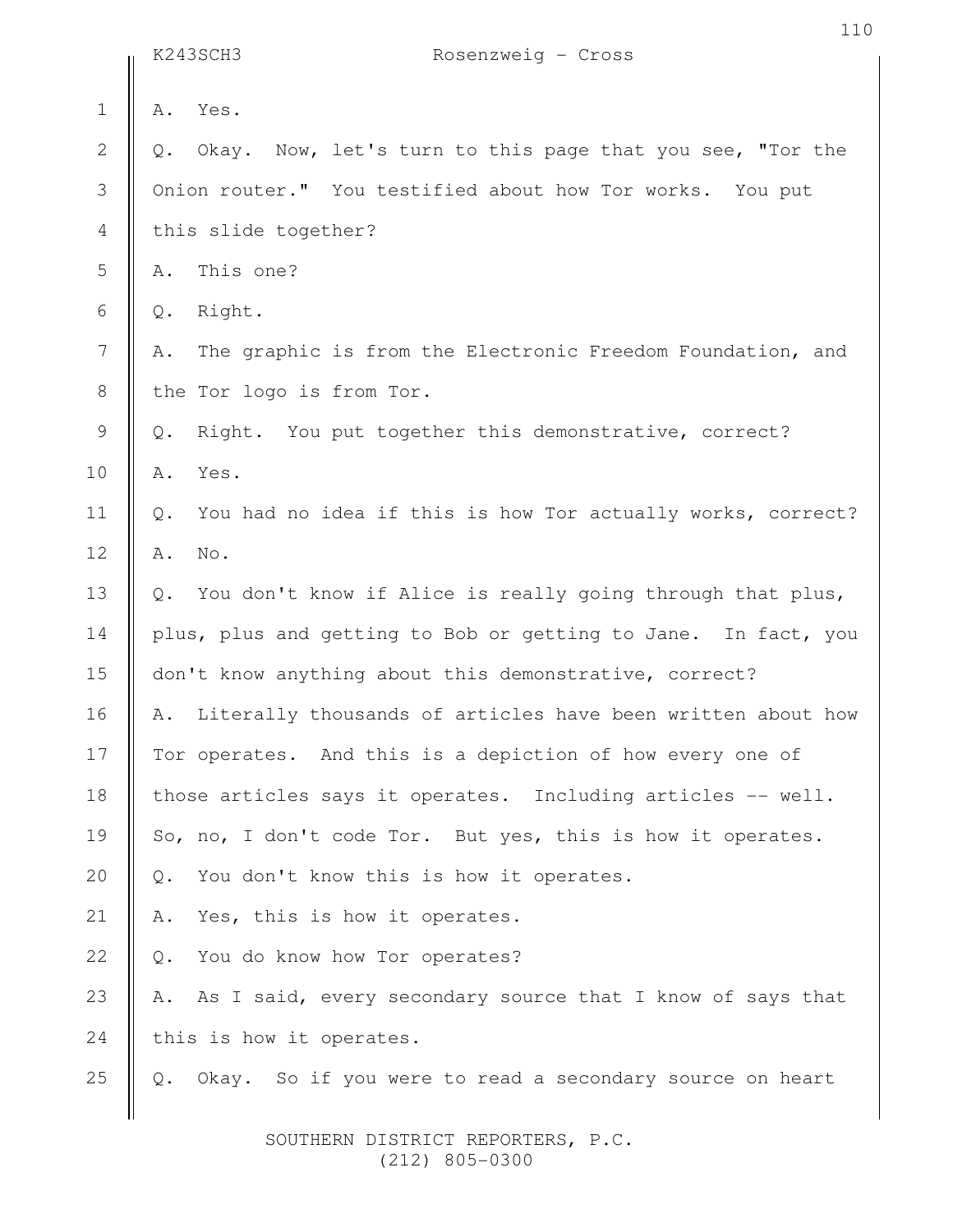|                |        | K243SCH3<br>Rosenzweig - Cross                                |
|----------------|--------|---------------------------------------------------------------|
| $\mathbf 1$    |        | surgery, you would know how heart surgery works, according to |
| $\sqrt{2}$     | you?   |                                                               |
| 3              | Α.     | No.                                                           |
| $\overline{4}$ | Q.     | Okay. Let's move on from Tor. Let's move to Tails.<br>You     |
| 5              |        | use Tails?                                                    |
| 6              | Α.     | I've tried it once, but no, I don't use it routinely.         |
| $\overline{7}$ | Q.     | How about The New York Times?                                 |
| $\,8\,$        | Α.     | Don't know.                                                   |
| $\mathcal{G}$  | $Q$ .  | Wall Street Journal?                                          |
| 10             | Α.     | Don't know.                                                   |
| 11             | $Q$ .  | Law 360?                                                      |
| 12             | Α.     | Don't know.                                                   |
| 13             | $Q$ .  | Daily News?                                                   |
| 14             | Α.     | No, don't know.                                               |
| 15             | $Q$ .  | Washington Post?                                              |
| 16             | Α.     | Don't know.                                                   |
| 17             | Q.     | United States attorney's office?                              |
| 18             | Α.     | I don't know.                                                 |
| 19             | Q.     | Let's go to the screen that says "instructions to leakers:    |
| 20             | tips." |                                                               |
| 21             |        | By the way, do you know if the CIA uses Tor?                  |
| 22             | Α.     | I don't know.                                                 |
| 23             | $Q$ .  | You read this, you testified about this page, correct, on     |
| 24             |        | direct?                                                       |
| 25             | Α.     | Yes.                                                          |
|                |        |                                                               |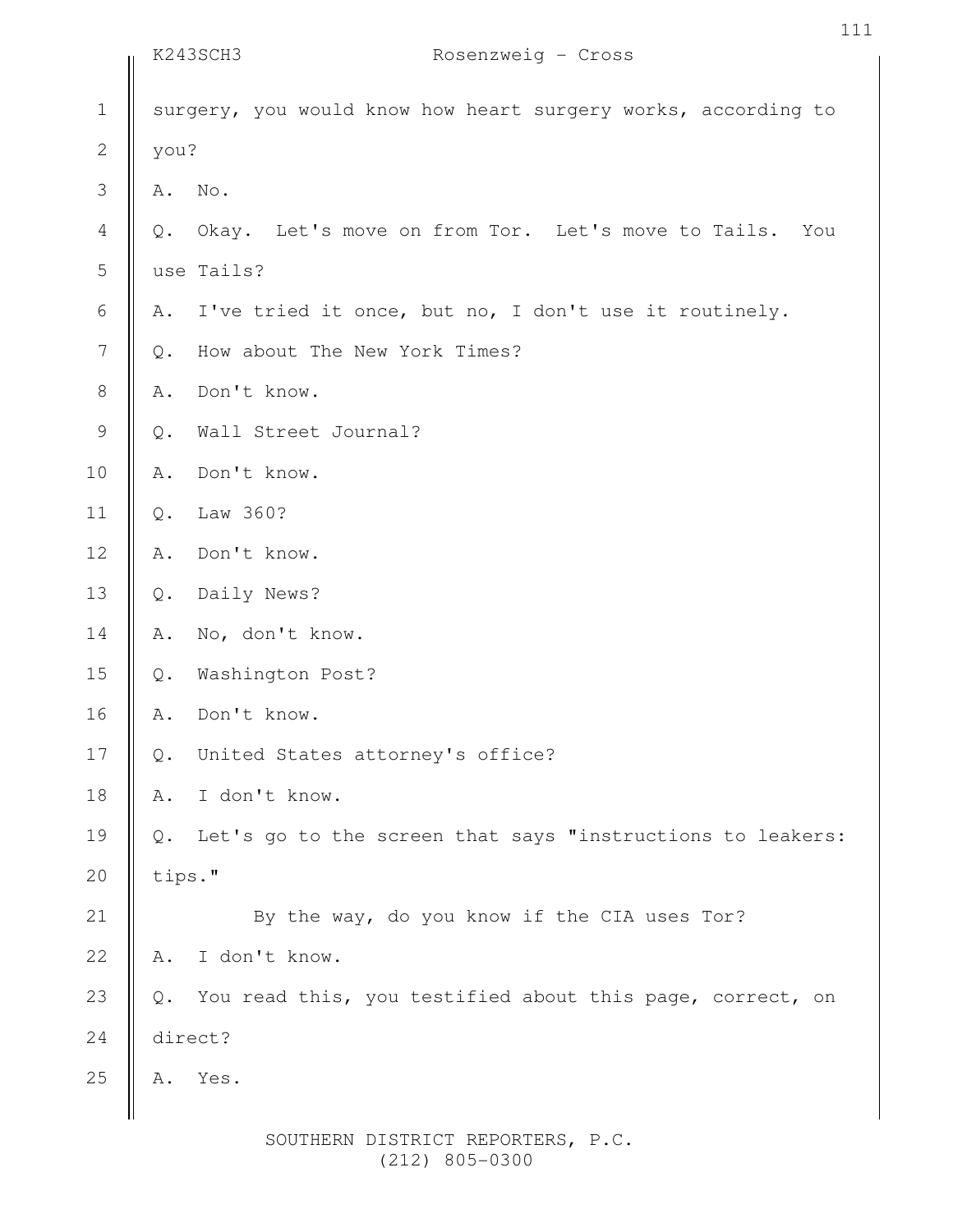|                | K243SCH3                                                  | Rosenzweig - Cross                                              |  |  |
|----------------|-----------------------------------------------------------|-----------------------------------------------------------------|--|--|
| $\mathbf 1$    | Q.                                                        | And basically, you read what was written on the screen,         |  |  |
| $\mathbf{2}$   |                                                           | right?                                                          |  |  |
| $\mathfrak{Z}$ | Α.                                                        | That was what I was asked to do, yes.                           |  |  |
| $\overline{4}$ | $\mathbb Q$ .                                             | And then you said that this is WikiLeaks' explanation,          |  |  |
| 5              | correct?                                                  |                                                                 |  |  |
| 6              | Α.                                                        | I said this is what WikiLeaks has published.                    |  |  |
| $\overline{7}$ | $\mathbb Q$ .                                             | Okay.                                                           |  |  |
| $\,8\,$        | Α.                                                        | Yes.                                                            |  |  |
| $\mathcal{G}$  | Q.                                                        | Right. Beyond that, you don't really know much, right,          |  |  |
| 10             |                                                           | about this screen?                                              |  |  |
| 11             | Α.                                                        | Like what? I'm sorry, I don't understand the question.          |  |  |
| 12             | $\mathbb Q$ .                                             | Well, you don't really know if it works, right? That if a       |  |  |
| 13             |                                                           | person has a very large submission, with a complex format, this |  |  |
| 14             | is how you should move forward. You don't know in if this |                                                                 |  |  |
| 15             |                                                           | works, right?                                                   |  |  |
| 16             | Α.                                                        | I know what's here. I know they say contact us.                 |  |  |
| 17             | Q.                                                        | Right. So if a juror read it, you basically know what a         |  |  |
| 18             |                                                           | juror knows by reading this screen?                             |  |  |
| 19             | Α.                                                        | In this particular screen, it's self-explanatory, yes.          |  |  |
| 20             | $Q$ .                                                     | That's not what I asked you. I asked you if you know            |  |  |
| 21             |                                                           | anything more than the average reader of this screen knows.     |  |  |
| 22             | Α.                                                        | For this screen?                                                |  |  |
| 23             | $\mathsf{Q}$ .                                            | Yes.                                                            |  |  |
| 24             | A.                                                        | No.                                                             |  |  |
| 25             |                                                           | Okay. Let's go to the screen that says "solicitation of         |  |  |
|                |                                                           |                                                                 |  |  |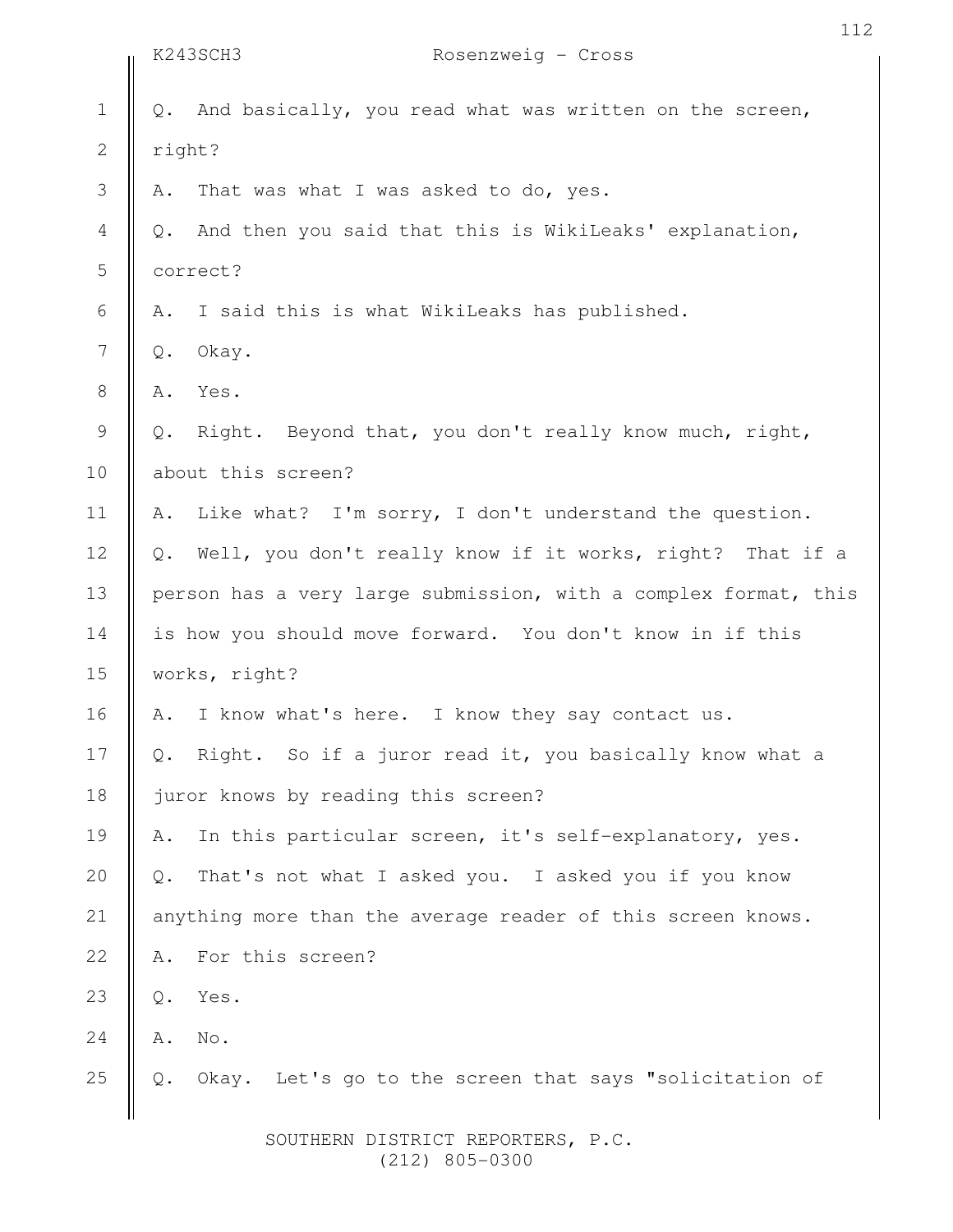|                | K243SCH3<br>Rosenzweig - Cross                                               |  |  |
|----------------|------------------------------------------------------------------------------|--|--|
| $\mathbf 1$    | classified information." The first line that you have there,                 |  |  |
| $\overline{2}$ | "WikiLeaks as a whole, and Assange in particular, has actively               |  |  |
| 3              | promoted leaking of classified information."                                 |  |  |
| $\overline{4}$ | You just wrote that sentence up, right?                                      |  |  |
| $\mathsf S$    | I wrote that sentence, yes.<br>Α.                                            |  |  |
| $\epsilon$     | Okay. That's it, right, you wrote it?<br>$Q$ .                               |  |  |
| $\overline{7}$ | That's my summary, yes.<br>Α.                                                |  |  |
| $\,8\,$        | Right. You put the WikiLeaks logo on there and then you<br>Q.                |  |  |
| $\mathsf 9$    | wrote that sentence?                                                         |  |  |
| 10             | Yes.<br>Α.                                                                   |  |  |
| 11             | Okay. And then you pulled out two quotes, and you put<br>$Q$ .               |  |  |
| 12             | those in, correct?                                                           |  |  |
| 13             | Correct.<br>Α.                                                               |  |  |
| 14             | Okay. And you chose the quotes, right?<br>$Q$ .                              |  |  |
| 15             | Yes.<br>Α.                                                                   |  |  |
| 16             | And one of the quotes you chose was specifically about this<br>$\mathbb Q$ . |  |  |
| 17             | language about the CIA, right?                                               |  |  |
| 18             | Correct.<br>Α.                                                               |  |  |
| 19             | And you knew this case was about the CIA, correct?<br>$\mathbb Q$ .          |  |  |
| 20             | Correct.<br>Α.                                                               |  |  |
| 21             | And you work for the United States attorney's office,<br>$Q$ .               |  |  |
| 22             | correct?                                                                     |  |  |
| 23             | I'm contracted to them as an expert witness, yes.<br>Α.                      |  |  |
| 24             | By the way, how much do they pay you per hour?<br>Q.                         |  |  |
| 25             | \$400 an hour.<br>Α.                                                         |  |  |
|                |                                                                              |  |  |

113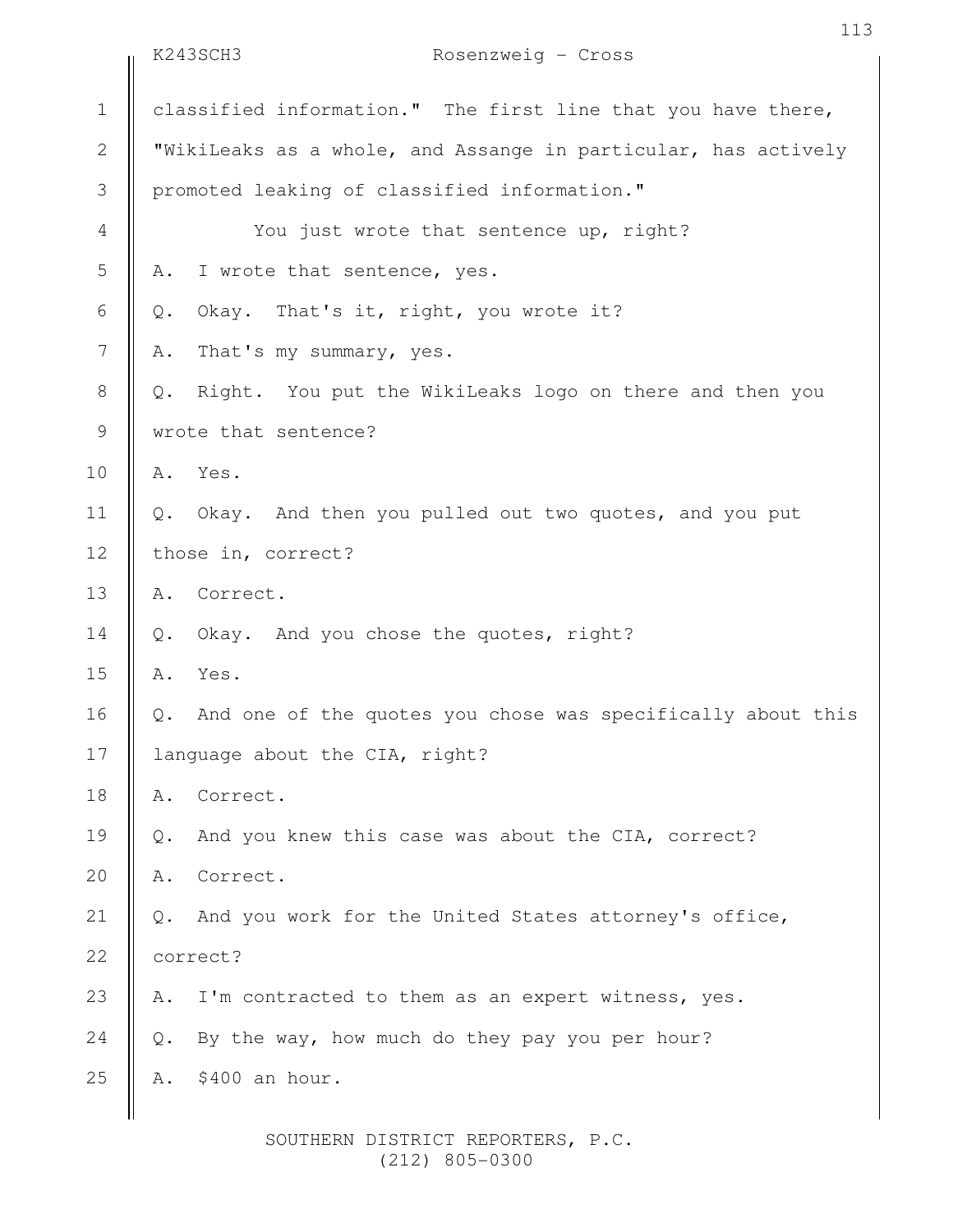|                |       | K243SCH3<br>Rosenzweig - Cross                            |  |
|----------------|-------|-----------------------------------------------------------|--|
| $\mathbf 1$    | Q.    | \$400 an hour to talk to them?                            |  |
| $\mathbf 2$    | Α.    | Yes.                                                      |  |
| 3              | Q.    | \$400 every time you e-mail them?                         |  |
| $\overline{4}$ | Α.    | I don't charge for every minute I spend.                  |  |
| 5              | Q.    | Okay. \$400 an hour to testify here today?                |  |
| $\sqrt{6}$     | Α.    | Yes.                                                      |  |
| 7              | $Q$ . | Who paid for you to come up?                              |  |
| $\,8\,$        | Α.    | They'll pay, they'll reimburse me the expenses.           |  |
| $\mathcal{G}$  | Q.    | Who pays for you to stay over?                            |  |
| 10             | Α.    | The U.S. attorney's office will reimburse me for the      |  |
| 11             |       | expenses.                                                 |  |
| 12             | $Q$ . | Okay. And they paid you for putting all of this together, |  |
| 13             |       | right?                                                    |  |
| 14             | Α.    | Yes.                                                      |  |
| 15             | Q.    | They paid you for researching the quotes?                 |  |
| 16             | Α.    | Yes.                                                      |  |
| 17             | Q.    | They paid you for the compilation?                        |  |
| 18             | Α.    | Yes.                                                      |  |
| 19             | Q.    | Let's look at the next screen where it talks about leak   |  |
| 20             |       | practices. You said "WikiLeaks practices with respect to  |  |
| 21             |       | redaction are inconsistent." Right?                       |  |
| 22             | Α.    | Yes.                                                      |  |
| 23             | Q.    | Your opinion, correct?                                    |  |
| 24             | Α.    | Yes.                                                      |  |
| 25             | Q.    | You're not a statistician, correct?                       |  |
|                |       | SOUTHERN DISTRICT REPORTERS, P.C.<br>$(212)$ 805-0300     |  |

114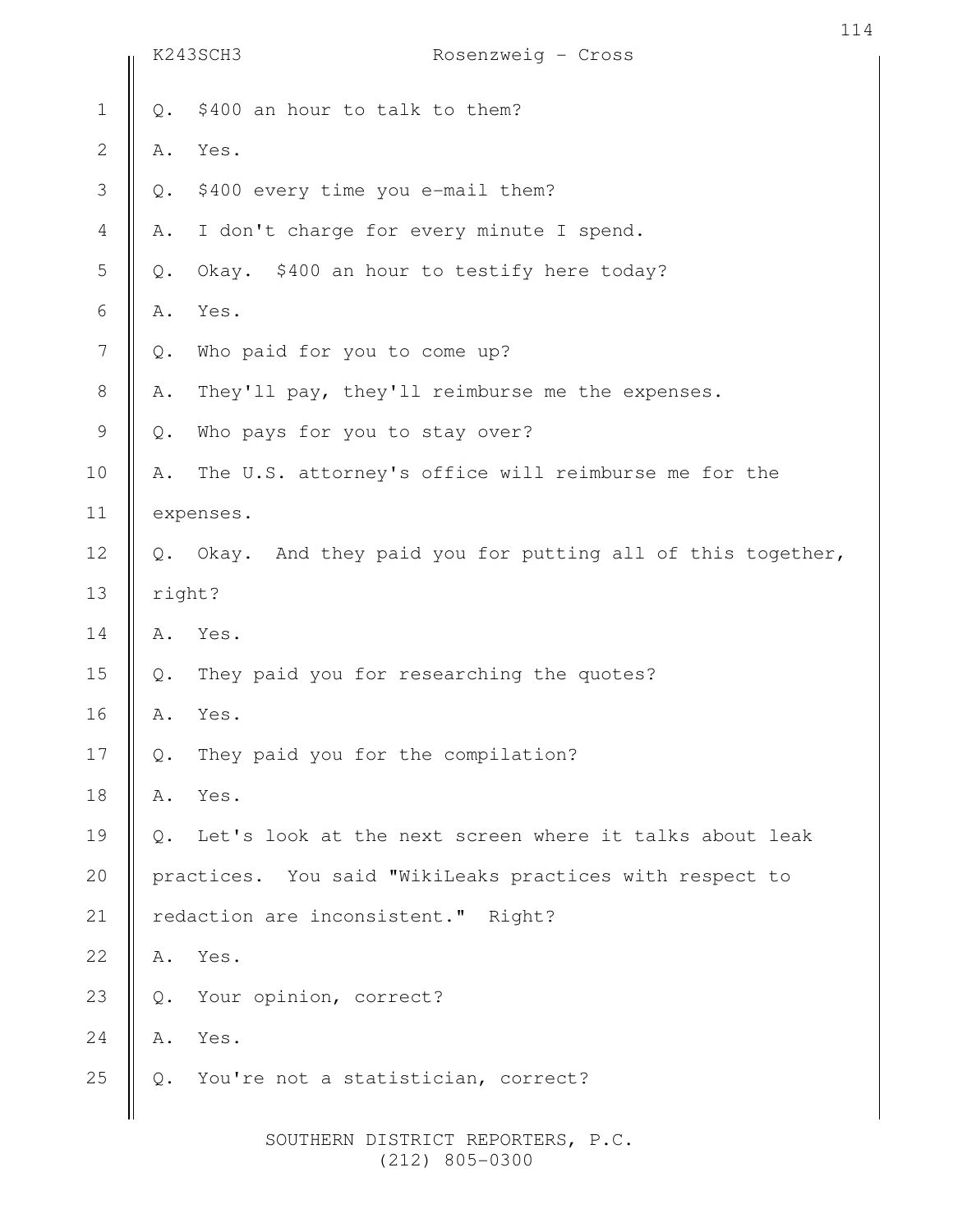|                | 115<br>K243SCH3<br>Rosenzweig - Cross                             |
|----------------|-------------------------------------------------------------------|
| $\mathbf 1$    | Not a statistician, no.<br>Α.                                     |
| $\mathbf{2}$   | And you didn't contract out a statistician to help you come<br>Q. |
| $\mathfrak{Z}$ | to that conclusion, correct?                                      |
| $\overline{4}$ | No.<br>Α.                                                         |
| 5              | So basically, you looked at WikiLeaks, you couldn't figure<br>Q.  |
| $\sqrt{6}$     | out a pattern to the redactions, so you said the redactions are   |
| 7              | inconsistent, right?                                              |
| $\,8\,$        | No.<br>Α.                                                         |
| $\mathcal{G}$  | You didn't see a pattern, right?<br>$\mathbb Q$ .                 |
| 10             | That's correct.<br>Α.                                             |
| 11             | Okay. So, when you didn't see a pattern, you didn't<br>Q.         |
| 12             | contact a statistician. You just concluded that they were         |
| 13             | inconsistent?                                                     |
| 14             | No.<br>Α.                                                         |
| 15             | Okay. So tell us what you did.<br>$Q$ .                           |
| 16             | I reviewed all of them, and then I reviewed the other<br>Α.       |
| 17             | people's analysis of them. There is a longstanding series of      |
| 18             | articles that have reviewed WikiLeaks' redaction patterns, and    |
| 19             | most of those reach the same conclusion. So I also relied on      |
| 20             | secondary sources that support this summary.                      |
| 21             | Okay. So you looked at other people's analysis of the<br>Q.       |
| 22             | pattern of redactions, and then you decided that the pattern of   |
| 23             | redaction was inconsistent?                                       |
| 24             | I looked at other people's analysis, I looked at the<br>Α.        |
| 25             | historical materials myself, and both of those led me to the      |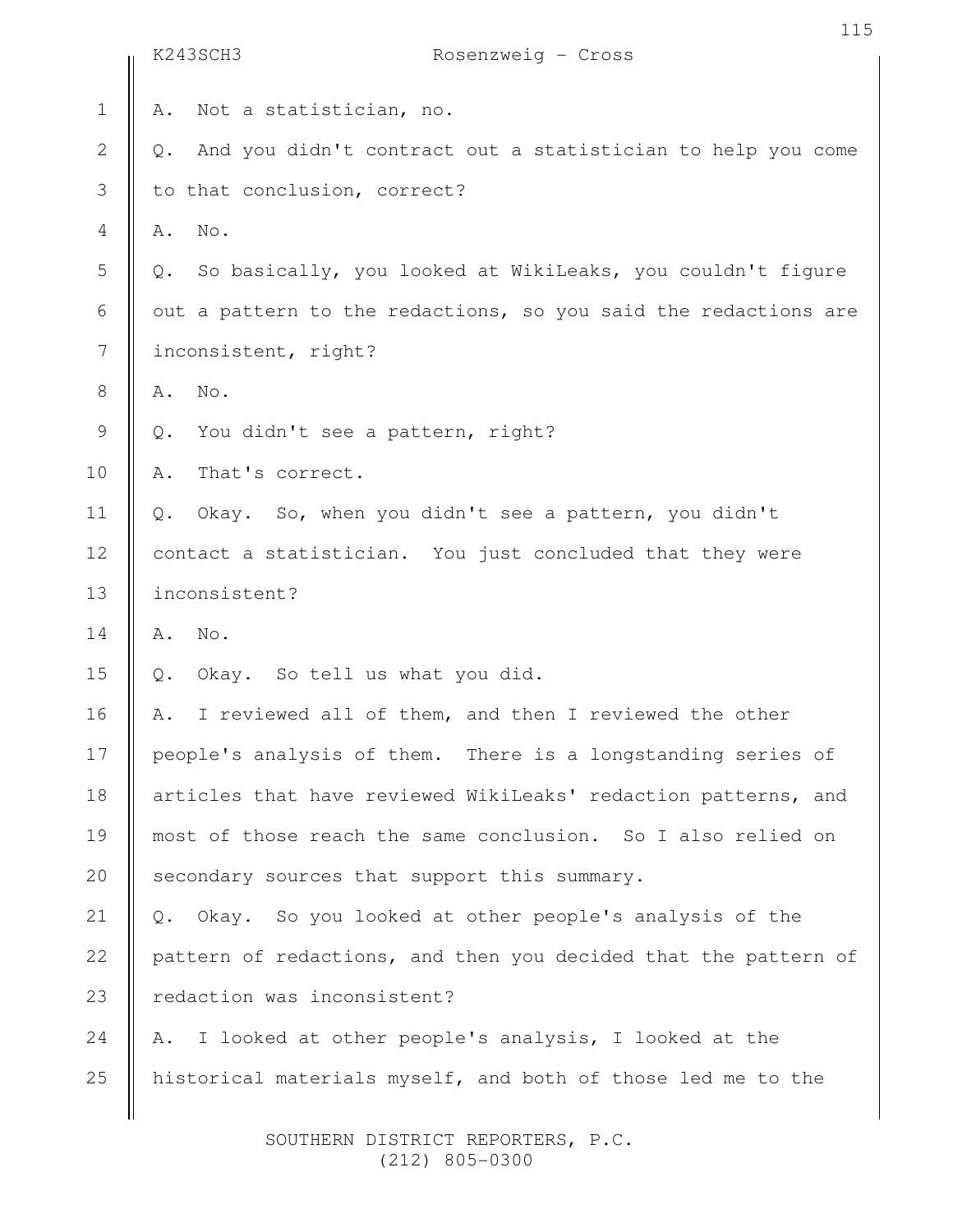|                | K243SCH3<br>Rosenzweig - Cross                                    |
|----------------|-------------------------------------------------------------------|
| $1\,$          | conclusion that WikiLeaks has been inconsistent in its            |
| $\overline{2}$ | application of redaction rules.                                   |
| 3              | So if the underlying source is wrong, you are wrong.<br>Q.        |
| $\overline{4}$ | This isn't a -- well, that's always true. But this isn't<br>Α.    |
| 5              | an underlying source. I read the original materials on            |
| 6              | WikiLeaks' website as well as reading secondary sources, so       |
| $\overline{7}$ | it's not exclusively the secondary sources.                       |
| $8\,$          | So you looked at WikiLeaks' redaction pattern from 2006 all<br>Q. |
| 9              | way to 2020, you made a graph and a chart, and then you came to   |
| 10             | this conclusion?                                                  |
| 11             | No.<br>Α.                                                         |
| 12             | So, where is the math?<br>Q.                                      |
| 13             | I don't think it needs math to say that something is<br>Α.        |
| 14             | inconsistent.                                                     |
| 15             | Exactly. So you didn't have any math, you didn't have any<br>Q.   |
| 16             | stats, and you just didn't find a pattern, so you call it         |
| 17             | inconsistent.                                                     |
| 18             | I think that anybody who reviews it would reach the same<br>Α.    |
| 19             | conclusion. But if they wanted to say there was a consistency,    |
| 20             | we could have a discussion about that.                            |
| 21             | Okay. All right. Let's move on. When you say "WikiLeaks<br>Q.     |
| 22             | performs minimal, if any, analysis," again, your conclusion?      |
| 23             | My conclusion, that of the secondary sources, based upon<br>Α.    |
| 24             | the review of what WikiLeaks has published, and what others       |
| 25             | have written about what they've published, yes.                   |
|                |                                                                   |

116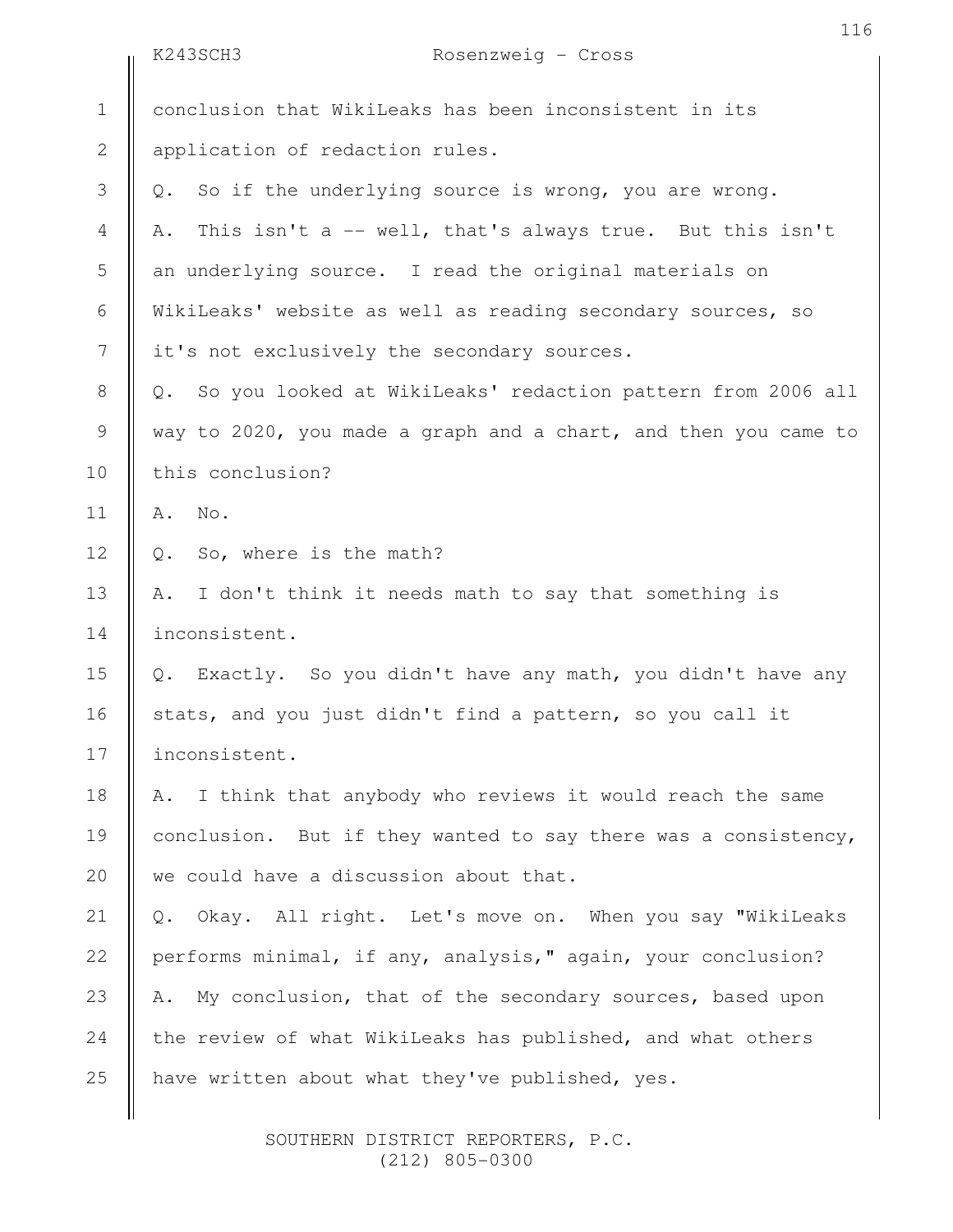|             | 117<br>K243SCH3<br>Rosenzweig - Cross                                        |
|-------------|------------------------------------------------------------------------------|
|             |                                                                              |
| $\mathbf 1$ | And you said "WikiLeaks does not review all leaked material<br>$Q_{\bullet}$ |
| $\sqrt{2}$  | it posts." You have no way to know that, right?                              |
| 3           | That's what WikiLeaks has said.<br>Α.                                        |
| 4           | Right.<br>Q.                                                                 |
| 5           | So I assumed that when they declare it -- perhaps they are<br>Α.             |
| 6           | lying about that as well.                                                    |
| 7           | Okay.<br>$\mathbb Q$ .                                                       |
| $\,8\,$     | So perhaps it should say "WikiLeaks says it does not review<br>Α.            |
| $\mathsf 9$ | all leaked materials it posts."                                              |
| 10          | But it seems to be consistent with their practices as                        |
| 11          | well.                                                                        |
| 12          | You think it's consistent?<br>$Q_{\bullet}$                                  |
| 13          | What?<br>Α.                                                                  |
| 14          | You think it's consistent?<br>$Q$ .                                          |
| 15          | It appears as though they have not done that in the past.<br>Α.              |
| 16          | Yes.                                                                         |
| 17          | Okay. The next sentence you have, you have "WikiLeaks<br>$\mathsf{Q}$ .      |
| 18          | sometimes partners with traditional media organizations."                    |
| 19          | Correct.<br>Α.                                                               |
| 20          | Right? And then you have "WikiLeaks takes steps to protect<br>Q.             |
| 21          | the identity of sources." Correct?                                           |
| 22          | That's correct.<br>Α.                                                        |
| 23          | And then you have "The vast majority of WikiLeaks<br>Q.                      |
| 24          | disclosures target the United States." Correct?                              |
| 25          | Correct.<br>Α.                                                               |
|             |                                                                              |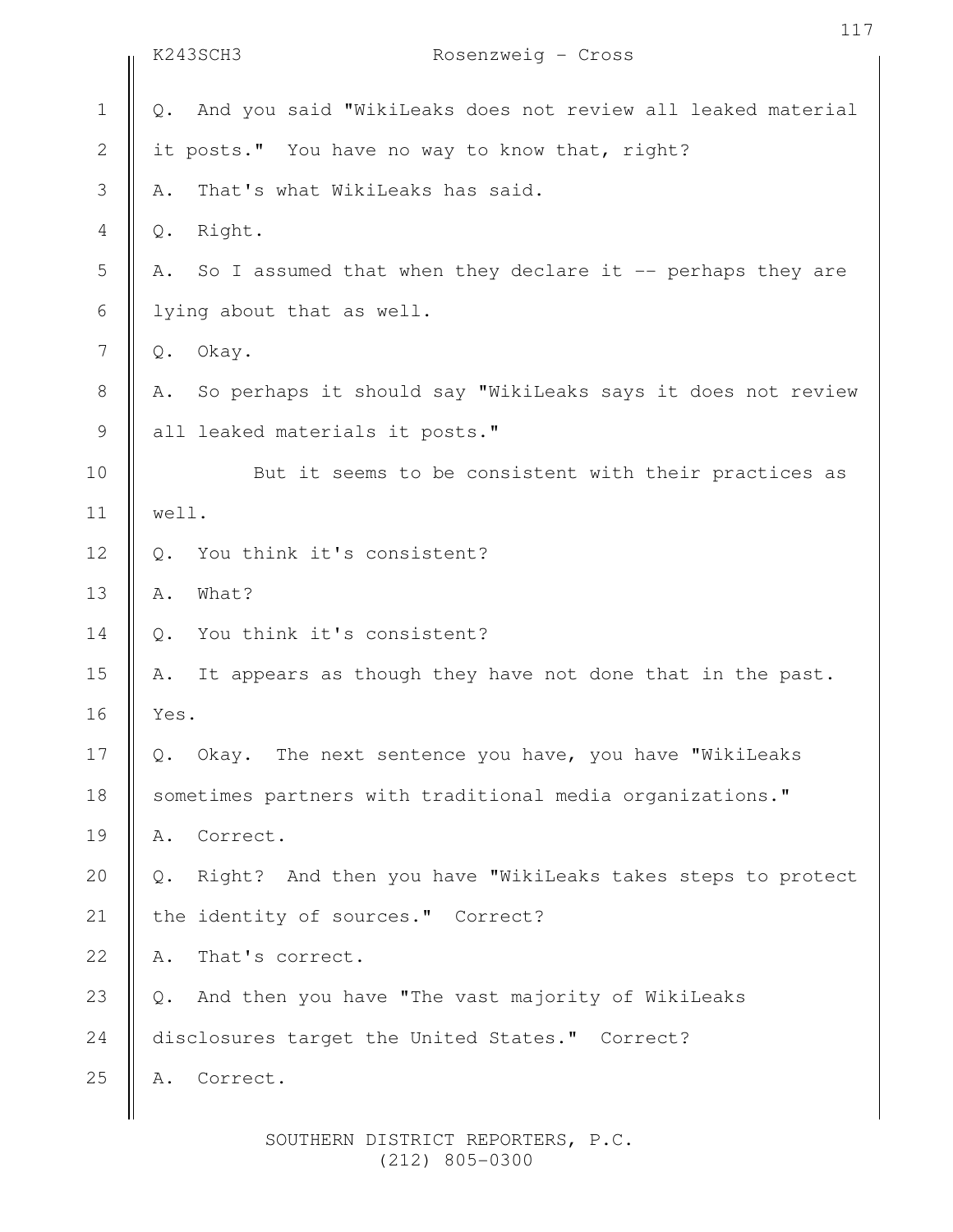|                | K243SCH3                                                        | Rosenzweig - Cross                                           |  |
|----------------|-----------------------------------------------------------------|--------------------------------------------------------------|--|
| $1\,$          | $Q$ .                                                           | Okay. Let's talk about that. The first set of documents      |  |
| $\mathbf{2}$   |                                                                 | that WikiLeaks ever released had to do with what nation?     |  |
| $\mathcal{S}$  | Α.                                                              | Somalia.                                                     |  |
| 4              | $Q$ .                                                           | And not America?                                             |  |
| 5              | Α.                                                              | Somalia is not America, yes.                                 |  |
| 6              | $Q$ .                                                           | One thing we agree on. It published information about a      |  |
| $\overline{7}$ |                                                                 | Somali rebel leader's plans to assassinate Somali government |  |
| $\,8\,$        |                                                                 | officials, correct?                                          |  |
| $\mathcal{G}$  | Α.                                                              | That's right, yes.                                           |  |
| 10             | $Q_{\bullet}$                                                   | It published information identifying a corrupt Kenyan        |  |
| 11             |                                                                 | leader named Mwai, correct?                                  |  |
| 12             | Α.                                                              | That's correct. That was in 2007 I think.                    |  |
| 13             | $Q$ .                                                           | Right. And you didn't include that in your presentation,     |  |
| 14             | right?                                                          |                                                              |  |
| 15             | No.<br>Α.                                                       |                                                              |  |
| 16             | Q.                                                              | Okay. How about the fact that WikiLeaks published            |  |
| 17             | documents revealing corruption in Peru around the management of |                                                              |  |
| 18             | Peru's oil resources?                                           |                                                              |  |
| 19             | Α.                                                              | That's correct.                                              |  |
| 20             | $Q$ .                                                           | You didn't put that in here either, right?                   |  |
| 21             | No.<br>Α.                                                       |                                                              |  |
| 22             | $Q$ .                                                           | Published a report detailing a nuclear accident in Iran,     |  |
| 23             | correct?                                                        |                                                              |  |
| 24             | Α.                                                              | I don't remember that one. But I don't disagree with you.    |  |
| 25             | $Q$ .                                                           | You didn't put it in?                                        |  |
|                |                                                                 |                                                              |  |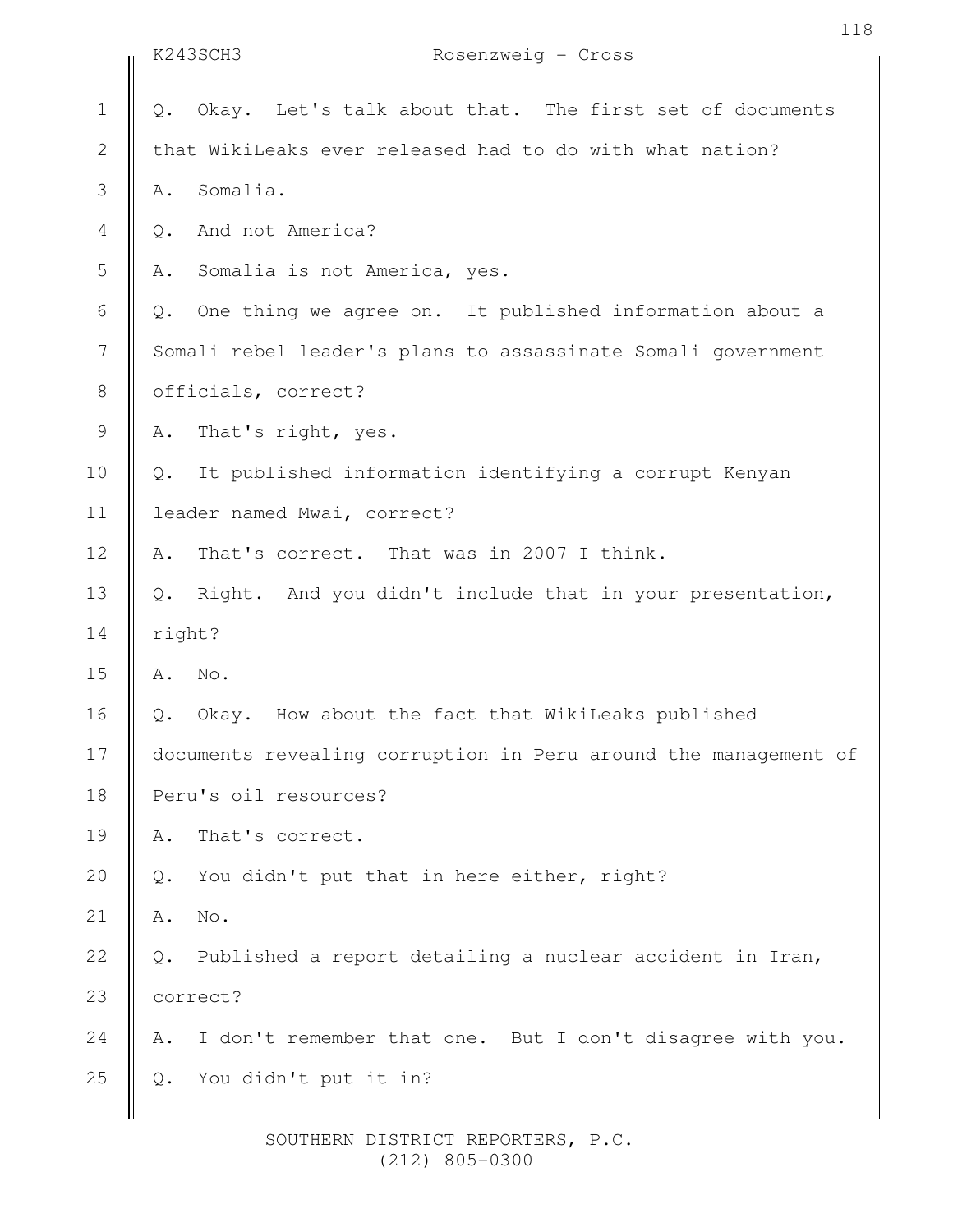|                  |       | K243SCH3<br>Rosenzweig - Cross                                |
|------------------|-------|---------------------------------------------------------------|
| $1\,$            | Α.    | No.                                                           |
| $\mathbf{2}$     | Q.    | Okay. Published documents related to arms deals between a     |
| $\mathfrak{Z}$   |       | French company and the UAE, United Arab Emirates, correct?    |
| $\overline{4}$   | Α.    | I believe that's correct, yes.                                |
| 5                | $Q$ . | Of course it is. You didn't put it in, right?                 |
| 6                | Α.    | No.                                                           |
| $\boldsymbol{7}$ | Q.    | Okay. How about all of those e-mails about the French         |
| $\,8\,$          |       | presidential campaign of Macron?                              |
| $\mathcal{G}$    |       | THE COURT: Of what?                                           |
| 10               |       | MS. SHROFF: Emmanuel Macron.                                  |
| 11               | $Q$ . | Did you put them in?                                          |
| 12               | Α.    | No.                                                           |
| 13               | $Q$ . | Oh. What country is that?                                     |
| 14               | Α.    | The French president is France.                               |
| 15               | $Q$ . | Right. You didn't put that in either, right?                  |
| 16               | Α.    | No.                                                           |
| 17               | Q.    | So you have France, Peru, Iran, Africa. You didn't put any    |
| 18               |       | of those in, right?                                           |
| 19               | Α.    | No.                                                           |
| 20               | $Q$ . | Let's keep going. How about all of the information            |
| 21               |       | WikiLeaks publishes about non-governmental entities. Focus on |
| 22               |       | those at all, or no, skip those?                              |
| 23               | Α.    | Not for this case, no.                                        |
| 24               | $Q$ . | Not for this case?                                            |
| 25               | Α.    | $\mathrm{No}$ .                                               |
|                  |       |                                                               |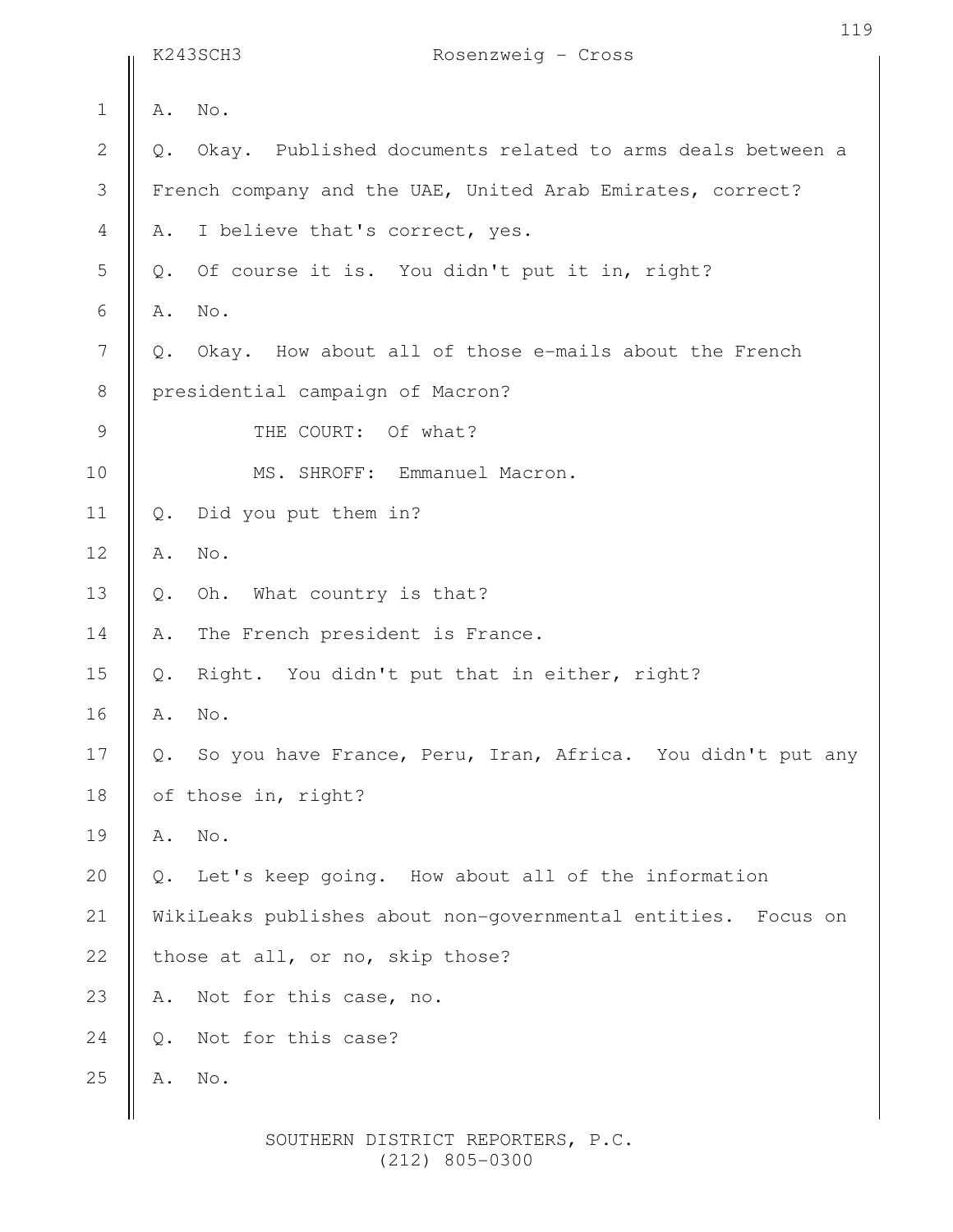|              | K243SCH3<br>Rosenzweig - Cross                                           |
|--------------|--------------------------------------------------------------------------|
| $\mathbf 1$  | You are the WikiLeaks expert, right? You want to give a<br>Q.            |
| $\mathbf{2}$ | fair and balanced opinion of WikiLeaks, right? Or no, you want           |
| 3            | to support the government here. I'll take that back. Let's               |
| 4            | just focus on what you didn't focus on.                                  |
| 5            | How about Apple. How about Apple's restrictive                           |
| 6            | contracts with the iPhone application developer that WikiLeaks           |
| 7            | released. Did you talk about that?                                       |
| 8            | No.<br>Α.                                                                |
| 9            | How about documents that WikiLeaks released that relate to<br>$Q$ .      |
| 10           | the Church of Scientology?                                               |
| 11           | No.<br>Α.                                                                |
| 12           | By the way, did you do a harm analysis on those documents?<br>Q.         |
| 13           | Not for this case, no.<br>Α.                                             |
| 14           | Ever?<br>$Q$ .                                                           |
| 15           | No.<br>Α.                                                                |
| 16           | Okay. How about WikiLeaks' publishing of documents showing<br>Q.         |
| 17           | the internal power struggle with the Catholic Church?                    |
| 18           | I did not include them. I assume there is a question.<br>Α.<br>But       |
| 19           | no, I did not include them.                                              |
| 20           | So, we have at least five or six governments, and I'm not a<br>$\circ$ . |
| 21           | WikiLeaks expert. I mean, I just Googled it and found this.              |
| 22           | But there could be a whole ton of other countries, right?                |
| 23           | THE COURT: Ms. Shroff, could you not testify, please.                    |
| 24           | MS. SHROFF: Sure.                                                        |
| 25           | Sitting here today you are aware, right, that WikiLeaks<br>Q.            |
|              |                                                                          |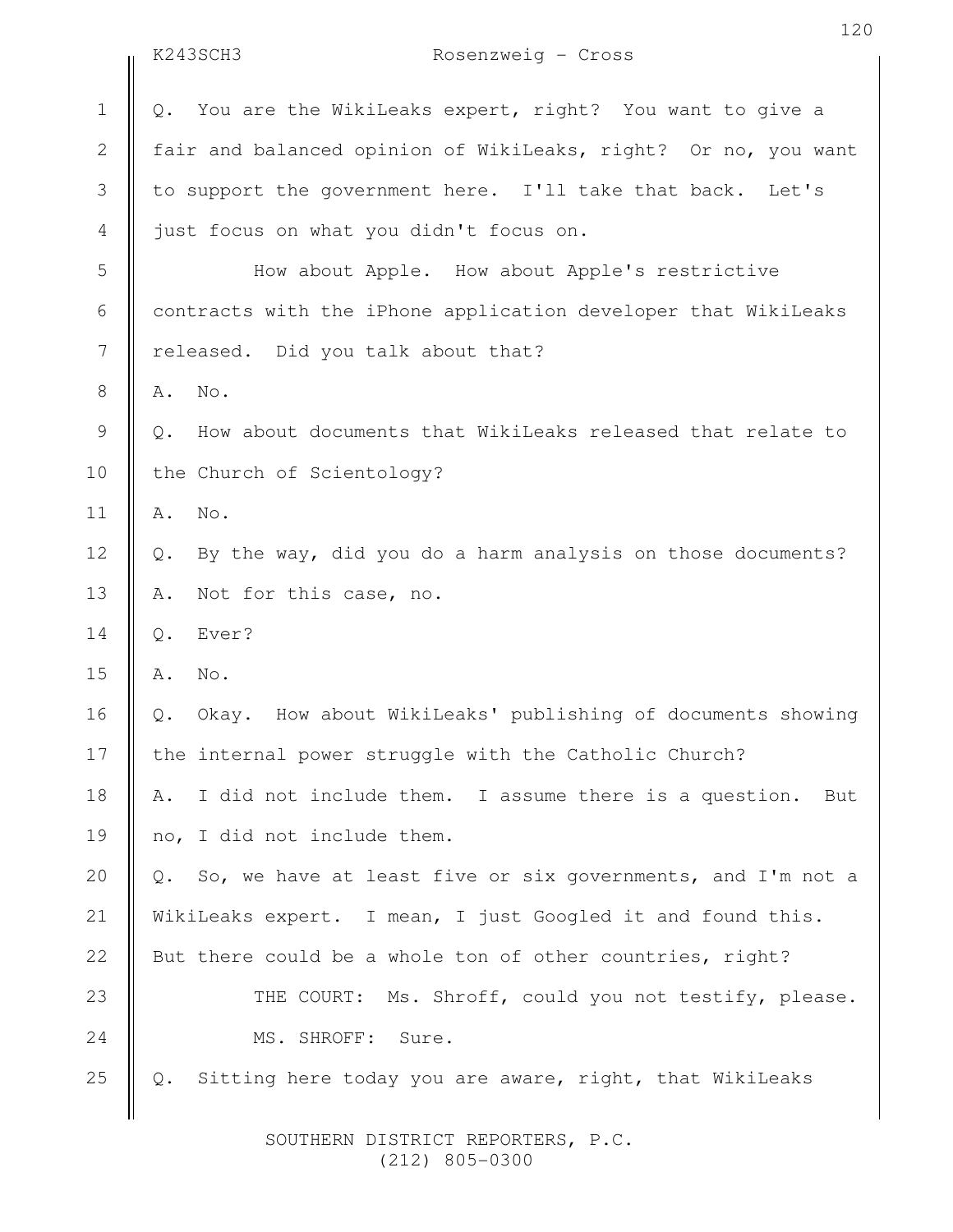|                | K243SCH3<br>Rosenzweig - Cross                                   |
|----------------|------------------------------------------------------------------|
| $1\,$          | publishes information all over the world, right?                 |
| $\mathbf{2}$   | It does.<br>Α.                                                   |
| 3              | Okay. Let's turn to the WikiLeaks Twitter feed, shall we.<br>Q.  |
| $\overline{4}$ | You testified about that, right? You testified about the first   |
| 5              | slide which looks like this one.                                 |
| 6              | Yup.<br>Α.                                                       |
| 7              | That started on February 4, correct?<br>Q.                       |
| $\,8\,$        | Yes.<br>Α.                                                       |
| $\mathsf 9$    | As a WikiLeaks expert, do you know if the FBI follows the<br>Q.  |
| 10             | WikiLeaks' Twitter?                                              |
| 11             | I do not know.<br>Α.                                             |
| 12             | Do you know if the CIA follows the WikiLeaks' Twitter?<br>Q.     |
| 13             | I do not know.<br>Α.                                             |
| 14             | MR. DENTON: I am going to object to this, your Honor.            |
| 15             | THE COURT: Overruled.                                            |
| 16             | You testified, sir, that you did not read Vault 7 because<br>Q.  |
| 17             | it was code, correct? You don't understand code?                 |
| 18             | No, I testified I didn't read it because it was classified<br>Α. |
| 19             | and because that wasn't the subject of my expertise today. As    |
| 20             | it happens, I probably wouldn't understand the code if I did     |
| 21             | read it, as I -- to the extent I understand what's in it, seems  |
| 22             | it's beyond my understanding, yes.                               |
| 23             | He's charged with stealing Vault 7 information, correct?<br>Q.   |
| 24             | He who?<br>Α.                                                    |
| 25             | Mr. Schulte.<br>Q.                                               |
|                |                                                                  |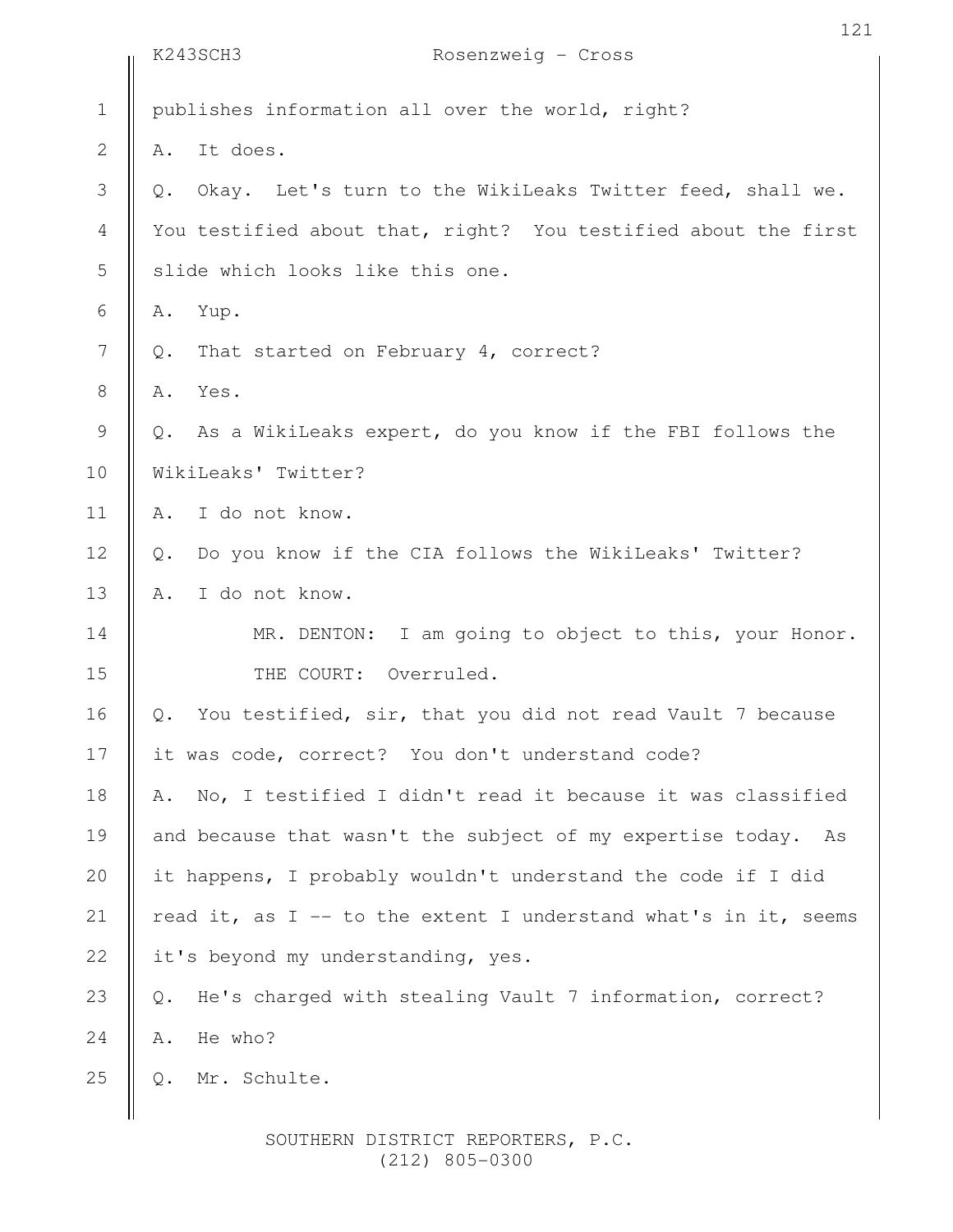|                |                | 122<br>K243SCH3<br>Rosenzweig - Cross                       |
|----------------|----------------|-------------------------------------------------------------|
|                |                |                                                             |
| $\mathbf 1$    | Α.             | I don't know which one Mr. Schulte is.                      |
| $\mathbf 2$    | $\mathbb{Q}$ . | Okay. I didn't ask if you knew who Mr. Schulte was.         |
| 3              | Α.             | Oh, yeah.                                                   |
| $\overline{4}$ | $Q$ .          | I simply asked if you knew that's what you knew the charges |
| 5              | to be.         |                                                             |
| 6              | Α.             | That's what I understand the case is about, yes.            |
| $\overline{7}$ | $Q$ .          | And you testified that you wouldn't understand Vault 7      |
| $\,8\,$        |                | anyway because it was code, right?                          |
| $\mathsf 9$    | Α.             | I personally would probably not be able to understand it.   |
| 10             | $Q$ .          | Did you know that there's no code in Vault 7?               |
| 11             | Α.             | I don't know what's in Vault 7.                             |
| 12             | $Q$ .          | Did you read The New York Times articles about Vault 7?     |
| 13             | Α.             | Probably did at the time they came out.                     |
| 14             | $Q$ .          | Okay. Did you read The Wall Street Journal articles about   |
| 15             |                | Vault 7?                                                    |
| 16             | Α.             | I don't read The Journal regularly, no.                     |
| 17             | Q.             | Okay. So, you read The New York Times articles about        |
| 18             |                | Vault 7, right?                                             |
| 19             | Α.             | Probably did when they came out, but I don't remember.      |
| 20             | $Q$ .          | And when you were retained here on this case, you knew it   |
| 21             |                | was about Vault 7 and Vault 8, right?                       |
| 22             | Α.             | Of course.                                                  |
| 23             | $Q$ .          | And you took no steps to find out whether or not you were   |
| 24             |                | able to read the disclosure of Vault 7 and Vault 8?         |
| 25             | Α.             | I wasn't asked to, no.                                      |
|                |                |                                                             |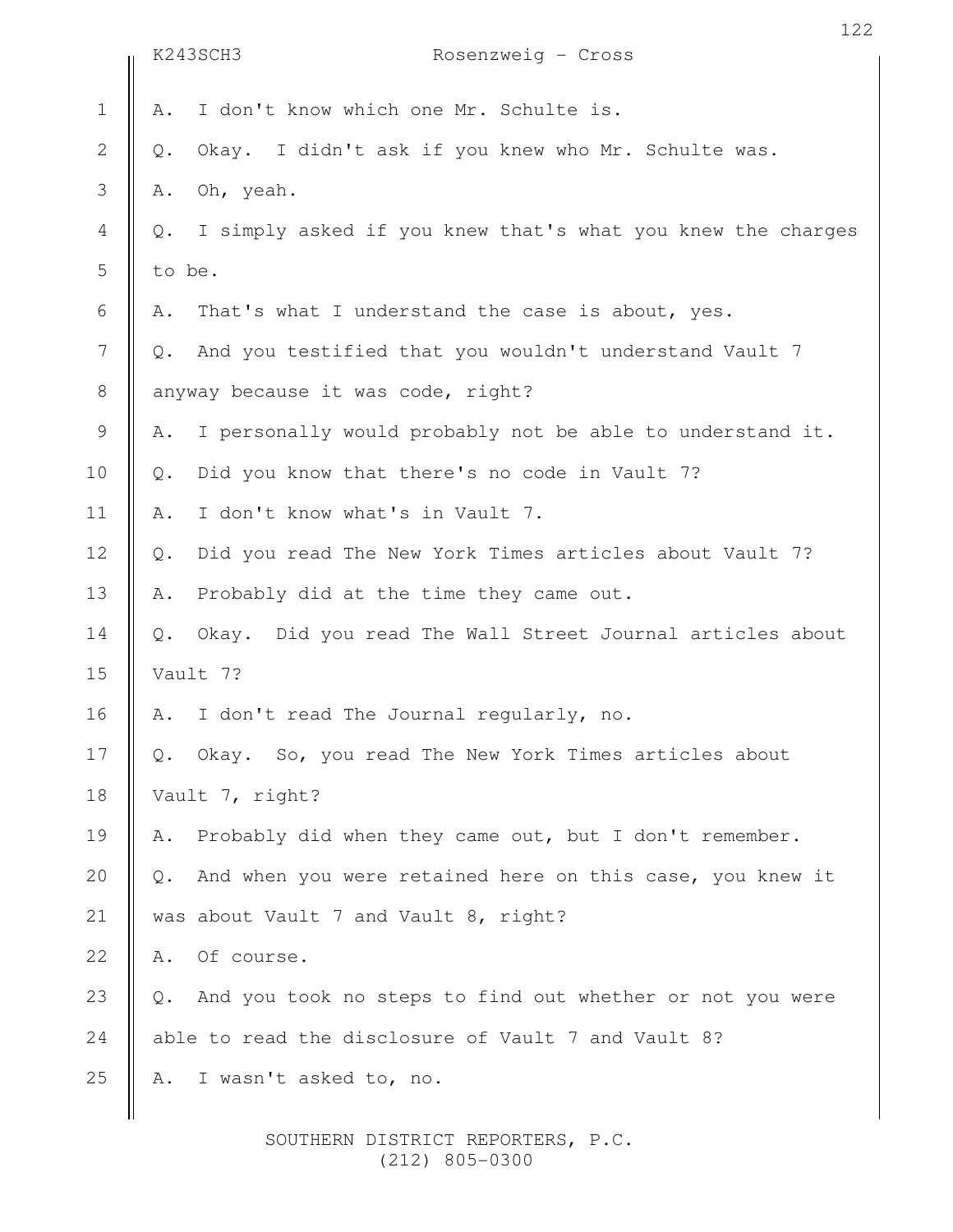|                  |                | K243SCH3<br>Rosenzweig - Cross                                |
|------------------|----------------|---------------------------------------------------------------|
| $\mathbf 1$      | $\mathbb Q$ .  | And you only did what you were asked to do, correct?          |
| $\sqrt{2}$       | Α.             | That's correct.                                               |
| $\mathfrak{Z}$   | Q.             | Let's look at the slide where you have "How did Vault 7       |
| $\overline{4}$   |                | make its way to WikiLeaks." You included that slide, correct? |
| 5                | Α.             | Yes.                                                          |
| 6                | Q.             | Okay. You have no idea how Vault 7 made its way to            |
| $\boldsymbol{7}$ |                | WikiLeaks, right?                                             |
| $\,8\,$          | Α.             | None.                                                         |
| $\mathsf 9$      | $Q$ .          | None. You don't know how it got to WikiLeaks, correct?        |
| 10               | Α.             | No.                                                           |
| 11               | $Q$ .          | You don't know if Russia sent it to WikiLeaks, correct?       |
| 12               | Α.             | No.                                                           |
| 13               | $\mathbb Q$ .  | You just put the slide on there because you thought it        |
| 14               |                | would make a nice presentation?                               |
| 15               | Α.             | No.                                                           |
| 16               | $\mathbb Q$ .  | Oh.<br>Okay. Let's look at the next one. You see Vault 7,     |
| 17               |                | the CIA logo there, and the Twitter feed up top?              |
| 18               | Α.             | Yes.                                                          |
| 19               | Q.             | You took a screen shot and put it as part of your             |
| 20               |                | demonstrative, correct?                                       |
| 21               | Α.             | Yes.                                                          |
| 22               | $Q_{\bullet}$  | And you testified that you did not read any single            |
| 23               |                | disclosure, correct?                                          |
| 24               | Α.             | That's correct.                                               |
| 25               | $\mathsf{Q}$ . | So you had no idea whether there's code, language,<br>Okay.   |
|                  |                |                                                               |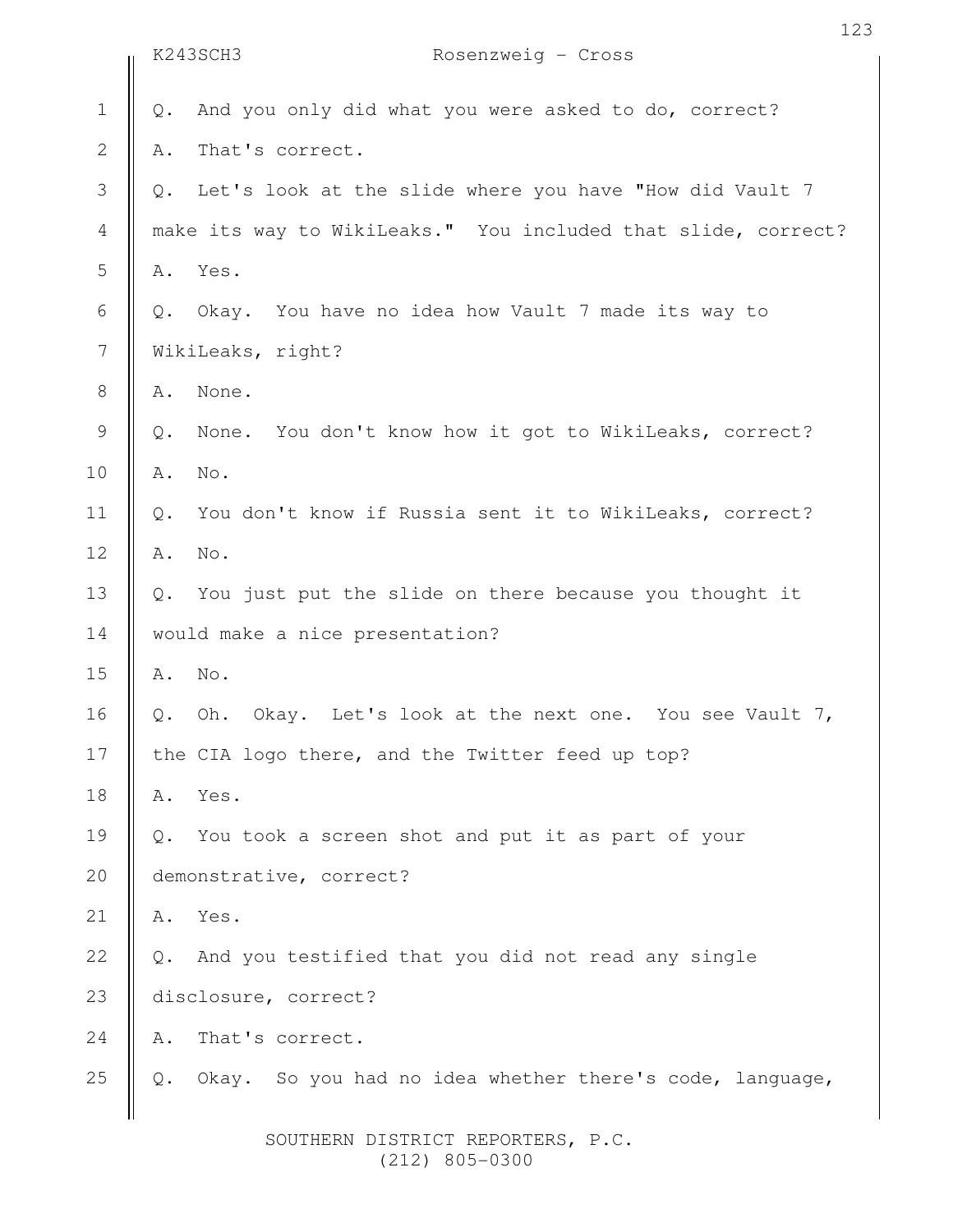|                          | K243SCH3<br>Rosenzweig - Cross                                              |
|--------------------------|-----------------------------------------------------------------------------|
| $1\,$                    | articles, or whatever else is in each one of these.                         |
| $\mathbf{2}$             | Can you move to the next screen, please. Next one.                          |
| $\mathfrak{Z}$           | I am just going to ask you any one of these, right.                         |
| $\overline{4}$           | So Hive, Weeping Angel, Scribbles, After Midnight, Athena. You              |
| 5                        | don't know what's in it at all. Nobody asked you to verify?                 |
| 6                        | That's correct.<br>Α.                                                       |
| $\overline{\phantom{a}}$ | You don't know what's in them?<br>Q.                                        |
| $\,8\,$                  | I only know what the Twitter feed says is in them.<br>Α.                    |
| $\mathcal{G}$            | Right. So as far as you know, there's no harm that you can<br>Q.            |
| 10                       | testify to from these leaks, correct?                                       |
| 11                       | I have no idea.<br>Α.                                                       |
| 12                       | Good to know.<br>$Q$ .                                                      |
| 13                       | MS. SHROFF: You can take that down, thank you.                              |
| 14                       | Let me ask you this. As the WikiLeaks expert here today,<br>$\mathbb Q$ .   |
| 15                       | do you keep a list of all the awards and recognition that                   |
| 16                       | WikiLeaks has received for its journalistic work?                           |
| 17                       | I have reviewed all that. I keep a list, I don't keep a<br>Α.               |
| 18                       | record, but I am aware of that, yes.                                        |
| 19                       | You didn't put it in a slide show?<br>$\mathbb Q$ .                         |
| 20                       | No.<br>Α.                                                                   |
| 21                       | How many times was WikiLeaks nominated for the Nobel Peace<br>$Q_{\bullet}$ |
| 22                       | Prize?                                                                      |
| 23                       | I don't know the number.<br>Α.                                              |
| 24                       | You are the WikiLeaks expert. You don't know how many<br>Q.                 |
| 25                       | times it was nominated for the Nobel Peace Prize?                           |
|                          |                                                                             |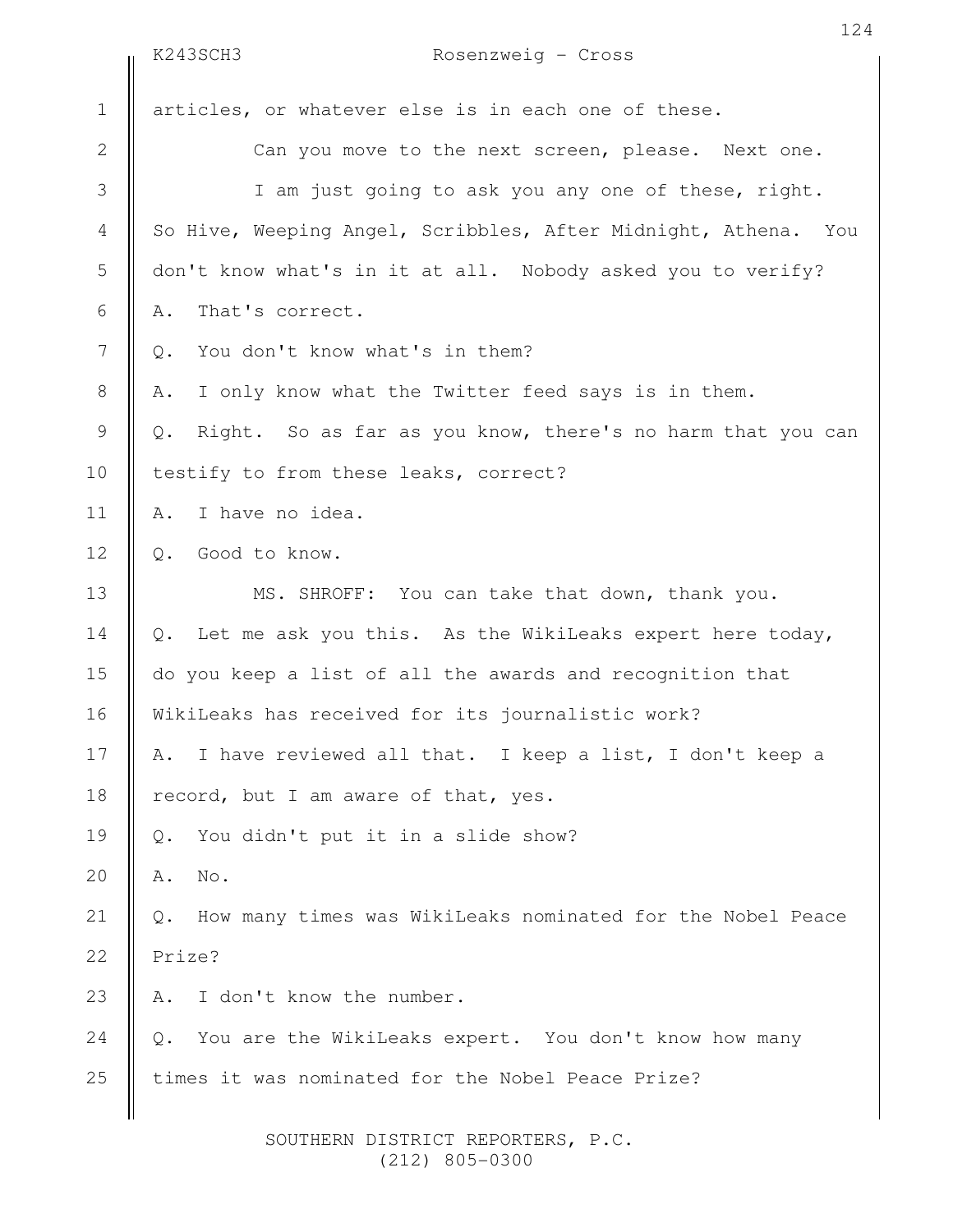|                | K243SCH3<br>Rosenzweig - Cross                                         |
|----------------|------------------------------------------------------------------------|
| $\mathbf 1$    | THE COURT: I guess not.                                                |
| $\mathbf{2}$   | MS. SHROFF: I withdraw that question, your Honor.                      |
| $\mathcal{S}$  | THE COURT: Yes, I'm glad.                                              |
| $\overline{4}$ | Do you know how many other awards WikiLeaks has won?<br>$\mathbb{Q}$ . |
| 5              | Dozens.<br>Α.                                                          |
| 6              | Dozens. Do you know it won the Amnesty International News<br>Q.        |
| 7              | Media award?                                                           |
| $\,8\,$        | Yes.<br>Α.                                                             |
| $\mathsf 9$    | How many times?<br>Q.                                                  |
| 10             | I think twice, but I'm not sure.<br>Α.                                 |
| 11             | And do you know what it won for?<br>$Q$ .                              |
| 12             | I'm sorry, what what was for?<br>Α.                                    |
| 13             | What was the award for. Which disclosure; do you know?<br>$Q$ .        |
| 14             | I don't remember.<br>Α.                                                |
| 15             | Didn't put it in the slide show?<br>$\mathbb{Q}$ .                     |
| 16             | No.<br>Α.                                                              |
| 17             | 2013, it won an award; do you remember that?<br>Q.                     |
| 18             | Don't remember.<br>Α.                                                  |
| 19             | Okay. Mr. Rosenzweig, you were contacted as an expert for<br>$Q$ .     |
| 20             | this case because your colleague was a professor of                    |
| 21             | Mr. Denton's, correct?                                                 |
| 22             | That's my understanding. I don't know for sure. Yes.<br>Α.             |
| 23             | So he asked his professor, and his professor sent him to<br>Q.         |
| 24             | you, and you were delighted to make that introduction, correct?        |
| 25             | That's my understanding, yes.<br>Α.                                    |
|                |                                                                        |

# 125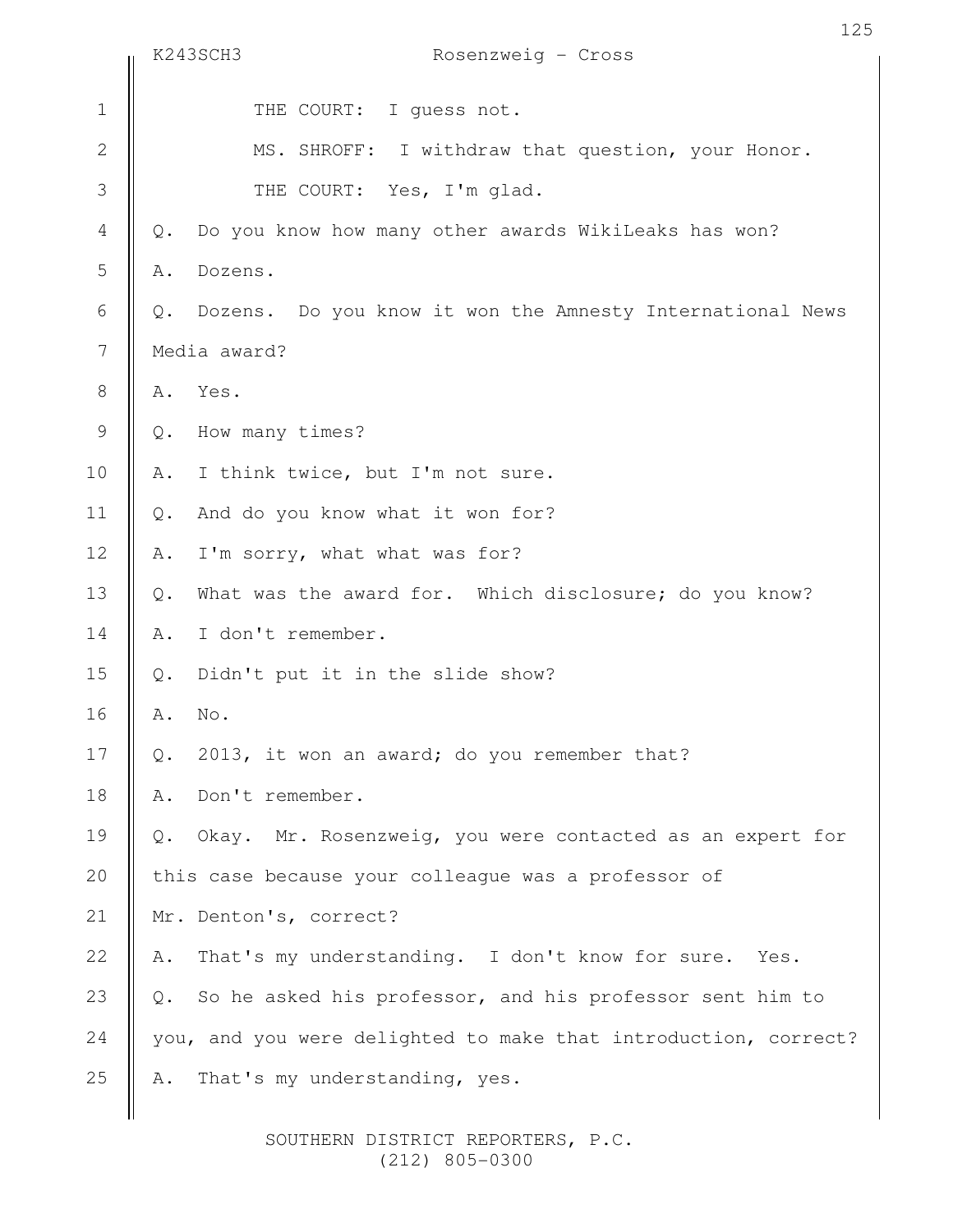|                | K243SCH3 |                                              | Rosenzweig - Redirect                                       |
|----------------|----------|----------------------------------------------|-------------------------------------------------------------|
| $\mathbf 1$    | Q.       |                                              | And you sitting here today have zero personal knowledge     |
| $\mathbf{2}$   |          | about this case, correct?                    |                                                             |
| 3              | Α.       |                                              | Except what I've read in the indictment, that's correct.    |
| $\overline{4}$ | $Q$ .    | You've never met Mr. Schulte, correct?       |                                                             |
| 5              | Α.       | As I said, correct.                          |                                                             |
| 6              | Q.       | You've never spoken to Mr. Schulte, correct? |                                                             |
| 7              | Α.       | I don't believe so, no.                      |                                                             |
| $8\,$          | Q.       |                                              | Sitting here today, you have no idea if Mr. Schulte         |
| $\mathsf 9$    |          |                                              | accessed any information, let alone classified information, |
| 10             | correct? |                                              |                                                             |
| 11             | Α.       | I have no knowledge of that.                 |                                                             |
| 12             | $Q$ .    |                                              | And sitting here today, you have absolutely zero knowledge  |
| 13             |          |                                              | about whether or not Mr. Schulte ever communicated with     |
| 14             |          | WikiLeaks, correct?                          |                                                             |
| 15             | Α.       | I have no information on that.               |                                                             |
| 16             | Q.       |                                              | In fact, you have no idea how Vault 7 and Vault 8 got to    |
| 17             |          | WikiLeaks, correct?                          |                                                             |
| 18             | Α.       | I do not.                                    |                                                             |
| 19             |          | MS. SHROFF: I have nothing further.          |                                                             |
| 20             |          | THE COURT: Mr. Denton.                       |                                                             |
| 21             |          | MR. DENTON: Very briefly, your Honor.        |                                                             |
| 22             |          | REDIRECT EXAMINATION                         |                                                             |
| 23             |          | BY MR. DENTON:                               |                                                             |
| 24             | Q.       |                                              | Mr. Rosenzweig, Ms. Shroff asked you a moment ago whether   |
| 25             |          |                                              | you had conducted a harm analysis in this case. Do you      |
|                |          |                                              |                                                             |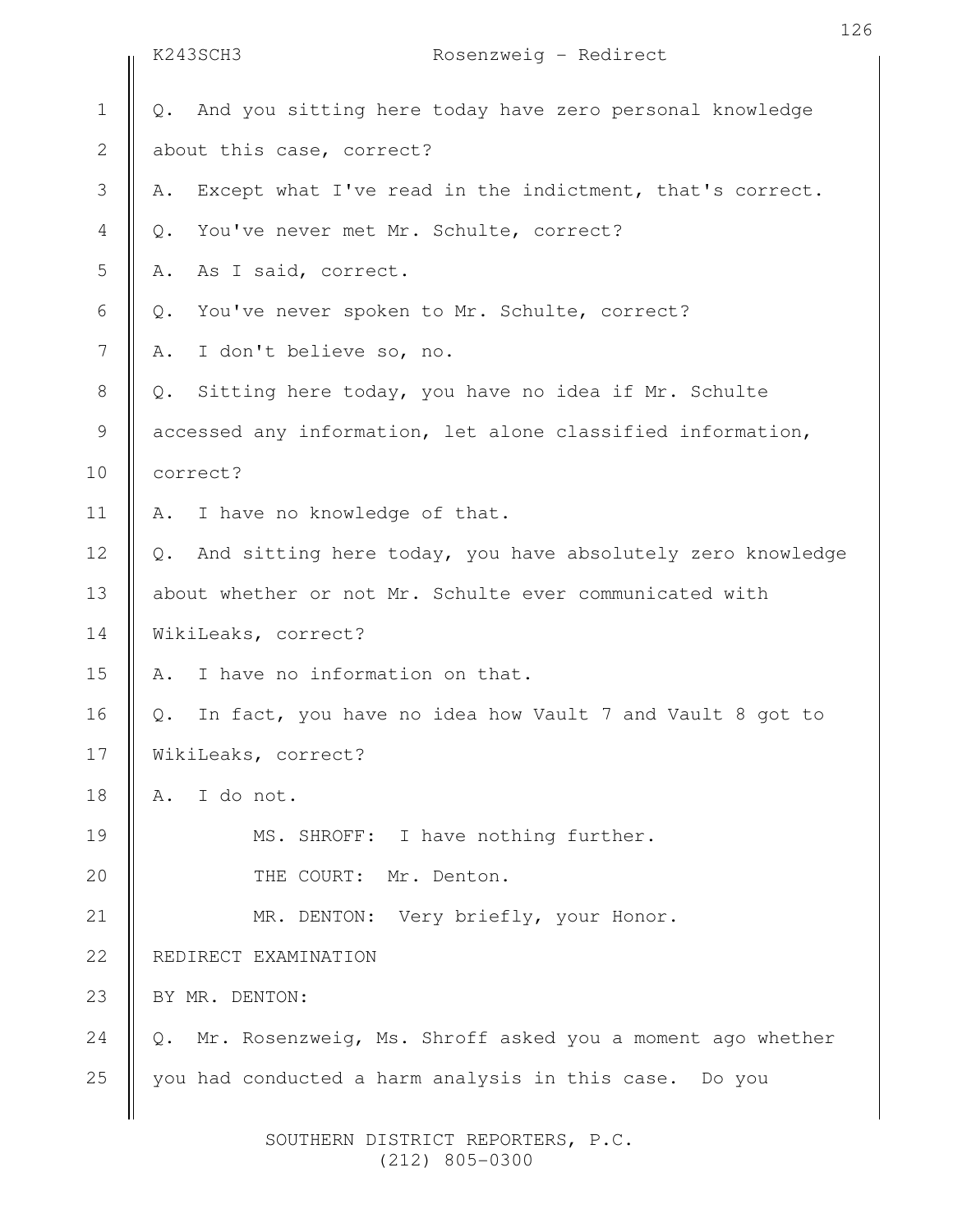|                | K243SCH3<br>Rosenzweig - Redirect                                           |
|----------------|-----------------------------------------------------------------------------|
| $\mathbf 1$    | remember that?                                                              |
| $\mathbf{2}$   | Yes.<br>Α.                                                                  |
| 3              | Were you asked to do that?<br>$\mathbb Q$ .                                 |
| $\overline{4}$ | No.<br>Α.                                                                   |
| 5              | I think you said you did what you were asked to do, right?<br>$\mathbb Q$ . |
| 6              | That's correct.<br>Α.                                                       |
| 7              | What were you asked to do?<br>$\mathbb Q$ .                                 |
| $8\,$          | I was asked to provide the United States and the jury with<br>Α.            |
| 9              | an overview of WikiLeaks, its history, past instances in which              |
| 10             | consequences had been identified, and a summary of the                      |
| 11             | assertions it had made through the public -- through the                    |
| 12             | posting of information to its Twitter feed.                                 |
| 13             | MR. DENTON: Ms. Hurst, can we put up Government                             |
| 14             | Exhibit 1702 and go to page five, please.                                   |
| 15             | Q. Mr. Rosenzweig, do you remember Ms. Shroff asking you a                  |
| 16             | series of questions about time you spent in the Heritage                    |
| 17             | Foundation?                                                                 |
| 18             | Correct.<br>Α.                                                              |
| 19             | And about potential biases that the Heritage Foundation<br>Q.               |
| 20             | might have?                                                                 |
| 21             | Yes.<br>Α.                                                                  |
| 22             | In 2010, when President Felipe Calderón said WikiLeaks<br>Q.                |
| 23             | caused severe damage to diplomatic relations, was he a member               |
| 24             | of the Heritage Foundation?                                                 |
| 25             | No.<br>Α.                                                                   |
|                |                                                                             |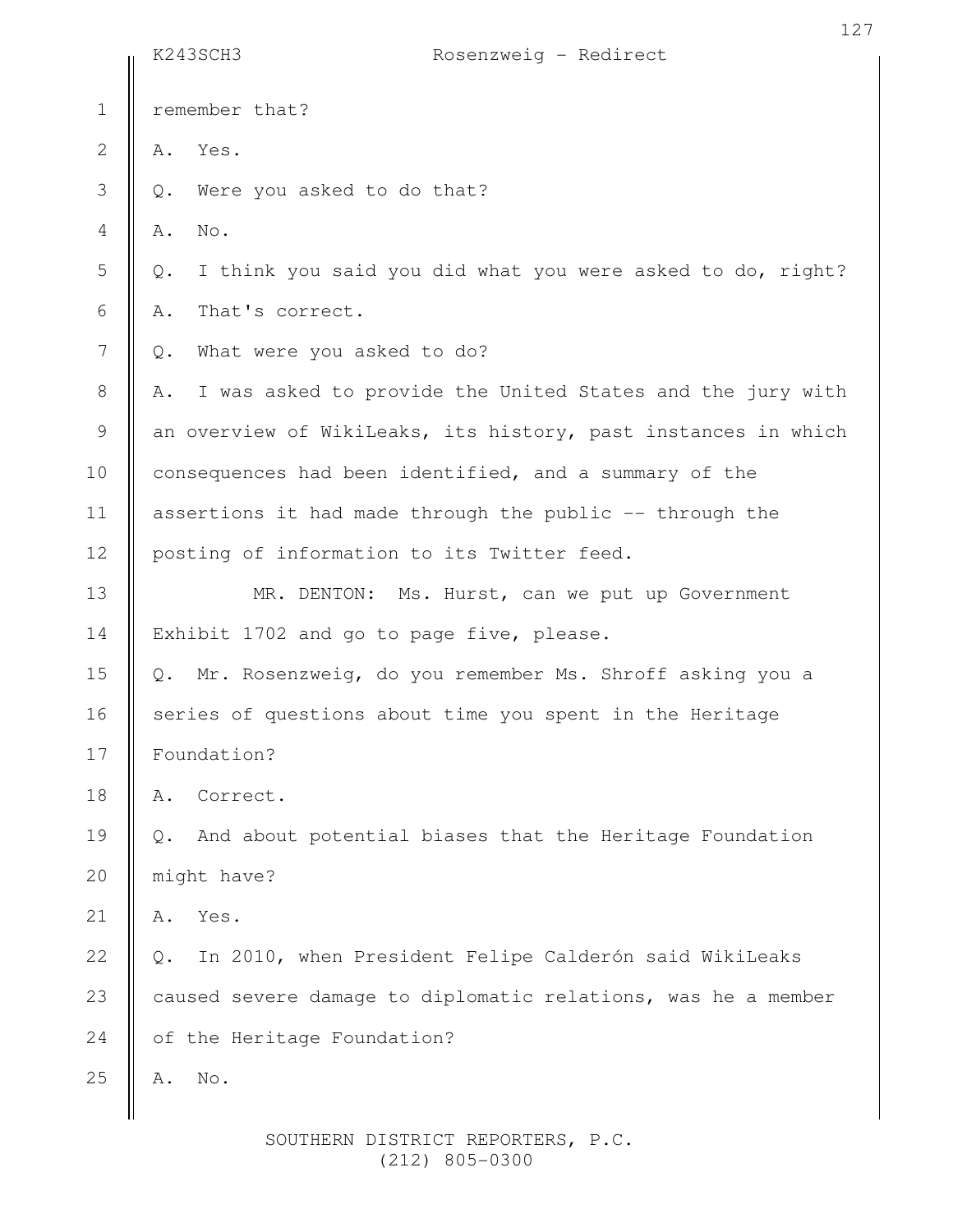|                | 128<br>Rosenzweig - Redirect<br>K243SCH3                          |
|----------------|-------------------------------------------------------------------|
|                |                                                                   |
| $\mathbf 1$    | You were asked a series of questions about your time in the<br>Q. |
| $\mathbf{2}$   | Bush administration. Do you remember that?                        |
| 3              | Yes.<br>Α.                                                        |
| 4              | Who was president when Cablegate happened?<br>$\mathbb Q$ .       |
| 5              | President Obama was president when that release happened.<br>Α.   |
| 6              | Did the fact that Barack Obama was president when this<br>Q.      |
| $\overline{7}$ | happened affect your view of the consequences of the              |
| $8\,$          | disclosure?                                                       |
| 9              | No.<br>Α.                                                         |
| 10             | Do you remember Ms. Shroff asked you some questions about<br>Q.   |
| 11             | an article you wrote about leaking of a transcript to The         |
| 12             | Washington Post?                                                  |
| 13             | Yes.<br>Α.                                                        |
| 14             | Why was that something you were concerned about?<br>Q.            |
| 15             | I was concerned because too many people were leaking<br>Α.        |
| 16             | information to the press in response to perceived pressures,      |
| 17             | what they perceived as necessity because of their disagreement    |
| 18             | with President Trump's views.                                     |
| 19             | My point was that even if you thought that you didn't             |
| 20             | like President Trump's policy, leaking classified information     |
| 21             | like confidential calls with -- like the transcripts of           |
| 22             | confidential calls with governments, was not the way to redress   |
| 23             | that.                                                             |
| 24             | What's problematic about leaking information like that?<br>Q.     |
| 25             | Well, it breaks -- it breaks the classification<br>Α.             |
|                |                                                                   |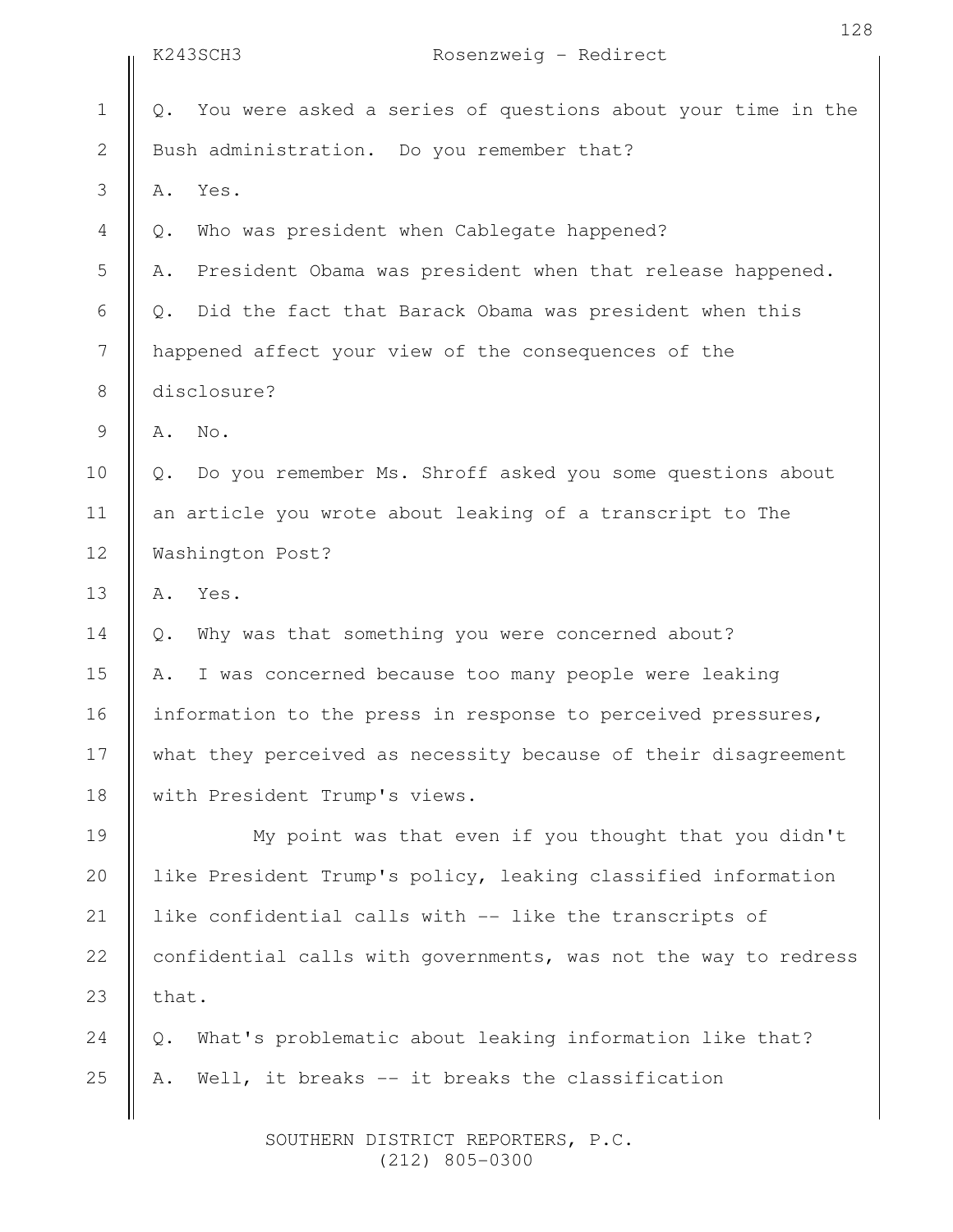### K243SCH3 Rosenzweig - Redirect

requirements, it's probably against the law, and in the end, if we cannot, as I said with respect to the WikiLeaks leaks, that we were talking earlier, if we cannot assure people we interact with of the confidentiality of the discussions, people stop talking to us. It degrades the government's ability to act. MR. DENTON: Nothing further, your Honor. MS. SHROFF: May I, your Honor? THE COURT: No. You are excused, Mr. Rosenzweig. MS. SHROFF: Your Honor, I have recross. THE COURT: Okay. No. Direct, cross, redirect. Call your next witness. (Witness excused) MR. LAROCHE: Your Honor, the government calls Special Agent Steven Deck. (Continued on next page) 1 2 3 4 5 6 7 8 9 10 11 12 13 14 15 16 17 18 19 20 21 22 23 24 25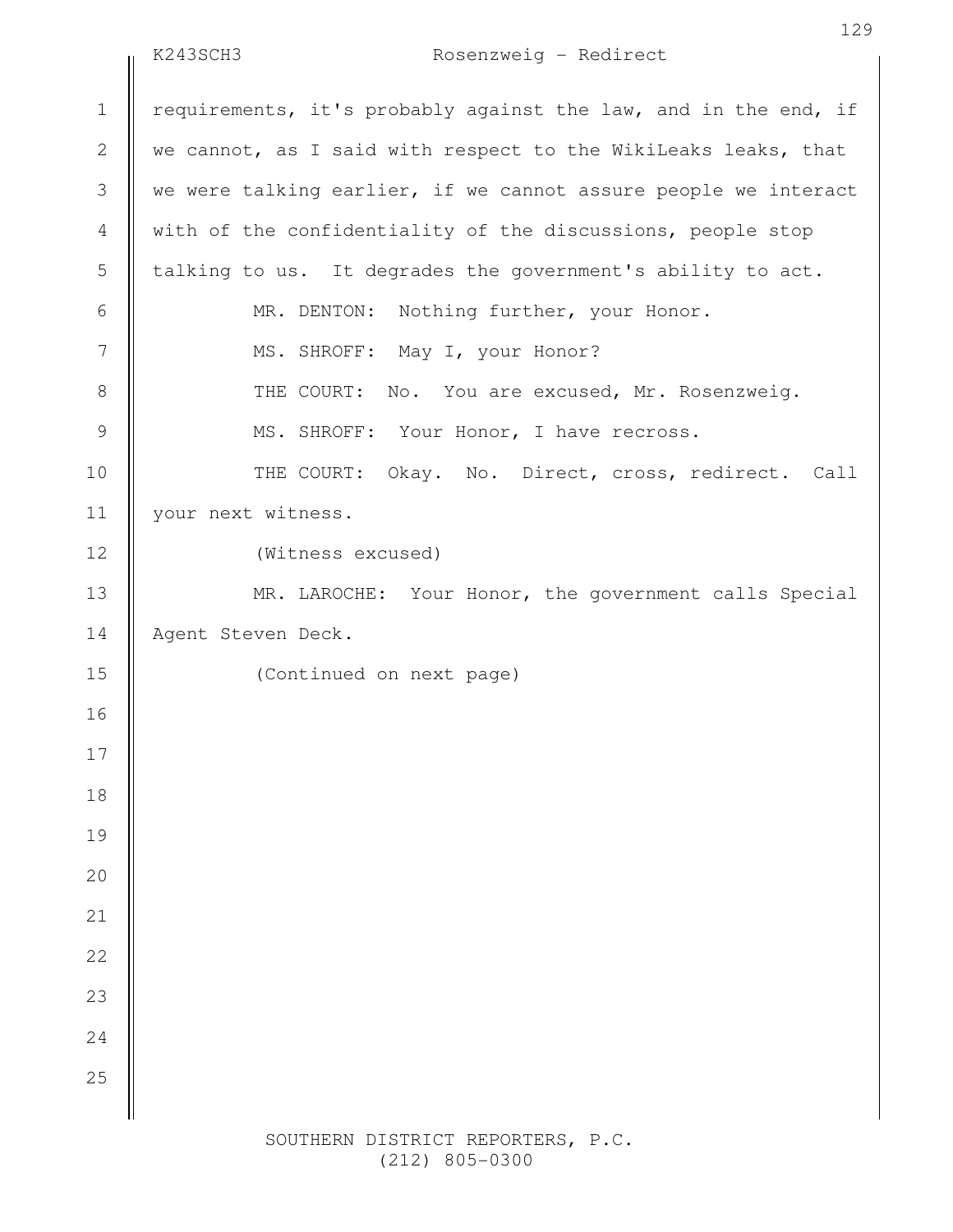|              | Deck - Direct<br>K24Wsch4                                        |
|--------------|------------------------------------------------------------------|
| $\mathbf 1$  | STEVEN DECK,                                                     |
| $\mathbf{2}$ | called as a witness by the government,                           |
| 3            | having been duly sworn, testified as follows:                    |
| 4            | THE COURT: Go ahead, Mr. Laroche.                                |
| 5            | MR. LAROCHE: Thank you, your Honor.                              |
| 6            | DIRECT EXAMINATION                                               |
| 7            | BY MR. LAROCHE:                                                  |
| 8            | Special Agent Deck, where do you work?<br>Q.                     |
| 9            | At the FBI office here in New York.<br>Α.                        |
| 10           | And how long have you worked at the FBI?<br>$Q_{\bullet}$        |
| 11           | Just a little over ten years.<br>Α.                              |
| 12           | What's your current title?<br>$Q$ .                              |
| 13           | My current title is special agent.<br>Α.                         |
| 14           | Do you work within a particular division of the FBI?<br>$Q$ .    |
| 15           | I do. I work within the counterintelligence division here<br>Α.  |
| 16           | in New York.                                                     |
| 17           | And generally speaking, what does the counterintelligence<br>Q.  |
| 18           | division do?                                                     |
| 19           | So, we're charged with protecting the national interest of<br>Α. |
| 20           | the United States and then effecting investigations along those  |
| 21           | lines. So we essentially investigate foreign-intelligence        |
| 22           | threats here in the U.S., which are agencies, other countries'   |
| 23           | version of the CIA that may have a presence here. So we          |
| 24           | investigate them, arrest them if necessary, possibly expel them  |
| 25           | from the country.                                                |
|              |                                                                  |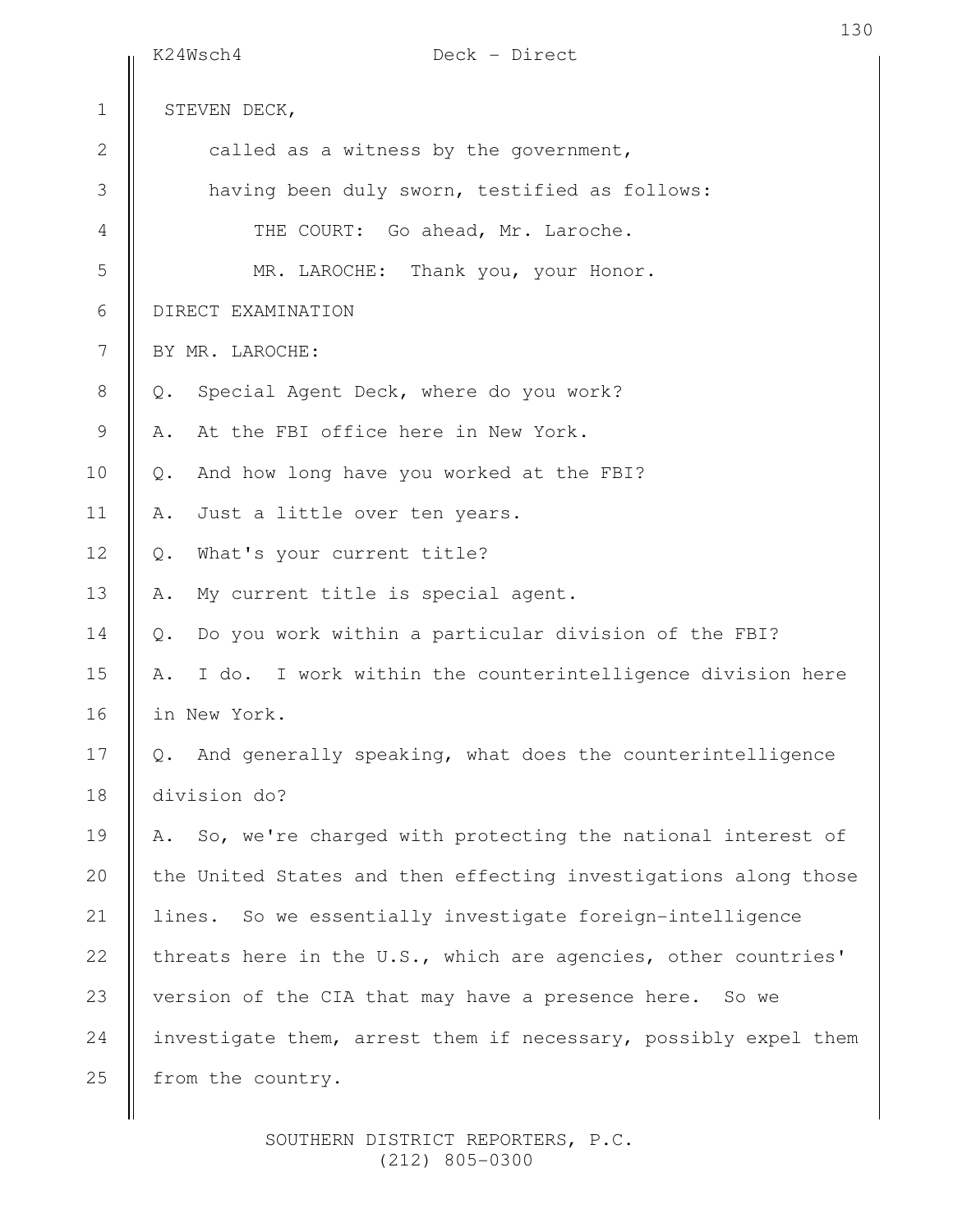K24Wsch4 Deck - Direct

|                | K24Wsch4<br>Deck - Direct                                              |
|----------------|------------------------------------------------------------------------|
| $\mathbf 1$    | And then we also investigate people who may have misused               |
| $\mathbf{2}$   | their access to U.S. information, classified information, and          |
| 3              | we call that espionage investigations.                                 |
| $\overline{4}$ | Do you work on a particular squad within the<br>Q.                     |
| 5              | counterintelligence division?                                          |
| 6              | I do. It's called CD-6.<br>Α.                                          |
| 7              | Generally speaking, what is an FBI squad?<br>Q.                        |
| 8              | It's a group of about anywhere from approximately six to<br>Α.         |
| $\mathsf 9$    | ten people. We refer to them as squads. Private sector, most           |
| 10             | of the time call them teams. Where we work, we address the             |
| 11             | same threat, same type of investigations and normally have one         |
| 12             | supervisor.                                                            |
| 13             | You said you work on the squad CD-6, is that right?<br>$Q$ .           |
| 14             | Correct.<br>Α.                                                         |
| 15             | What does that squad do?<br>Q.                                         |
| 16             | So, we're tasked with investigating espionage-related<br>Α.            |
| 17             | allegations, economic espionage, as well as unauthorized               |
| 18             | disclosures.                                                           |
| 19             | The unauthorized disclosure of what?<br>$\mathbb{Q}$ .                 |
| 20             | Classified information.<br>Α.                                          |
| 21             | Where is the squad CD-6 physically located?<br>$\mathbb Q$ .           |
| 22             | We're at the federal building here in downtown Manhattan.<br>Α.        |
| 23             | Is that within the New York field office of the FBI?<br>$\mathsf{Q}$ . |
| 24             | It is.<br>Α.                                                           |
| 25             | What are your responsibilities on that squad?<br>$Q$ .                 |
|                |                                                                        |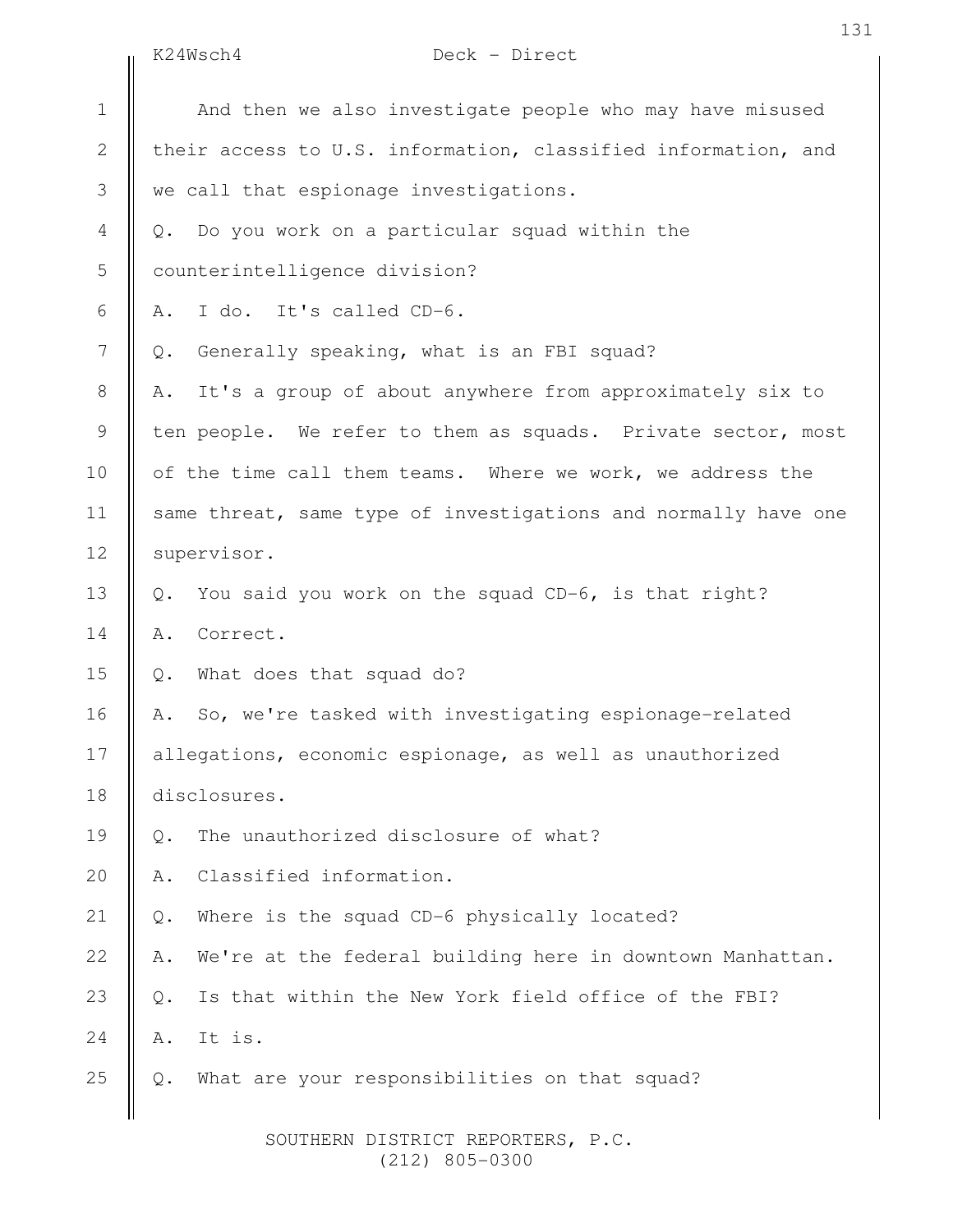## K24Wsch4 Deck - Direct

|               | K24Wsch4<br>Deck - Direct                                         |
|---------------|-------------------------------------------------------------------|
| $\mathbf 1$   | So, as an agent on that squad, we get leads and information<br>Α. |
| 2             | from our office in general and potentially other partners in      |
| 3             | the U.S. intelligence agencies, and then we try to determine if   |
| 4             | that information should be used to open an investigation, if it   |
| 5             | rises to a certain threshold. And then we'll take that            |
| 6             | information and open an investigation, which could mean           |
| 7             | conducting interviews, serving legal process, surveillance, to    |
| 8             | determine whether or not the veracity of the initial allegation   |
| $\mathcal{G}$ | was true.                                                         |
| 10            | Q. One of the things I think you said your squad does is          |
| 11            | investigate the disclosure of classified information, correct?    |
| 12            | Correct.<br>Α.                                                    |
| 13            | What is classified information?<br>Q.                             |
| 14            | So, classified information is U.S. government information<br>Α.   |
| 15            | that could -- if compromised, would be deemed damaging to U.S.    |
| 16            | national-security interests.                                      |
| 17            | Q. Are there different levels of classified information?          |
| 18            | There are.<br>Α.                                                  |
| 19            | What are they?<br>Q.                                              |
| 20            | So, they're classified at different levels because the<br>Α.      |
| 21            | contents of the information could damage U.S. national-security   |
| 22            | interests differently. So the three levels are confidential,      |
| 23            | secret and top secret.                                            |
| 24            | Confidential level, if disclosed, could cause damage to           |
| 25            | U.S. interests. Secret could -- is the next level up, could       |
|               |                                                                   |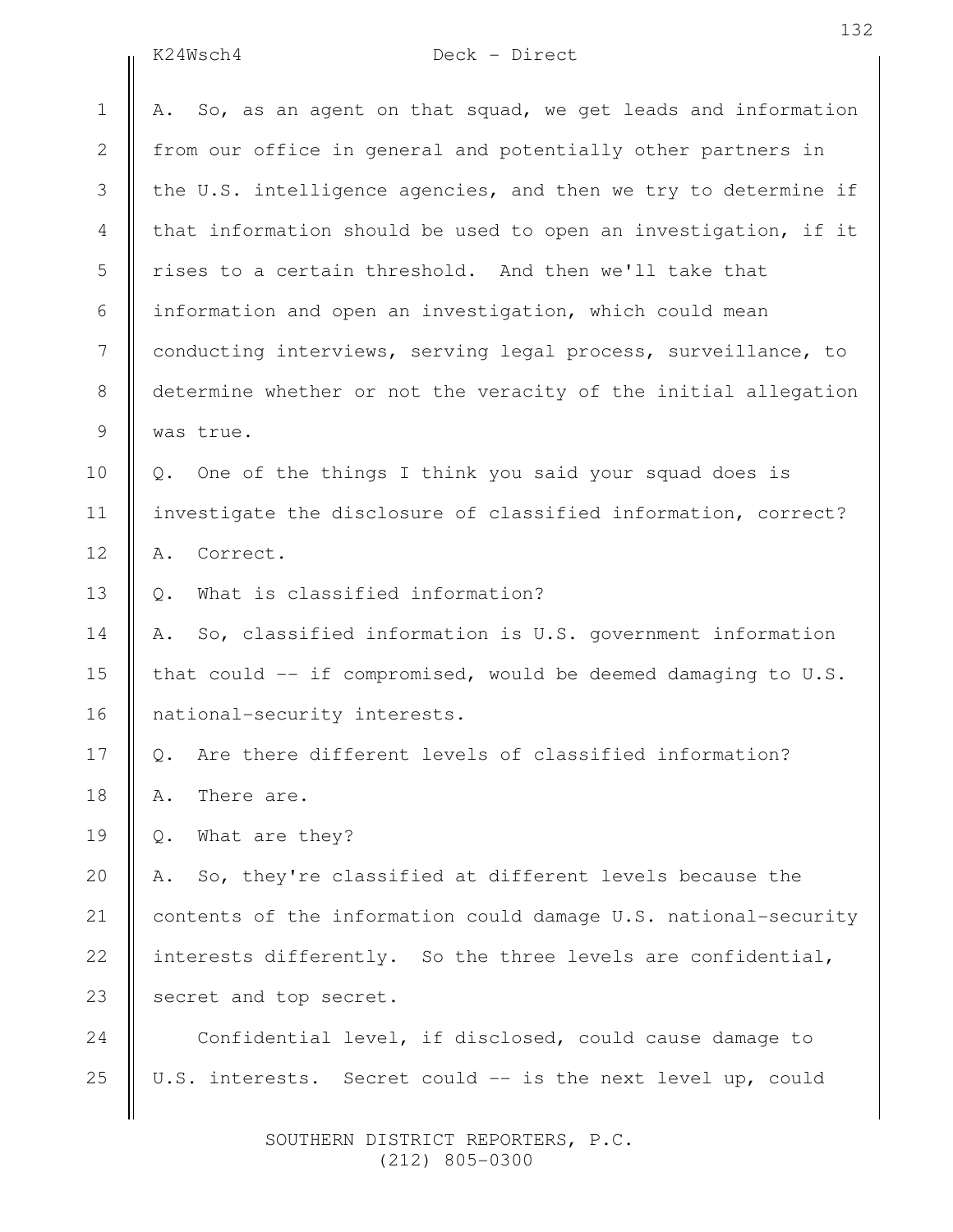|                | K24Wsch4<br>Deck - Direct                                         |
|----------------|-------------------------------------------------------------------|
| $\mathbf 1$    | cause serious damage to the U.S. national-security interests.     |
| $\sqrt{2}$     | And then top secret information, if compromised, disclosed in     |
| 3              | an unauthorized manner, would cause exceptionally great damage    |
| $\overline{4}$ | to the U.S.                                                       |
| 5              | Generally, where is classified information stored?<br>Q.          |
| 6              | On either physical space if it's a hard-copy document, or<br>Α.   |
| 7              | on computer systems that are rated or accredited for the nature   |
| $8\,$          | of that classification.                                           |
| $\mathcal{G}$  | Let's start with the physical space. What type of physical<br>Q.  |
| 10             | space stores classified information?                              |
| 11             | So, we can have secret-level information in FBI offices or<br>Α.  |
| 12             | secure FBI space, so it can be there. And then we also have       |
| 13             | what's called our SCIF, so it's a sensitive compartmented         |
| 14             | information facility where we process top secret information as   |
| 15             | well as information at lower levels that are deemed more          |
| 16             | sensitive.                                                        |
| 17             | And what about electronic classified information; where is<br>Q.  |
| 18             | that stored generally?                                            |
| 19             | Those are stored on internal information systems -- they're<br>Α. |
| 20             | networks of computers -- at the appropriate level.                |
| 21             | What do you mean at the appropriate level?<br>Q.                  |
| 22             | So, classified -- confidential information would be stored<br>Α.  |
| 23             | at a system that's rated for that. Secret, on a secret system.    |
| 24             | And a top secret information on a top-secret system. But the      |
| 25             | higher class -- so everything under top secret could be           |
|                |                                                                   |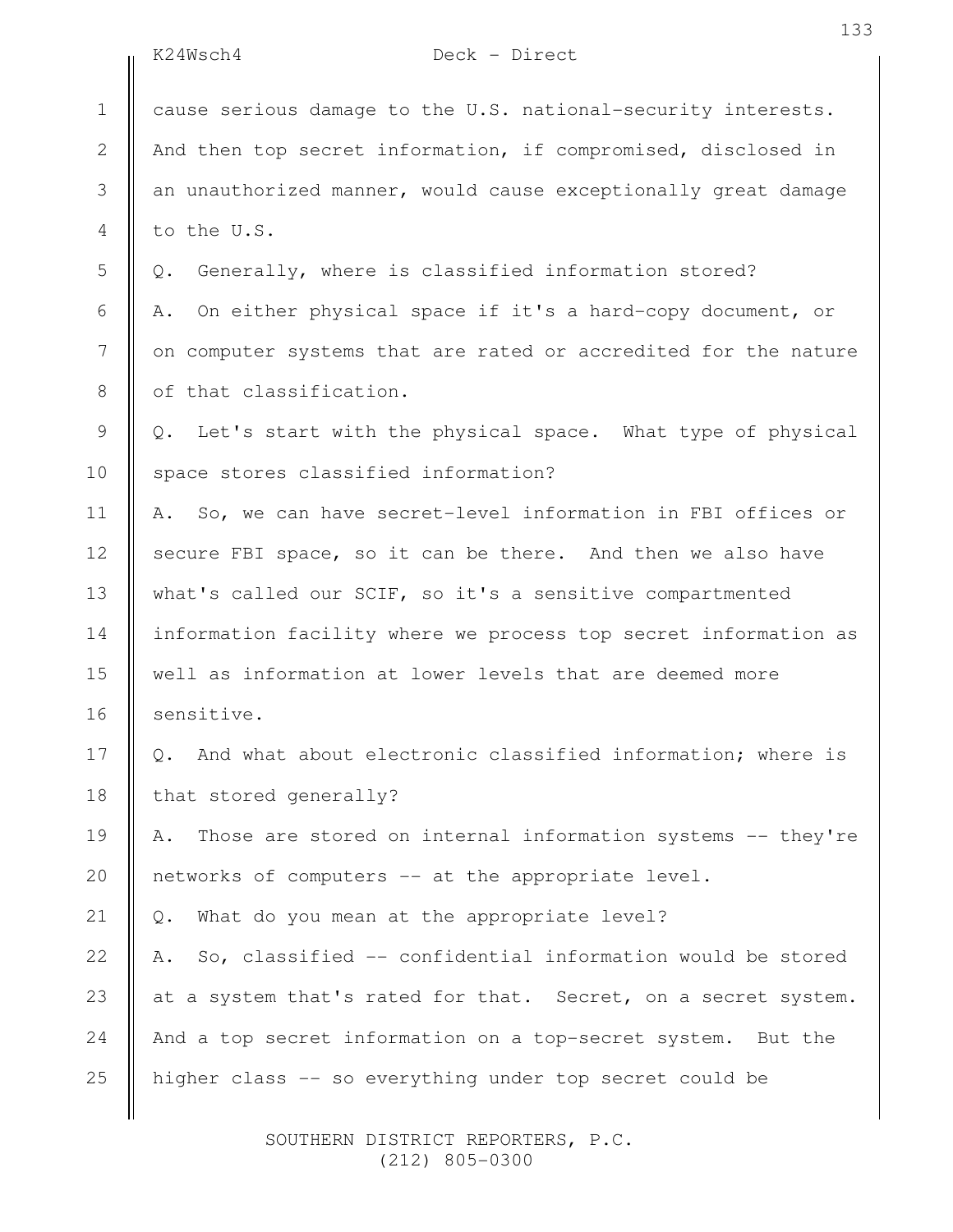|                | Deck - Direct<br>K24Wsch4                                                    |
|----------------|------------------------------------------------------------------------------|
| $\mathbf 1$    | processed on a top-secret system whereas top secret processed                |
| $\mathbf{2}$   | on a secret system would be a spill and in violation of our                  |
| 3              | security policy as well as being a U.S. government clearance                 |
| 4              | holder.                                                                      |
| 5              | I think you used the word "spill," is that correct?<br>$Q$ .                 |
| $\sqrt{6}$     | Yes.<br>Α.                                                                   |
| $\overline{7}$ | What did you mean by spill?<br>Q.                                            |
| $8\,$          | It's, in the government, what we describe as a mishandling,<br>Α.            |
| $\mathsf 9$    | misuse of -- or storage of classified information. So it could               |
| 10             | just be you taking classified documents out of a secured space.              |
| 11             | It could be you accidentally putting top secret material on a                |
| 12             | secret system. It could also be secret or classified                         |
| 13             | information existing outside of our systems that aren't                      |
| 14             | accredited to hold them.                                                     |
| 15             | Generally, who is permitted to view classified information?<br>$\mathbb Q$ . |
| 16             | People who have a clearance at the appropriate level as<br>Α.                |
| 17             | well as a need to know.                                                      |
| 18             | Q. Let's start with clearance. What type of clearance do you                 |
| 19             | need?                                                                        |
| 20             | A. So, if you want to use secret information and you have a                  |
| 21             | need to know, you would need a secret-level clearance.<br>And                |
| 22             | then top secret, top secret.                                                 |
| 23             | How do you get a security clearance?<br>$Q$ .                                |
| 24             | It's a variety of methods, but based on your job<br>Α.                       |
| 25             | qualification, job description, you'll undergo -- for my                     |
|                |                                                                              |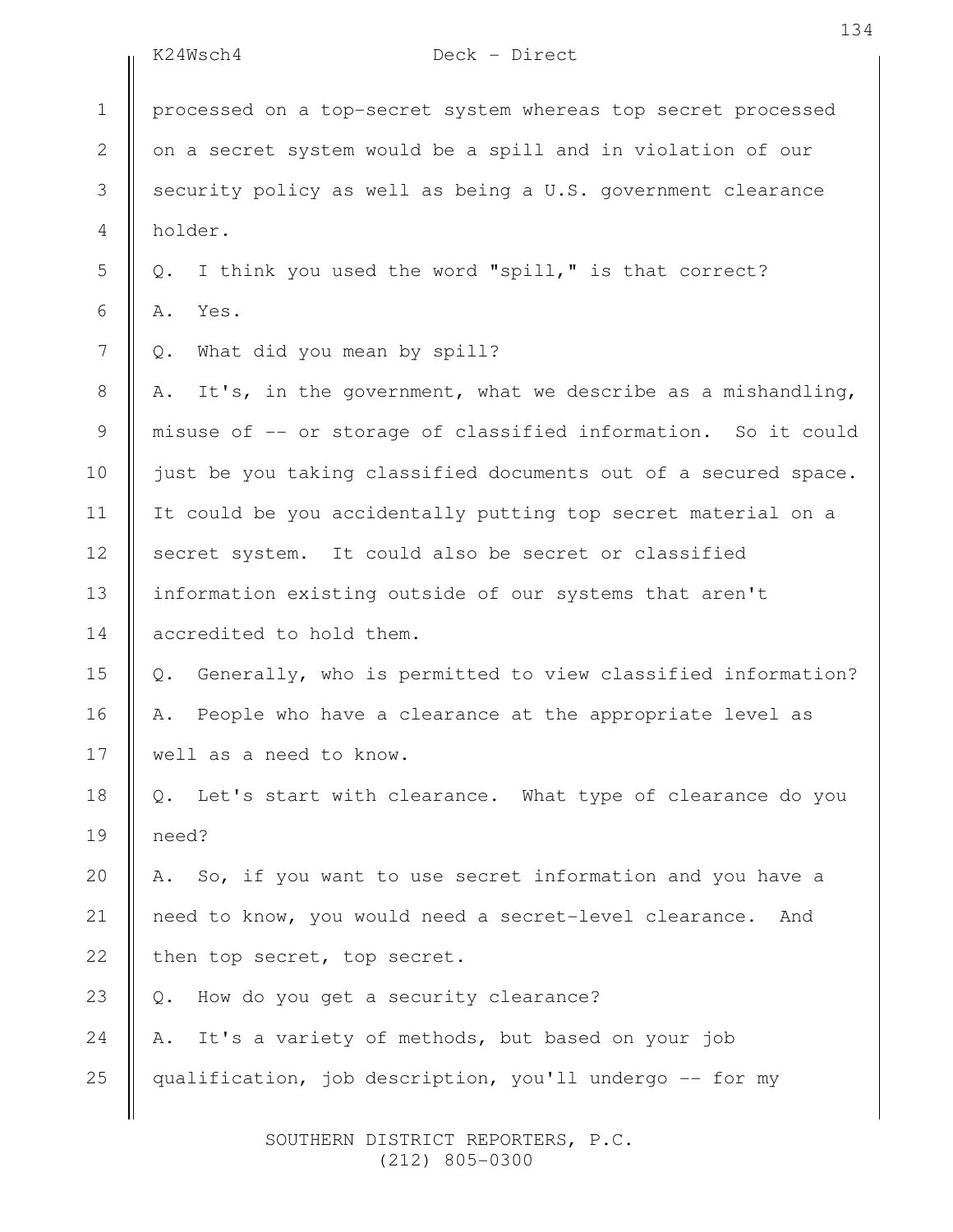|                | Deck - Direct<br>K24Wsch4                                     |
|----------------|---------------------------------------------------------------|
| $\mathbf 1$    | position, I need a top-secret SCI clearance, so I underwent a |
| $\overline{2}$ | background investigation, a polygraph, and then given where I |
| 3              | work, also a demonstrate a need to know to access that.       |
| $\overline{4}$ | Do you hold a security clearance?<br>Q.                       |
| 5              | I do.<br>Α.                                                   |
| 6              | At what level?<br>Q.                                          |
| 7              | Top-secret SCI.<br>Α.                                         |
| 8              | What does the SCI mean?<br>Q.                                 |
| 9              | It's sensitive compartmented information, so it's a<br>Α.     |
| 10             | controlled system within -- to further kind of contain more   |
| 11             | sensitive information, whether it's at the secret or the      |
| 12             | top-secret level.                                             |
| 13             | You also said "a need to know"; you used that phrase?<br>Q.   |
| 14             | Correct.<br>Α.                                                |
| 15             | What do you mean by need to know?<br>Q.                       |
| 16             | Just because you have a security clearance at a certain<br>Α. |
| 17             | level doesn't mean you're just granted blanket access to all  |
| 18             | information at that level, so it's just a way to further      |
| 19             | restrict or kind of validate your ability to view the         |
| 20             | information.                                                  |
| 21             | I want to switch gears a bit.<br>Q.                           |
| 22             | Special Agent derrick, are you familiar with the terms        |
| 23             | "Vault 7" and "Vault 8"?                                      |
| 24             | I am.<br>Α.                                                   |
| 25             | What do those terms refer to?<br>Q.                           |
|                |                                                               |

135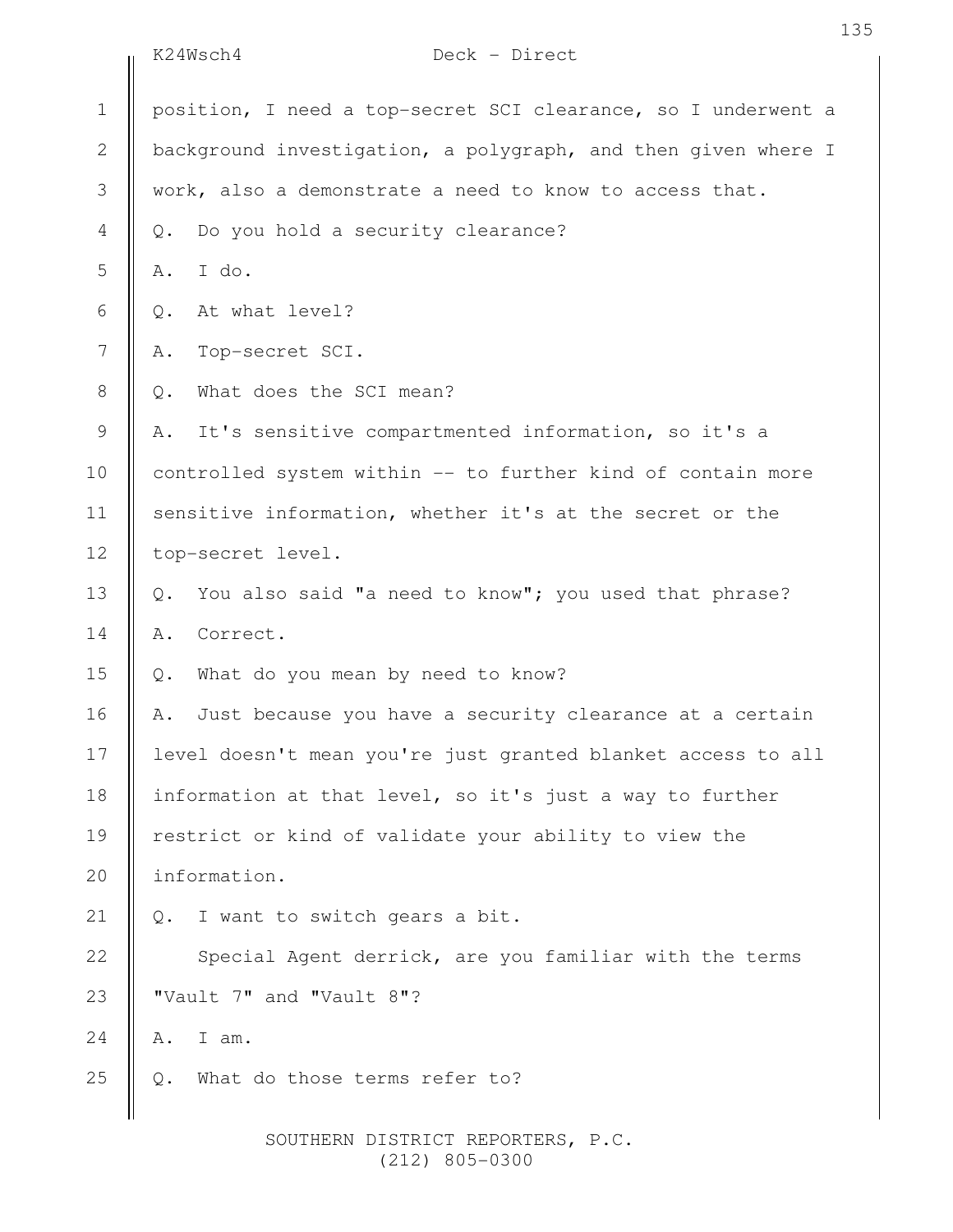|               | K24Wsch4<br>Deck - Direct                                         |
|---------------|-------------------------------------------------------------------|
| $\mathbf 1$   | Those refer to a series of leaks put out during the year of<br>Α. |
| $\mathbf{2}$  | 2017 by WikiLeaks on their website.                               |
| 3             | Do you have an understanding of who the information that<br>Q.    |
| 4             | was published by WikiLeaks belonged to?                           |
| 5             | Yes, from the CIA.<br>Α.                                          |
| 6             | To be clear, did WikiLeaks make public statements in<br>Q.        |
| 7             | connection with those leaks?                                      |
| 8             | They did.<br>Α.                                                   |
| $\mathcal{G}$ | But did they actually disclose information with those<br>Q.       |
| 10            | leaks?                                                            |
| 11            | They did.<br>Α.                                                   |
| 12            | And how do you know that?<br>$Q$ .                                |
| 13            | Because I visited the website and downloaded the<br>Α.            |
| 14            | information.                                                      |
| 15            | Approximately how many separate disclosures of CIA<br>Q.          |
| 16            | classified information did WikiLeaks make on its website?         |
| 17            | Approximately 26.<br>Α.                                           |
| 18            | Over what time period?<br>Q.                                      |
| 19            | From around March 2017 to November of 2017.<br>Α.                 |
| 20            | Did your squad, CD-6, participate in that investigation?<br>Q.    |
| 21            | Yes, we did.<br>Α.                                                |
| 22            | What was the extent of your participation in the<br>Q.            |
| 23            | investigation?                                                    |
| 24            | So, my role in the investigation was to visit the WikiLeaks<br>Α. |
| 25            | website and download the information which they had released      |
|               |                                                                   |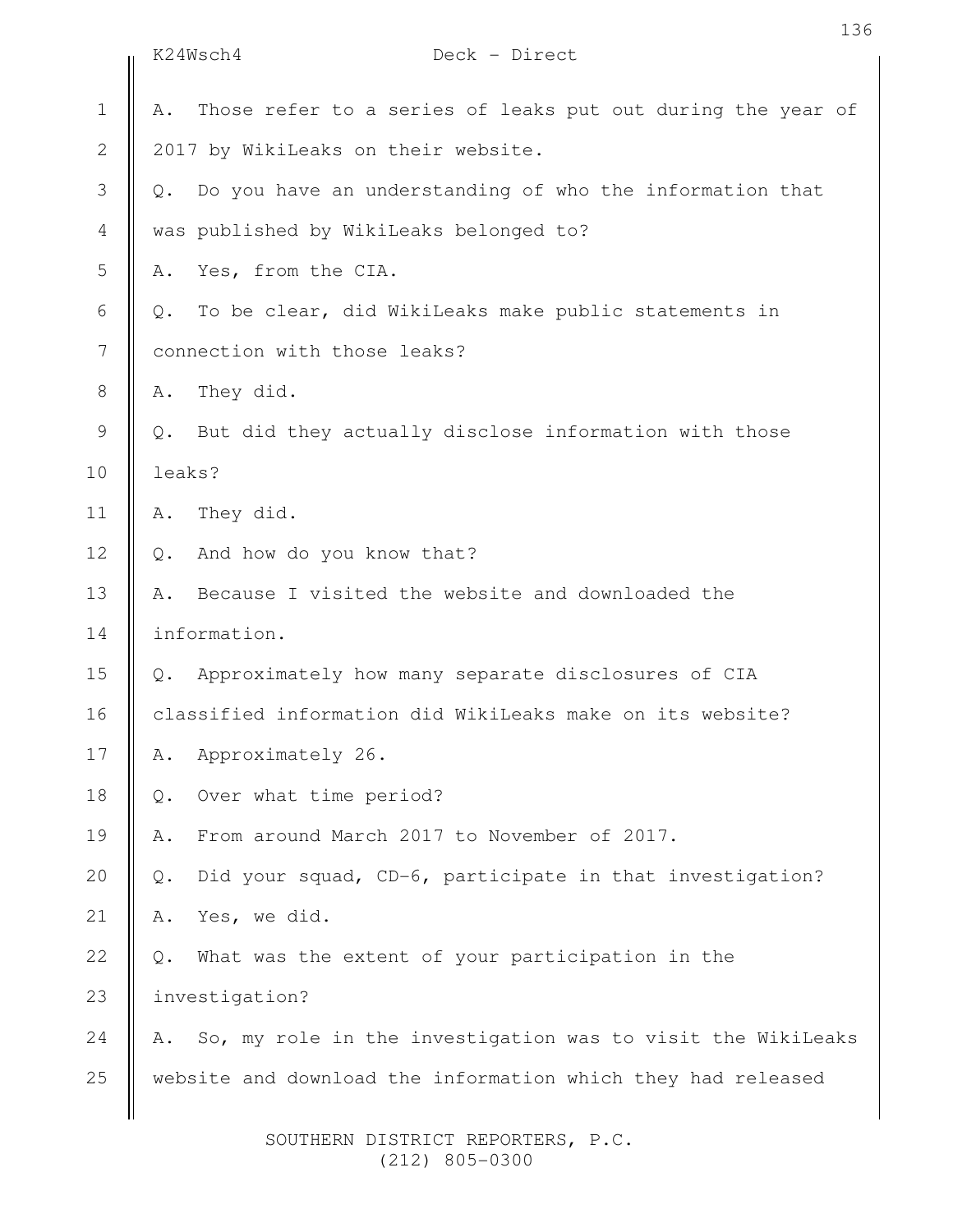|                  | K24Wsch4<br>Deck - Direct                                            |
|------------------|----------------------------------------------------------------------|
| $1\,$            | from the CIA to a computer so that we could document it for          |
| $\mathbf{2}$     | evidentiary purposes.                                                |
| 3                | Let's talk about how you downloaded that information.<br>Q.          |
| $\overline{4}$   | OK.<br>Α.                                                            |
| 5                | You said that Vault 7 and Vault 8 releases were posted on<br>Q.      |
| 6                | WikiLeaks's website, is that correct?                                |
| $\boldsymbol{7}$ | Correct.<br>Α.                                                       |
| $8\,$            | Generally, are FBI agents permitted to visit WikiLeaks's<br>Q.       |
| $\mathsf 9$      | website?                                                             |
| 10               | No.<br>Α.                                                            |
| 11               | Why not?<br>$Q$ .                                                    |
| 12               | Because it would be in violation of our security policy as<br>Α.     |
| 13               | well as being a clearance holder, you're supposed to view            |
| 14               | classified information, which the releases still were, still         |
| 15               | are, on the correct system, which viewing it in the public           |
| 16               | domain as a clearance holder would be in violation of that.          |
| 17               | Why is that a violation of your security policy?<br>Q.               |
| 18               | FBI policy, because you need to view classified information<br>Α.    |
| 19               | on a classified system and/or in a secure space.                     |
| 20               | Did you get permission to go to WikiLeaks's website as part<br>$Q$ . |
| 21               | of this investigation?                                               |
| 22               | I did.<br>Α.                                                         |
| 23               | How did you get that permission?<br>Q.                               |
| 24               | So, there was a conversation between my squad, my<br>Α.              |
| 25               | supervisor, our security office and the attorney's office to         |
|                  |                                                                      |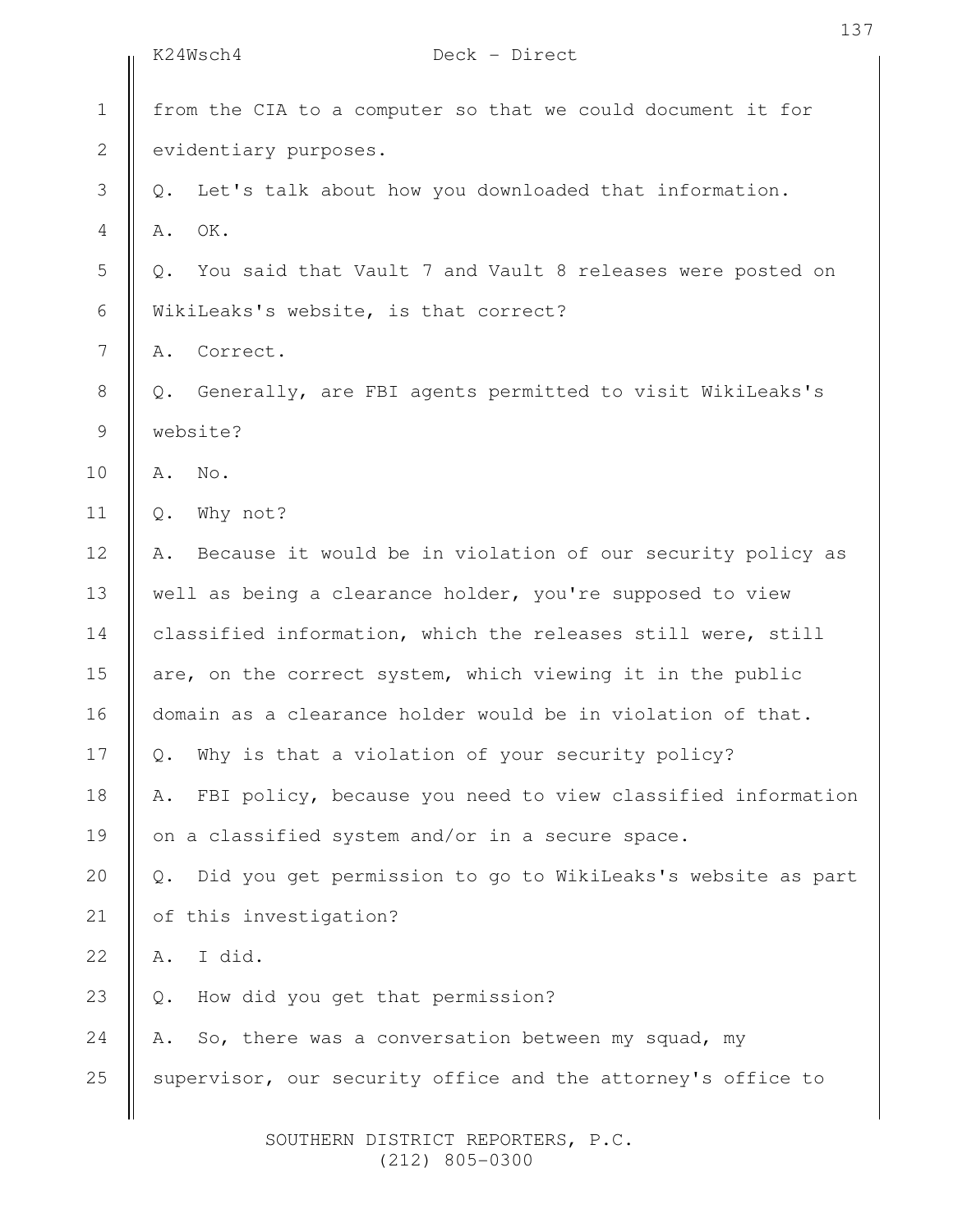|              | K24Wsch4<br>Deck - Direct                                         |
|--------------|-------------------------------------------------------------------|
| $\mathbf 1$  | come up with a best method for the investigation to download      |
| $\mathbf{2}$ | this information.                                                 |
| 3            | Why did you talk to your security office?<br>Q.                   |
| 4            | Any time you're up against a security policy or need for an<br>Α. |
| 5            | investigative measure to kind of find a best practice for a way   |
| 6            | to obtain information, you need to consult them.                  |
| 7            | And based on those discussions, was a plan put in place to<br>Q.  |
| 8            | download the Vault 7 and Vault 8 leaks?                           |
| 9            | It was.<br>Α.                                                     |
| 10           | What were some of the parts of that plan?<br>$Q$ .                |
| 11           | So, one of the parts would be to obtain a separate computer<br>Α. |
| 12           | that wasn't connected, that wasn't a previous government          |
| 13           | computer or connected to our network.                             |
| 14           | Another component was to just use public wi-fi and not a          |
| 15           | government-attributable internet connection. And the third        |
| 16           | part would be to find the best way to store this unique piece     |
| 17           | of evidence in the best way possible.                             |
| 18           | Let's talk about each of those steps. I think you said<br>Q.      |
| 19           | that you got a nongovernment computer, is that correct?           |
| 20           | Correct.<br>Α.                                                    |
| 21           | Why is that?<br>$\mathbb Q$ .                                     |
| 22           | Just so that when we entered it into evidence, we wouldn't<br>Α.  |
| 23           | be taking something from the network and essentially putting it   |
| 24           | aside indefinitely. And then also, we did not want to download    |
| 25           | information from the internet, which could potentially contain    |
|              |                                                                   |

138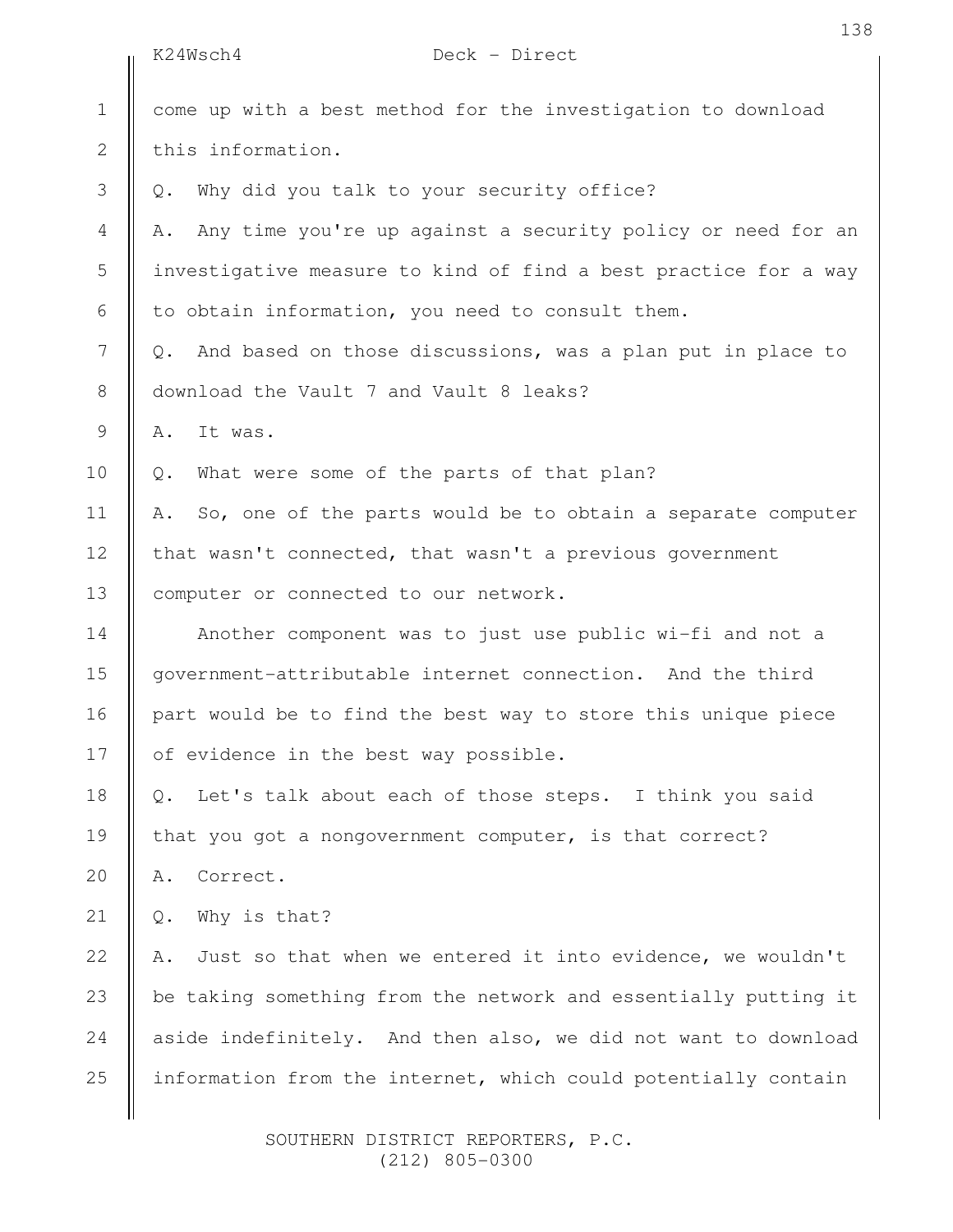|                | Deck - Direct<br>K24Wsch4                                        |
|----------------|------------------------------------------------------------------|
| $\mathbf 1$    | viruses or malware, to an FBI system.                            |
| $\mathbf{2}$   | Do you have an understanding of what was contained within<br>Q.  |
| $\mathcal{S}$  | the disclosures made by WikiLeaks?                               |
| $\overline{4}$ | I do.<br>Α.                                                      |
| 5              | And what is that information?<br>Q.                              |
| 6              | They were information about CIA hacking tools and<br>Α.          |
| $\overline{7}$ | cyber-exploitation tools.                                        |
| $8\,$          | What, if any, impact did that have on your decision to use<br>Q. |
| 9              | a nongovernment computer?                                        |
| 10             | Anytime you download something from the internet, you take<br>Α. |
| 11             | a risk. And then given what type of information we were going    |
| 12             | to acquire, we wanted to take an extra -- many extra steps of    |
| 13             | security to maintain the integrity of our systems as well as be  |
| 14             | able to get the information and then store it properly.          |
| 15             | Q. I think the second part of the plan was using public space    |
| 16             | to download the leak. Is that correct?                           |
| 17             | Correct.<br>Α.                                                   |
| 18             | Why didn't you download the leak from an FBI facility?<br>Q.     |
| 19             | So, anytime actions on the internet are traceable as well<br>Α.  |
| 20             | as downloads, and we didn't want to use an FBI system.<br>And    |
| 21             | given the type of information we were going to acquire, we       |
| 22             | didn't want to use an FBI system to download the information     |
| 23             | which could then be traced back to us and potentially implicate  |
| 24             | the IP address and potentially other investigations.             |
| 25             | And why would that be problematic for the FBI?<br>Q.             |
|                |                                                                  |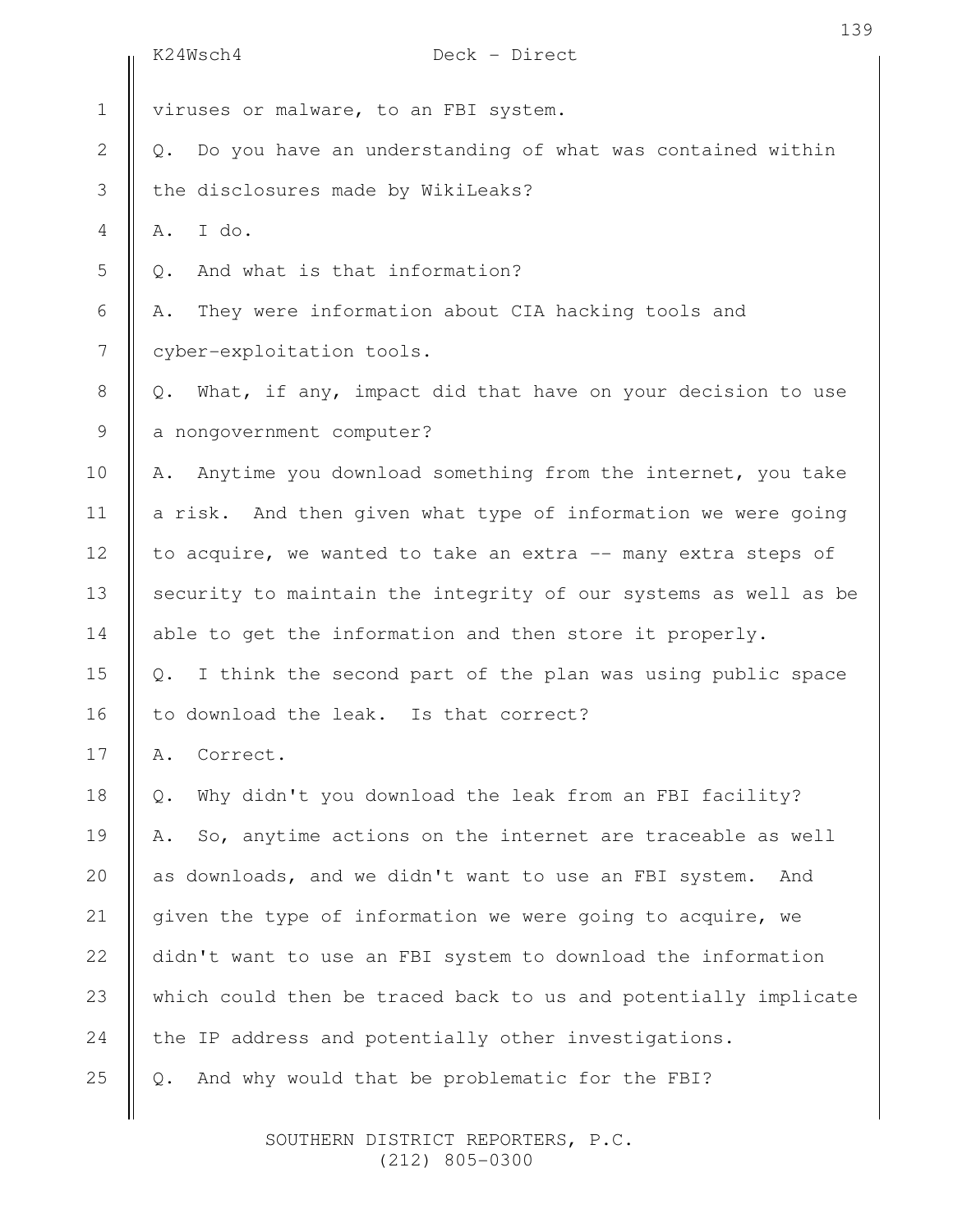|               | K24Wsch4<br>Deck - Direct                                         |
|---------------|-------------------------------------------------------------------|
| $\mathbf 1$   | Because it would reveal a source's methods and potentially<br>Α.  |
| $\mathbf{2}$  | negatively impact our ability to properly investigate things.     |
| 3             | Did you identify a public location where you downloaded the<br>Q. |
| 4             | leak?                                                             |
| 5             | I did.<br>Α.                                                      |
| $\sqrt{6}$    | And what location did you identify?<br>Q.                         |
| 7             | Starbucks.<br>Α.                                                  |
| $\,8\,$       | Why did you identify Starbucks?<br>$\mathsf{Q}$ .                 |
| $\mathcal{G}$ | Ease of use, quick wi-fi and reliability given the nature<br>Α.   |
| 10            | of what we were doing.                                            |
| 11            | And I think the third aspect of the plan, you said, was<br>Q.     |
| 12            | storing the computer in a certain location. Is that correct?      |
| 13            | Correct.<br>Α.                                                    |
| 14            | Can you describe that part of the plan?<br>Q.                     |
| 15            | So, we determined the best place would be the safe in my<br>Α.    |
| 16            | supervisor's office, which is inside our SCIF, which is where     |
| 17            | you would normally store top secret information. Our evidence     |
| 18            | locker, where we -- you know, you acquire anything related to     |
| 19            | investigations, drugs, money, we store there. But it's only       |
| 20            | credited to the secret level, and this had some top secret and    |
| 21            | SCI information in it, so we needed to find a solution to be      |
| 22            | able to store it in the best manner possible.                     |
| 23            | When did you first go to Starbucks to download the leak?<br>$Q$ . |
| 24            | In March of 2018.<br>Α.                                           |
| 25            | And how did you download the leak once you were there?<br>Q.      |
|               |                                                                   |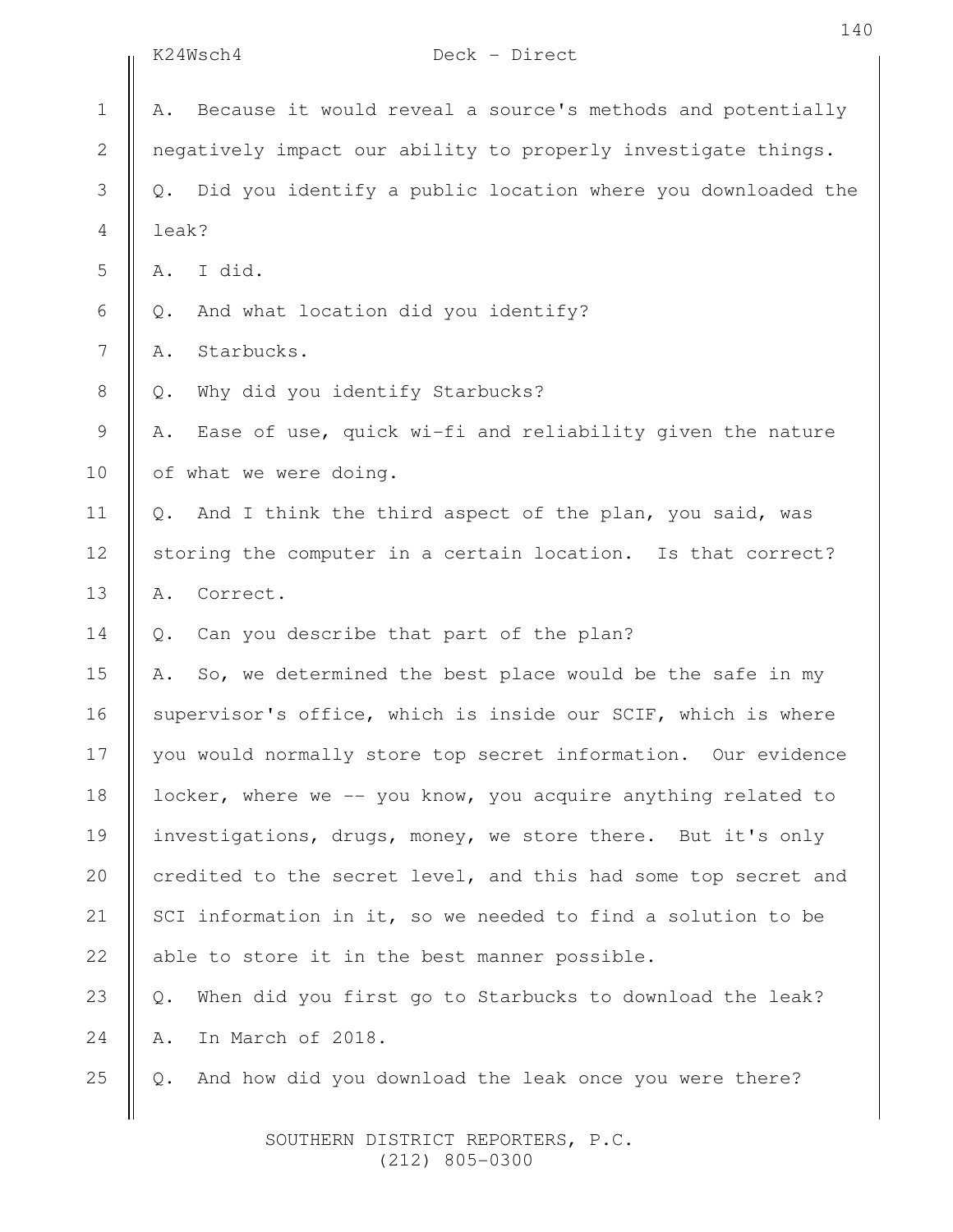K24Wsch4 Deck - Direct

|                | KZ4Wsch4<br>$Deck - Direct$                                          |
|----------------|----------------------------------------------------------------------|
| $\mathbf 1$    | I went to the -- used an internet browser, went to the<br>Α.         |
| $\mathbf{2}$   | WikiLeaks website first. Didn't really see a quick way to            |
| 3              | download all the -- the large volume of information, so              |
| $\overline{4}$ | WikiLeaks had also provided a torrent website, which is              |
| 5              | essentially just -- it was about 15 hyperlinks that connected        |
| 6              | to zip files to download the bulk of the information that they       |
| 7              | released.                                                            |
| $8\,$          | What is a torrent website?<br>Q.                                     |
| $\mathsf 9$    | It's a -- it looked -- just a blank website, but it had 15<br>Α.     |
| 10             | hyperlinks, and each time you clicked on one of the links, it        |
| 11             | asked if you wanted to save the associated zip file. And then        |
| 12             | I saw there were 15 of those, and then I just downloaded it          |
| 13             | that way.                                                            |
| 14             | And what is a zip file?<br>Q.                                        |
| 15             | Zip file is just a way to compress information. So if you<br>Α.      |
| 16             | want to send a ton of files over an email or kind of website to      |
| 17             | website, you can use software to compress that information in a      |
| 18             | more easily storable format.                                         |
| 19             | Why did you go to the torrent instead of downloading it<br>$\circ$ . |
| 20             | directly from the website?                                           |
| 21             | A. I did -- I tried -- I perused the website for a little and        |
| 22             | didn't see -- given the volume of the information, there             |
| 23             | wasn't, to my appearance, a good way to capture all of it. And       |
| 24             | I knew of this -- from our investigation I knew of this torrent      |
| 25             | address, which had been provided by WikiLeaks too, if you            |
|                |                                                                      |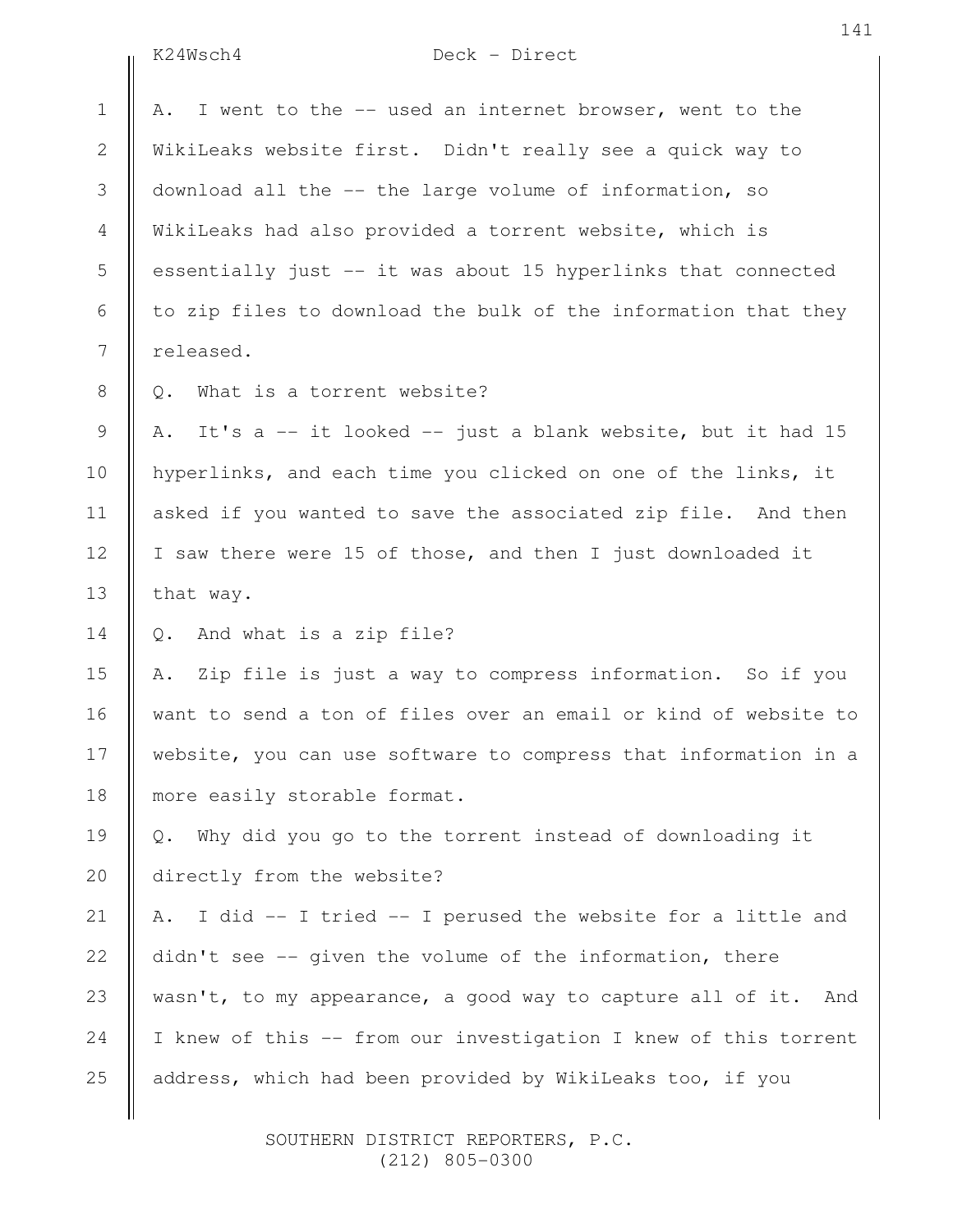|               | 142<br>K24Wsch4<br>Deck - Direct                                            |  |
|---------------|-----------------------------------------------------------------------------|--|
| $1\,$         | wanted to essentially bulk download all the information.                    |  |
| $\mathbf{2}$  | Did you download those zip files to the computer?<br>$\mathbb Q$ .          |  |
| 3             | I did.<br>Α.                                                                |  |
| 4             | And were you able to unzip those zip files?<br>$\mathbb Q$ .                |  |
| 5             | I was.<br>Α.                                                                |  |
| 6             | Were you able to download any of WikiLeaks's public<br>$\mathbb Q$ .        |  |
| 7             | statements on that computer?                                                |  |
| $\,8\,$       | I was.<br>Α.                                                                |  |
| $\mathcal{G}$ | And how did you do that?<br>$Q$ .                                           |  |
| 10            | Via screenshots.<br>Α.                                                      |  |
| 11            | And you said you downloaded the zip files to the computer?<br>$\mathbb Q$ . |  |
| 12            | Correct.<br>Α.                                                              |  |
| 13            | How long did that downloading process take?<br>$Q$ .                        |  |
| 14            | Around an hour.<br>Α.                                                       |  |
| 15            | And approximately how much data was found on those zip<br>$Q$ .             |  |
| 16            | files?                                                                      |  |
| 17            | Approximately 1.4 gigabytes.<br>Α.                                          |  |
| 18            | After you downloaded the information on the computer that<br>Q.             |  |
| 19            | day, did the classification level of that computer change?                  |  |
| 20            | It did.<br>Α.                                                               |  |
| 21            | How did it change?<br>Q.                                                    |  |
| 22            | So, the computer -- we had just obtained it from a store,<br>Α.             |  |
| 23            | and it was just any other computer you would buy. But as soon               |  |
| 24            | as you store classification -- classified material on a device              |  |
| 25            | like that, it immediately assumes the highest classification of             |  |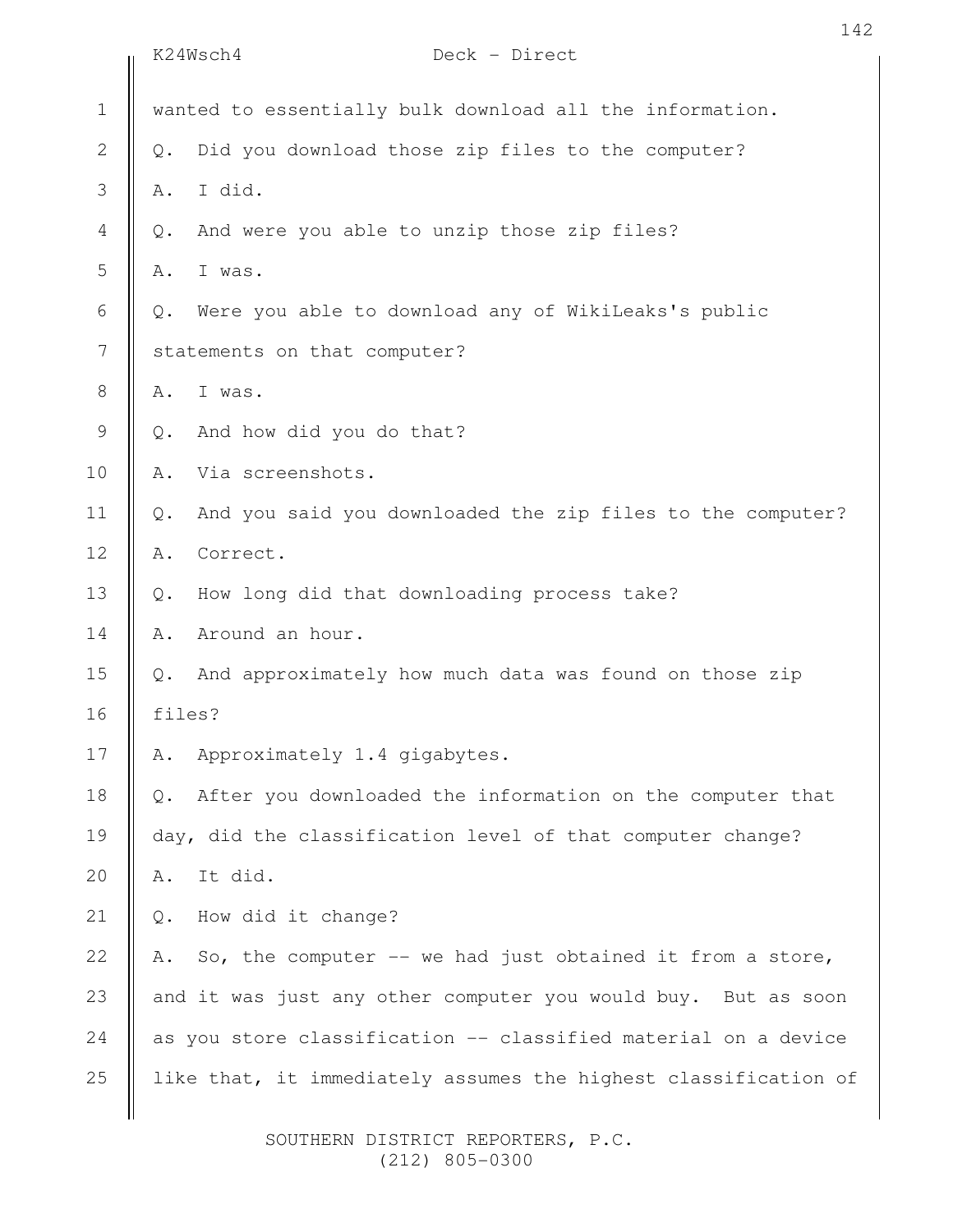|                  | 143<br>K24Wsch4<br>Deck - Direct                                            |
|------------------|-----------------------------------------------------------------------------|
| $\mathbf 1$      | the material contained within it.                                           |
| $\sqrt{2}$       | Did there come a time when you went back to Starbucks to<br>Q.              |
| 3                | download additional materials?                                              |
| $\overline{4}$   | I did.<br>Α.                                                                |
| 5                | Approximately when did that happen?<br>Q.                                   |
| $\epsilon$       | In May of 2018.<br>Α.                                                       |
| $\boldsymbol{7}$ | And why did you go back to download additional materials?<br>Q.             |
| $8\,$            | Through the investigation, we determined that the zip files<br>Α.           |
| $\mathcal{G}$    | which I had downloaded contained Vault 7, but it did not                    |
| 10               | contain the Vault 8 release, and we wanted to capture the                   |
| 11               | entirety of what WikiLeaks had put out there from March 2017 to             |
| 12               | November of 2017.                                                           |
| 13               | Were you able to download Vault 8 when you went back?<br>Q.                 |
| 14               | Α.<br>I was.                                                                |
| 15               | How did you do that?<br>Q.                                                  |
| 16               | So, it was a lot less information. I was able to just go<br>Α.              |
| 17               | to the release that WikiLeaks specified as Vault 8 and download             |
| 18               | the singular files in that way. It's just -- it's a kind of                 |
| 19               | like right click, save as.                                                  |
| 20               | And did you download the Vault 8 leak on the same computer<br>$Q_{\bullet}$ |
| 21               | that you downloaded the Vault 7 leaks?                                      |
| 22               | I did.<br>Α.                                                                |
| 23               | Did there come a time when you confirmed that you had<br>$Q$ .              |
| 24               | downloaded all of the Vault 7 and Vault 8 leaks onto that                   |
| 25               | computer?                                                                   |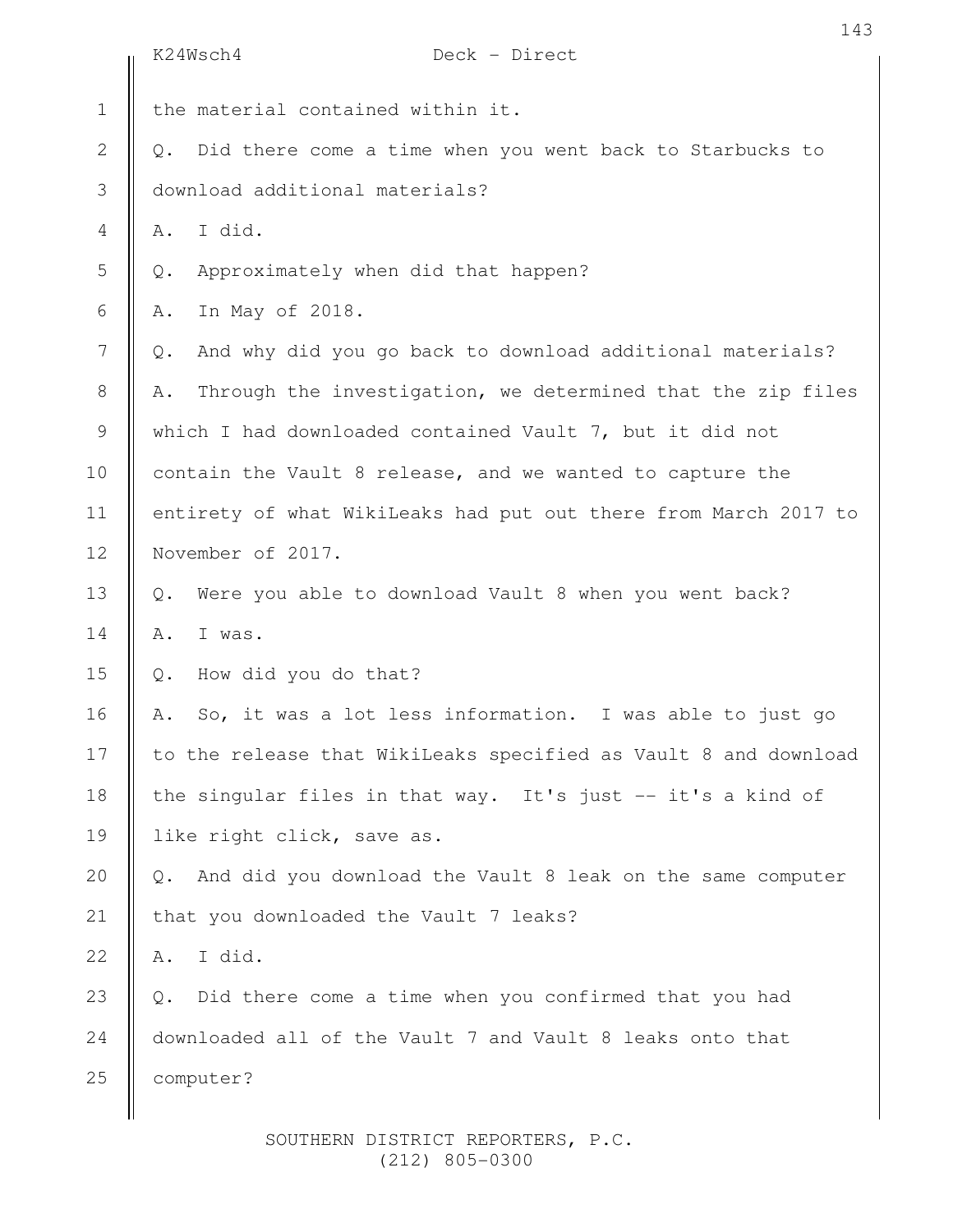|              | K24Wsch4<br>Deck - Direct                                         |
|--------------|-------------------------------------------------------------------|
| $\mathbf 1$  | I did.<br>Α.                                                      |
| $\mathbf{2}$ | How did you do that?<br>Q.                                        |
| 3            | So, I matched -- the first release on March 7 is a long web<br>Α. |
| 4            | page of about a few thousand embedded hyperlinks, so I went to    |
| 5            | WikiLeaks's website. I scrolled through that to see if what I     |
| 6            | had downloaded appeared to be the same. And it did. And then      |
| 7            | all of the subsequent leaks were essential -- like a one- to      |
| 8            | two-page summary of what WikiLeaks was going to release in        |
| $\mathsf 9$  | addition to the provided original documents from the CIA. So I    |
| 10           | clicked through on WikiLeaks's website each of their press        |
| 11           | releases, made sure I had those, and then also made sure that     |
| 12           | in the downloads I had appeared each of the documents which       |
| 13           | WikiLeaks had embedded.                                           |
| 14           | MR. LAROCHE: Your Honor, may I approach?                          |
| 15           | THE COURT: Yes.                                                   |
| 16           | BY MR. LAROCHE:                                                   |
| 17           | Special Agent Deck, one of the things I've handed you is<br>Q.    |
| 18           | marked Government Exhibit 1. Do you recognize that?               |
| 19           | I do.<br>Α.                                                       |
| 20           | And what is it?<br>Q.                                             |
| 21           | That's the computer I used to download the Vault 7 and<br>Α.      |
| 22           | Vault 8 releases.                                                 |
| 23           | And how do you know it's that computer?<br>Q.                     |
| 24           | I purchased it. I used it, and it had been stored in our<br>Α.    |
| 25           | space.                                                            |
|              |                                                                   |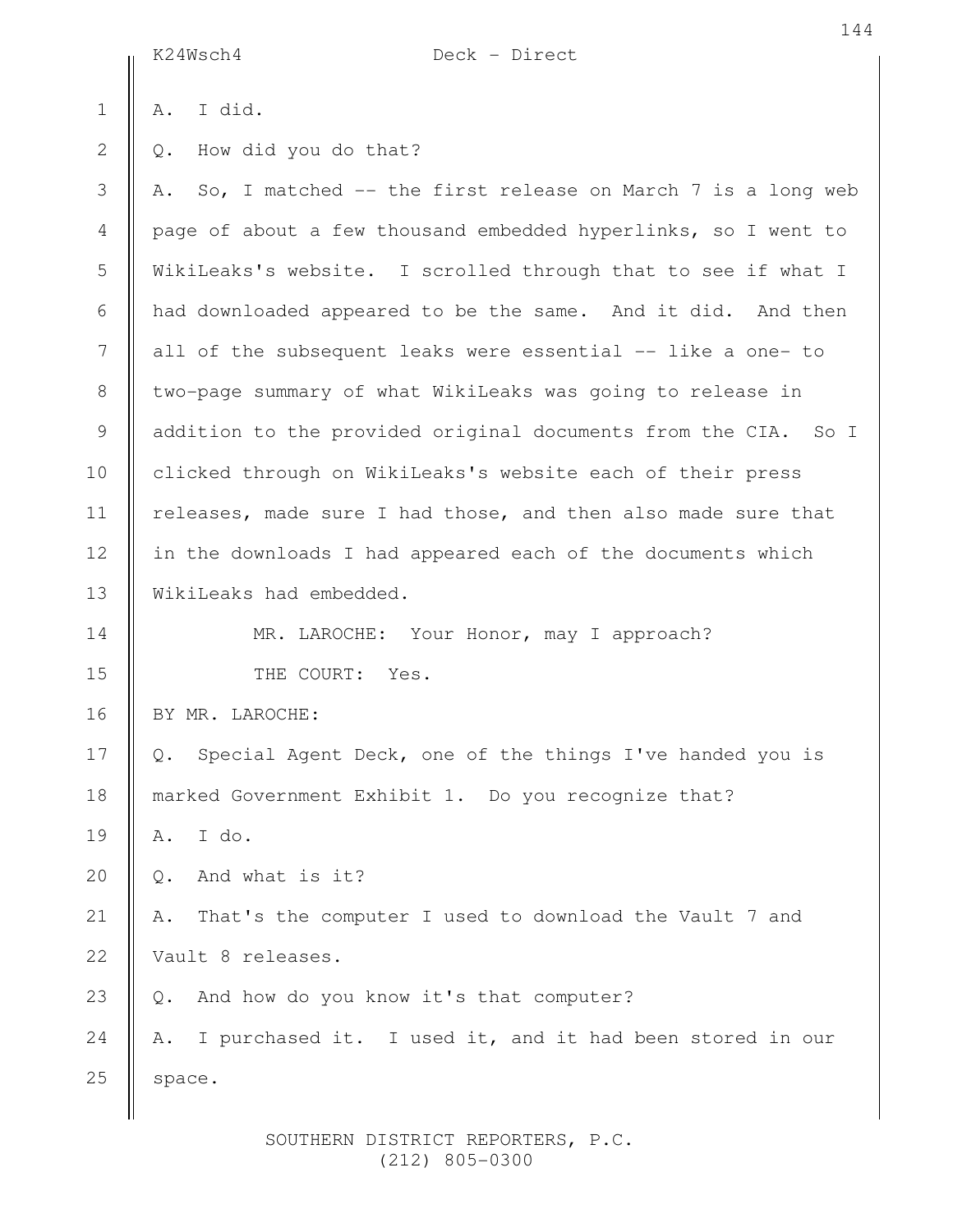|                  | K24Wsch4<br>Deck - Direct                                                   |
|------------------|-----------------------------------------------------------------------------|
| $\mathbf 1$      | MR. LAROCHE: Your Honor, the government offers                              |
| $\mathbf{2}$     | Government Exhibit 1 into evidence.                                         |
| 3                | MR. BRANDEN: No objection, Judge.                                           |
| $\overline{4}$   | THE COURT: No. 1 will be received in evidence.                              |
| 5                | MR. LAROCHE: Thank you, your Honor.                                         |
| 6                | (Government Exhibit 1 received in evidence)                                 |
| $\boldsymbol{7}$ | BY MR. LAROCHE:                                                             |
| $\,8\,$          | Special Agent Deck, can you just hold that up for the jury<br>Q.            |
| $\mathsf 9$      | to see.                                                                     |
| 10               | Special Agent Deck, I've also handed you a binder that                      |
| 11               | contains Government Exhibits 2 through 16. Do you recognize                 |
| 12               | that?                                                                       |
| 13               | I do.<br>Α.                                                                 |
| 14               | And have you reviewed this binder?<br>$Q$ .                                 |
| 15               | I have.<br>Α.                                                               |
| 16               | And how do you know you've reviewed it?<br>Q.                               |
| 17               | Α.<br>Excuse -- sorry. Sorry.                                               |
| 18               | How do you know you've reviewed it?<br>Q.                                   |
| 19               | Because I've reviewed the binder and also on the<br>Oh.<br>Α.               |
| 20               | material that I downloaded.                                                 |
| 21               | And what is contained in Government Exhibits 2 through 16?<br>$\mathbb Q$ . |
| 22               | Information related to the Vault 7 release.<br>Α.                           |
| 23               | And is that contained within Government Exhibit 1?<br>Q.                    |
| 24               | It is.<br>Α.                                                                |
| 25               | MR. LAROCHE: Your Honor, the government would offer                         |
|                  |                                                                             |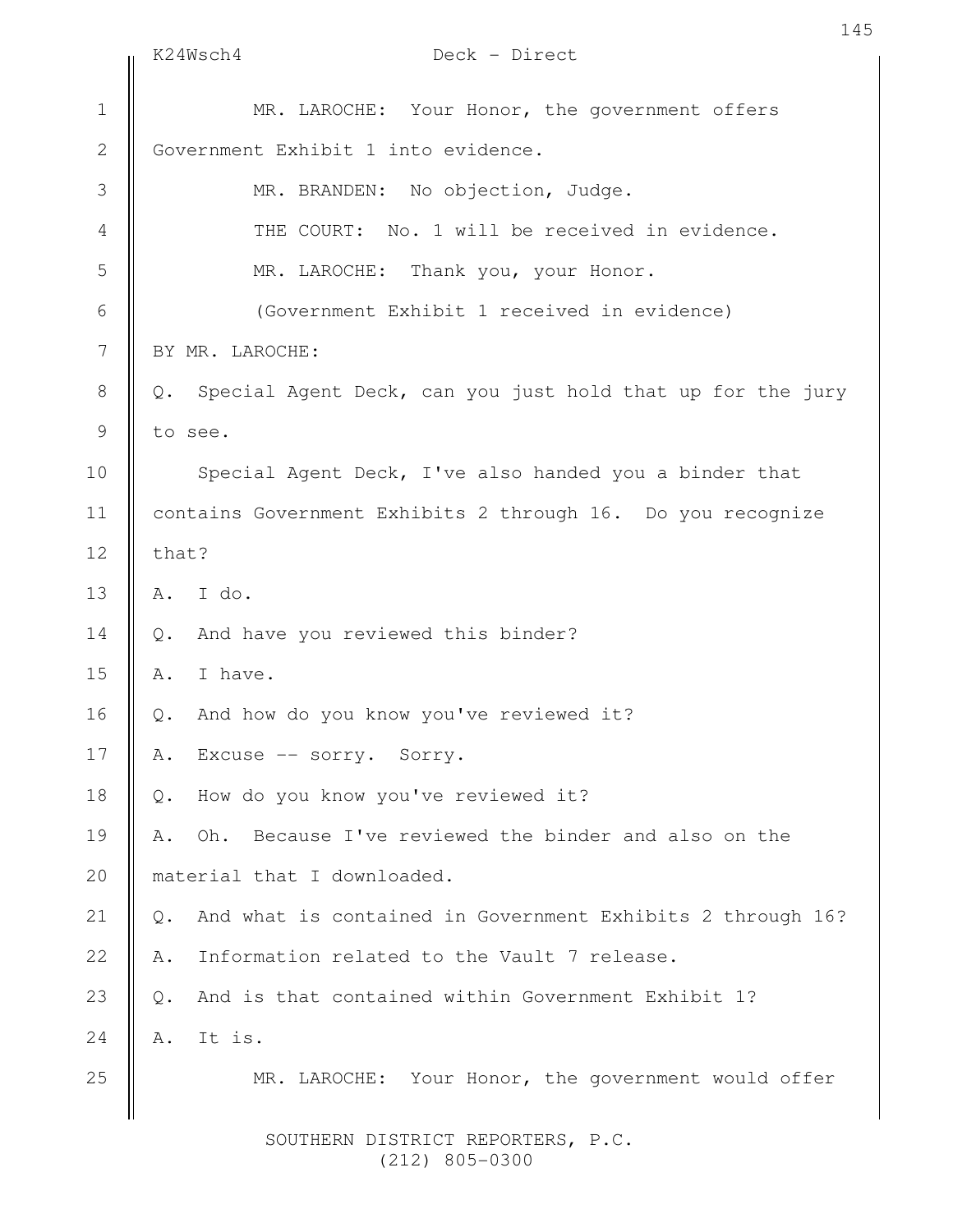|               | 146<br>K24Wsch4<br>Deck - Direct                                   |
|---------------|--------------------------------------------------------------------|
| $1\,$         | Government Exhibits 2 through 16 into evidence.                    |
| $\mathbf{2}$  | MR. BRANDEN: No objection, Judge.                                  |
| 3             | THE COURT: They're received in evidence, 2 through                 |
| 4             | 16.                                                                |
| 5             | MR. LAROCHE: Thank you, your Honor.                                |
| 6             | (Government Exhibits 2-16 received in evidence)                    |
| 7             | MR. LAROCHE: You can put that to the side for a                    |
| $\,8\,$       | second.                                                            |
| $\mathcal{G}$ | Ms. Hurst, can you please publish to the parties, the              |
| 10            | jury and the Court what is marked as Government Exhibit 2.         |
| 11            | Special Agent Deck, do you recognize Government Exhibit 2<br>$Q$ . |
| 12            | on your screen?                                                    |
| 13            | I do.<br>Α.                                                        |
| 14            | What is this showing?<br>$Q$ .                                     |
| 15            | This is a screenshot from the release on March 7. It's<br>Α.       |
| 16            | showing part of the Confluence software which was used, and        |
| 17            | it's kind of a joint project, collaboration software. So it        |
| 18            | would appear -- this release was a very long web page with a       |
| 19            | lot of links taking -- that would go to their associated           |
| 20            | address. And this is just a snippet of that.                       |
| 21            | And you said March 7. March 7 of what year?<br>Q.                  |
| 22            | 2017.<br>Α.                                                        |
| 23            | And was this the first leak posted by WikiLeaks?<br>$Q$ .          |
| 24            | It was.<br>Α.                                                      |
| 25            | And you said that there was a long list on this page, is<br>$Q$ .  |
|               | SOUTHERN DISTRICT REPORTERS, P.C.                                  |

(212) 805-0300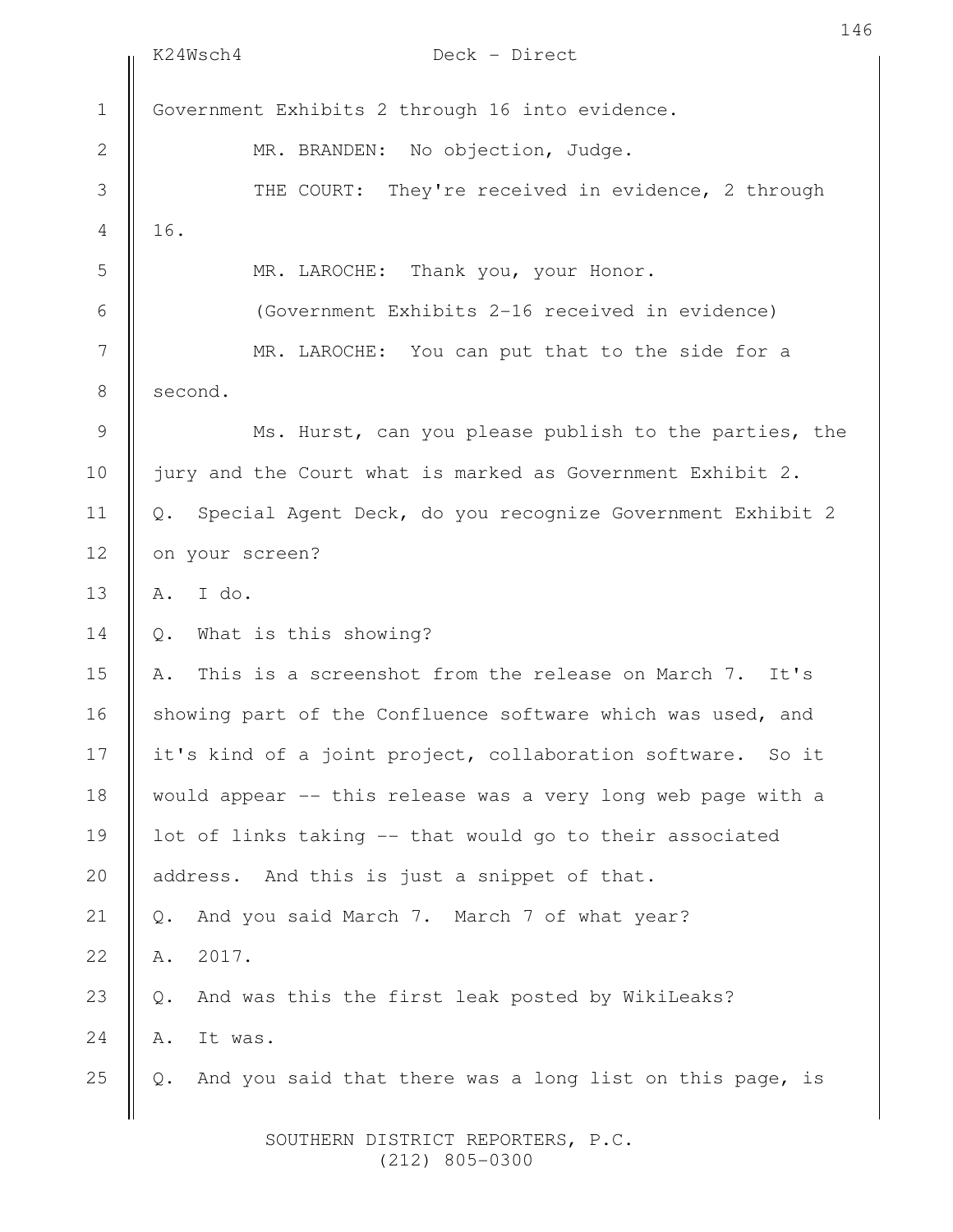|                | K24Wsch4      | Deck - Direct                                                   |
|----------------|---------------|-----------------------------------------------------------------|
| $1\,$          |               | that correct?                                                   |
| $\mathbf{2}$   | Α.            | Correct.                                                        |
| 3              | $\mathbb Q$ . | Where would that list appear if you were on the website?        |
| $\overline{4}$ | Α.            | If you would just keep scrolling.                               |
| 5              | $Q$ .         | Scrolling in which direct?                                      |
| $\sqrt{6}$     | Α.            | Down.                                                           |
| $\overline{7}$ | $\mathbb Q$ . | And where would that list appear?                               |
| $\,8\,$        | Α.            | Under directory departments, branches and groups.               |
| $\mathsf 9$    | $\mathbb Q$ . | And could you click on parts of the list?                       |
| 10             | Α.            | You could.                                                      |
| 11             | $Q$ .         | What would happen if you clicked on parts of the list?          |
| 12             | Α.            | It would take you to whatever associated page that was.         |
| 13             | $Q$ .         | And did you download the information by clicking on those       |
| 14             | parts?        |                                                                 |
| 15             | Α.            | I did not.                                                      |
| 16             | $\mathbb Q$ . | Why not?                                                        |
| 17             | Α.            | It was too cumbersome and time-consuming, especially when       |
| 18             |               | we had the torrent address provided, which had been provided by |
| 19             |               | WikiLeaks's Twitter, verified Twitter account.                  |
| 20             | $Q$ .         | And you said cumbersome. Approximately how many links were      |
| 21             |               | on this first March 7 leak?                                     |
| 22             | Α.            | Over a few thousand.                                            |
| 23             |               | MR. LAROCHE: Ms. Hurst, can you publish Government              |
| 24             |               | Exhibit 3.                                                      |
| 25             | Q.            | Special Agent Deck, do you recognize Government Exhibit 3?      |
|                |               |                                                                 |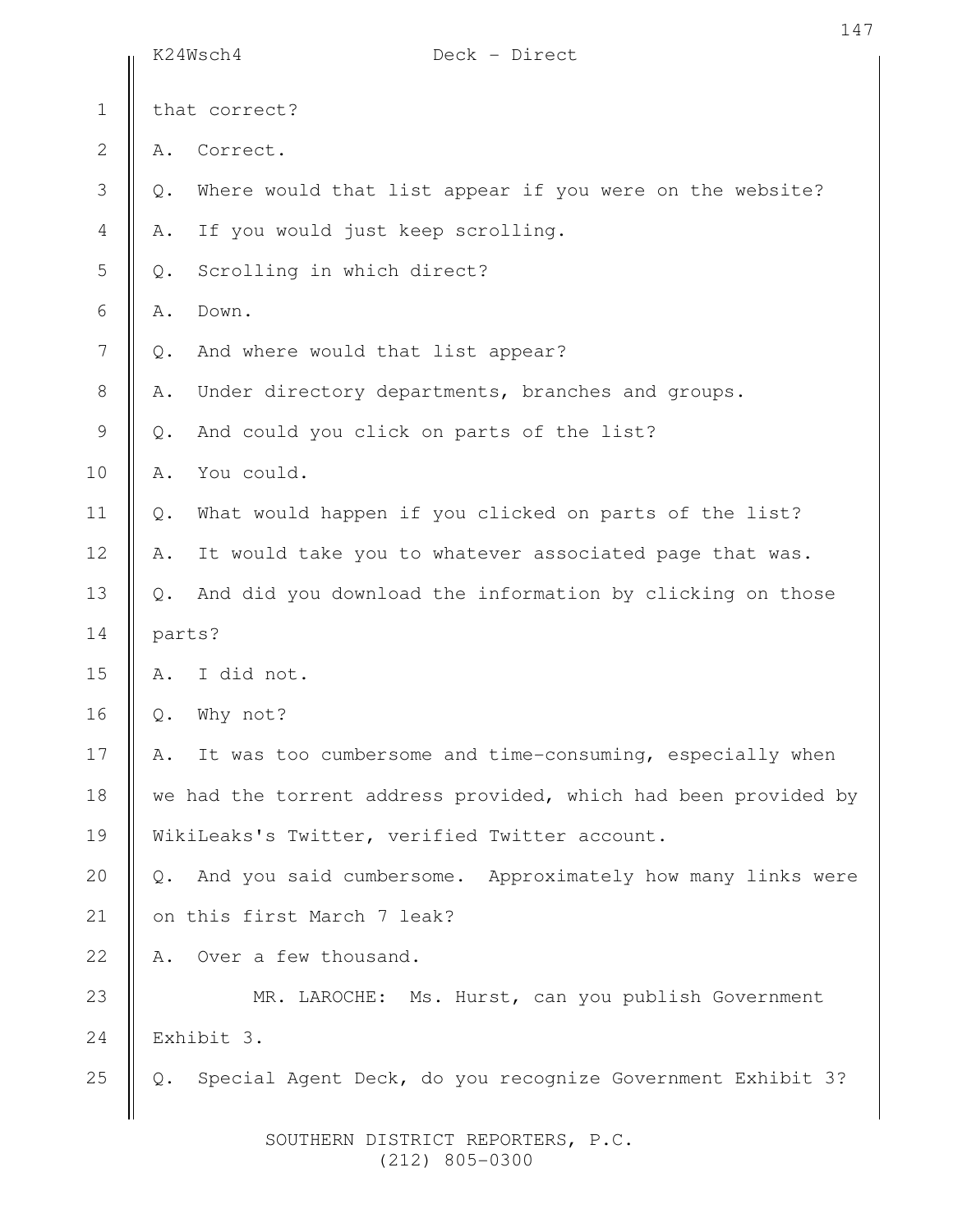|                | K24Wsch4<br>Deck - Direct                                         |
|----------------|-------------------------------------------------------------------|
| $\mathbf 1$    | I do.<br>Α.                                                       |
| $\overline{2}$ | What is this showing?<br>Q.                                       |
| 3              | This is a continuation of the release on March 7 and the<br>Α.    |
| 4              | Confluence page. So just imagine you keep scrolling down like     |
| 5              | a WikiLeaks -- or a Wikipedia page or any sort of very            |
| $\sqrt{6}$     | hyperlinked, content-heavy web page, and this is what that        |
| 7              | represents.                                                       |
| $\,8\,$        | Did each of the lines on this page link to something else?<br>Q.  |
| 9              | They do.<br>Α.                                                    |
| 10             | What would happen if you clicked on one of these links?<br>Q.     |
| 11             | It would take you to whatever associated web page was<br>Α.       |
| 12             | embedded there.                                                   |
| 13             | And again, this is from the March 7 leak, is that correct?<br>Q.  |
| 14             | Correct.<br>Α.                                                    |
| 15             | MR. LAROCHE: Ms. Hurst, can you please publish                    |
| 16             | Government Exhibit 6.                                             |
| 17             | And again, what is this showing?<br>Q.                            |
| 18             | Continuation of the March 7 release, and what you would see<br>Α. |
| 19             | is in the Confluence software if you're on there for joint        |
| 20             | project collaboration.                                            |
| 21             | MR. LAROCHE: Ms. Hurst, can you please publish                    |
| 22             | Government Exhibit 6-1.                                           |
| 23             | What is this exhibit showing?<br>Q.                               |
| 24             | So, this is a screenshot of $-$ continuing from Confluence<br>Α.  |
| 25             | of the transferring data using NTFS viewed previously -- on the   |
|                |                                                                   |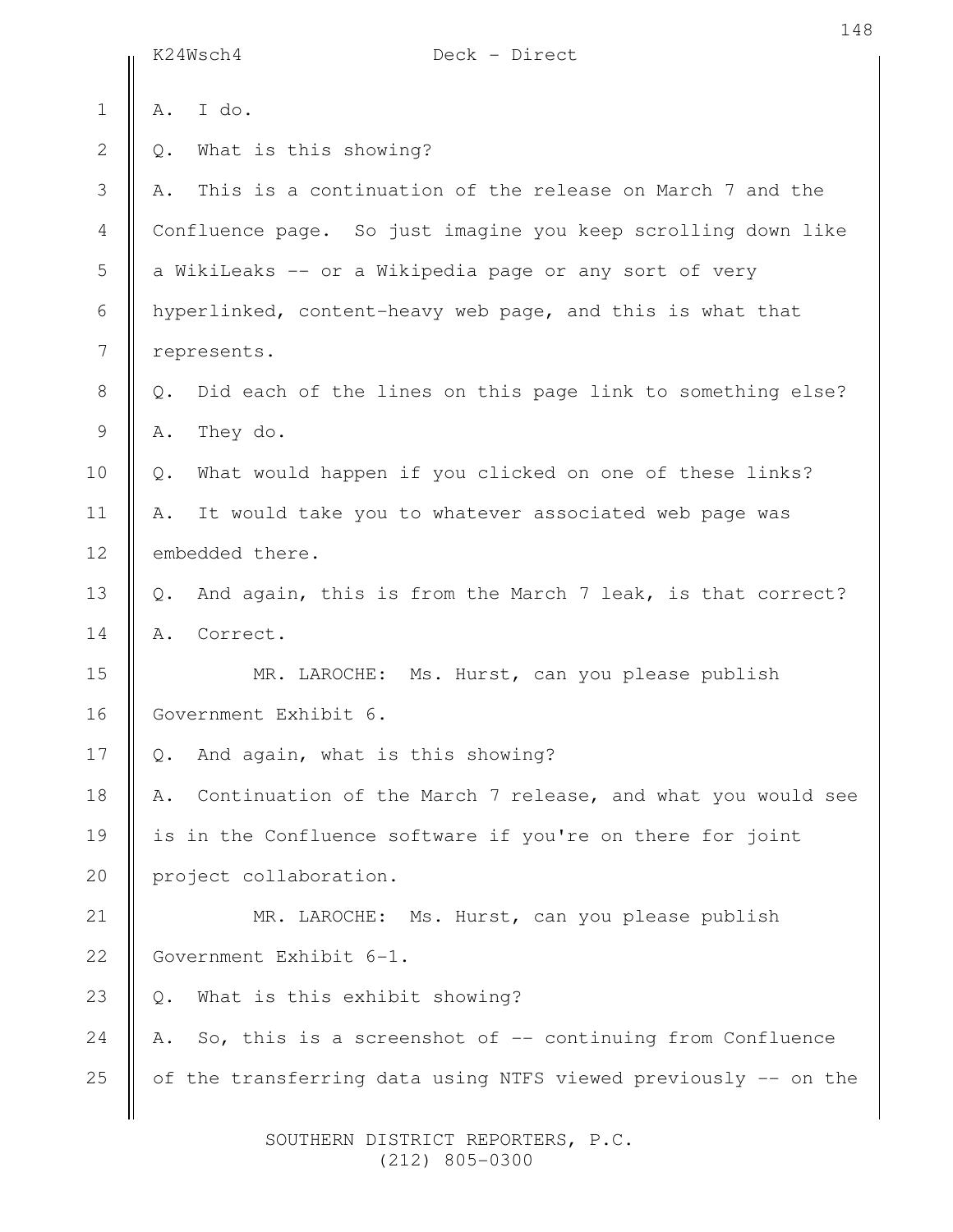K24Wsch4 Deck - Direct

previous exhibit if you had clicked on that hyperlink. MR. LAROCHE: Ms. Hurst, if you can, could we please put Government Exhibits 6 and 6-1 next to each other. Q. I'm sorry. You said that if you clicked on one side of the left link, it would bring you to the right, is that correct? A. Correct. If you -- the third-from-the-top link, if you had clicked on that, it would have taken you, depending how you had it set up, either a new tab or the same web page, but it would have the information which it described. MR. LAROCHE: Let's zoom in on that. If we can go to Government Exhibit 6 again and then zoom in on the third line down, please. Q. Is that the link you're referring to? A. Correct. MR. LAROCHE: Now we can go back to Government Exhibit 6-1. Let's first focus on, please zoom in on the line that starts "transferring data." Q. And that's tied to the link from the previous page, is that correct? A. Correct. MR. LAROCHE: If you can zoom out again, please. Q. Special Agent Deck, I want to focus you on the banner in the middle that says secret/noforn. MR. LAROCHE: If we could zoom in on that, please. Q. Do you recognize that banner? 1 2 3 4 5 6 7 8 9 10 11 12 13 14 15 16 17 18 19 20 21 22 23 24 25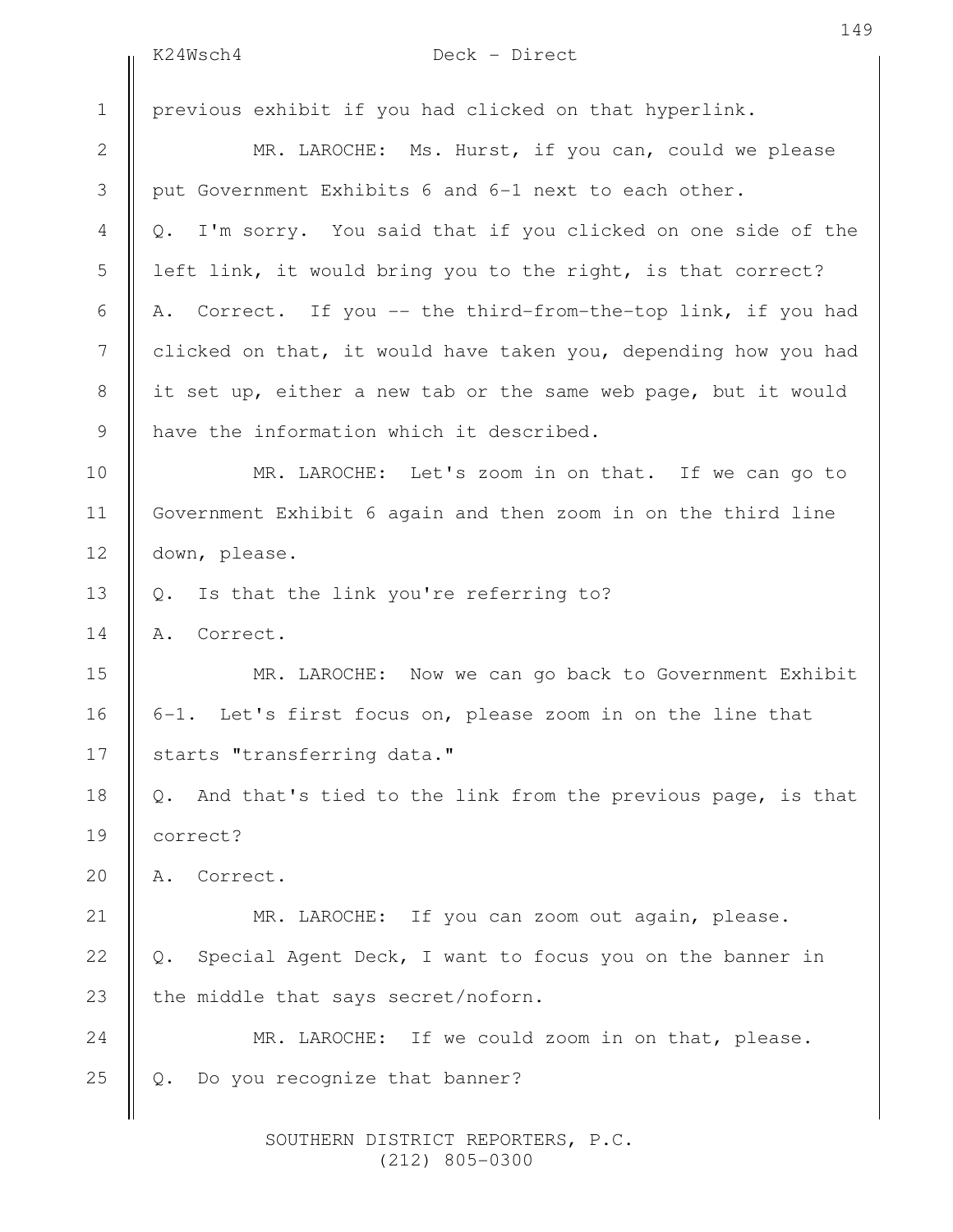|                  |               | K24Wsch4<br>Deck - Direct                                      |
|------------------|---------------|----------------------------------------------------------------|
| $1\,$            | Α.            | I do.                                                          |
| $\mathbf{2}$     | $Q$ .         | And what is it?                                                |
| 3                | Α.            | It's a classification banner at the secret level, and it       |
| 4                |               | has -- the noforn is a dissemination caveat. Essentially --    |
| 5                |               | there's a lot of those, but this one means that it is for U.S. |
| 6                |               | government personnel only, not to be disseminated outside the  |
| $\boldsymbol{7}$ |               | government.                                                    |
| $\,8\,$          | $Q$ .         | Did you put the banner on this page?                           |
| $\mathsf 9$      | Α.            | I did not.                                                     |
| 10               | $\mathbb Q$ . | Was this banner present when you downloaded it from            |
| 11               |               | WikiLeaks?                                                     |
| 12               | Α.            | It was.                                                        |
| 13               |               | MR. LAROCHE: Ms. Hurst, you can take that exhibit              |
| 14               | down.         |                                                                |
| 15               | Q.            | Special Agent Deck, we talked about three exhibits from the    |
| 16               |               | leak, I believe, Government Exhibits 2, 3 and 6. Is that       |
| 17               |               | correct?                                                       |
| 18               | Α.            | Uh-huh.                                                        |
| 19               | Q.            | And all of those came from the March 7 leak, right?            |
| 20               | Α.            | Correct.                                                       |
| 21               | $Q$ .         | And that was the first disclosure made by WikiLeaks?           |
| 22               | Α.            | That's correct.                                                |
| 23               | $Q$ .         | How, if at all, were the subsequent disclosures by             |
| 24               |               | WikiLeaks different?                                           |
| 25               | Α.            | So, I described that release as just a very long web page      |
|                  |               |                                                                |

150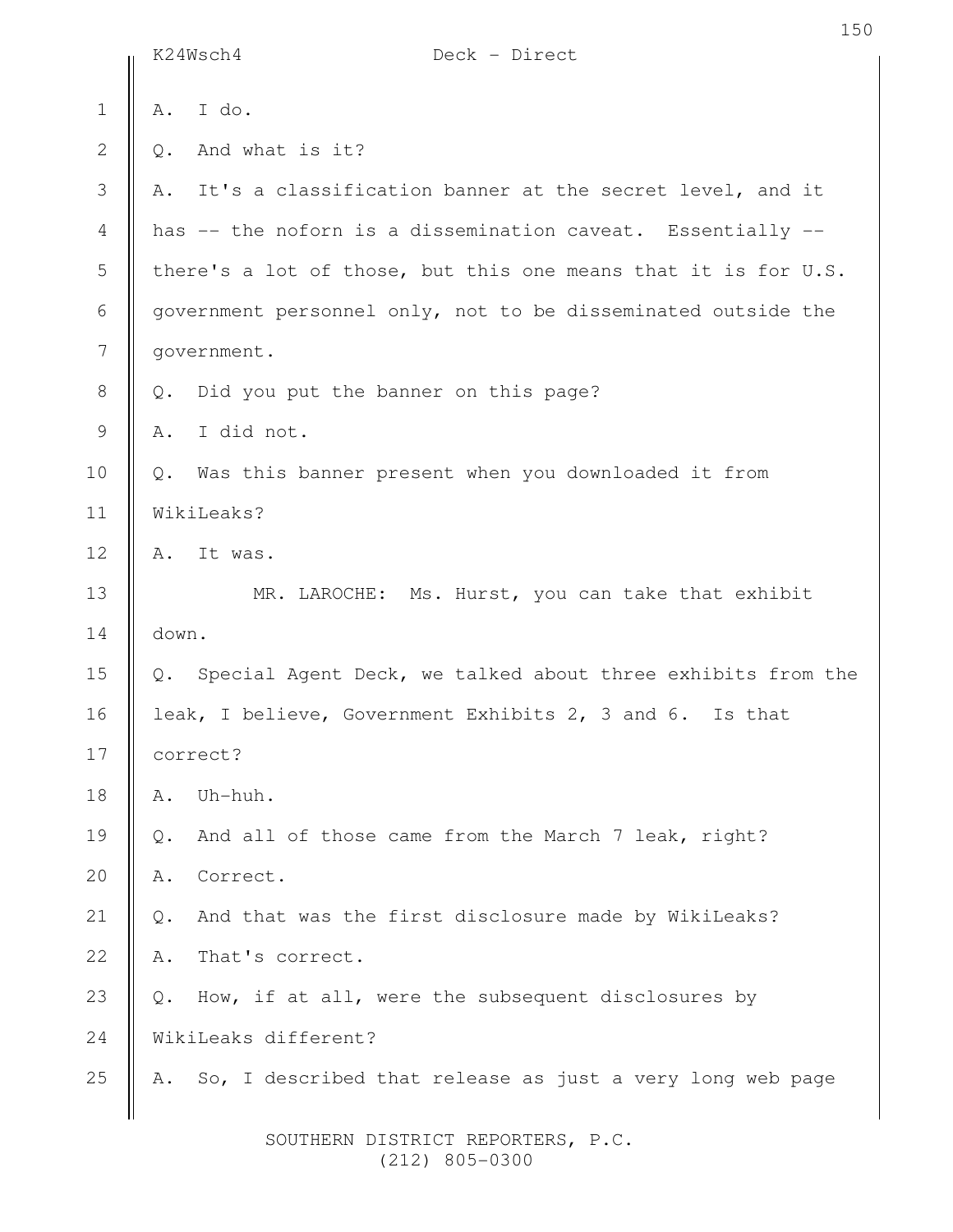|                | K24Wsch4<br>Deck - Direct                                                 |
|----------------|---------------------------------------------------------------------------|
| $\mathbf 1$    | of a kind of collaboration site, similar to how -- ton of links           |
| 2              | to, like, a Wikipedia page. All the other releases were a one-            |
| 3              | to two-page summary by WikiLeaks of what they were going to               |
| 4              | And then next to the article -- next to their<br>release.                 |
| 5              | summary, they would have all of the original CIA documents.               |
| 6              | MR. LAROCHE: Ms. Hurst, can you please publish                            |
| $\overline{7}$ | Government Exhibit 13.                                                    |
| 8              | Special Agent Deck, do you recognize this?<br>Q.                          |
| $\mathcal{G}$  | I do.<br>Α.                                                               |
| 10             | And what is this?<br>Q.                                                   |
| 11             | This is a, the Brutal Kangaroo user guide.<br>Α.                          |
| 12             | What leak was this from?<br>Q.                                            |
| 13             | This was on or about June 22, 2017.<br>Α.                                 |
| 14             | MR. LAROCHE: Let's start at the top of the page, if                       |
| 15             | we could zoom in on the secret/noforn.                                    |
| 16             | What is that?<br>Q.                                                       |
| 17             | That's the banner classification identifying this document<br>Α.          |
| 18             | at the secret/noforn level.                                               |
| 19             | And again, did you put the banner on this document?<br>Q.                 |
| 20             | I did not.<br>Α.                                                          |
| 21             | Was this banner on the document when you downloaded it?<br>$\mathsf{Q}$ . |
| 22             | It was.<br>Α.                                                             |
| 23             | MR. LAROCHE: If you could zoom out again, please, and                     |
| 24             | then zoom in on the three lines starting "Brutal Kangaroo                 |
| 25             | program."                                                                 |
|                |                                                                           |

151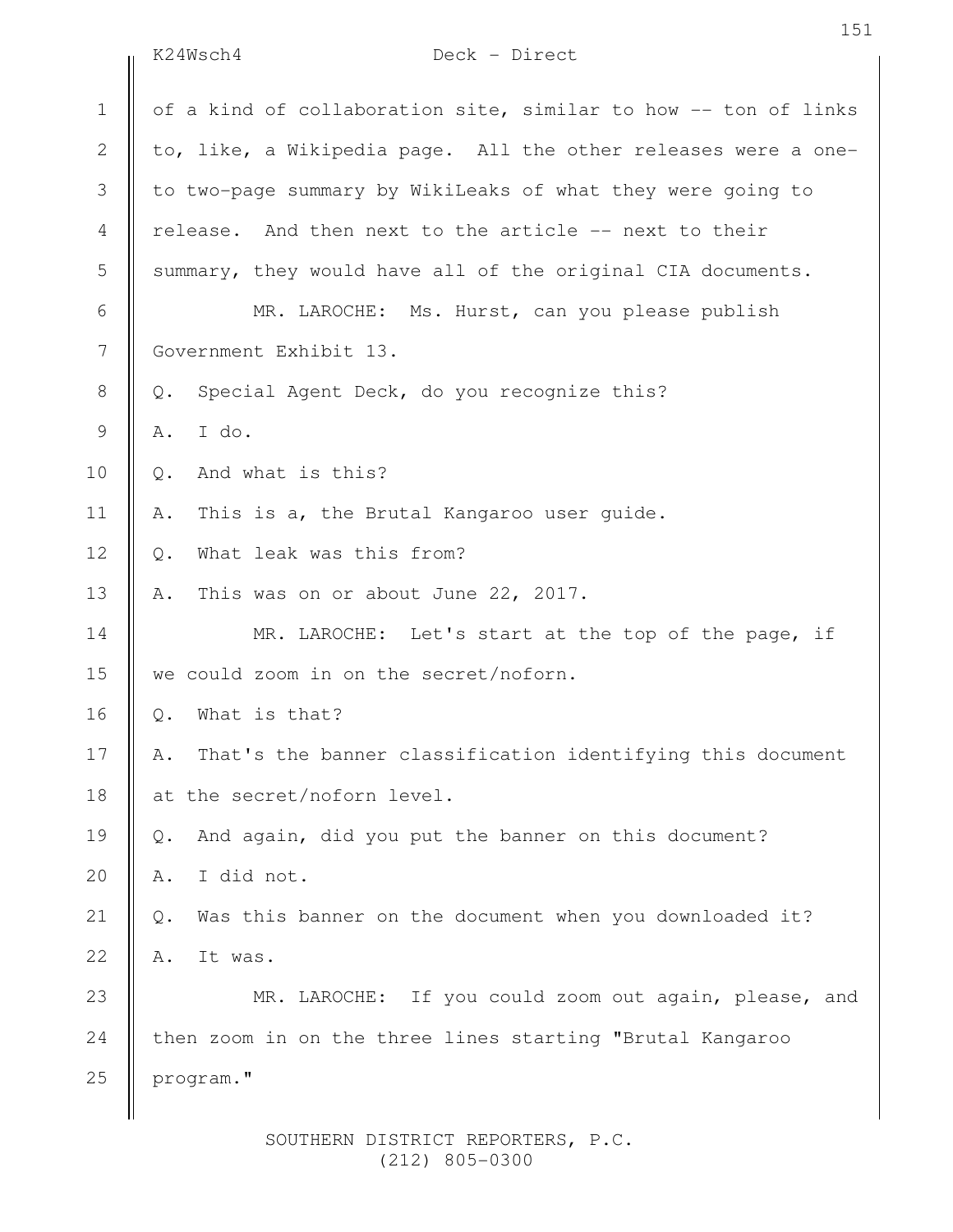|                  | 152                                                                 |
|------------------|---------------------------------------------------------------------|
|                  | K24Wsch4<br>Deck - Direct                                           |
| $\mathbf 1$      | Are you familiar with these terms?<br>Q.                            |
| $\mathbf 2$      | I am.<br>Α.                                                         |
| 3                | How are you familiar with them?<br>Q.                               |
| $\overline{4}$   | From my knowledge on the investigation, I know that Brutal<br>Α.    |
| 5                | Kangaroo was a cyber tool developed and used by the CIA.            |
| 6                | MR. LAROCHE: Put up page 4 of the PDF, please,                      |
| $\boldsymbol{7}$ | Ms. Hurst, and if we could just zoom in from the top down to        |
| 8                | the paragraph that has an S, "the Brutal Kangaroo project           |
| $\mathsf 9$      | consists of."                                                       |
| 10               | Perfect. Thank you.                                                 |
| 11               | First, let's just start with, there's a 1 and then U in<br>Q.       |
| 12               | parentheses and scope. What does that U in parentheses mean?        |
| 13               | That means unclassified.<br>Α.                                      |
| 14               | Are you familiar with those markings on classified<br>Q.            |
| 15               | documents?                                                          |
| 16               | Α.<br>I am.                                                         |
| 17               | Just generally, what do they designate?<br>Q.                       |
| 18               | So, if the overall classification of the document, which,<br>Α.     |
| 19               | as you saw, was the banner line at the top and the bottom,          |
| 20               | classifies it as secret or top secret, then even though -- if       |
| 21               | there is unclassified information in the document, you must         |
| 22               | delineate it as unclassified. Or you must portion mark all          |
| 23               | information regardless of what it's classified at.                  |
| 24               | There's a 1.1 that reads, "System overview and description<br>$Q$ . |
| 25               | of Brutal Kangaroo tool suite." Can you read the paragraph          |
|                  |                                                                     |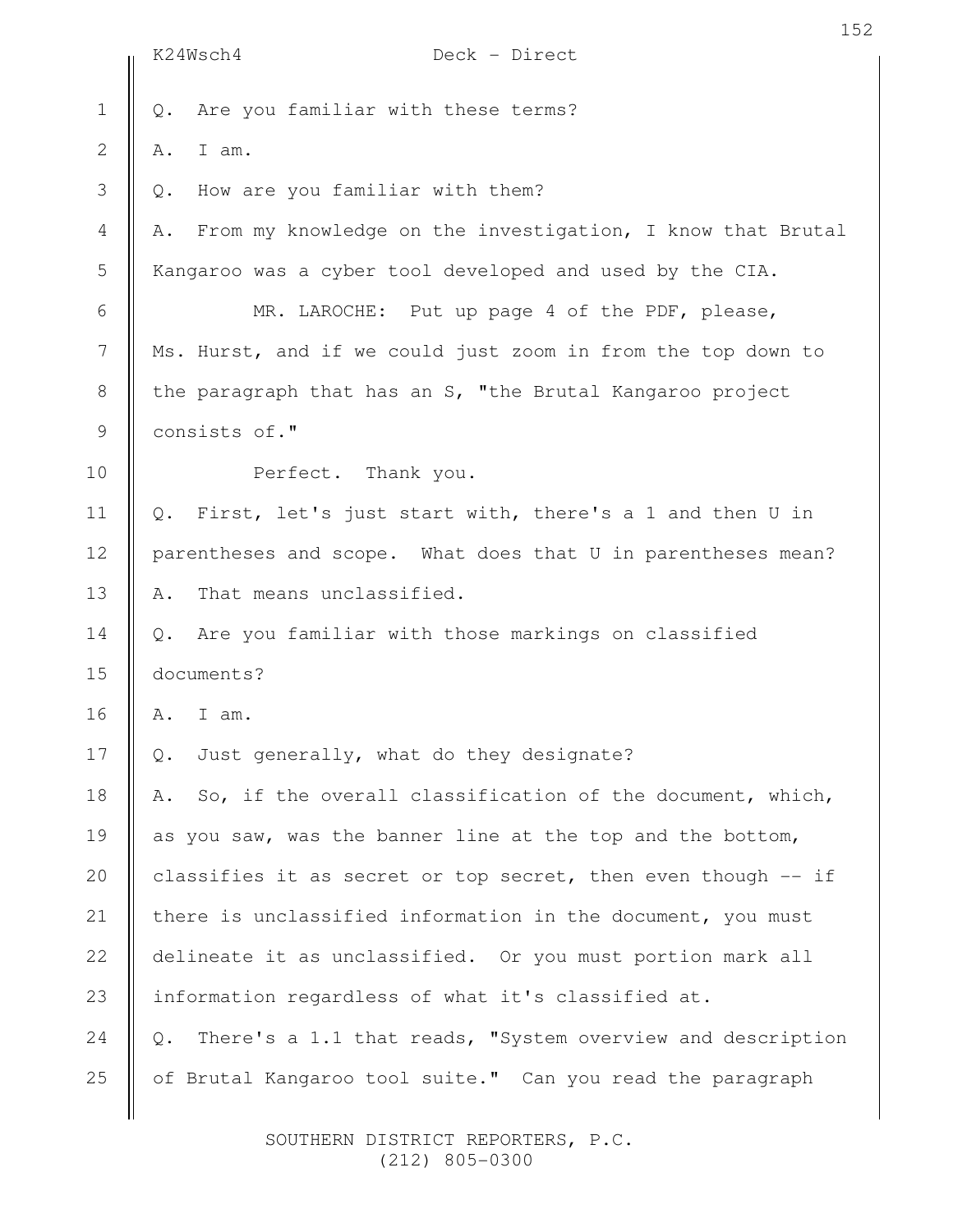|               | K24Wsch4<br>Deck - Cross                                                    |
|---------------|-----------------------------------------------------------------------------|
| $\mathbf 1$   | below that?                                                                 |
| $\mathbf{2}$  | "Brutal Kangaroo is a tool suite for targeting closed<br>Α.                 |
| 3             | networks by air gap jumping using thumb drives. Brutal                      |
| 4             | Kangaroo components create a custom covert network within the               |
| 5             | target closed network and provide a functionality for executing             |
| 6             | surveys, directory listings and arbitrary executables."                     |
| 7             | MR. LAROCHE: Thank you. No further questions.                               |
| $8\,$         | THE COURT: Mr. Branden.                                                     |
| $\mathcal{G}$ | CROSS-EXAMINATION                                                           |
| 10            | BY MR. BRANDEN:                                                             |
| 11            | Q. Special Agent Deck, I'm Jim Branden. I'm a defense                       |
| 12            | attorney for Mr. Schulte. I just have a few questions for you.              |
| 13            | OK.<br>Α.                                                                   |
| 14            | Q. First of all, in March and May of 2018, on two specific                  |
| 15            | dates, you were tasked with essentially downloading Vaults 7                |
| 16            | and 8 from the WikiLeaks website, correct?                                  |
| 17            | Correct.<br>Α.                                                              |
| 18            | And then as a result of downloading those Vault 7 and Vault<br>Q.           |
| 19            | 8, you were able to produce to the government exhibits 1 and                |
| 20            | then 2 through 16 which were introduced here today, correct?                |
| 21            | Correct.<br>Α.                                                              |
| 22            | OK. And exhibit 1 is the computer that you bought and then<br>$\mathbb Q$ . |
| 23            | used at Starbucks, correct?                                                 |
| 24            | Correct.<br>Α.                                                              |
| 25            | OK. Nothing in the exhibits that were introduced on direct<br>$\mathbb Q$ . |
|               |                                                                             |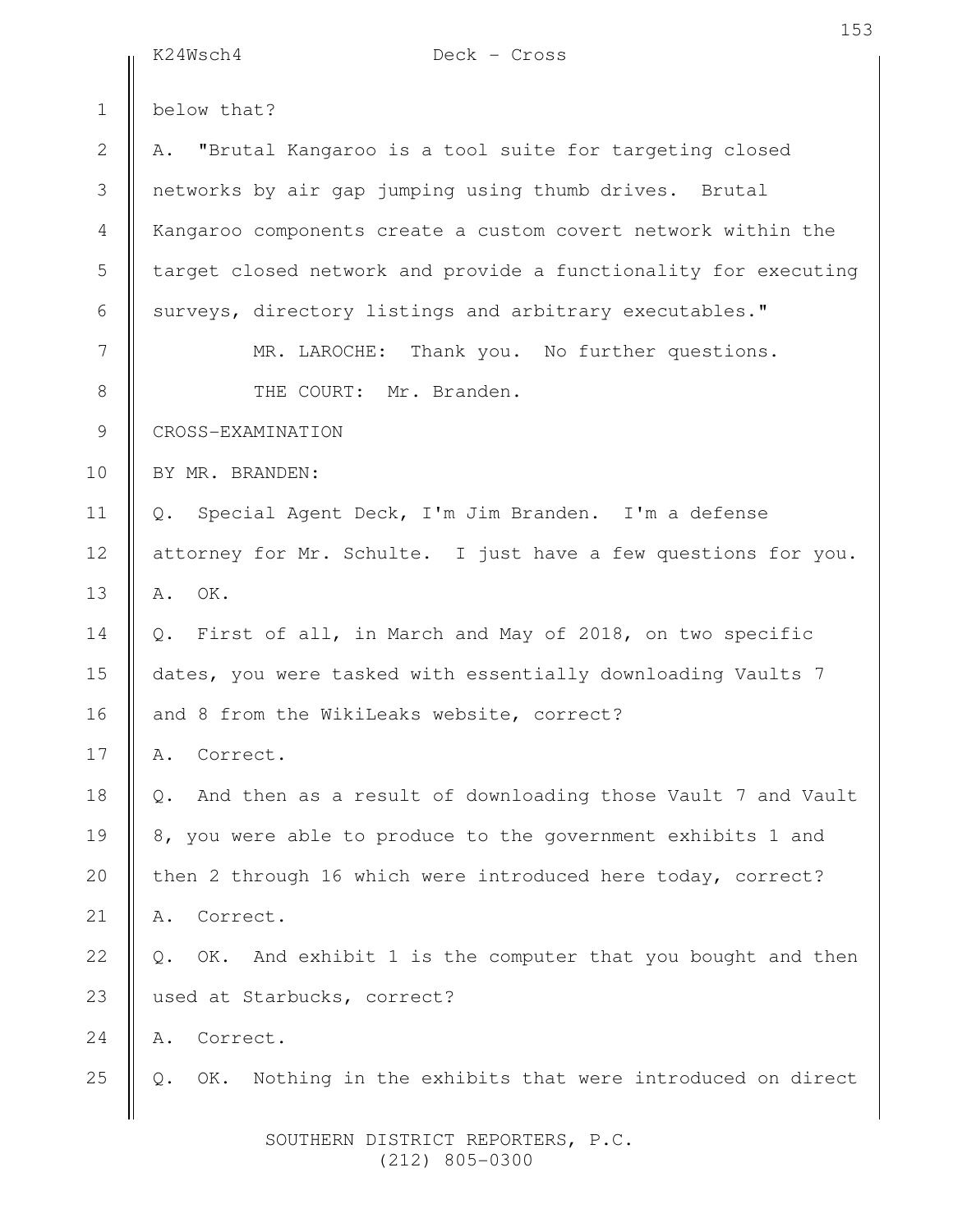|                  | K24Wsch4<br>Deck - Cross                                           |
|------------------|--------------------------------------------------------------------|
| $\mathbf 1$      | through you would show how that information, the Vaults 7 and 8    |
| $\mathbf{2}$     | information, was originally provided to WikiLeaks, is that         |
| 3                | correct?                                                           |
| $\overline{4}$   | Correct.<br>Α.                                                     |
| 5                | Is it also true that nothing in those exhibits would show<br>$Q$ . |
| 6                | when that information was provided to WikiLeaks?                   |
| $\boldsymbol{7}$ | Not -- not to my knowledge.<br>Α.                                  |
| 8                | And finally, nothing in those exhibits or through your<br>$Q$ .    |
| $\mathsf 9$      | investigation would specifically show who provided the Vault 7     |
| 10               | and Vault 8 information to WikiLeaks?                              |
| 11               | Yeah. Not to my knowledge.<br>Α.                                   |
| 12               | MR. BRANDEN: That's all I have, Judge. Thank you                   |
| 13               | very much.                                                         |
| 14               | THE COURT: All right.                                              |
| 15               | MR. LAROCHE: Nothing further for this witness, your                |
| 16               | Honor.                                                             |
| 17               | THE COURT: You're excused. Thank you very much.                    |
| 18               | THE WITNESS: Thank you, your Honor.                                |
| 19               | (Witness excused)                                                  |
| 20               | THE COURT: Call your next witness.                                 |
| 21               | MR. LAROCHE: Your Honor, may we approach?                          |
| 22               | THE COURT: Yes.                                                    |
| 23               | (Continued on next page)                                           |
| 24               |                                                                    |
| 25               |                                                                    |
|                  |                                                                    |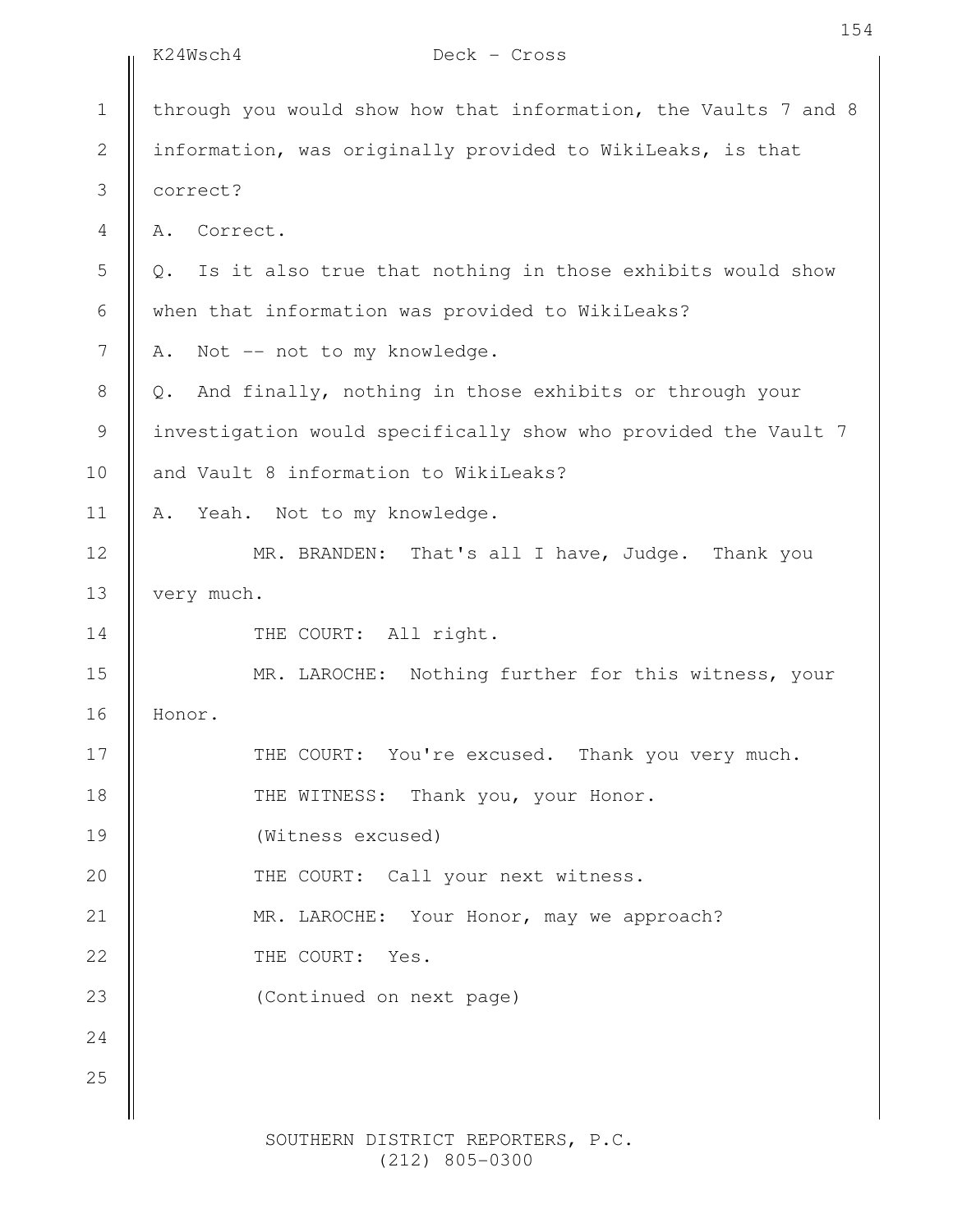K24Wsch4

| $\mathbf 1$   | (At sidebar)                                                   |
|---------------|----------------------------------------------------------------|
| $\mathbf{2}$  | THE COURT: You're going to tell me that it's a                 |
| $\mathcal{S}$ | classified witness and you don't want to start at quarter to   |
| 4             | three.                                                         |
| 5             | MR. LAROCHE: It's not that we don't want to start.             |
| 6             | It just takes some time to get him up here. The problem is     |
| 7             | with the marshals, it takes some time to get up here.          |
| $8\,$         | MS. SHROFF: Your Honor, may I just ask why it's                |
| 9             | necessary for the marshal to escort him to his seat? It        |
| 10            | doesn't seem needed.                                           |
| 11            | THE COURT: Access to the elevator is through the               |
| 12            | marshal's office.                                              |
| 13            | MS. SHROFF: Yes, but the marshal doesn't have to walk          |
| 14            | him into the courtroom.                                        |
| 15            | MR. LAROCHE: They have to bring him up through that            |
| 16            | access route, which I think takes some time.                   |
| 17            | MS. SHROFF: No, I don't care when you start. I just            |
| 18            | don't want the marshal, or whoever it is, walking him in.      |
| 19            | THE COURT: They're going to walk through the door.             |
| 20            | The marshals aren't going to escort him through the courtroom. |
| 21            | MR. LAROCHE:<br>No.                                            |
| 22            | THE COURT: He's going to open the door for him.                |
| 23            | MR. LAROCHE:<br>Yes.                                           |
| 24            | This door, the marshal's door? This one?<br>MS. SHROFF:        |
| 25            | MR. LAROCHE: We can confirm that, but that's our               |
|               |                                                                |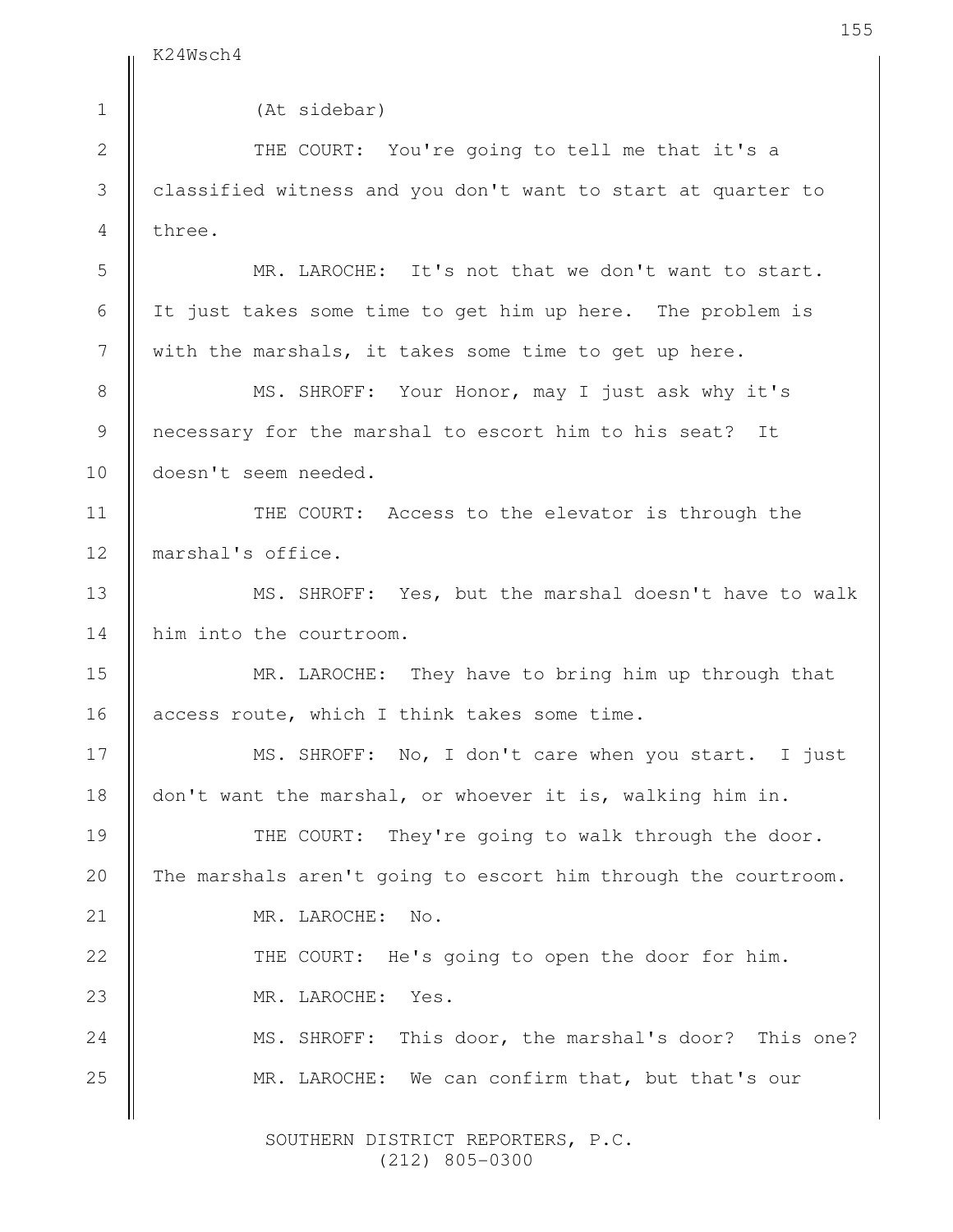K24Wsch4 understanding. I don't think he's going to walk him to the chair. THE COURT: Why would he walk him to the chair? MR. LAROCHE: I don't think so. MS. SHROFF: So we're going to start him tomorrow? MR. LAROCHE: I think it makes sense. By the time he gets up here, it's going to be three. THE COURT: Listen, you have to do a better job of getting your witnesses up here. We're not going to waste 15 minutes every time you have a witness. You can stick him in the witness room. MS. SHROFF: You don't know who they are, right? It's kind of hard to accost somebody when you don't know who they are. Just saying. MR. LAROCHE: Well, you never know. 1 2 3 4 5 6 7 8 9 10 11 12 13 14 15

Understood, Judge.

16

17

18

19

20

21

22

23

24

25

(Continued on next page)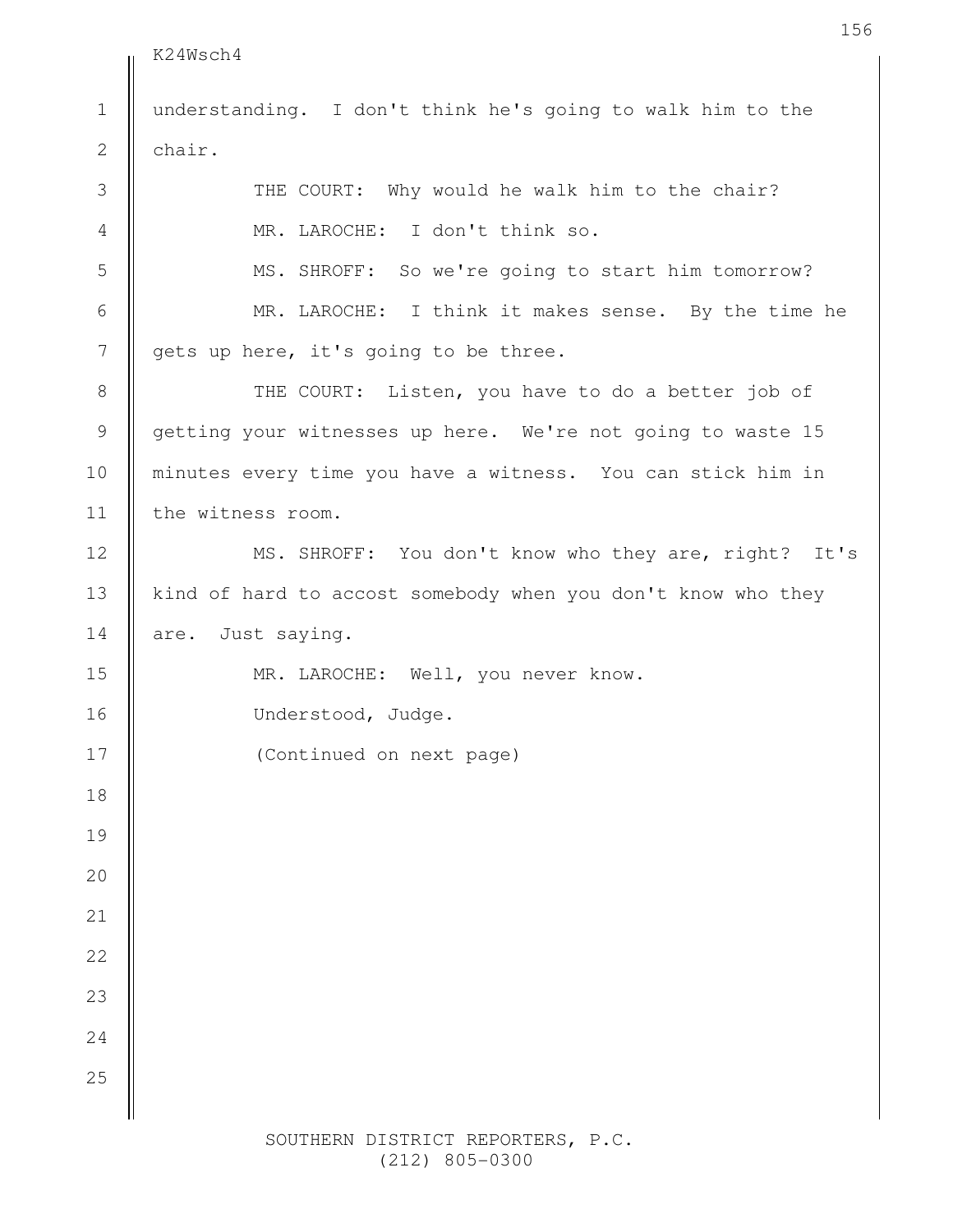$\parallel$  K24Wsch4

| $1\,$          | (In open court)                                             |
|----------------|-------------------------------------------------------------|
| $\overline{2}$ | THE COURT: All right. The parties agreed to adjourn         |
| 3              | for the day, so we're going to close. Normally we'd end at  |
| $\overline{4}$ | 3:00. We're going to end a little bit sooner.               |
| 5              | You heard what I said. Don't do any research on the         |
| 6              | case. Don't talk about the case. Keep an open mind.         |
| $\overline{7}$ | We'll resume tomorrow morning at 9:00. Try to be on         |
| $8\,$          | time. We'll have breakfast and a little snack, a reward for |
| $\mathsf 9$    | coming early. We'll get started at nine and we'll break at  |
| 10             | 3:00 for the day.                                           |
| 11             | Thank you very much. Safe home tonight.                     |
| 12             | (Continued on next page)                                    |
| 13             |                                                             |
| 14             |                                                             |
| 15             |                                                             |
| 16             |                                                             |
| 17             |                                                             |
| 18             |                                                             |
| 19             |                                                             |
| $20$           |                                                             |
| 21             |                                                             |
| 22             |                                                             |
| 23             |                                                             |
| 24             |                                                             |
| 25             |                                                             |
|                |                                                             |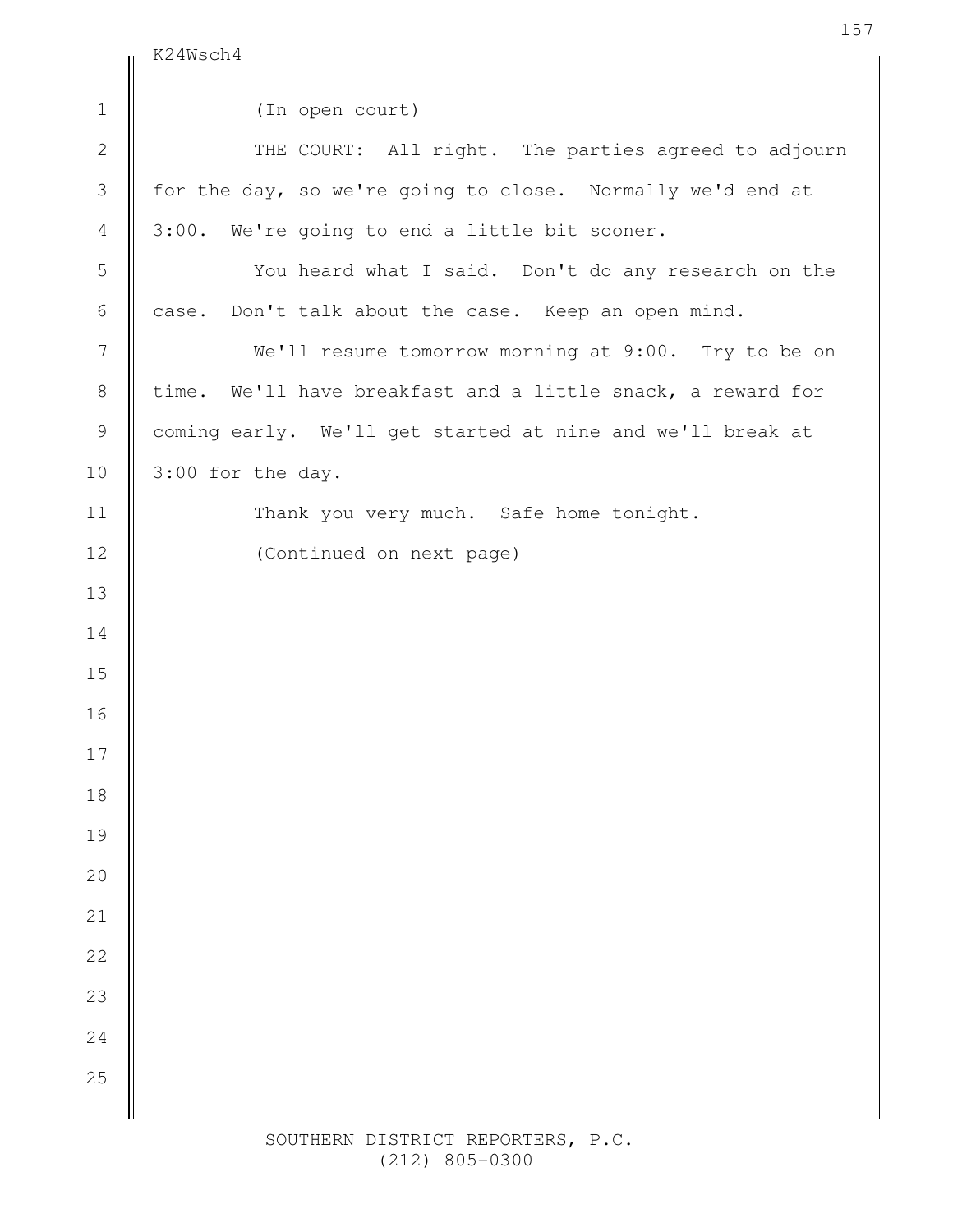K24Wsch4

(Jury not present) THE COURT: OK. Please be seated. Anything you want to take up? Mr. Laroche. MR. LAROCHE: No, your Honor. THE COURT: Ms. Shroff. MS. SHROFF: No, your Honor. THE COURT: All right. See you tomorrow morning at 9:00. Will the first witness tomorrow have protective measures coming in? MR. LAROCHE: Yes, your Honor. THE COURT: Limit the attendance of the courtroom. MR. LAROCHE: Yes, your Honor. THE COURT: And you'll take care of that? MR. LAROCHE: Yes, your Honor. THE COURT: How are you going to do that? MR. LAROCHE: We'll consult with Mr. Gonzalez before and make sure everybody's on the same page. THE COURT: Consult with the marshal's office as well. MR. LAROCHE: Yes, your Honor. THE COURT: And be mindful of what I say. MR. LAROCHE: Yes, your Honor. THE COURT: Get the witnesses subject to protection up here so that we don't have to wait 15 minutes for the elevator. 1 2 3 4 5 6 7 8 9 10 11 12 13 14 15 16 17 18 19 20 21 22 23 24 25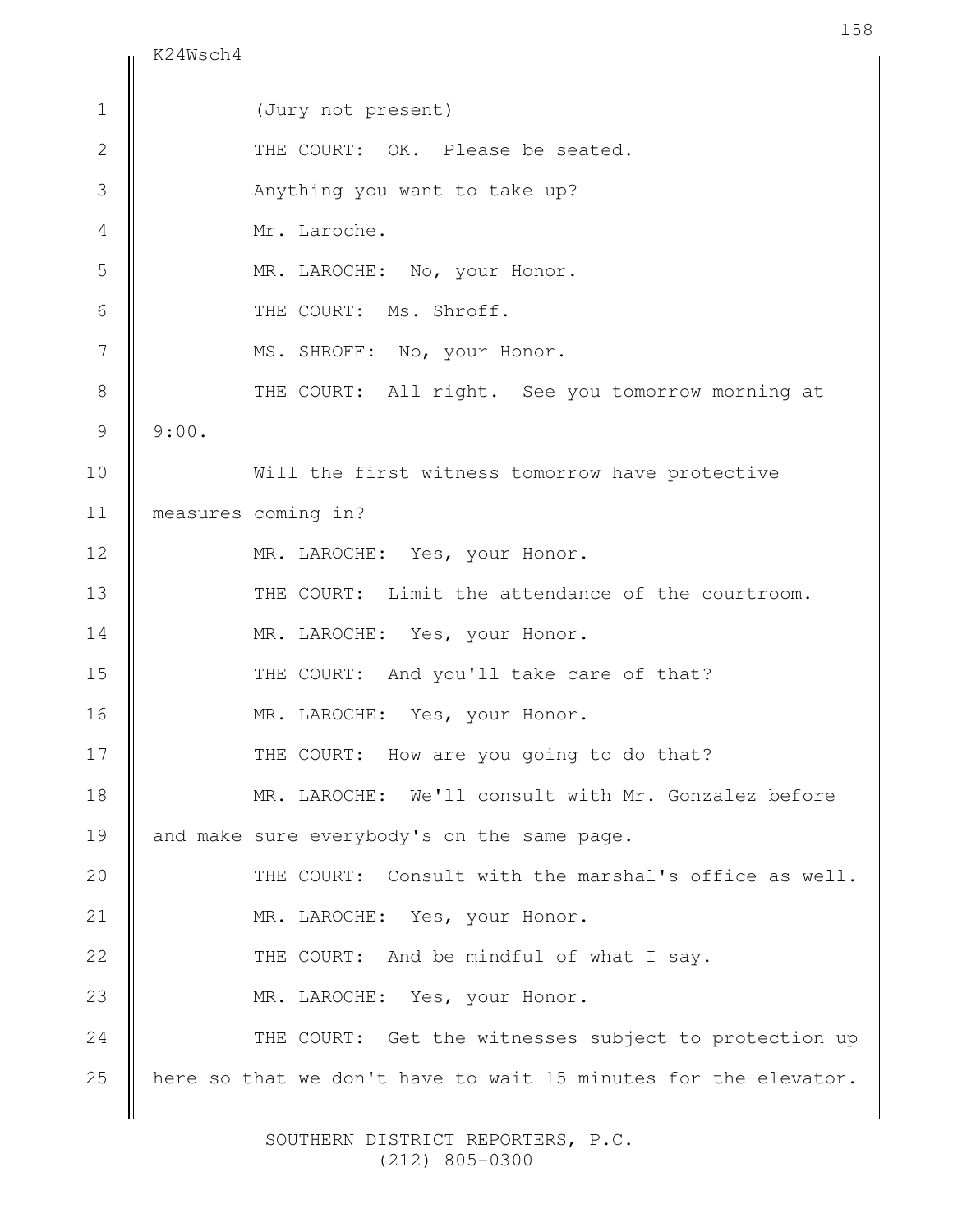|                                 | KZ4Wsch4                                      |
|---------------------------------|-----------------------------------------------|
| $\ensuremath{\mathbbm{1}}$      | MR. LAROCHE: Yes, your Honor. Understood.     |
| $\overline{c}$                  | THE COURT: Thank you.                         |
| $\mathfrak{Z}$                  | MR. LAROCHE: Yes, your Honor.                 |
| $\overline{4}$                  | (Adjourned to February 5, 2020, at 9:00 a.m.) |
| 5                               |                                               |
| $\,$ $\,$ $\,$                  |                                               |
| $\overline{7}$                  |                                               |
| $\begin{matrix} 8 \end{matrix}$ |                                               |
| 9                               |                                               |
| $1\,0$                          |                                               |
| $11\,$                          |                                               |
| $12\,$                          |                                               |
| $13\,$                          |                                               |
| $1\,4$                          |                                               |
| $15\,$                          |                                               |
| $16\,$                          |                                               |
| $17\,$                          |                                               |
| $18\,$                          |                                               |
| 19                              |                                               |
| $20$                            |                                               |
| $21\,$                          |                                               |
| 22                              |                                               |
| 23                              |                                               |
| 24                              |                                               |
| 25                              |                                               |
|                                 |                                               |